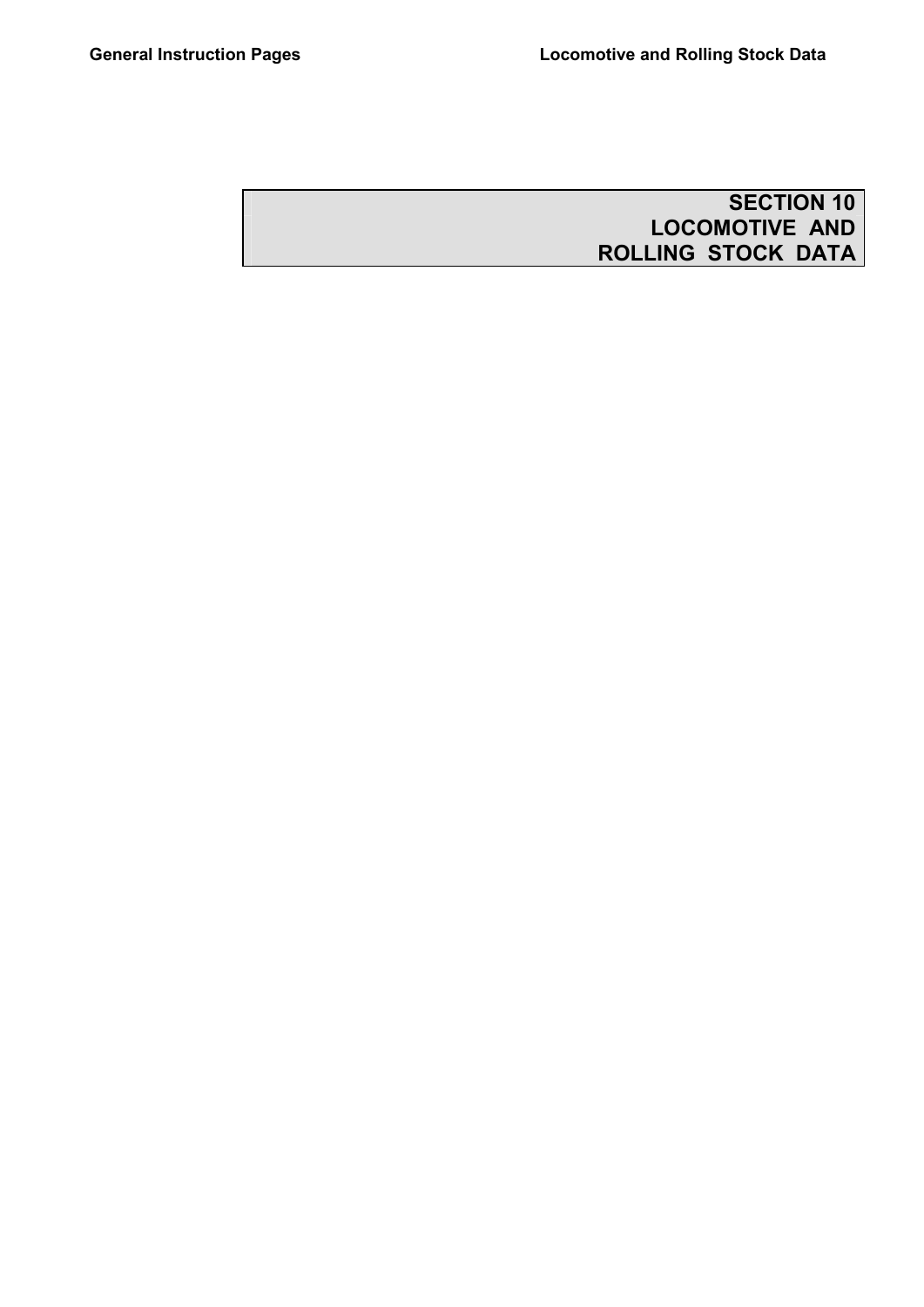| <b>SECTION 10</b> | <b>Contents</b> |  |
|-------------------|-----------------|--|
|                   |                 |  |
|                   |                 |  |
|                   |                 |  |
|                   |                 |  |
|                   |                 |  |
|                   |                 |  |
|                   |                 |  |
|                   |                 |  |
|                   |                 |  |
|                   |                 |  |
|                   |                 |  |
|                   |                 |  |
|                   |                 |  |
|                   |                 |  |
|                   |                 |  |
|                   |                 |  |
|                   |                 |  |
|                   |                 |  |
|                   |                 |  |
|                   |                 |  |
|                   |                 |  |
|                   |                 |  |
|                   |                 |  |
|                   |                 |  |
|                   |                 |  |
|                   |                 |  |
|                   |                 |  |
|                   |                 |  |
|                   |                 |  |
|                   |                 |  |
|                   |                 |  |
|                   |                 |  |
|                   |                 |  |
|                   |                 |  |
|                   |                 |  |
|                   |                 |  |
|                   |                 |  |
|                   |                 |  |
|                   |                 |  |
|                   |                 |  |
|                   |                 |  |
|                   |                 |  |
|                   |                 |  |
|                   |                 |  |
|                   |                 |  |
|                   |                 |  |
|                   |                 |  |
|                   |                 |  |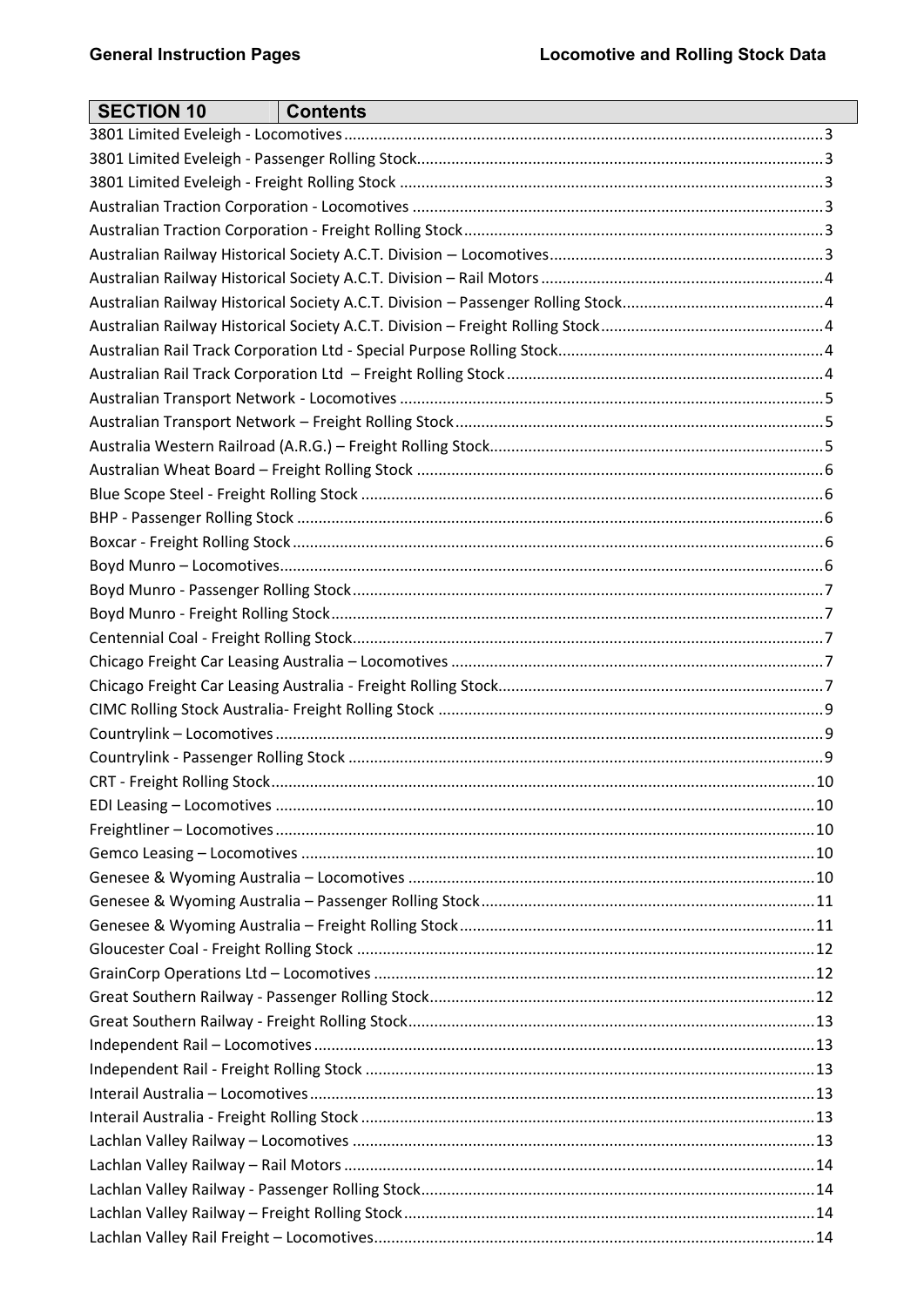# **General Instruction Pages**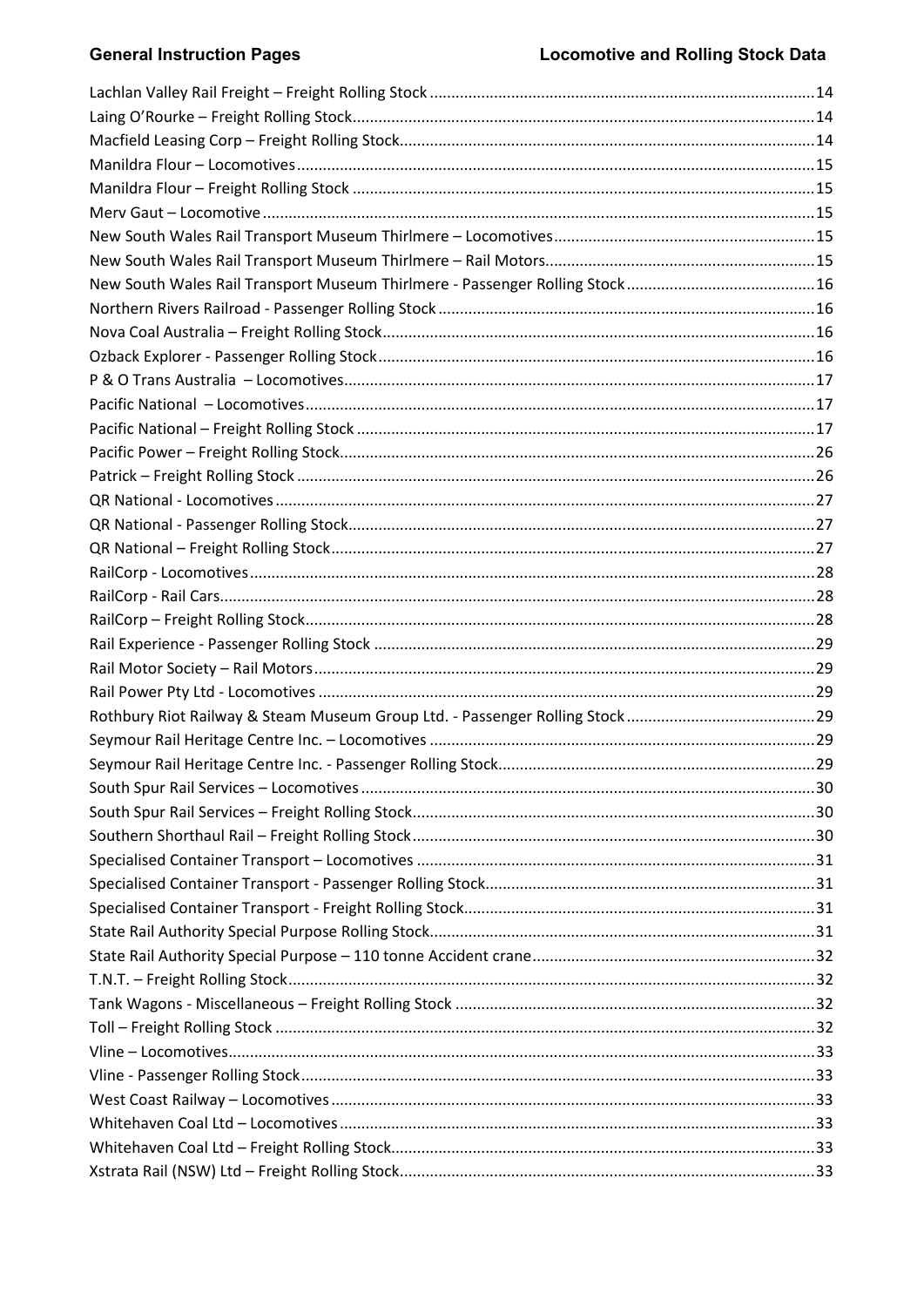### **EXPLANATION OF NOTES:**

FOR LOCOMOTIVE AND ROLLING STOCK DATA

**a** These vehicles when loaded to a maximum of 80 tonnes are restricted to routes and speeds as follows when so loaded:

| At a maximum of 80 km/h                   | At a maximum of 70 km/h              |
|-------------------------------------------|--------------------------------------|
| Islington / Woodville Junction - Brisbane | Gulgong - Merrygoen - Dubbo          |
| Parkes - Broken Hill                      | Dubbo - Narromine - Parkes           |
| Macarthur - Albury                        | Cootamundra - Stockinbingal - Parkes |
| Unanderra - Moss Vale                     |                                      |
| Maitland - Muswellbrook - Gulgong         |                                      |

**a2** These vehicles when loaded to a maximum of 80 tonnes are restricted to routes and speeds as follows when so loaded:

**b These vehicles must operate on Class 1, 1C, 1XC and Parkes to Cootamundra only when loaded to 92 tonnes (for 4 axles)** 

| At a maximum of 70 km/h                                                                           | At a maximum of 60 km/h                                                    |
|---------------------------------------------------------------------------------------------------|----------------------------------------------------------------------------|
| Gulgong - Merrygoen - Dubbo<br>Dubbo - Narromine - Parkes<br>Cootamundra - Stockinbingal - Parkes | Cootamundra - Cootamundra West<br>Cootamundra North Jcn - Cootamundra West |

|    | ross or 23 tonnes per axie at a maximum speed of 80 km/h. Between<br>irections) vehicles loaded to 92 tonnes (for 4 axles)<br><b>1</b> Wheel tread hollowing must not exceed                                                                                                                                                                                                                                                                                                                                                                                    |
|----|-----------------------------------------------------------------------------------------------------------------------------------------------------------------------------------------------------------------------------------------------------------------------------------------------------------------------------------------------------------------------------------------------------------------------------------------------------------------------------------------------------------------------------------------------------------------|
| c  | These vehicles must operate on Class 1, 1C, 1XC and Parkes to Cootamundra only when loaded to 84 tonnes (for 4 axles)<br>gross or 21 tonnes per axle at a maximum speed of 100 km/h.                                                                                                                                                                                                                                                                                                                                                                            |
| d  | Vacant                                                                                                                                                                                                                                                                                                                                                                                                                                                                                                                                                          |
| е  | When loaded from 78 up to a maximum of 81 tonnes gross mass Class E speeds will apply.                                                                                                                                                                                                                                                                                                                                                                                                                                                                          |
| e2 | When loaded from 78 up to a maximum of 81 tonnes gross mass Class E speeds apply on all lines except class 1, 1C and<br>1XC lines.                                                                                                                                                                                                                                                                                                                                                                                                                              |
| f  | When loaded with coke to count as 80 tonnes                                                                                                                                                                                                                                                                                                                                                                                                                                                                                                                     |
| g  | Maximum speed when loaded to maximum gross mass-<br>Class 1 track 65 km/h.<br>Class 1C track 65 km/h,<br>Class 1XC track 80 km/h<br>Maximum speed when empty 80<br>km/h                                                                                                                                                                                                                                                                                                                                                                                         |
| h  | Not permitted to run on Classes 2,3,4,5 track.                                                                                                                                                                                                                                                                                                                                                                                                                                                                                                                  |
| i. | When loaded to a gross mass of 80 tonnes Class 'C' speed classification can be used.                                                                                                                                                                                                                                                                                                                                                                                                                                                                            |
|    | Fuel/oil tanks 70 km/h unless stencilled for 80 km/h                                                                                                                                                                                                                                                                                                                                                                                                                                                                                                            |
| k  | Bogie tank wagons – maximum gross mass and length. Individual vehicles may vary. The following NTAF wagons only have<br>a rivetted underframe and must therefore be classified as Low DRAW CAPACITY (0.75) when calculating trailing loads :-<br>Nos. 5193, 5194, 6006, 6010, 6011, 6019, 6034, 6046, 6055, 6063, 6065, 6066, 6069, 6073, 7276.                                                                                                                                                                                                                 |
| L  | These wagons are not allowed to pass sheep and cattle races, loading platforms, loading banks, stages and other structures<br>erected at platform clearances to heights exceeding 1.372 metres above rail level. They are not permitted to pass through<br>enclosed goods sheds and sheds or buildings erected over hoppers in private sidings or be placed in sidings or on other<br>tracks where the track centres and clearances are known to be restricted.                                                                                                 |
| m  | As these locomotives are not fitted with de-sanding equipment, when operating as single units or as trailing units in multiple<br>unit consists, (in track circuited areas only) the sanding equipment must be isolated. If adhesion conditions requires the<br>use of sand, the sand equipment may be cut in and the train worked under block working conditions until the sand equipment<br>is again isolated. If sand equipment is applied continuously or excessively, Train Control must be advised immediately and<br>the procedures of ANGE232 followed. |
| n  | Each individual wagon of the pair shall have a gross mass not exceeding 76 tonnes. The maximum mass at rail for either the<br>centre bogies in the wagon pair shall not exceed 38 tonnes at rail.                                                                                                                                                                                                                                                                                                                                                               |
| O  | Only to operate in approved areas as outlined in <b>SECTION 1 – Route Standards Page 1</b> as applicable to the ARTC lease<br>network only.                                                                                                                                                                                                                                                                                                                                                                                                                     |
| p  | These vehicles can operate loaded beyond their published gross mass up to a maximum of 80 tonnes or 20 tonnes per axle<br>on the following Class 2 lines at the maximum speed of 70km/h:<br>Gulgong – Merrygoen – Dubbo; Dubbo – Narromine – Parkes                                                                                                                                                                                                                                                                                                             |
| q  | When loaded to a gross mass exceeding 84 tonnes up to 87 tonnes, these vehicles may operate up to a maximum speed of<br>80km/h on Class 1 Main line. Wheel tread hollowing shall not exceed 2mm.                                                                                                                                                                                                                                                                                                                                                                |
| r  | These vehicles may operate when loaded up to 84 tonnes (for 4 axles) gross or 21 tonnes per axle to a maximum speed of<br>115 km/h between:<br>Macarthur and Albury (except between Bundanoon and Marulan)<br>$\bullet$<br><b>Parkes and Broken Hill</b><br>$\bullet$<br>Islington/Woodville Junction and Acacia Ridge<br>$\bullet$<br><b>Cootamundra to Parkes</b><br>On all other Class 1, 1C or 1XC track the vehicle may operate up to a maximum speed of 100 km/hr when loaded up to 84<br>tonnes (for 4 axles) gross or 21 tonnes per axle.               |
| s  | This container wagon can be loaded to a maximum height of 4050mm above rail and operate within the area of operation<br>assigned to Diagram 3 as outlined in SECTION 5 – Loading Restrictions Page 7 as applicable to the ARTC lease network<br>only.                                                                                                                                                                                                                                                                                                           |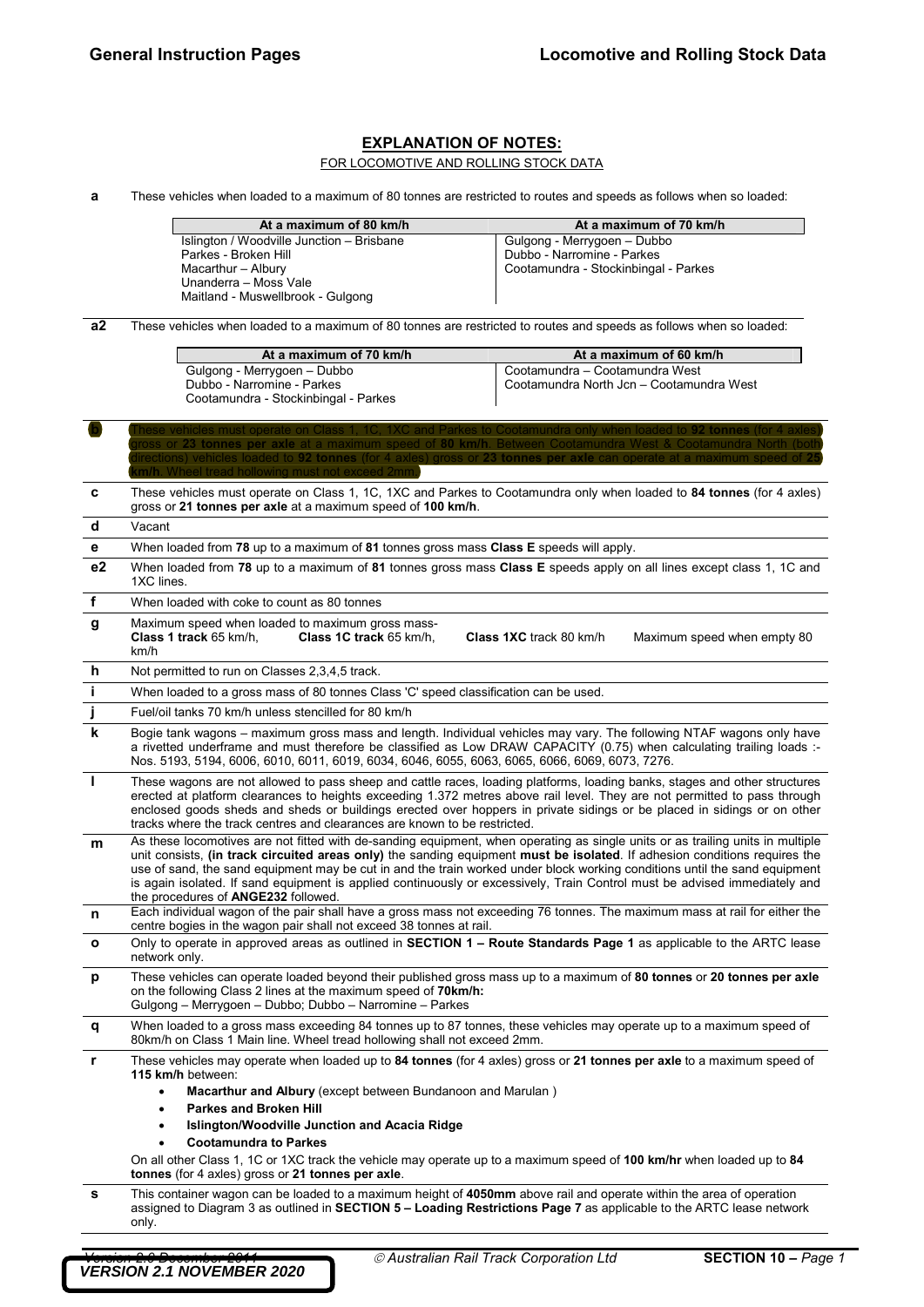- **t** These vehicles are permitted to operate at a maximum gross mass of 92 tonnes on the class 2 line between Narrabri and North West Commodities at speeds up to but not exceeding 60km/h and between IPS sidings and Narrabri at speeds up to but not exceeding 40km/h. —Note these speeds do not override the current speed limits applying for the above wagon classes between Narrabri Junction and Narrabri West PLUS Narrabri North Junction and Narrabri West as per section 6 of the North Section pages of the ARTC TOC Manual.
- **u ARTICULATED WAGONS**: Care must be taken when loading articulated wagons that individual maximum axle loads are not exceeded. The maximum axle load for the stated total wagon gross mass can be found in the following tables:

| 2 Platform Wagon (6 axles)           |     |     |     |     |     |
|--------------------------------------|-----|-----|-----|-----|-----|
| Gross Mass (t)                       | 114 | 120 |     | 126 | 138 |
| Max allowable axle load on wagon (t) | 19  | 20  |     |     | 23  |
| 3 Platform Wagon (8 axles)           |     |     |     |     |     |
| Gross Mass (t)                       | 152 | 160 |     | 168 | 184 |
| Max allowable axle load on wagon (t) | 19  | 20  |     | 2.  | 23  |
| 5 Platform Wagon (12 axles)          |     |     |     |     |     |
| Gross Mass (t)                       | 228 | 240 | 252 | 276 |     |
| Max allowable axle load on wagon (t) | 19  | 20  | 21  | 23  |     |
|                                      |     |     |     |     |     |

### *BRAKE NOTES*

 $\mathsf{l}$ 

| <b>B1</b>          | Any position in the first 900 metres of train                                                                                                                                                                                |
|--------------------|------------------------------------------------------------------------------------------------------------------------------------------------------------------------------------------------------------------------------|
| <b>B2 &amp; B3</b> | Any position in the first 1500 metres of train                                                                                                                                                                               |
| <b>B4</b>          | Any position in train                                                                                                                                                                                                        |
| <b>ECP</b>         | Any position in train (all locomotives and wagons ECP braked                                                                                                                                                                 |
| $\bullet\bullet$   | Indicates that the vehicle is fitted with a "two pipe" air brake system. The main reservoir air recharges the air brake system.                                                                                              |
| $\bullet$          | Indicates that the vehicle is fitted with a main reservoir pipe but it does not recharge the air brake system. This vehicle can<br>be marshalled anywhere in a two pipe train but is not categorized as a "two pipe" vehicle |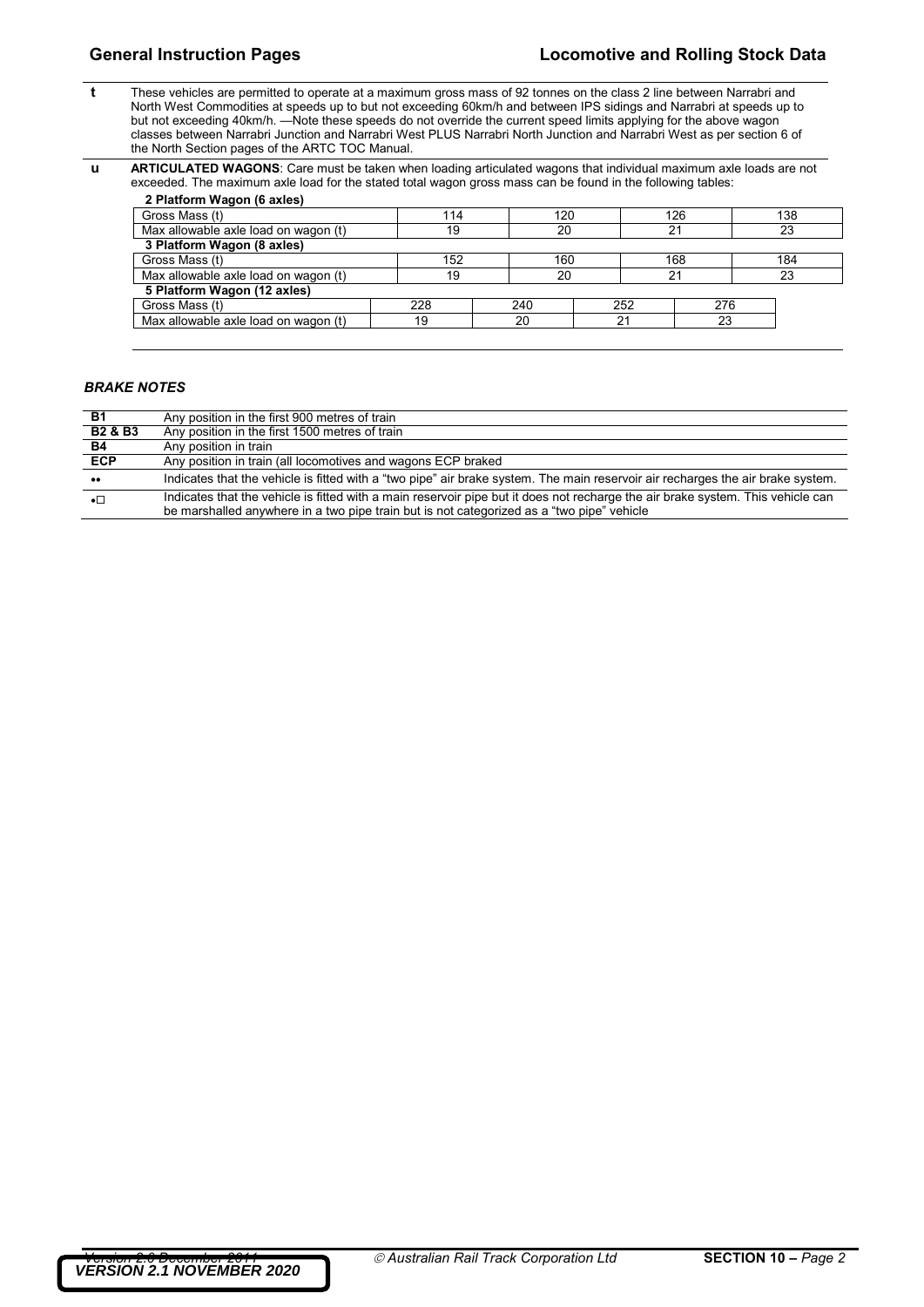### 3801 Limited Eveleigh - Locomotives

| <b>CODE</b> | <b>CATEGORY</b>   |     | DESCRIPTION OF | <b>MAX</b>   | <b>LIVE</b>   | <b>COUPLED</b> | <b>DRAW</b>     | <b>POWER</b> | <b>REMARKS</b>                                | General      |
|-------------|-------------------|-----|----------------|--------------|---------------|----------------|-----------------|--------------|-----------------------------------------------|--------------|
|             |                   |     | <b>VEHICLE</b> | <b>SPEED</b> | <b>WEIGHT</b> | <b>LENGTH</b>  | <b>CAPACITY</b> | (HP)         |                                               | <b>Notes</b> |
|             | <b>SPEED LOAD</b> |     |                | (km/h)       | (tonne)       | (m)            | (MN)            |              |                                               |              |
| 3830        |                   |     | Steam Loco     | 115          | 201           | 23.3           | 0.90            |              | Max speed tender first 40 km/h                |              |
| 3112        |                   |     | Steam Loco     | 80           | 73            | 12.2           | 0.90            |              | Max speed 80 km/h both directions             |              |
| 44          | S9                | L12 | Diesel         | 115          | 108           | 17.8           | 0.90            | 1800         | Ex SRA Loco                                   |              |
| 45          | S9                | L12 | Diesel         | 115          | 112           | 17.9           | 0.90            | 1800         | Ex SRA Loco                                   |              |
| 48          | S <sub>13</sub>   | L13 | Diesel         | 100          | 75.2          | 14.8           | 0.90            | 900          | Ex SRA Loco                                   |              |
| 49          | S <sub>13</sub>   | L13 | Diesel         | 100          | 81            | 15.4           | 0.90            | 900          | Ex SRA Loco                                   |              |
| 73          | S <sub>14</sub>   | L14 | Diesel         | 70           | 50            | 12.0           | 0.90            | 650          | Ex SRA Loco                                   |              |
| <b>SMR</b>  |                   |     | Steam Loco     | 60           | 82            | 13.3           | 0.90            |              | Nos 10 & 18 Max speed 60 km/h both directions |              |

### 3801 Limited Eveleigh - Passenger Rolling Stock

| <b>CODE</b>      | <b>DESCRIPTION OF</b> | <b>MAX SPEED</b> | <b>MAX LOADED</b> | <b>PASSENGER</b> | <b>COUPLED</b>  | <b>DRAW</b>     | <b>REMARKS</b>                            |
|------------------|-----------------------|------------------|-------------------|------------------|-----------------|-----------------|-------------------------------------------|
|                  | <b>VEHICLE</b>        | (km/h)           | <b>MASS</b>       | <b>CAPACITY</b>  | <b>LENGTH</b>   | <b>CAPACITY</b> |                                           |
|                  |                       |                  | (tonne)           |                  | (m)             | (MN)            |                                           |
| <b>ABN</b>       | Crew car              | 115              | 44                | --               | 20.3            | 0.5             | No 2194                                   |
| <b>BCS</b>       | Lounge                | 115              | 41                | 40               | 23.4            | 0.50            | No 2357                                   |
| <b>CPJ</b>       | Lounge                | 115              | 48                | 55               | 227             | 0.30            | No 924 End protection fitted. Wooden body |
| <b>EHG</b>       | Guard/Crew            | 115              | 30                |                  | 12 <sub>5</sub> | 0.50            | No 2409 Guards compartment                |
| <b>FN</b>        | Economy               | 115              | 41                | 78               | 203             | 0.30            | No 2193                                   |
| <b>FNR</b>       | Buffet                | 115              | 43                | 24               | 203             | 0.50            | No 2185                                   |
| <b>FRN</b>       | <b>Buffet</b>         | 115              | 43                | 24               | 20 3            | 0.50            | No 2186                                   |
| <b>HFS</b>       | Economy               | 115              | 40                | 56               | 204             | 0.30            | No 2089 Guards compartment.               |
| GMS <sub>1</sub> | Lounge /              | 115              | 43                | 34 sitting       | 20.5            | 0.50            | Ex BS2170                                 |
|                  | Observation car       |                  |                   | 2 berths         |                 |                 |                                           |
| L516             | Crew van              | 80               | 50                | 20 berths        | 22.1            | 0.30            | Original classification TAM516            |
| <b>MBR</b>       | Economy               | 115              | 42                | 24               | 204             | 0.30            | No 2078 Buffet car                        |
| <b>MFS</b>       | Economy               | 115              | 40                | 70               | 204             | 0.30            | Nos 2028.2096.2121.2145                   |
| <b>SBN</b>       | First                 | 115              | 44                | 42               | 20 3            | 0.50            | No 2195                                   |
| <b>SFN</b>       | Economy               | 115              | 41                | 64               | 203             | 0.50            | No 2182                                   |
| <b>XFS</b>       | Economy               | 115              | 40                | 64               | 204             | 0.30            | Nos 2015                                  |

### 3801 Limited Eveleigh - Freight Rolling Stock

| <b>CODE</b> | <b>DESCRIPTION</b>                                       | <b>CLASS</b> | <b>MAX GROSS</b> | <b>TARE</b> | <b>COUPLED</b> | <b>DRAW</b>     | <b>BRAKE</b>   | <b>NOTES</b> |
|-------------|----------------------------------------------------------|--------------|------------------|-------------|----------------|-----------------|----------------|--------------|
|             |                                                          |              | <b>MASS</b>      | (tonne)     |                | LENGTH CAPACITY | <b>TYPE</b>    | See page     |
|             |                                                          |              | (tonne)          |             | (m)            | (MN)            |                |              |
| <b>KHG</b>  | Guard's van No 34226                                     |              | 30               | 24          | 13.1           | 0.70            | <b>B2</b>      |              |
| L229        | Water Gin 80km/h when fully loaded or empty 22750 litres |              | 42.5             | 20.1        | 120            | 0.50            | B <sub>1</sub> |              |
| L1174       | Water Gin 31850 litres                                   |              | 55.0             | 22.5        | 150            | 0.50            | <b>B1</b>      |              |
| L1186       | Water Gin                                                |              | 55.0             | 22.5        | 15.0           | 0.50            | B <sub>1</sub> |              |
| <b>NHWF</b> | Ballast wagon Nos 745, 799, 1169                         |              | 61.0             | 20.0        | 11.8           | 0.75            | B <sub>1</sub> |              |

### Australian Traction Corporation - Locomotives

| CODE |                   | <b>CATEGORY</b> | <b>DESCRIPTION OF</b><br><b>VEHICLE</b> | <b>MAX</b><br><b>SPEED</b> | <b>LIVE</b><br><b>WEIGHT</b> | <b>COUPLED</b><br><b>LENGTH</b> | <b>DRAW</b><br><b>CAPACITY</b> | <b>POWER</b><br>(HP) | <b>REMARKS</b>                             | General<br><b>Notes</b> |
|------|-------------------|-----------------|-----------------------------------------|----------------------------|------------------------------|---------------------------------|--------------------------------|----------------------|--------------------------------------------|-------------------------|
|      | <b>SPEED LOAD</b> |                 |                                         | (km/h)                     | (tonne)                      | (m)                             | (MN)                           |                      |                                            |                         |
| 103  | S9                | L12             | Diesel                                  | 115                        | 112                          | 17.8                            | 0.90                           | 1800                 | Ex SRA 45 class loco                       |                         |
| 48   | S13               | -13             | Diesel                                  | 100                        | 75.2                         | 14.8                            | 0.90                           | 90C                  | Ex SRA Loco                                |                         |
| 18   | S7                | 10۔             | Diesel                                  | 90                         | 120                          | 17.9                            | 0.75                           | 2000                 | Ex Westrail NB class loco Fuel 4000 litres |                         |
| 45   | S9                | -12             | Diesel                                  | 115                        | 112                          | 17.9                            | 0.90                           | 1800                 | Ex SRA 45 class                            |                         |

### Australian Traction Corporation - Freight Rolling Stock

| <b>CODE</b> | <b>DESCRIPTION</b>                   | <b>CLASS</b> | <b>MAX GROSS</b><br><b>MASS</b><br>(tonne) | <b>TARE</b><br>(tonne) | <b>COUPLED</b><br>(m) | <b>DRAW</b><br>LENGTH CAPACITY<br>(MN) | <b>BRAKE</b><br><b>TYPE</b> | <b>NOTES</b><br>See page |
|-------------|--------------------------------------|--------------|--------------------------------------------|------------------------|-----------------------|----------------------------------------|-----------------------------|--------------------------|
| <b>EQAX</b> | Container flat.(ex BHP) Wagon No 10  |              | 76                                         | 21.7                   | 20.1                  | 0.75                                   | <b>B1</b>                   | s                        |
|             |                                      |              | 80                                         |                        |                       |                                        |                             | p,s                      |
|             |                                      |              | 92                                         |                        |                       |                                        |                             | b,s                      |
| <b>EQAX</b> | #Container flat.(ex BHP ex PT wagon) |              | 76                                         | 21.7                   | 20.1                  | 0.75                                   | B1                          | s                        |
|             |                                      |              | 80                                         |                        |                       |                                        |                             | p,s                      |
|             | .<br>$-$<br>$\cdots$                 | .            | 92<br>_ _ _ _                              |                        | .                     |                                        | .                           | b,s                      |

*# These vehicles are not fitted with grade control valves or fixed exhaust chokes. Restrictions apply if operating on the Main West. Refer to Railcorp and CRN operating requirements on this line.* 

 *If operating LOADED from Werris Creek to Murrurundi, Murrurundi to Werris Creek these vehicles must not exceed 50% of the train mass. If operating EMPTY no restrictions apply.* 

### Australian Railway Historical Society A.C.T. Division – Locomotives

| CODE | <b>CATEGORY</b><br><b>I DESCRIPTION OF</b> |            | <b>MAX</b>   | <b>LIVE</b>   | <b>COUPLED</b> | <b>DRAW</b>     | <b>POWER</b> | <b>REMARKS</b>                  | General      |
|------|--------------------------------------------|------------|--------------|---------------|----------------|-----------------|--------------|---------------------------------|--------------|
|      | <b>VEHICLE</b>                             |            | <b>SPEED</b> | <b>WEIGHT</b> | <b>LENGTH</b>  | <b>CAPACITY</b> | (HP)         |                                 | <b>Notes</b> |
|      | <b>SPEED LOAD</b>                          |            | (km/h)       | (tonne)       | (m)            | (MN)            |              |                                 |              |
| 1210 |                                            | Steam Loco | $80*$        | 64            | 14.70          | 0.75            |              | *Max speed tender first 25 km/h |              |
| 3016 |                                            | Steam Loco | $80*$        | 101.5         | 17.60          | 0.75            |              | *Max speed tender first 40 km/h |              |
|      |                                            |            |              |               |                |                 |              |                                 |              |

*VERSION 2.1 NOVEMBER 2020*

 $\oslash$  *Australian Rail Track Corporation Ltd* **SECTION 10 –** *Page 3*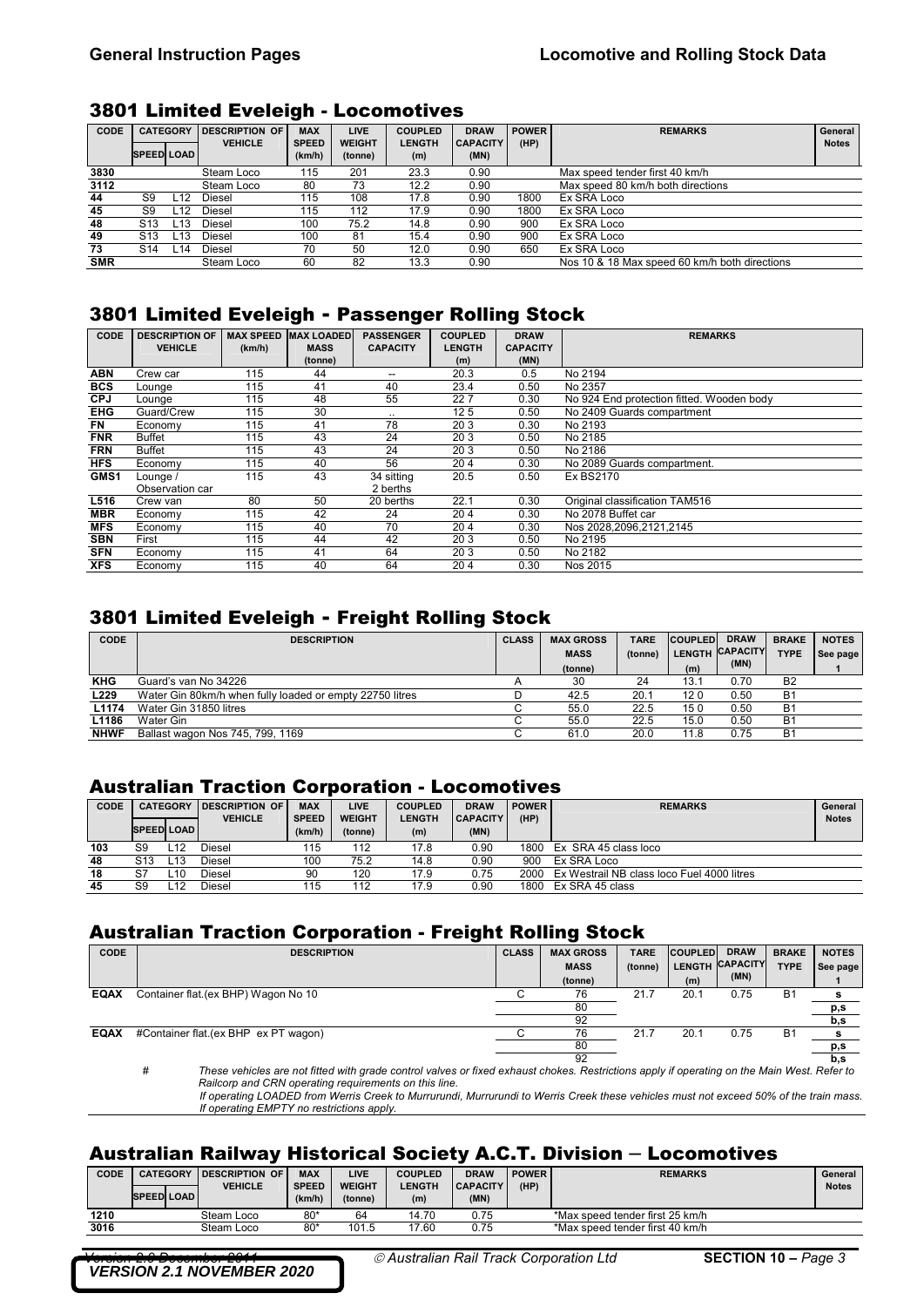| 44            | ັ | $\overline{a}$<br>$\overline{ }$ | Diese | 14 E<br>. | 108  | 17 RN<br>7.OU   | 0.90 | 1800 |                                                 |
|---------------|---|----------------------------------|-------|-----------|------|-----------------|------|------|-------------------------------------------------|
| 48            |   | <u>"</u><br>د، ا                 | Diese | 100       | 75.2 | 14.80           | 0.90 | 900  | 2250 litres of fuel                             |
| $\sim$<br>1 v |   | 14                               | Diese | 70        | 50   | 12. UU<br>LZ.UU | 0.90 | 650  | Nos 20 & 24 not to lead or run as a single unit |

### Australian Railway Historical Society A.C.T. Division – Rail Motors

| <b>CODE</b>       | <b>IDESCRIPTION</b> | <b>OF</b> | <b>MAX</b>   | <b>MAXIMUM</b>     | <b>PASSENGER</b> | <b>LENGTH</b>    | <b>DRAW</b>     | <b>REMARKS</b> |
|-------------------|---------------------|-----------|--------------|--------------------|------------------|------------------|-----------------|----------------|
|                   | <b>VEHICLE</b>      |           | <b>SPEED</b> | LOADED             | <b>CAPACITY</b>  | <b>OVER</b>      | <b>CAPACITY</b> |                |
|                   |                     |           | km/h         | <b>MASS TONNES</b> |                  | <b>COUPLING</b>  | <b>MN</b>       |                |
|                   |                     |           |              |                    |                  | <b>FACES</b> (m) |                 |                |
| CPH <sub>27</sub> | Rail Motor          |           | 80           | 25                 | 43               | 13.6             | Small Hook      |                |
| CPH37             | Rail Motor          |           | 80           | 25                 | 43               | 13.6             | Small Hook      |                |

# Australian Railway Historical Society A.C.T. Division – Passenger Rolling Stock

| <b>CODE</b> | <b>DESCRIPTION OF</b> | <b>MAX</b>   | <b>MAXIMUM</b>     | <b>PASSENGER</b> | <b>LENGTH</b>   | <b>DRAW</b>     | <b>REMARKS</b>                        |
|-------------|-----------------------|--------------|--------------------|------------------|-----------------|-----------------|---------------------------------------|
|             | <b>VEHICLE</b>        | <b>SPEED</b> | <b>LOADED</b>      | <b>CAPACITY</b>  | <b>OVER</b>     | <b>CAPACITY</b> |                                       |
|             |                       | km/h         | <b>MASS TONNES</b> |                  | <b>COUPLING</b> | <b>MN</b>       |                                       |
|             |                       |              |                    |                  | FACES (m)       |                 |                                       |
| <b>BAM</b>  | Sleeper               | 115          | 44                 | 14 Berths        | 20.3            | 0.50            | Nos 1741, 1743, 2189                  |
| <b>BAM</b>  | Sleeper               | 115          | 44                 | 10 Berths        | 20.3            | 0.50            | Nos 1748                              |
| <b>BHM</b>  | Sleeper               | 115          | 44                 | 14 Berths        | 20.3            | 0.50            | No 1738 Guards compartment            |
| BI          | First                 | 80           | 25                 | 50               | 15.5            | 0.15            | No 1127, 1175 Wooden body             |
| BJ          | End Platform car      | 80           | 30                 | 30               | 17.6            | 0.20            | No 897 Wooden body. Non auto equipped |
| <b>BSR</b>  | <b>Buffet</b>         | 115          | 40                 | $\overline{24}$  | 20.4            | 0.30            | No 2031                               |
| <b>BVJ</b>  | Lounge                | 80           | 26                 | 36               | 17.9            | 0.20            | No 1457 Wooden body                   |
| <b>BVS</b>  | Lounge/Dance          | 115          | 40                 | $\sim$ $\sim$    | 20.4            | 0.30            | No 2166                               |
| <b>DAM</b>  | Twinette sleeper      | 80           | 46                 | 18 berths        | 23.4            | 0.50            | No 2333                               |
| <b>FS</b>   | Economy               | 115          | 40                 | 64               | 20.4            | 0.30            | Nos 2021,2023,2082,2140               |
| HCX         | Composite             | 80           | 27.4               | 28               | 16.3            | 0.20            | No 632 Wooden body Hook drawgear.     |
| <b>HFO</b>  | Economy               | 80           | 25                 | 36               | 16.2            | 0.15            | Nos 1111,1276 Wooden body             |
| <b>HN</b>   | Economy               | 115          | 41                 | 52               | 20.3            | 0.50            | No 2198 Guards compartment            |
| LAN         | Sleeper               | 115          | 46                 | 20 Berths        | 23.4            | 0.50            | No 2348, 2372                         |
| <b>MHN</b>  | Equipment van         | 115          | 46                 | 24               | 23.4            | 0.50            | No 2366                               |
| <b>NAM</b>  | Sleeper               | 115          | 46                 | 20 Berths        | 23.4            | 0.50            | No 2335, 2374, 2341                   |
| <b>PHN</b>  | Power Van             | 115          | 54                 | $ -$             | 23.4            | 0.50            | No 2381                               |
| <b>RFN</b>  | Refreshment           | 115          | 44                 | 32E              | 20.3            | 0.50            | No 1739                               |
| <b>RMS</b>  | <b>Buffet diner</b>   | 115          | 46                 | 48               | 23.4            | 0.50            | No 2360                               |
| <b>SCN</b>  | Composite             | 115          | 44                 | 12F + 32E        | 20.3            | 0.50            | No 1740                               |
| <b>TAM</b>  | Sleeper               | 115          | 50                 | 20 Berths        | 22.1            | 0.30            | No 906 Wooden body                    |
| <b>TDS</b>  | <b>First Class</b>    | 115          | 41                 | 48               | 21.5            | 0.50            | No 2247                               |

# Australian Railway Historical Society A.C.T. Division – Freight Rolling **Stock**

| CODE        | <b>DESCRIPTION</b>                 | <b>CLASS</b> | <b>MAX GROSS</b><br><b>MASS</b><br>(tonne) | <b>TARE</b><br>(tonne) | <b>COUPLED</b><br><b>LENGTH</b><br>(m) | <b>DRAW</b><br><b>CAPACITY</b><br>(MN) | <b>BRAKE</b><br><b>TYPE</b> | <b>NOTES</b><br>See page |
|-------------|------------------------------------|--------------|--------------------------------------------|------------------------|----------------------------------------|----------------------------------------|-----------------------------|--------------------------|
| <b>MHG</b>  | Bogie brake van No 11823           |              | 31                                         | 22                     | 12.4                                   | 0.90                                   | <b>B1</b>                   |                          |
| <b>NDXF</b> | Sleeper wagon No. 2718             |              | 74                                         | 19                     | 15                                     | 0.75                                   | B <sub>2</sub>              |                          |
| <b>NFEF</b> | Bogie flat wagon No. 22313         |              | 60                                         | 20                     | 13.1                                   | 0.75                                   | <b>B1</b>                   |                          |
| <b>NHWF</b> | Ballast wagon Nos 679D & 773C      |              | 61                                         | 20                     | 11.8                                   | 0.75                                   | <b>B1</b>                   |                          |
| <b>NOGF</b> | Open wagon No. 5251 (ex L226)      |              | 72                                         | 20                     | 13.1                                   | 0.75                                   | B1                          |                          |
| <b>NTAF</b> | Tank wagon Nos 7079, 7120          |              | 76                                         | 28                     | 18.1                                   | 0.90                                   | <b>B1</b>                   |                          |
| <b>NZWF</b> | Bogie flat wagon No. 12223         |              | 61                                         | 19                     | 13.1                                   | 0.75                                   | B <sub>2</sub>              |                          |
| <b>PHG</b>  | Power Van (No 12720 converted MHG) |              | 31                                         | 22                     | 12.4                                   | 0.90                                   | <b>B1</b>                   |                          |

# Australian Rail Track Corporation Ltd - Special Purpose Rolling Stock

| <b>CODE</b> | <b>DESCRIPTION</b>                                                   | <b>CLASS</b>   | <b>MAX</b>               | <b>TARE</b>   | <b>LENGTH</b> | <b>DRAW</b>     | <b>BRAKE</b>   | <b>NOTES</b> |
|-------------|----------------------------------------------------------------------|----------------|--------------------------|---------------|---------------|-----------------|----------------|--------------|
|             |                                                                      |                | <b>GROSS</b>             | <b>TONNES</b> | <b>METRES</b> | <b>CAPACITY</b> | <b>TYPE</b>    | See          |
|             |                                                                      |                | <b>MASS</b>              |               |               | <b>MN</b>       |                | Page         |
|             |                                                                      |                | <b>TONNES</b>            |               |               |                 |                |              |
| <b>AH</b>   | Accommodation van No 811 Steel bodied                                | А              | $\overline{\phantom{a}}$ | 42            | 20.4          | 0.30            |                |              |
| AK%         | Track Inspection Non - Air con. Wooden body No 812 6 berths          | А              | $- -$                    | 48            | 22.7          | 0.30            |                |              |
| <b>AK</b>   | Track Inspection No 2382, 2383 and 2384 Ex FAM sleeper               | $\overline{A}$ | $\hspace{0.05cm}$        | 49            | 23.8          | 0.50            | B <sub>2</sub> |              |
| <b>AZTP</b> | Research car No 400                                                  | A              | $-$                      | 28.6          | 15.2          | 0.89            |                |              |
| #           | Test personnel may be on board. Observation end does not have brakes |                |                          |               |               |                 |                |              |
| <b>LIV</b>  | Loco Test Car 6 Berths Non - Air conditioned                         | A              | $-$                      | 40            | 20.4          | 0.30            | B <sub>2</sub> |              |
|             | 0/ 18/saden hadiad vabiale fitted with and protection steel hoome    |                |                          |               |               |                 |                |              |

% Wooden bodied vehicle fitted with end protection steel beams.

# Australian Rail Track Corporation Ltd – Freight Rolling Stock

| CODE        | <b>DESCRIPTION</b>                                                                                                                                                               | <b>CLASS</b> | <b>MAX GROSS</b> | <b>TARE</b> | <b>COUPLED</b> | <b>DRAW</b><br><b>CAPACITY</b> | <b>BRAKE</b> | <b>NOTES</b> |  |  |
|-------------|----------------------------------------------------------------------------------------------------------------------------------------------------------------------------------|--------------|------------------|-------------|----------------|--------------------------------|--------------|--------------|--|--|
|             |                                                                                                                                                                                  |              | <b>MASS</b>      | (tonne)     | <b>LENGTH</b>  | (MN)                           | <b>TYPE</b>  | See page     |  |  |
|             |                                                                                                                                                                                  |              | (tonne)          |             | (m)            |                                |              |              |  |  |
|             | <b>Track Maintenance Vehicles</b>                                                                                                                                                |              |                  |             |                |                                |              |              |  |  |
| <b>ADSF</b> | Concrete sleepers (Ex NDAF)                                                                                                                                                      |              | 76               | 18.6        | 14.6           | 1.80                           | B3           |              |  |  |
| <b>AHWF</b> | <b>Ballast Hopper</b>                                                                                                                                                            |              | 56.5             | 18.0        | 10.3           | 1.30                           | B2           | $^{++}$      |  |  |
| $^{++}$     | To operate only between South Australian border and Broken Hill Ballast siding. Not permitted to travel past Broken Hill platform (out of gauge)                                 |              |                  |             |                |                                |              |              |  |  |
|             | $\sim$ $\sim$ $\sim$<br>0.011<br><b>SECTION 10 – Page 4</b><br>© Australian Rail Track Corporation Ltd<br><del>90000 6.9 Pttonnee 69 H</del><br><b>VERSION 2.1 NOVEMBER 2020</b> |              |                  |             |                |                                |              |              |  |  |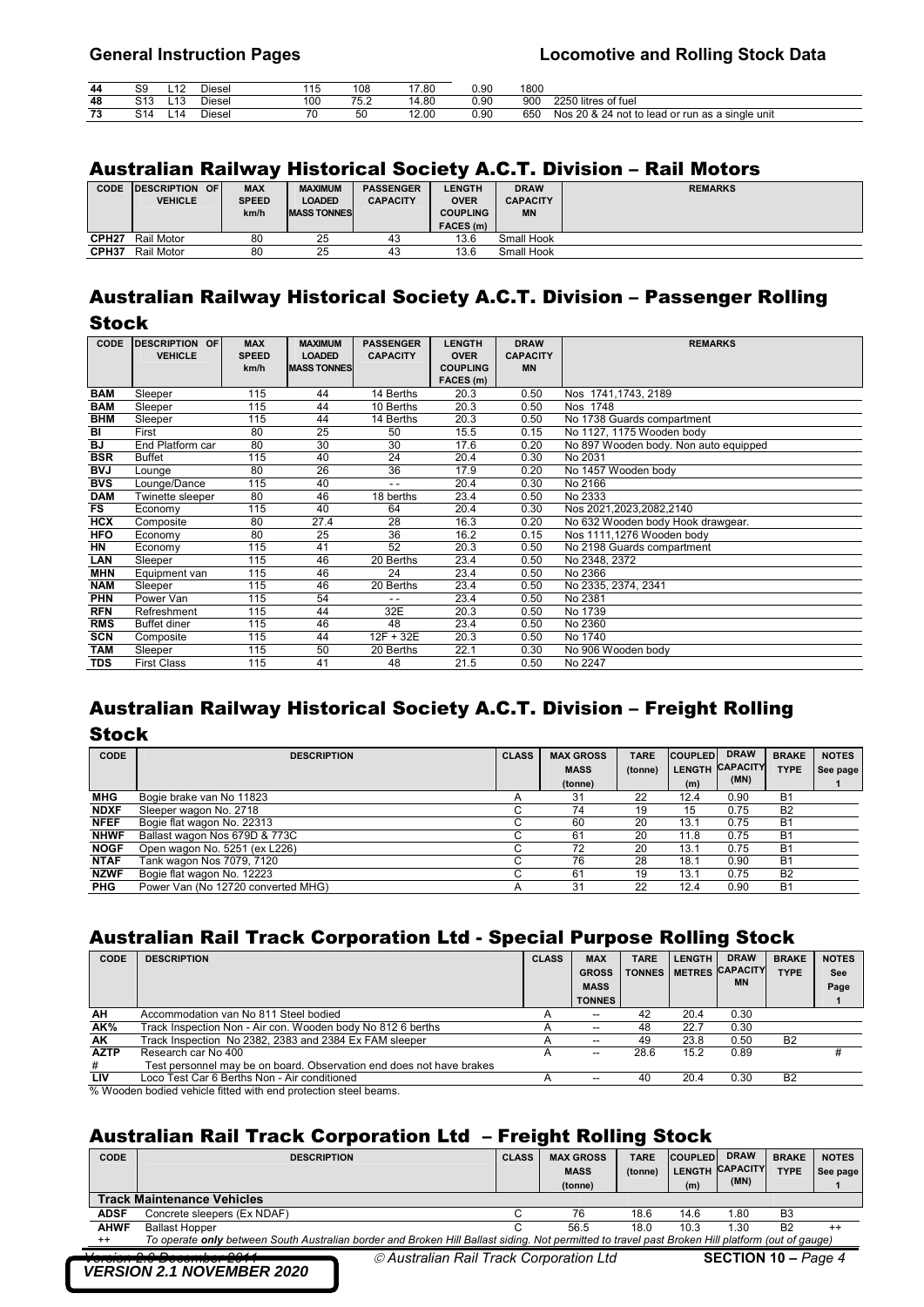### **General Instruction Pages Locomotive and Rolling Stock Data**

| <b>AHWL</b> | <b>Ballast Hopper</b>                                                                                                                             |  | 56.5 | 18.0 | 10.3 | .30  | <b>B2</b>      | $^{++}$      |  |  |  |
|-------------|---------------------------------------------------------------------------------------------------------------------------------------------------|--|------|------|------|------|----------------|--------------|--|--|--|
| $^{++}$     | To operate only between South Australian border and Broken Hill Ballast siding. Not permitted to travel past Broken Hill platform (out of gauge)  |  |      |      |      |      |                |              |  |  |  |
| <b>AHWX</b> | <b>Ballast hopper</b>                                                                                                                             |  | 74.5 | 18.0 | 10.3 | . 30 | <b>B2</b>      |              |  |  |  |
| <b>AZRL</b> | Rail transport                                                                                                                                    |  | 63   | 17.3 | 14.3 | 1.30 | <b>B2</b>      |              |  |  |  |
| <b>AZZX</b> | Ballast plough No. 2599                                                                                                                           |  | 33.0 | 33.0 | 14.6 | 1.30 | <b>B2</b>      | $\circ$      |  |  |  |
| <b>AZZX</b> | Ballast plough Nos. 1.2 and 3                                                                                                                     |  | 37.6 | 37.6 | 11.8 | 1.30 | <b>B2</b>      | $\mathbf{o}$ |  |  |  |
| <b>NDAF</b> | Timber sleepers. Mechanical unloader                                                                                                              |  | 76   | 21   | 14.6 | 1.80 | B <sub>3</sub> |              |  |  |  |
| <b>NDFF</b> | Ballast air operated discharge door                                                                                                               |  | 74   | 20   | 11.9 | 1.80 | $\bullet$ B3   |              |  |  |  |
|             | OPERATION OF NDFF WAGONS OUTSIDE A WORKSITE WHEN UNEVENLY LOADED                                                                                  |  |      |      |      |      |                |              |  |  |  |
|             | The NDFF ballast wagons shall not leave a worksite with an excessive load imbalance. This can result in a derailment of the vehicle.              |  |      |      |      |      |                |              |  |  |  |
|             | An excessive load imbalance can result when more ballast is discharged from the outer doors on one side of the wagon than that of the other side. |  |      |      |      |      |                |              |  |  |  |
|             | Under exceptional circumstances, the worksite supervisor may arrange for an excessively unbalanced wagon to be taken to the nearest siding for    |  |      |      |      |      |                |              |  |  |  |

*detachment from the train in order to clear the section. In this case, the following operating conditions shall apply:* 

*1. The unbalanced wagon is not to exceed a maximum speed of 25 km/h. 2. The unbalanced wagon must not pass another unbalanced NDFF wagon (whether stationary or in motion), on parallel lines where the load imbalance causes both wagons to lean towards one another.* 

3. The driver of the train conveying the unbalanced wagon must be informed of the load imbalance.<br>4. Personnel on or about the track must remain a safe distance from the unbalanced wagon durin *warned that there is danger of derailment.* 

*5. The unbalanced wagon is not to travel further than the nearest practical location in order to clear the section.* 

| <b>NDPF</b> | Ballast plough                                                                                                 | C  | 24  | 24   | 12.5  | 1.80 | B <sub>2</sub> |   |
|-------------|----------------------------------------------------------------------------------------------------------------|----|-----|------|-------|------|----------------|---|
| <b>NDRF</b> | Welded rail                                                                                                    |    | 67  | 22   | 14.6  | 0.75 | <b>B2</b>      | # |
|             | # Specific Nos: 1951, 2333, 2321, 2337, 2337, 2330, 2334, 1972, 1918, 1959, 2331, 1967, 2305, 2323, 1976, 2340 |    |     |      |       |      |                |   |
| <b>NDRF</b> | Welded rail (numbered 2301 to 2347 only)                                                                       |    |     |      |       |      |                |   |
|             | 8 Permanently coupled rail sets (32 axles)                                                                     | С  | 512 | 152  | 116.8 | 0.90 | <b>B2</b>      |   |
|             | 9 Permanently coupled rail sets (36 axles)                                                                     | С  | 576 | 171  | 131.4 | 0.90 | <b>B2</b>      |   |
| <b>NFAF</b> | Non container flat                                                                                             | С  | 61  | 19   | 14.6  | 0.75 | B <sub>2</sub> |   |
| <b>NFBF</b> | Non container flat                                                                                             | C  | 62  | 20   | 14.6  | 0.75 | B <sub>2</sub> |   |
| <b>NFCF</b> | Non container flat                                                                                             | С  | 50  | 21   | 13.1  | 0.75 | B <sub>2</sub> |   |
| <b>NFDF</b> | Non container flat                                                                                             | C. | 63  | 22   | 14.6  | 0.75 | <b>B2</b>      |   |
| <b>NFEF</b> | Non container flat                                                                                             | C. | 25  | 20.4 | 12.5  | 0.75 | <b>B2</b>      |   |
| <b>NHBF</b> | <b>Ballast</b>                                                                                                 | C. | 61  | 19   | 12.4  | 1.80 | B <sub>3</sub> |   |
| <b>NHWA</b> | Ballast wagon                                                                                                  | D  | 61  | 20   | 11.8  | 0.75 | B <sub>2</sub> |   |
| <b>NHWF</b> | Ballast wagon                                                                                                  | С  | 61  | 20   | 11.8  | 0.75 | <b>B2</b>      |   |
| <b>NOBX</b> | General purpose, timber floor                                                                                  | С  | 76  | 22   | 15.0  | 0.75 | <b>B2</b>      |   |
|             |                                                                                                                |    | 80  |      |       |      |                | а |
| <b>NZBF</b> | Ballast plough                                                                                                 | С  | 33  | 33   | 11.6  | 0.75 | <b>B2</b>      |   |
| <b>NVBZ</b> | Brake van                                                                                                      | A  | 20  | 20   | 13.5  | 0.75 | <b>B2</b>      |   |

## Australian Transport Network - Locomotives

| CODE | <b>CATEGORY</b>   |                 | <b>IDESCRIPTION OF</b> | <b>MAX</b>   | LIVE                   | <b>COUPLED</b> | <b>DRAW</b>     | <b>POWER</b> | <b>REMARKS</b>            | General      |
|------|-------------------|-----------------|------------------------|--------------|------------------------|----------------|-----------------|--------------|---------------------------|--------------|
|      |                   |                 | <b>VEHICLE</b>         | <b>SPEED</b> | <b>WEIGHT</b>          | LENGTH         | <b>CAPACITY</b> | (HP)         |                           | <b>Notes</b> |
|      | <b>SPEED LOAD</b> |                 |                        | (km/h)       | (tonne)                | (m)            | (MN)            |              |                           |              |
|      | S <sub>2</sub>    | L6              | Diesel                 | 100          | 137                    | 20.220         | .80             | 3000         | 13000 Litres fuel Ex WAGR | m            |
| 830  | S13               | L <sub>13</sub> | Diesel                 | 100          | 71 <sub>1</sub><br>1.4 | 14.800         | $0.90*$         | 900          |                           |              |

### Australian Transport Network – Freight Rolling Stock

| <b>CODE</b> | <b>DESCRIPTION</b>   | <b>CLASS</b> | <b>MAX GROSS</b><br><b>MASS</b><br>(tonne) | <b>TARE</b><br>(tonne) | <b>COUPLED</b><br>(m) | <b>DRAW</b><br>LENGTH CAPACITY<br>(MN) | <b>BRAKE</b><br><b>TYPE</b> | <b>NOTES</b><br>See page |
|-------------|----------------------|--------------|--------------------------------------------|------------------------|-----------------------|----------------------------------------|-----------------------------|--------------------------|
|             | <b>Hopper Wagons</b> |              |                                            |                        |                       |                                        |                             |                          |
| <b>XGAY</b> | Grain Hopper         |              | 76                                         | 24.4                   | 16.5                  | 2.2                                    | B <sub>3</sub>              |                          |
|             |                      |              | 80                                         |                        |                       |                                        |                             |                          |
|             |                      |              | 84                                         |                        |                       |                                        |                             |                          |
|             |                      |              | 92                                         |                        |                       |                                        |                             |                          |

### Australia Western Railroad (A.R.G.) – Freight Rolling Stock

| <b>CODE</b> | <b>DESCRIPTION</b>    | <b>CLASS</b> | <b>MAX GROSS</b> | <b>TARE</b> | <b>COUPLED</b> | <b>DRAW</b>     | <b>BRAKE</b>   | <b>NOTES</b> |
|-------------|-----------------------|--------------|------------------|-------------|----------------|-----------------|----------------|--------------|
|             |                       |              | <b>MASS</b>      | (tonne)     |                | LENGTH CAPACITY | <b>TYPE</b>    | See page     |
|             |                       |              | (tonne)          |             | (m)            | (MN)            |                |              |
|             | <b>Covered Wagons</b> |              |                  |             |                |                 |                |              |
| <b>WBAX</b> | Covered van           |              | 76               | 25          | 18.0           | .30             | B <sub>3</sub> |              |
|             |                       |              | 80               |             |                |                 |                |              |
| <b>WBNX</b> | Covered van           |              | 76               | 25          | 18.0           | 30. ا           | B <sub>3</sub> |              |
|             |                       |              | 80               |             |                |                 |                |              |

| CODE               | <b>DESCRIPTION</b> | <b>CLASS</b> | <b>MAX GROSS</b><br><b>MASS</b><br>(tonne) | <b>TARE</b><br>(tonne) | <b>COUPLED</b><br>(m) | <b>DRAW</b><br>LENGTH CAPACITY<br>(MN) | <b>BRAKE</b><br><b>TYPE</b> | <b>NOTES</b><br>See page |
|--------------------|--------------------|--------------|--------------------------------------------|------------------------|-----------------------|----------------------------------------|-----------------------------|--------------------------|
| <b>Flat Wagons</b> |                    |              |                                            |                        |                       |                                        |                             |                          |
| <b>WFDY</b>        | Flat               |              | 76                                         | 27                     | 17.4                  | 1.30                                   | B <sub>3</sub>              |                          |
| <b>WFEX</b>        | Flat               |              | 70                                         | 20                     | 18.0                  | 1.30                                   | B <sub>3</sub>              |                          |

| <b>CODE</b> | <b>DESCRIPTION</b>           | <b>CLASS</b> | <b>MAX GROSS</b><br><b>MASS</b><br>(tonne) | <b>TARE</b><br>(tonne) | <b>COUPLED</b><br>(m) | <b>DRAW</b><br>LENGTH CAPACITY<br>(MN) | <b>BRAKE</b><br><b>TYPE</b> | <b>NOTES</b><br>See page |
|-------------|------------------------------|--------------|--------------------------------------------|------------------------|-----------------------|----------------------------------------|-----------------------------|--------------------------|
|             | <b>Automobile carriers</b>   |              |                                            |                        |                       |                                        |                             |                          |
| <b>WMFX</b> | Car carrier 8 or 10 vehicles |              | 26                                         | 15                     | 23.7                  | .30                                    | B <sub>3</sub>              |                          |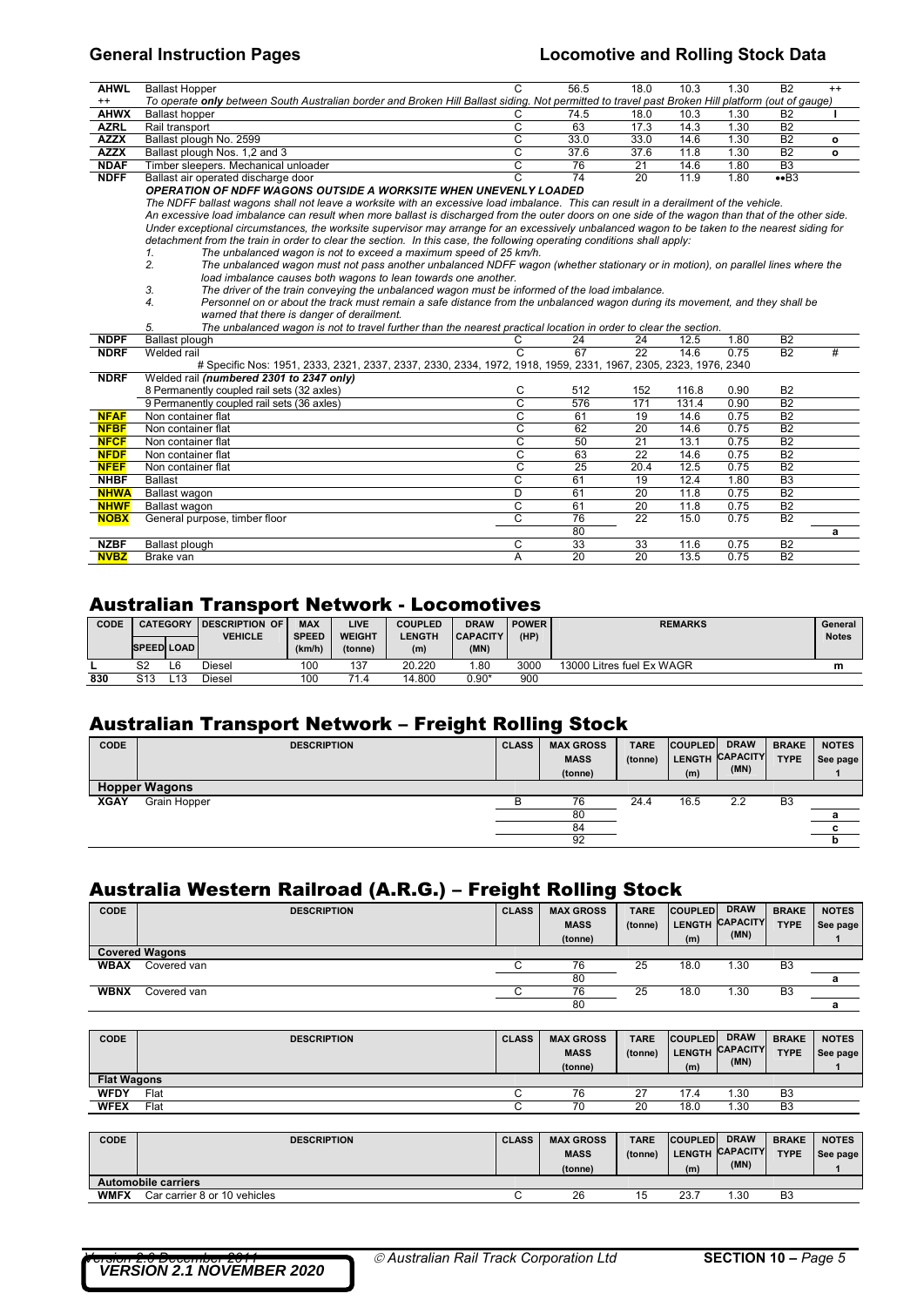| <b>CODE</b> | <b>DESCRIPTION</b> | <b>CLASS</b> | <b>MAX GROSS</b><br><b>MASS</b><br>(tonne) | <b>TARE</b><br>(tonne) | <b>COUPLED</b><br><b>LENGTH</b><br>(m) | <b>DRAW</b><br><b>CAPACITY</b><br>(MN) | <b>BRAKE</b><br><b>TYPE</b> | <b>NOTES</b><br>See page |
|-------------|--------------------|--------------|--------------------------------------------|------------------------|----------------------------------------|----------------------------------------|-----------------------------|--------------------------|
| Open Wagons |                    |              |                                            |                        |                                        |                                        |                             |                          |
| <b>WOAX</b> | Open               |              | 76                                         | 25                     | 18.0                                   | 1.30                                   | B <sub>3</sub>              |                          |
|             |                    |              | 80                                         |                        |                                        |                                        |                             | а                        |
| <b>WODX</b> | Open               | С            | 76                                         | 26                     | 18.0                                   | 1.30                                   | B <sub>3</sub>              |                          |
|             |                    |              | 80                                         |                        |                                        |                                        |                             | а                        |
| <b>WOSF</b> | Open               |              | 76                                         | 26                     | 18.0                                   | 1.30                                   | B <sub>3</sub>              |                          |
|             |                    |              | 80                                         |                        |                                        |                                        |                             | а                        |
| <b>WOSX</b> | Open high sided    |              | 76                                         | 26                     | 18.0                                   | 1.30                                   | B <sub>3</sub>              |                          |
|             |                    |              | 80                                         |                        |                                        |                                        |                             | a                        |

| CODE        | <b>DESCRIPTION</b>      | <b>CLASS</b> | <b>MAX GROSS</b><br><b>MASS</b><br>(tonne) | <b>TARE</b><br>(tonne) | <b>COUPLED</b><br><b>LENGTH</b><br>(m) | <b>DRAW</b><br><b>CAPACITY</b><br>(MN) | <b>BRAKE</b><br><b>TYPE</b> | <b>NOTES</b><br>See page |
|-------------|-------------------------|--------------|--------------------------------------------|------------------------|----------------------------------------|----------------------------------------|-----------------------------|--------------------------|
|             | <b>Container Wagons</b> |              |                                            |                        |                                        |                                        |                             |                          |
| <b>WQBX</b> | Container flat          |              | 76                                         | 24                     | 23.7                                   | 1.30                                   | B <sub>3</sub>              |                          |
|             |                         |              | 80                                         |                        |                                        |                                        |                             | a                        |
| <b>WQCX</b> | Container flat          |              | 76                                         | 23                     | 20.1                                   | 1.30                                   | B <sub>3</sub>              | s                        |
|             |                         |              | 80                                         |                        |                                        |                                        |                             | a,s                      |
| <b>WQCY</b> | Container flat          | В            | 76                                         | 22                     | 20.1                                   | 1.30                                   | B <sub>3</sub>              | o,s                      |
|             |                         |              | 80                                         |                        |                                        |                                        |                             | a,o,s                    |
| <b>WQTY</b> | Container flat          | ⌒<br>U       | 76                                         | 24                     | 20.1                                   | 1.30                                   | B <sub>3</sub>              | s                        |
|             |                         |              | 80                                         |                        |                                        |                                        |                             | a,s                      |

### Australian Wheat Board – Freight Rolling Stock

| CODE        | <b>DESCRIPTION</b>                  | <b>CLASS</b> | <b>MAX GROSS</b><br><b>MASS</b><br>(tonne) | <b>TARE</b><br>(tonne) | <b>COUPLED</b><br>LENGTH CAPACITY<br>(m) | <b>DRAW</b><br>(MN) | <b>BRAKE</b><br><b>TYPE</b> | <b>NOTES</b><br>See page |
|-------------|-------------------------------------|--------------|--------------------------------------------|------------------------|------------------------------------------|---------------------|-----------------------------|--------------------------|
| <b>WGBY</b> | *2 permanently coupled grain wagons |              | 76                                         | 24                     | $*32.6$                                  | 1.80                | B <sub>4</sub>              |                          |
|             |                                     |              | 80                                         |                        |                                          |                     |                             |                          |
|             |                                     |              | 84                                         |                        |                                          |                     |                             | с                        |
|             |                                     |              | 82                                         |                        |                                          |                     |                             |                          |
| <b>WGSY</b> | Grain                               | R            | 76                                         | 24                     | 16.5                                     | 1.80                | $\bullet$ B4                | u                        |
|             |                                     |              | 80                                         |                        |                                          |                     |                             | p,u                      |
|             |                                     |              | 84                                         |                        |                                          |                     |                             | c,u                      |
|             |                                     |              | 92                                         |                        |                                          |                     |                             | b,u                      |

# Barry Martin Communication - Passenger Rolling Stock

| <b>CODE</b> | <b>DESCRIPTION OF MAX SPEED MAX LOADED</b> |        |             | <b>PASSENGER</b> | <b>COUPLED</b> | <b>DRAW</b>     | <b>REMARKS</b> |
|-------------|--------------------------------------------|--------|-------------|------------------|----------------|-----------------|----------------|
|             | <b>VEHICLE</b>                             | (km/h) | <b>MASS</b> | <b>CAPACITY</b>  | <b>LENGTH</b>  | <b>CAPACITY</b> |                |
|             |                                            |        | (tonne)     |                  | (m)            | (MN)            |                |
| <b>BMC1</b> | Passenger                                  | 115    | 49          | $ -$             | 23.850         | 0.45            |                |
| <b>BMC2</b> | Passenger                                  | 115    | 49          | $ -$             | 23.850         | 0.45            |                |

## Blue Scope Steel - Freight Rolling Stock

| <b>CODE</b> | <b>DESCRIPTION</b> | <b>CLASS</b> | <b>MAX GROSS</b> | <b>TARE</b> | <b>COUPLED</b> | <b>DRAW</b>     | <b>BRAKE</b> | <b>NOTES</b> |
|-------------|--------------------|--------------|------------------|-------------|----------------|-----------------|--------------|--------------|
|             |                    |              | <b>MASS</b>      | (tonne)     |                | LENGTH CAPACITY | <b>TYPE</b>  | See page     |
|             |                    |              | (tonne)          |             | (m)            | (MN)            |              |              |
|             |                    |              |                  |             |                |                 |              |              |

### BHP - Passenger Rolling Stock

| <b>CODE</b> | <b>DESCRIPTION OF</b><br><b>VEHICLE</b> | <b>MAX</b><br><b>SPEED</b><br>km/h | <b>MAXIMUM</b><br>LOADED<br><b>MASS TONNES</b> | <b>PASSENGER</b><br><b>CAPACITY</b> | <b>LENGTH</b><br><b>OVER</b><br><b>COUPLING</b><br>FACES (m) | <b>DRAW</b><br><b>CAPACITY</b><br><b>MN</b> | <b>REMARKS</b> |
|-------------|-----------------------------------------|------------------------------------|------------------------------------------------|-------------------------------------|--------------------------------------------------------------|---------------------------------------------|----------------|
| <b>PW</b>   | Passenger                               | 60                                 | 24.9                                           | 52                                  | 15.4                                                         | 0.15                                        | Nos 1 and 2    |

## Boxcar - Freight Rolling Stock

| <b>CODE</b> | <b>DESCRIPTION</b>                 | <b>CLASS</b> | <b>MAX GROSS</b><br><b>MASS</b><br>(tonne) | <b>TARE</b><br>(tonne) | <b>COUPLED</b><br>(m) | <b>DRAW</b><br>LENGTH CAPACITY<br>(MN) | <b>BRAKE</b><br><b>TYPE</b> | <b>NOTES</b><br>See page |
|-------------|------------------------------------|--------------|--------------------------------------------|------------------------|-----------------------|----------------------------------------|-----------------------------|--------------------------|
|             | <b>Container flat Wagons</b>       |              |                                            |                        |                       |                                        |                             |                          |
| PQYY        | 5 pack articulated well (12 axles) |              | 228                                        | 68                     | 92.7                  | .80                                    | B4                          | <b>u</b>                 |
|             |                                    |              | 252                                        |                        |                       |                                        |                             | r,u                      |

### Boyd Munro – Locomotives

| CODE | <b>CATEGORY</b>   | <b>IDESCRIPTION OF</b> | <b>MAX</b>   | LIVE          | <b>COUPLED</b> | <b>DRAW</b>     | <b>POWER</b> | <b>REMARKS</b>                     | General      |
|------|-------------------|------------------------|--------------|---------------|----------------|-----------------|--------------|------------------------------------|--------------|
|      |                   | <b>VEHICLE</b>         | <b>SPEED</b> | <b>WEIGHT</b> | <b>ENGTH</b>   | <b>CAPACITY</b> | (HP)         |                                    | <b>Notes</b> |
|      | <b>SPEED LOAD</b> |                        | (km/h)       | (tonne)       | (m)            | (MN)            |              |                                    |              |
| 3112 |                   | Steam Loco             | 80           | 72<br>ن ا     | 12.2           |                 |              | Max speed 80 km/h both directions. |              |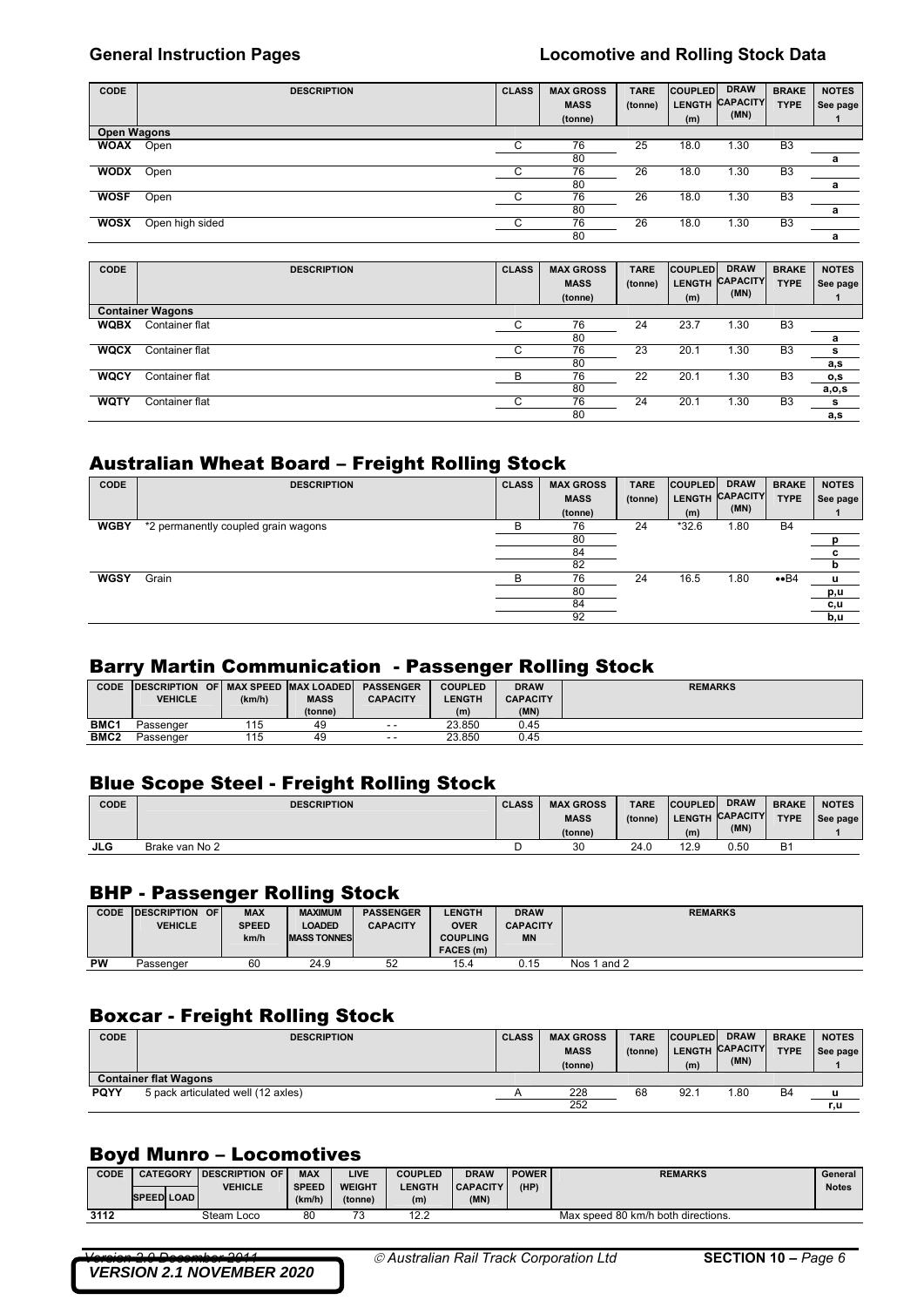### Boyd Munro - Passenger Rolling Stock

| <b>CODE</b> | <b>IDESCRIPTION OF</b> | <b>MAX</b>   | <b>MAXIMUM</b>     | <b>PASSENGER</b> | <b>LENGTH</b>   | <b>DRAW</b>     | <b>REMARKS</b>                                          |
|-------------|------------------------|--------------|--------------------|------------------|-----------------|-----------------|---------------------------------------------------------|
|             | <b>VEHICLE</b>         | <b>SPEED</b> | <b>LOADED</b>      | <b>CAPACITY</b>  | <b>OVER</b>     | <b>CAPACITY</b> |                                                         |
|             |                        | km/h         | <b>MASS TONNES</b> |                  | <b>COUPLING</b> | <b>MN</b>       |                                                         |
|             |                        |              |                    |                  | FACES (m)       |                 |                                                         |
| <b>ABM</b>  | Lounge                 | 115          | 38                 | 32               | 19.000          | 0.35            | No 707 Fitted with internal handbrake, air tap and tail |
|             |                        |              |                    |                  |                 |                 | lamps.                                                  |
| TA          | <b>Priv Sleeper</b>    | 115          | 45                 | 6 Berths         | 21.300          | 0.50            | No 501 Terra Australis                                  |

## Boyd Munro - Freight Rolling Stock

| <b>CODE</b> | <b>DESCRIPTION</b>                          | <b>CLASS</b> | <b>MAX GROSS</b> | <b>TARE</b> | <b>COUPLED</b> | <b>DRAW</b>     | <b>BRAKE</b> | <b>NOTES</b> |
|-------------|---------------------------------------------|--------------|------------------|-------------|----------------|-----------------|--------------|--------------|
|             |                                             |              | <b>MASS</b>      | (tonne)     |                | LENGTH CAPACITY | <b>TYPE</b>  | See page     |
|             |                                             |              | (tonne)          |             | (m)            | (MN)            |              |              |
| <b>FFA</b>  | Flat car No 2709, 2722 Ex MFH wooden bodies |              | 50               |             | 21.4           | 0.30            | B1           |              |

## Centennial Coal - Freight Rolling Stock

| <b>CODE</b> | <b>DESCRIPTION</b>                 | <b>CLASS</b> | <b>MAX GROSS</b><br><b>MASS</b><br>(tonne) | <b>TARE</b><br>(tonne) | <b>COUPLED</b><br><b>LENGTH</b><br>(m) | <b>DRAW</b><br><b>CAPACITY</b><br>(MN) | <b>BRAKE</b><br><b>TYPE</b> | <b>NOTES</b><br>See page |
|-------------|------------------------------------|--------------|--------------------------------------------|------------------------|----------------------------------------|----------------------------------------|-----------------------------|--------------------------|
| <b>PHTH</b> | *2 permanently coupled coal wagons |              | 100                                        | 21.                    | $*32.3$                                | 2.45                                   | ECP                         |                          |
|             |                                    |              | Empty                                      |                        |                                        |                                        |                             |                          |

## Chicago Freight Car Leasing Australia – Locomotives

| CODE         |                   | <b>CATEGORY</b> | <b>DESCRIPTION OF</b> | <b>MAX</b>             | <b>LIVE</b>              | <b>COUPLED</b>       | <b>DRAW</b>             | <b>POWER</b> | <b>REMARKS</b>                                          | General      |
|--------------|-------------------|-----------------|-----------------------|------------------------|--------------------------|----------------------|-------------------------|--------------|---------------------------------------------------------|--------------|
|              | <b>SPEED LOAD</b> |                 | <b>VEHICLE</b>        | <b>SPEED</b><br>(km/h) | <b>WEIGHT</b><br>(tonne) | <b>LENGTH</b><br>(m) | <b>CAPACITY</b><br>(MN) | (HP)         |                                                         | <b>Notes</b> |
| 44           | S9                | L <sub>12</sub> | Diesel                | 115                    | 108                      | 17.80                | 0.90                    | 1800         |                                                         |              |
| 442          | S8                | L <sub>11</sub> | Diesel                | 115                    | 115                      | 18.67                | 1.80                    | 2000         |                                                         |              |
| EL           | S9                | L7              | Diesel                | 115                    | 114                      | 20.50                | 1.80                    | 2450         |                                                         |              |
| <b>FL220</b> | S9                | L <sub>10</sub> | Diesel                | 115                    | 110                      | 18.44                | 1.80                    | 2000         | Ex Pacific National 42220                               |              |
| GL           | S5                | L4              | <b>Diesel</b>         | 115                    | 132                      | 18.70                | 1.80                    | 3000         |                                                         |              |
| GM(12)       | S <sub>8</sub>    | L <sub>12</sub> | <b>Diesel</b>         | 115                    | 116.3                    | 18.54                | 0.90                    | 1800         |                                                         |              |
| HL.          | S9                | L10             | <b>Diesel</b>         | 115                    | 110                      | 18.44                | 1.80                    | 2000         | Ex Pacific National 422 class                           |              |
| JL           | S8                | L11             | <b>Diesel</b>         | 115                    | 115                      | 18.67                | 1.80                    | 2000         | Ex Pacific National 442 class                           |              |
| <b>KL</b>    | S <sub>13</sub>   | L13             | <b>Diesel</b>         | 100                    | 81                       | 15.40                | 0.90                    | 900          | Ex Pacific National 49 class (KL80 ex 4904)             |              |
| <b>VL</b>    | S5                | L4              | Diesel                | 115                    | 130                      | 18.38                | 1.80                    | 3000         | 10% rule as per the ARTC TOC manual will be exempt when |              |
|              |                   |                 |                       |                        |                          |                      |                         |              | mixing this loco with any other type.                   |              |
| s            | S8                | L12             | Diesel                | 115                    | 120                      | 18.60                | 0.90                    | 1800         | No 300 & 311                                            |              |

## Chicago Freight Car Leasing Australia - Passenger Rolling Stock

|             | __                  |                         |             | __               |                |                 | __             |                |
|-------------|---------------------|-------------------------|-------------|------------------|----------------|-----------------|----------------|----------------|
| CODE        | <b>IDESCRIPTION</b> | OF MAX SPEED MAX LOADED |             | <b>PASSENGER</b> | <b>COUPLED</b> | <b>DRAW</b>     | <b>REMARKS</b> |                |
|             | VEHICLE             | (km/h)                  | <b>MASS</b> | <b>CAPACITY</b>  | <b>LENGTH</b>  | <b>CAPACITY</b> |                |                |
|             |                     |                         | (tonne)     |                  | (m)            | (MN)            |                |                |
| <b>CDAY</b> | Coach               | 115                     | 58          | $- -$            | 23.9           | 0.90            | Tare mass 48.5 | B <sub>3</sub> |

## Chicago Freight Car Leasing Australia - Freight Rolling Stock

| <b>CODE</b> | <b>DESCRIPTION</b>                                                                                                                                                  | <b>CLASS</b> | <b>MAX GROSS</b> | <b>TARE</b> | <b>COUPLED</b> | <b>DRAW</b>     | <b>BRAKE</b>   | <b>NOTES</b> |
|-------------|---------------------------------------------------------------------------------------------------------------------------------------------------------------------|--------------|------------------|-------------|----------------|-----------------|----------------|--------------|
|             |                                                                                                                                                                     |              | <b>MASS</b>      | (tonne)     |                | LENGTH CAPACITY | <b>TYPE</b>    | See page     |
|             |                                                                                                                                                                     |              | (tonne)          |             | (m)            | (MN)            |                |              |
| <b>CDCH</b> | Spoil (Ex NDCH)                                                                                                                                                     |              | 73               | 22          | 15.0           | 0.75            | B <sub>2</sub> |              |
| <b>CDCY</b> | Military coach                                                                                                                                                      |              | 58               | 50          | 23.8           | .8              | <b>B2</b>      | %            |
|             | these wagons can only operate between Broken Hill and Parkes/Goobang – same area of operation as applying for double stacking<br>%<br>Diagram 4 of ARTC TOC manual. |              |                  |             |                |                 |                |              |

| <b>CODE</b>        | <b>DESCRIPTION</b> | <b>CLASS</b> | <b>MAX GROSS</b><br><b>MASS</b><br>(tonne) | <b>TARE</b><br>(tonne) | <b>COUPLED</b><br>(m) | <b>DRAW</b><br>LENGTH CAPACITY<br>(MN) | <b>BRAKE</b><br><b>TYPE</b> | <b>NOTES</b><br>See page |
|--------------------|--------------------|--------------|--------------------------------------------|------------------------|-----------------------|----------------------------------------|-----------------------------|--------------------------|
| <b>Flat Wagons</b> |                    |              |                                            |                        |                       |                                        |                             |                          |
| <b>CFRX</b>        | Flat (Ex GFRX)     |              | 76                                         | 25                     | 23.7                  | .30                                    | B <sub>1</sub>              |                          |
| <b>GFKX</b>        | Flat (Ex VFKX)     |              | 76                                         | 25                     | 23.7                  | .30                                    | <b>B1</b>                   |                          |
| <b>GFLX</b>        | Flat (Ex VFLX)     |              | 76                                         | 25                     | 23.7                  | .30                                    | B <sub>1</sub>              |                          |

| <b>CODE</b> | <b>DESCRIPTION</b>                                                                        | <b>CLASS</b> | <b>MAX GROSS</b><br><b>MASS</b><br>(tonne) | <b>TARE</b><br>(tonne) | <b>COUPLED</b><br><b>LENGTH</b><br>(m) | <b>DRAW</b><br><b>CAPACITY</b><br>(MN) | <b>BRAKE</b><br><b>TYPE</b> | <b>NOTES</b><br>See page |
|-------------|-------------------------------------------------------------------------------------------|--------------|--------------------------------------------|------------------------|----------------------------------------|----------------------------------------|-----------------------------|--------------------------|
|             | <b>Hopper Wagons</b>                                                                      |              |                                            |                        |                                        |                                        |                             |                          |
| <b>CHAY</b> | *2 permanently coupled coal wagons                                                        |              | Empty                                      | $*46$                  | $*25.6$                                | 1.80                                   | B <sub>4</sub>              | See                      |
|             |                                                                                           |              | $*152$                                     |                        |                                        |                                        |                             | <b>Below</b>             |
| <b>CHBY</b> | *2 permanently coupled coal wagons                                                        |              | Empty                                      | *46                    | $*25.6$                                | 1.80                                   | <b>B4</b>                   | See                      |
|             |                                                                                           |              | *152                                       |                        |                                        |                                        |                             | below                    |
| MOTEC       | These are benner wegens are to be energted an ADTC petwerk with deers closed at all times |              |                                            |                        |                                        |                                        |                             |                          |

*NOTES 1 These ore hopper wagons are to be operated on ARTC network with doors closed at all times. 2 Doors are to be closed and locked securely as per wagon owner's instructions.*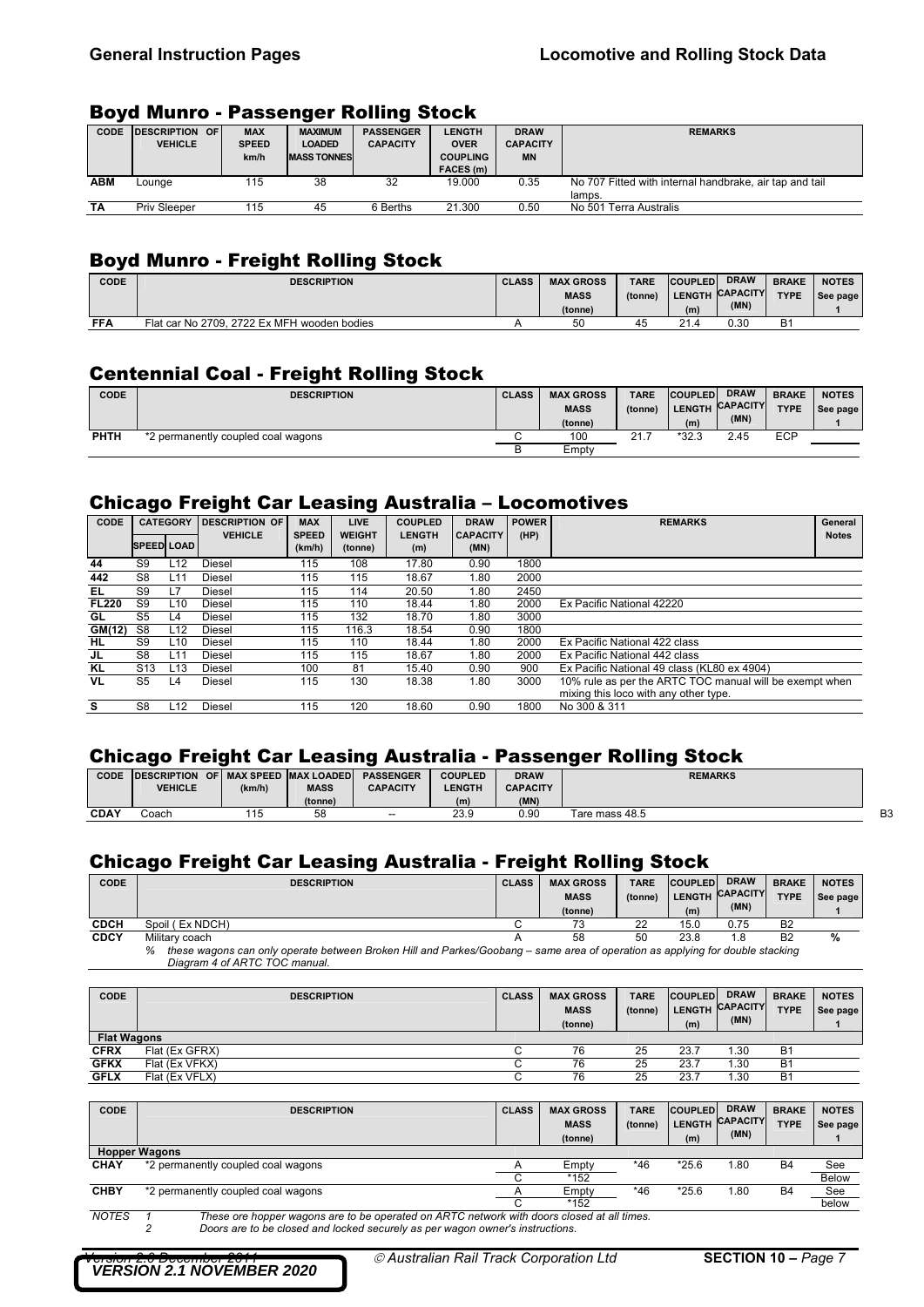*3 In the event the doors are detected open on the ARTC network any the train movement conveying these ore hopper wagons is not to be moved until recertified by the train operator/wagon owner that the discharge doors are closed and locked securely.* 

- *4 Operation of these wagons in loaded condition maximum gross of 76 tonne is between* 
	- *Islington /Woodville Junction and other locations where G class vehicles operate and*
	- *Macarthur to Moss Vale and ARTC/Railcorp boundary at Unanderra— Refer IIlawarra section pages for details of special working Moss Vale to Unanderra. • Telarah to Gloucester*

|             | <u>Fididii lu Giuuceslei</u>   |          |      |      |      |                     |  |
|-------------|--------------------------------|----------|------|------|------|---------------------|--|
| <b>CHOY</b> | Ballast wagon (remote control) | 76       | 24.8 | 13.2 | .20  | $\bullet$ $\Box$ B3 |  |
|             |                                | 80       |      |      |      |                     |  |
| <b>CHTY</b> | Ballast wagon                  | 76       | 23   | 11.6 | 8. ا | B <sub>2</sub>      |  |
|             |                                | 80       |      |      |      |                     |  |
|             |                                | 84       |      |      |      |                     |  |
|             |                                | ດາ<br>ວ∠ |      |      |      |                     |  |

| CODE<br><b>Open Wagons</b> | <b>DESCRIPTION</b> | <b>CLASS</b> | <b>MAX GROSS</b><br><b>MASS</b><br>(tonne) | <b>TARE</b><br>(tonne) | <b>COUPLED</b><br>(m) | <b>DRAW</b><br>LENGTH CAPACITY<br>(MN) | <b>BRAKE</b><br><b>TYPE</b> | <b>NOTES</b><br>See page |
|----------------------------|--------------------|--------------|--------------------------------------------|------------------------|-----------------------|----------------------------------------|-----------------------------|--------------------------|
| COOY                       | Open wagon         |              | 76                                         | 28.3                   | 23.7                  | 1.80                                   | B <sub>3</sub>              | о                        |
|                            |                    |              | 80                                         |                        |                       |                                        |                             | o,p                      |
|                            |                    |              | 84                                         |                        |                       |                                        |                             | o, c                     |
|                            |                    |              | 92                                         |                        |                       |                                        |                             | o,b                      |

| CODE        | <b>DESCRIPTION</b>           | <b>CLASS</b> | <b>MAX GROSS</b><br><b>MASS</b><br>(tonne) | <b>TARE</b><br>(tonne) | <b>COUPLED</b><br><b>LENGTH</b><br>(m) | <b>DRAW</b><br><b>CAPACITY</b><br>(MN) | <b>BRAKE</b><br><b>TYPE</b> | <b>NOTES</b><br>See page |
|-------------|------------------------------|--------------|--------------------------------------------|------------------------|----------------------------------------|----------------------------------------|-----------------------------|--------------------------|
|             | <b>Container flat Wagons</b> |              |                                            |                        |                                        |                                        |                             |                          |
| <b>CQAX</b> | <b>Container Flat</b>        | C            | 76                                         | 27                     | 26.9                                   | 2.20                                   | B <sub>3</sub>              | o                        |
|             |                              |              | 80                                         |                        |                                        |                                        |                             | o,p                      |
|             |                              |              | 87                                         |                        |                                        |                                        |                             | o,q                      |
| <b>CQBY</b> | <b>Container Flat</b>        | Α            | 76                                         | 20.2                   | 19.4                                   | 2.20                                   | B <sub>3</sub>              | s                        |
|             |                              |              | 81                                         |                        |                                        |                                        |                             | e2, s                    |
|             |                              |              | 84                                         |                        |                                        |                                        |                             | r,s                      |
|             |                              |              | 92                                         |                        |                                        |                                        |                             | b,s                      |
| CQCY        | Container Flat (Ex NDRF)     | B            | 76                                         | 18                     | 14.7                                   | 0.75                                   | B <sub>2</sub>              | s                        |
| CQDY        | <b>Container Flat</b>        | B            | 76                                         | 21.5                   | 16.48                                  | 2.20                                   | <b>B2</b>                   | s                        |
|             |                              |              | 80                                         |                        |                                        |                                        |                             | p,s                      |
|             |                              |              | 84                                         |                        |                                        |                                        |                             | c,s                      |
|             |                              |              | 92                                         |                        |                                        |                                        |                             | b,s                      |
| <b>CQEY</b> | <b>Container Flat</b>        | B            | 76                                         | 15.6                   | 14.5                                   | 1.80                                   | B <sub>3</sub>              | s                        |
|             |                              |              | 80                                         |                        |                                        |                                        |                             | p,s                      |
|             |                              |              | $++84$                                     |                        |                                        |                                        |                             | c, s                     |
|             |                              |              | #88                                        |                        |                                        |                                        |                             | s                        |

*++The following vehicles have not been upgraded and are not permitted to exceed 84 tonnes gross:* 

CQEY204S, CQEY205E, CQEY 211W, CQEY218Q, CQEY219C, CQEY224L.<br># These vehicles must operate on **Class 1, 1C or 1XC track only** when loaded up to **88 tonnes** at a maximum speed of **80 km/h**. Wheel tread *hollowing shall not exceed 2mm.* 

| <b>CQFY</b> | <b>Container Flat</b>                                                                                                                         | Α | 76  | 16.25           | 15.4  | 1.20 | $\bullet$ B <sub>2</sub> | s            |
|-------------|-----------------------------------------------------------------------------------------------------------------------------------------------|---|-----|-----------------|-------|------|--------------------------|--------------|
|             |                                                                                                                                               |   | 80  |                 |       |      |                          | p,s          |
|             |                                                                                                                                               |   | 84  |                 |       |      |                          | r,s          |
|             |                                                                                                                                               |   | #88 |                 |       |      |                          | s            |
| CQGY        | <b>Container Flat</b>                                                                                                                         | Α | 76  | 19.5            | 20.1  | 1.80 | $\bullet$ B4             | s            |
|             |                                                                                                                                               |   | 80  |                 |       |      |                          | p,s          |
|             |                                                                                                                                               |   | 84  |                 |       |      |                          | r,s          |
|             |                                                                                                                                               |   | 92  |                 |       |      |                          | b,s          |
| <b>CQHY</b> | <b>Container Flat</b>                                                                                                                         | Α | 76  | 18.3            | 16.5  | 1.80 | <b>B2</b>                | s,           |
|             |                                                                                                                                               |   | 80  |                 |       |      |                          | p,s          |
|             |                                                                                                                                               |   | 84  |                 |       |      |                          | c, s         |
| CQIY        | <b>Container Flat</b>                                                                                                                         | В | 76  | 16.5            | 14.55 | 1.80 | $\bullet$ B <sub>2</sub> | s            |
|             |                                                                                                                                               |   | 80  |                 |       |      |                          | p,s          |
|             |                                                                                                                                               |   | 84  | 16.5            | 14.55 | 1.80 | <b>B2</b>                | c,s          |
|             |                                                                                                                                               |   | #88 |                 |       |      |                          | s            |
| <b>CQKY</b> | <b>Container Flat</b>                                                                                                                         | Α | 76  | 15.7            | 14.55 | 2.20 | $\bullet$ B4             | s            |
|             |                                                                                                                                               |   | 80  |                 |       |      |                          | p,s          |
|             |                                                                                                                                               |   | 84  |                 |       |      |                          | r,s          |
|             |                                                                                                                                               |   | 88  |                 |       |      |                          | b,s          |
| CQLY        | Container Flat (Ex CQOY)                                                                                                                      | Α | 76  | 27              | 26.9  | 2.20 | B <sub>3</sub>           | $\mathbf{o}$ |
|             |                                                                                                                                               |   | 80  |                 |       |      |                          | o,p          |
|             |                                                                                                                                               |   | 84  |                 |       |      |                          | r,o          |
|             |                                                                                                                                               |   | 87  |                 |       |      |                          | o,q          |
| <b>CQMY</b> | Container Flat (Ex CQOY)                                                                                                                      | Α | 76  | $\overline{22}$ | 25.7  | 2.20 | $\bullet$ B3             | s            |
|             |                                                                                                                                               |   | 80  |                 |       |      |                          | p,s          |
|             |                                                                                                                                               |   | 84  |                 |       |      |                          | r,s          |
|             |                                                                                                                                               |   | 92  |                 |       |      |                          | b,s          |
| CQOY        | Container Flat (Ex EQOY)                                                                                                                      | B | 76  | 24.5            | 23.75 | 1.30 | B <sub>3</sub>           |              |
|             |                                                                                                                                               |   | 80  |                 |       |      |                          | p,#          |
|             | # When loaded up to a mass of 80 tonnes the following maximum speeds will apply over the routes indicated:                                    |   |     |                 |       |      |                          |              |
|             | A maximum speed of 100km/hr on Class 1, 1C and 1XC track.                                                                                     |   |     |                 |       |      |                          |              |
| <b>CQPY</b> | <b>Container Flat</b>                                                                                                                         | R | 76  | 14.3            | 14.58 | 0.75 | $\bullet$ $\Box$ B3      | S, V         |
|             | These vehicles when loaded with a container bin (2743mm) are permitted to operate in the area shown in Diagram 2 on page 5 SECTION 5 (General |   |     |                 |       |      |                          |              |
|             | <b>Instruction pages)</b> Train Operating Conditions Manual.                                                                                  |   |     |                 |       |      |                          |              |
|             | This wagon/container configuration is also permitted to operate between Mittagong to Braemar.                                                 |   |     |                 |       |      |                          |              |
| CQQY        | <b>Container Flat</b>                                                                                                                         | A | 76  | 23              | 23.75 | 2.2  | B <sub>3</sub>           | s            |

 80 **p,s**  84 **r,s**  92 **b,s CQRY** Container Flat (Ex CQFY) **A** 76 16.3 14.0 1.20 B2 **s**<br>80 80 **p,s**  84 **r,s**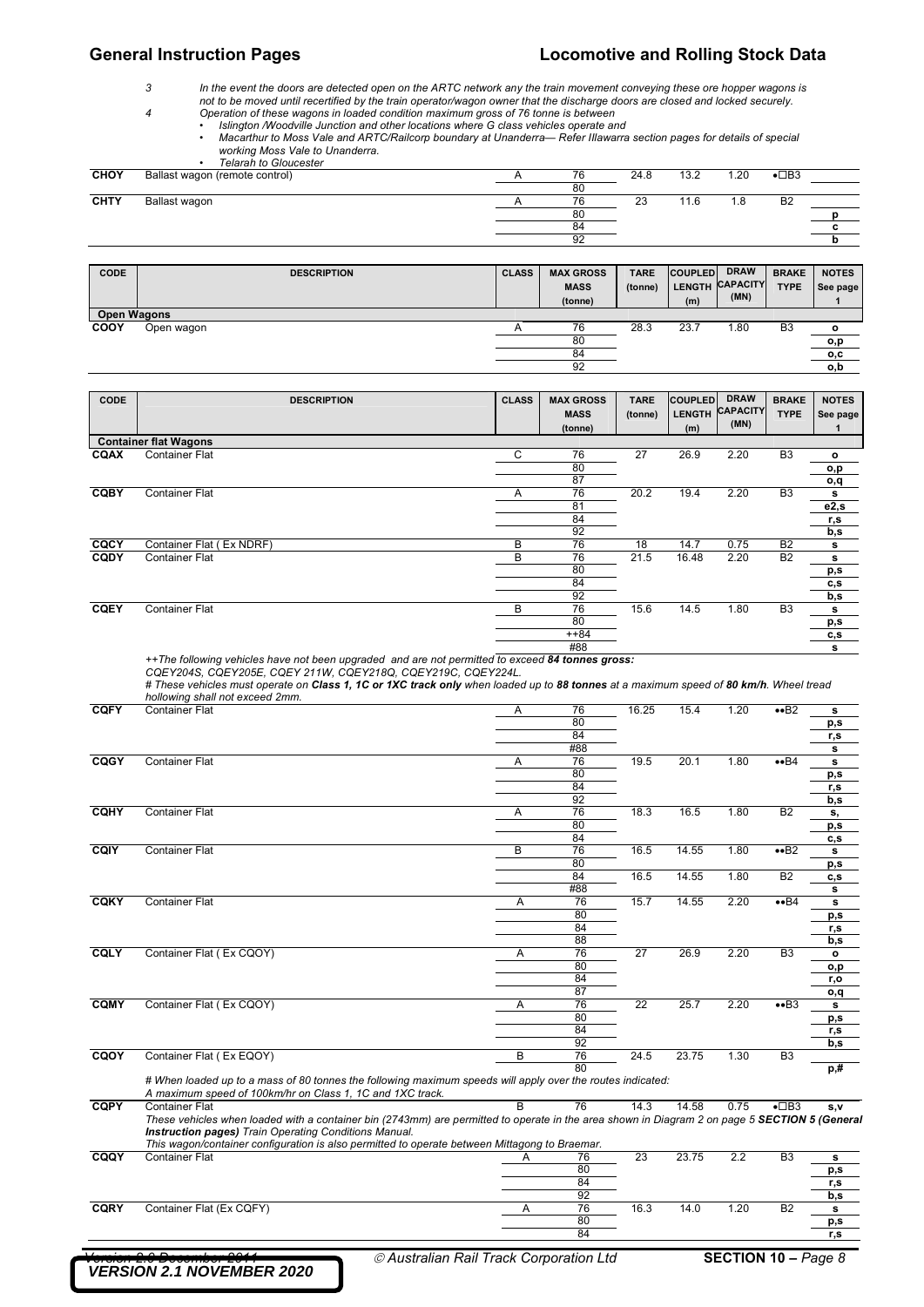| <b>CQRX</b> | Container flat (Ex GQRX)                              | C | 76   | 25      | 23.7    | 1.30 | <b>B1</b>      |              |
|-------------|-------------------------------------------------------|---|------|---------|---------|------|----------------|--------------|
| CQSY        | Container Flat (Ex CQBX)                              | Α | 76   | 16.2    | 14.9    | 2.20 | $\bullet$ B3   | s            |
|             |                                                       |   | 80   |         |         |      |                | p,s          |
|             |                                                       |   | 87   |         |         |      |                | s            |
| CQTY        | Special flat                                          | A | 76   | 19.5    | 14.6    | 1.80 | B <sub>3</sub> | s            |
|             |                                                       |   | 80   |         |         |      |                | p,s          |
|             |                                                       |   | 84   |         |         |      |                | r,s          |
|             |                                                       |   | 92   |         |         |      |                | b,s          |
| CQWY        | *2 permanently coupled bogie wells                    | A | *152 | $*44.0$ | $*42.5$ | 2.20 | <b>B4</b>      | $\mathbf{o}$ |
|             |                                                       |   | *168 |         |         |      |                | c,o          |
|             |                                                       |   | *184 |         |         |      |                | b,o          |
| CQXY        | *2 permanently coupled 2 TEU wagons (8 axles - 4 TEU) | A | 76   | 17.7    | $*28.3$ | 1.80 | <b>B4</b>      | s            |
|             |                                                       |   | 84   |         |         |      |                | c,s          |
|             |                                                       |   | 92   |         |         |      |                | b,s          |
| CQYX        | Container Flat (Ex GFLX)                              | C | 76   | 26      | 20.7    | 1.30 | <b>B1</b>      |              |
| CQYY        | Container flat                                        | A | 68   | 15.1    | 13.3    | 2.45 | <b>B4</b>      | o, s         |
|             |                                                       |   | 84   |         |         |      |                | o,c,s        |
|             |                                                       |   | 92   |         |         |      |                | o,b,s        |
| CQZX        | Container Flat (Ex GFKX, GQKX, GQRX)                  | C | 76   | 25      | 23.7    | 1.30 | <b>B1</b>      |              |
| <b>GQKX</b> | Container Flat (Ex GFKX)                              | C | 76   | 25      | 23.7    | 1.30 | <b>B1</b>      |              |
|             |                                                       |   |      |         |         |      |                |              |

| <b>CODE</b> |                        | <b>DESCRIPTION</b> | <b>CLASS</b> | <b>MAX GROSS</b><br><b>MASS</b><br>(tonne) | <b>TARE</b><br>(tonne) | <b>COUPLED</b><br><b>LENGTH</b><br>(m) | <b>DRAW</b><br><b>CAPACITY</b><br>(MN) | <b>BRAKE</b><br><b>TYPE</b> | <b>NOTES</b><br>See page |
|-------------|------------------------|--------------------|--------------|--------------------------------------------|------------------------|----------------------------------------|----------------------------------------|-----------------------------|--------------------------|
|             | <b>Grain HoppersS</b>  |                    |              |                                            |                        |                                        |                                        |                             |                          |
| <b>CGAY</b> | Grain hopper           |                    | B            | 76                                         | 24                     | 15.5                                   | 2.60                                   | $\bullet$ B4                | u                        |
|             |                        |                    |              | 80                                         |                        |                                        |                                        |                             | $\overline{p}$           |
|             |                        |                    |              | 84                                         |                        |                                        |                                        |                             | $\mathbf{c}$             |
|             |                        |                    |              | 92                                         |                        |                                        |                                        |                             | b                        |
| <b>CGBF</b> | Grain hopper (ex NHAF) |                    | B            | 76                                         | 19                     | 15.1                                   | 0.75                                   | <b>B2</b>                   |                          |
| <b>CGCF</b> | Grain hopper (ex NHEF) |                    | В            | 76                                         | 20                     | 15.1                                   | 0.90                                   | <b>B2</b>                   |                          |
| <b>CGDY</b> | Grain hopper           |                    | В            | 76                                         | 23                     | 15.5                                   | 2.60                                   | $\bullet$ B4                |                          |
|             |                        |                    |              | 80                                         |                        |                                        |                                        |                             |                          |
|             |                        |                    |              | 84                                         |                        |                                        |                                        |                             | $\mathbf{c}$             |
|             |                        |                    |              | 92                                         |                        |                                        |                                        |                             | b                        |

| <b>CODE</b>        | <b>DESCRIPTION</b> | <b>CLASS</b> | <b>MAX GROSS</b><br><b>MASS</b><br>(tonne) | <b>TARE</b><br>(tonne) | <b>COUPLED</b><br><b>LENGTH</b><br>(m) | <b>DRAW</b><br><b>CAPACITY</b><br>(MN) | <b>BRAKE</b><br><b>TYPE</b> | <b>NOTES</b><br>See page |
|--------------------|--------------------|--------------|--------------------------------------------|------------------------|----------------------------------------|----------------------------------------|-----------------------------|--------------------------|
| <b>Open Wagons</b> |                    |              |                                            |                        |                                        |                                        |                             |                          |
| <b>COBX</b>        | Open (ex NOBX)     |              | 76                                         | つつ<br>ے                | 15.0                                   | 0.75                                   | B <sub>3</sub>              |                          |

## CIMC Rolling Stock Australia- Freight Rolling Stock

| <b>CODE</b> | <b>DESCRIPTION</b>                             | <b>CLASS</b> | <b>MAX GROSS</b><br><b>MASS</b><br>(tonne) | <b>TARE</b><br>(tonne) | <b>COUPLED</b><br><b>LENGTH</b><br>(m) | <b>DRAW</b><br><b>CAPACITY</b><br>(MN) | <b>BRAKE</b><br><b>TYPE</b> | <b>NOTES</b><br>See page |
|-------------|------------------------------------------------|--------------|--------------------------------------------|------------------------|----------------------------------------|----------------------------------------|-----------------------------|--------------------------|
|             | <b>Container flat Wagons</b>                   |              |                                            |                        |                                        |                                        |                             |                          |
| <b>PQEY</b> | 2 pack artic skeletal container Flat (6 axles) |              | 114                                        | 31.6                   | 31.2                                   | 1.80                                   | <b>B4</b>                   | 0,S,U                    |
|             |                                                |              | 126                                        |                        |                                        |                                        |                             | o,s,r,u                  |
|             |                                                |              | 138                                        |                        |                                        |                                        |                             | o,s,b,u                  |
| <b>PQRY</b> | 5 pack articulated containers (12 axles)       |              | 228                                        | 60.0                   | 77.0                                   | 1.80                                   | <b>B4</b>                   | o,s,u                    |
|             |                                                |              | 240                                        |                        |                                        |                                        |                             | o,s,p,u                  |
|             |                                                |              | 252                                        |                        |                                        |                                        |                             | o,s,r,u                  |
|             |                                                |              | 276                                        |                        |                                        |                                        |                             | o,s,b,u                  |

### Countrylink – Locomotives

| CODE      | <b>CATEGORY</b>   |     | <b>IDESCRIPTION OF</b><br><b>VEHICLE</b> | <b>MAX</b><br><b>SPEED</b> | LIVE<br><b>WEIGHT</b> | <b>COUPLED</b><br><b>ENGTH</b> | <b>DRAW</b><br><b>CAPACITY</b> | <b>POWER</b><br>(HP) |                  | <b>REMARKS</b> | General<br><b>Notes</b> |
|-----------|-------------------|-----|------------------------------------------|----------------------------|-----------------------|--------------------------------|--------------------------------|----------------------|------------------|----------------|-------------------------|
|           | <b>SPEED LOAD</b> |     |                                          | (km/h)                     | (tonne)               | (m)                            | (MN)                           |                      |                  |                |                         |
| <b>XP</b> |                   |     | Diesel                                   | 160                        | 76                    | 17.400                         | $ -$                           |                      | 4500 Litres fuel |                |                         |
| 7301      | S <sub>14</sub>   | ∟14 | Diesel                                   | 70                         | 50                    | 12.002                         | 0.90                           | 650                  |                  |                |                         |

# Countrylink - Passenger Rolling Stock

| <b>CODE</b>    | <b>DESCRIPTION OF</b> | <b>MAX SPEED</b> | <b>MAX LOADED</b> | <b>PASSENGER</b> | <b>COUPLED</b> | <b>DRAW</b>     | <b>REMARKS</b>                        |
|----------------|-----------------------|------------------|-------------------|------------------|----------------|-----------------|---------------------------------------|
|                | <b>VEHICLE</b>        | (km/h)           | <b>MASS</b>       | <b>CAPACITY</b>  | <b>LENGTH</b>  | <b>CAPACITY</b> |                                       |
|                |                       |                  | (tonne)           |                  | (m)            | (MN)            |                                       |
|                | Loco Hauled           |                  |                   |                  |                |                 |                                       |
| <b>NDS</b>     | <b>First Class</b>    | 115              | 41                | 60 1st           | 21.5           | 0.50            | Nos 2268, 2282, 2285, 2286            |
| <b>PHA</b>     | Power Van             | 115              | 54                | 10 tonne         | 23.4           | 0.50            | Nos 2393, 2395, 2396                  |
| <b>RDH</b>     | <b>First Class</b>    | 115              | 44                | 30 1st           | 20.3           | 0.50            | Buffet car Nos 2220, 2233             |
| <b>TDS</b>     | <b>First Class</b>    | 115              | 41                | 48 1st           | 21.5           | 0.50            | No 2250                               |
| <b>Xplorer</b> |                       |                  |                   |                  |                |                 |                                       |
| EA             | Xplorer               | 145              | 61                | 42 1st           | 25.3           | 0.25            | Driving car with buffet               |
| EB.            | Xplorer               | 145              | 61                | 66 Econ          | 24.7           | 0.25            | Intermediate car                      |
| EC             | Xplorer               | 145              | 61                | 50 Econ          | 25.3           | 0.25            | Driving car with booked luggage       |
| <b>XPT</b>     |                       |                  |                   |                  |                |                 |                                       |
| <b>XAM</b>     | <b>XPT Car</b>        | 160              | 48                | 18 Berths        | 24.2           | 0.25            | 27 seats day travel. Crew compartment |
| <b>XFH</b>     | <b>XPT Car</b>        | 160              | 40                | 52 Econ          | 24.2           | 0.25            | Crew compartment + booked luggage     |
| <b>XBR</b>     | <b>XPT Car</b>        | 160              | 44                | 21 Econ          | 24.2           | 0.25            | Buffet car, wheelchair position       |
| XF             | <b>XPT Car</b>        | 160              | 48                | 68 Econ          | 24.2           | 0.25            |                                       |
|                | ---                   | ----             |                   |                  |                | . .             | .<br>--------                         |

# *VERSION 2.1 NOVEMBER 2020*

*Ø Australian Rail Track Corporation Ltd SECTION 10 – Page 9*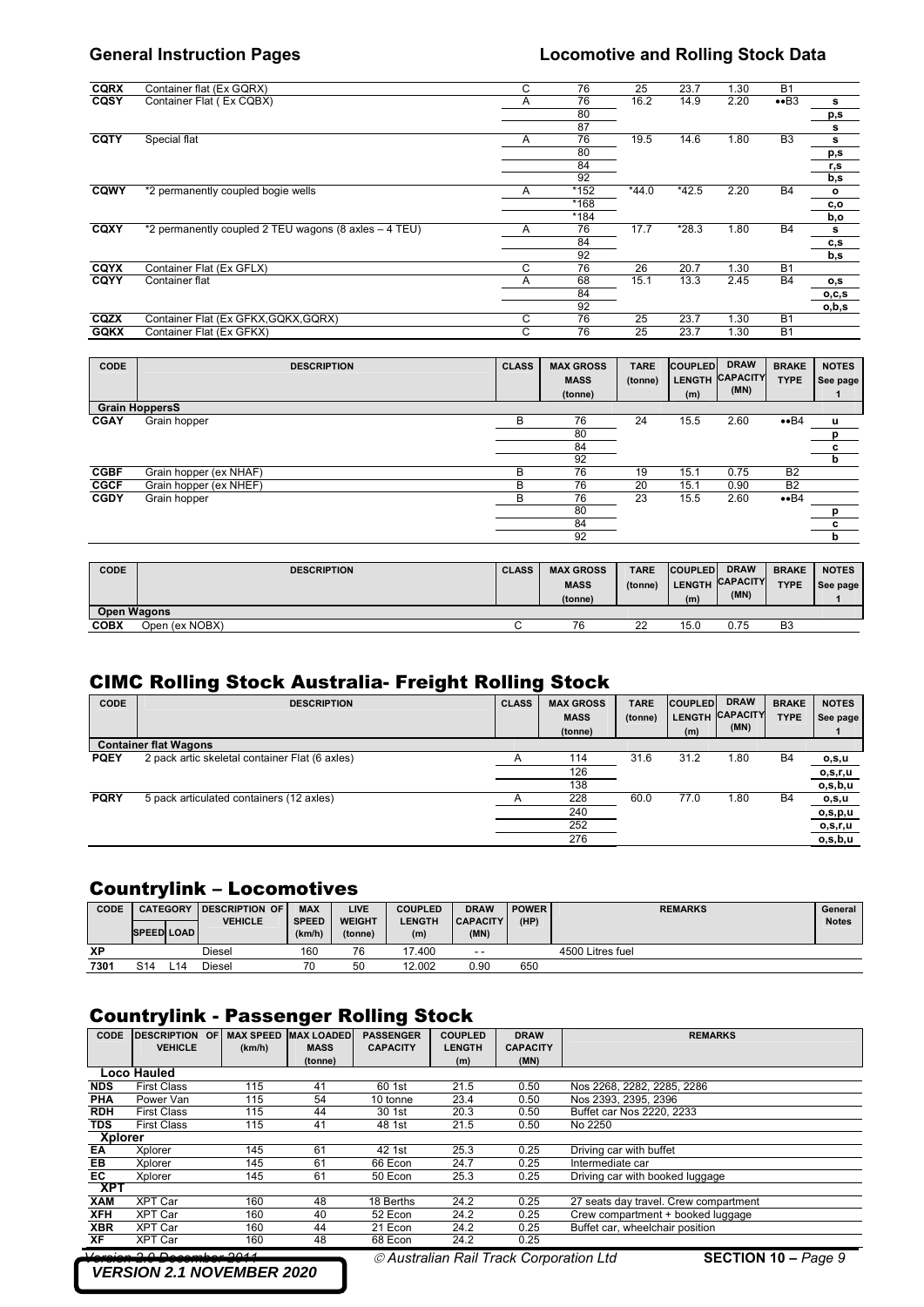**XL** XPT Car 160 48 56 1st 24.2 0.25

### CRT - Freight Rolling Stock

| <b>CODE</b> | <b>DESCRIPTION</b>                             | <b>CLASS</b> | <b>MAX GROSS</b> | <b>TARE</b> | <b>COUPLED</b> | <b>DRAW</b>     | <b>BRAKE</b> | <b>NOTES</b> |
|-------------|------------------------------------------------|--------------|------------------|-------------|----------------|-----------------|--------------|--------------|
|             |                                                |              | <b>MASS</b>      | (tonne)     |                | LENGTH CAPACITY | <b>TYPE</b>  | See page     |
|             |                                                |              | (tonne)          |             | (m)            | (MN)            |              |              |
| CRT         | Cargo Sprinter - Power car & container carrier |              | 78               | 46.6        | 21.1           | 0.90            |              |              |

### EDI Leasing – Locomotives

| <b>CODE</b> | <b>SPEED LOAD</b> | <b>CATEGORY</b> | <b>IDESCRIPTION OF</b><br><b>VEHICLE</b> | <b>MAX</b><br><b>SPEED</b><br>(km/h) | <b>LIVE</b><br><b>WEIGHT</b><br>(tonne) | <b>COUPLED</b><br><b>LENGTH</b><br>(m) | <b>DRAW</b><br><b>CAPACITY</b><br>(MN) | <b>POWER</b><br>(HP) | <b>REMARKS</b>                                                                                                               | General<br><b>Notes</b> |
|-------------|-------------------|-----------------|------------------------------------------|--------------------------------------|-----------------------------------------|----------------------------------------|----------------------------------------|----------------------|------------------------------------------------------------------------------------------------------------------------------|-------------------------|
| <b>LDP</b>  | S5                | -2#             | Diesel                                   | 115                                  | 134                                     | 22.0                                   | 2.20                                   | 4500                 |                                                                                                                              |                         |
|             |                   | ∓               | section run times.                       |                                      |                                         |                                        |                                        |                      | Load category on ARTC leased network can exceed L2 – up to 1.5 times L2 subject to operator's concurrence and achievement of |                         |

## Freightliner – Locomotives

| <b>CODE</b> | <b>CATEGORY</b>   |                 | DESCRIPTION OF                                          | <b>MAX</b>             | <b>LIVE</b>              | <b>COUPLED</b>       | <b>DRAW</b>                                                                                                                              | <b>POWER</b>                                                                                      | <b>REMARKS</b>                                                                                                                                | General      |  |  |  |  |  |
|-------------|-------------------|-----------------|---------------------------------------------------------|------------------------|--------------------------|----------------------|------------------------------------------------------------------------------------------------------------------------------------------|---------------------------------------------------------------------------------------------------|-----------------------------------------------------------------------------------------------------------------------------------------------|--------------|--|--|--|--|--|
|             | <b>SPEED LOAD</b> |                 | <b>VEHICLE</b>                                          | <b>SPEED</b><br>(km/h) | <b>WEIGHT</b><br>(tonne) | <b>LENGTH</b><br>(m) | <b>CAPACITY</b><br>(MN)                                                                                                                  | (HP)                                                                                              |                                                                                                                                               | <b>Notes</b> |  |  |  |  |  |
| <b>XRN</b>  | S1                |                 | Diesel                                                  | 80                     | 140                      | 22.0                 | 2.40                                                                                                                                     | 4354                                                                                              | Nos 001-020                                                                                                                                   |              |  |  |  |  |  |
|             | S <sub>2</sub>    | $L2^2$          |                                                         | 100                    | 136.2                    |                      |                                                                                                                                          |                                                                                                   | Note 'o' applies – exception see Note 4 below                                                                                                 |              |  |  |  |  |  |
|             | S <sub>3</sub>    | 12 <sup>3</sup> |                                                         | 115                    | 134                      |                      |                                                                                                                                          |                                                                                                   |                                                                                                                                               |              |  |  |  |  |  |
| Notes:      |                   |                 | concurrence and achievement of section run times.       |                        |                          |                      |                                                                                                                                          |                                                                                                   | Loads for this loco can also be 1.25 times L2 load category (this may be increased up to 1.4 times the L2 load category subject to operator's |              |  |  |  |  |  |
|             |                   |                 | S2 is for same area of operation as L & 31 class locos. |                        |                          |                      |                                                                                                                                          |                                                                                                   | Loads can be up to 1.32 times L2 load category subject to operator's concurrence and achievement of section run times. Speed category of      |              |  |  |  |  |  |
|             | 3                 |                 | S3 is for same area of operation as C & Cs class locos. |                        |                          |                      | Loads can be up to 1.32 times L2 load category subject to operator's concurrence and achievement of section run times. Speed category of |                                                                                                   |                                                                                                                                               |              |  |  |  |  |  |
|             | 4                 |                 |                                                         |                        |                          |                      |                                                                                                                                          | Exception to Note 'o' applies – XRN class is authorised to run between Werris Creek and Narrabri. |                                                                                                                                               |              |  |  |  |  |  |

### Gemco Leasing – Locomotives

| <b>CODE</b> |                   | <b>CATEGORY</b> | <b>IDESCRIPTION OF</b> | <b>MAX</b>   | LIVE          | <b>COUPLED</b> | <b>DRAW</b>     | <b>POWER</b> | <b>REMARKS</b>              | General      |
|-------------|-------------------|-----------------|------------------------|--------------|---------------|----------------|-----------------|--------------|-----------------------------|--------------|
|             |                   |                 | VEHICLE                | <b>SPEED</b> | <b>WEIGHT</b> | <b>LENGTH</b>  | <b>CAPACITY</b> | (HP)         |                             | <b>Notes</b> |
|             | <b>SPEED LOAD</b> |                 |                        | (km/h)       | (tonne)       | (m)            | (MN)            |              |                             |              |
| ⌒           | S3                | 4،              | Diesel                 | 115          | 134           | 20.6           | .80             | 3000         | Nos 502,503,504,505,507,508 |              |

### Genesee & Wyoming Australia – Locomotives

| <b>CODE</b> |                          | <b>CATEGORY</b>   | <b>DESCRIPTION OF</b>                                                              | <b>MAX</b>   | LIVE          | <b>COUPLED</b> | <b>DRAW</b>     | <b>POWER</b> | <b>REMARKS</b>                                                                                                                           | General      |
|-------------|--------------------------|-------------------|------------------------------------------------------------------------------------|--------------|---------------|----------------|-----------------|--------------|------------------------------------------------------------------------------------------------------------------------------------------|--------------|
|             | <b>SPEED LOAD</b>        |                   | <b>VEHICLE</b>                                                                     | <b>SPEED</b> | <b>WEIGHT</b> | <b>LENGTH</b>  | <b>CAPACITY</b> | (HP)         |                                                                                                                                          | <b>Notes</b> |
|             |                          |                   |                                                                                    | (km/h)       | (tonne)       | (m)            | (MN)            |              |                                                                                                                                          |              |
| AC          | S <sub>1</sub>           | $L1$ <sup>1</sup> | <b>Diesel</b>                                                                      | 80           | 139           | 22.0           | 2.40            | 4270         | Nos 4301-4308                                                                                                                            |              |
|             | S <sub>2</sub>           | $L2^2$            |                                                                                    | 100          | 136.2         |                |                 |              | Note 'o' applies – exception see Note 4 below                                                                                            |              |
|             | $\overline{\text{S3}}$   | $L2^3$            |                                                                                    | 115          | 134           |                |                 |              |                                                                                                                                          |              |
| <b>ACB</b>  | S <sub>1</sub>           | $L1$ <sup>1</sup> | <b>Diesel</b>                                                                      | 80           | 139.2         | 22.0           | 2.25            | 4354         |                                                                                                                                          |              |
|             | S <sub>2</sub>           | $L2^2$            |                                                                                    | 100          | 136.2         |                |                 |              | Note 'o' applies – exception see Note 4 below                                                                                            |              |
|             | $\overline{\text{S3}}$   | $L2^3$            |                                                                                    | 115          | 134           |                |                 |              |                                                                                                                                          |              |
|             |                          |                   | Notes for AC and ACB locomotives:                                                  |              |               |                |                 |              |                                                                                                                                          |              |
|             |                          |                   |                                                                                    |              |               |                |                 |              | Loads can be 1.25 times L2 load (for loaded and empty coal trains only this may be increased to 1.4 times L2 subject to operator's       |              |
|             |                          |                   |                                                                                    |              |               |                |                 |              | concurrence and achievement of section run times). Speed category of S1 is for same area of operation as 90 & 5000 class locos.          |              |
|             | 2                        |                   |                                                                                    |              |               |                |                 |              | Loads can be up to 1.32 times L2 load category subject to operator's concurrence and achievement of section run times. Speed category of |              |
|             |                          |                   | S2 is for same area of operation as L & 31 class locos.                            |              |               |                |                 |              |                                                                                                                                          |              |
|             | 3                        |                   |                                                                                    |              |               |                |                 |              | Loads can be up to 1.32 times L2 load category subject to operator's concurrence and achievement of section run times. Speed category of |              |
|             |                          |                   | S3 is for same area of operation as C & Cs class locos.                            |              |               |                |                 |              |                                                                                                                                          |              |
|             | 4                        |                   |                                                                                    |              |               |                |                 |              | Exception to Note 'o' applies - AC & ACB class is authorised to run between Werris Creek and Narrabri.                                   |              |
| <b>ALF</b>  | S <sub>5</sub>           | L6                | <b>Diesel</b>                                                                      | 115          | 128           | 20.7           | 1.80            | 3000         |                                                                                                                                          |              |
| <b>CLF</b>  | S <sub>5</sub>           | L6                | Diesel                                                                             | 115          | 128           | 20.5           | 1.80            | 3000         |                                                                                                                                          |              |
| <b>CLP</b>  | S <sub>5</sub>           | L6                | <b>Diesel</b>                                                                      | 115          | 132           | 20.5           | 1.80            | 3000         |                                                                                                                                          |              |
| <b>DC</b>   | S <sub>9</sub>           | L10               | Diesel                                                                             | 115          | 110           | 18.4           | 1.80            | 2000         | Ex 22 class / NSW 422 class                                                                                                              |              |
| GM(12)      | S <sub>8</sub>           | L12               | Diesel                                                                             | 115          | 116.3         | 18.5           | 0.90            | 1800         |                                                                                                                                          |              |
| <b>GWA</b>  | $S1$ <sup>1</sup>        | $L1^4$            | <b>Diesel</b>                                                                      | 80           | $139^{2,3}$   | 22.0           | 2.25            | 4500         | ECP braking capability                                                                                                                   |              |
|             | S <sub>5</sub>           | 12 <sup>4</sup>   |                                                                                    | 115          | 134           |                |                 |              |                                                                                                                                          |              |
| Notes:      |                          |                   | Speed category S1 is in the same area of operation as 90 & 5000 class locomotives. |              |               |                |                 |              |                                                                                                                                          |              |
|             | 2                        |                   | Max weight with ballast pods fitted.                                               |              |               |                |                 |              |                                                                                                                                          |              |
|             | 3                        |                   |                                                                                    |              |               |                |                 |              | Same details for the transfer of 90 class locos between Kooragang/Port Waratah to Woodville Junction apply.                              |              |
|             | $\overline{\mathcal{A}}$ |                   |                                                                                    |              |               |                |                 |              | Load category on ARTC network can exceed L2 - up to 1.4 times L2 load category subject to operator's concurrence and achievement of      |              |
|             |                          |                   | section run times                                                                  |              |               |                |                 |              |                                                                                                                                          |              |
| <b>LQ</b>   | $\overline{\text{S2}}$   | L6                | <b>Diesel</b>                                                                      | 100          | 137           | 20.2           | 1.80            | 3000         | Ex WA L class. Use L class where nil speed or load category                                                                              |              |
|             |                          |                   |                                                                                    |              |               |                |                 |              | specified.                                                                                                                               |              |
| <b>LZ</b>   | S <sub>2</sub>           | L <sub>5</sub>    | <b>Diesel</b>                                                                      | 100          | 137           | 20.2           | 1.80            | 3000         | Ex 3100/WA L class. Use 31 class where nil speed or load                                                                                 |              |
|             |                          |                   |                                                                                    |              |               |                |                 |              | category specified.                                                                                                                      |              |
| 22          | S9<br>S <sub>2</sub>     | L <sub>10</sub>   | Diesel                                                                             | 115          | 110<br>137    | 18.4           | 1.80            | 2000         | Ex Pacific National 422 class                                                                                                            |              |
| 31          |                          | L <sub>5</sub>    | Diesel                                                                             | 100          |               | 20.2           | 1.80            | 3000         | Ex L class. Note m applies                                                                                                               |              |
| 830         | S <sub>13</sub>          | L13               | Diesel                                                                             | 100          | 71.4          | 14.8           | 0.90            | 900          |                                                                                                                                          |              |
| 900         | S <sub>13</sub>          | L13               | Diesel                                                                             | 100          | 71.4          | 14.8           | 0.90            | 900          | Ex DA/830 class with lowered short hood                                                                                                  |              |

*VERSION 2.1 NOVEMBER 2020*

 $\odot$  *Australian Rail Track Corporation Ltd* **SECTION 10 –** *Page 10*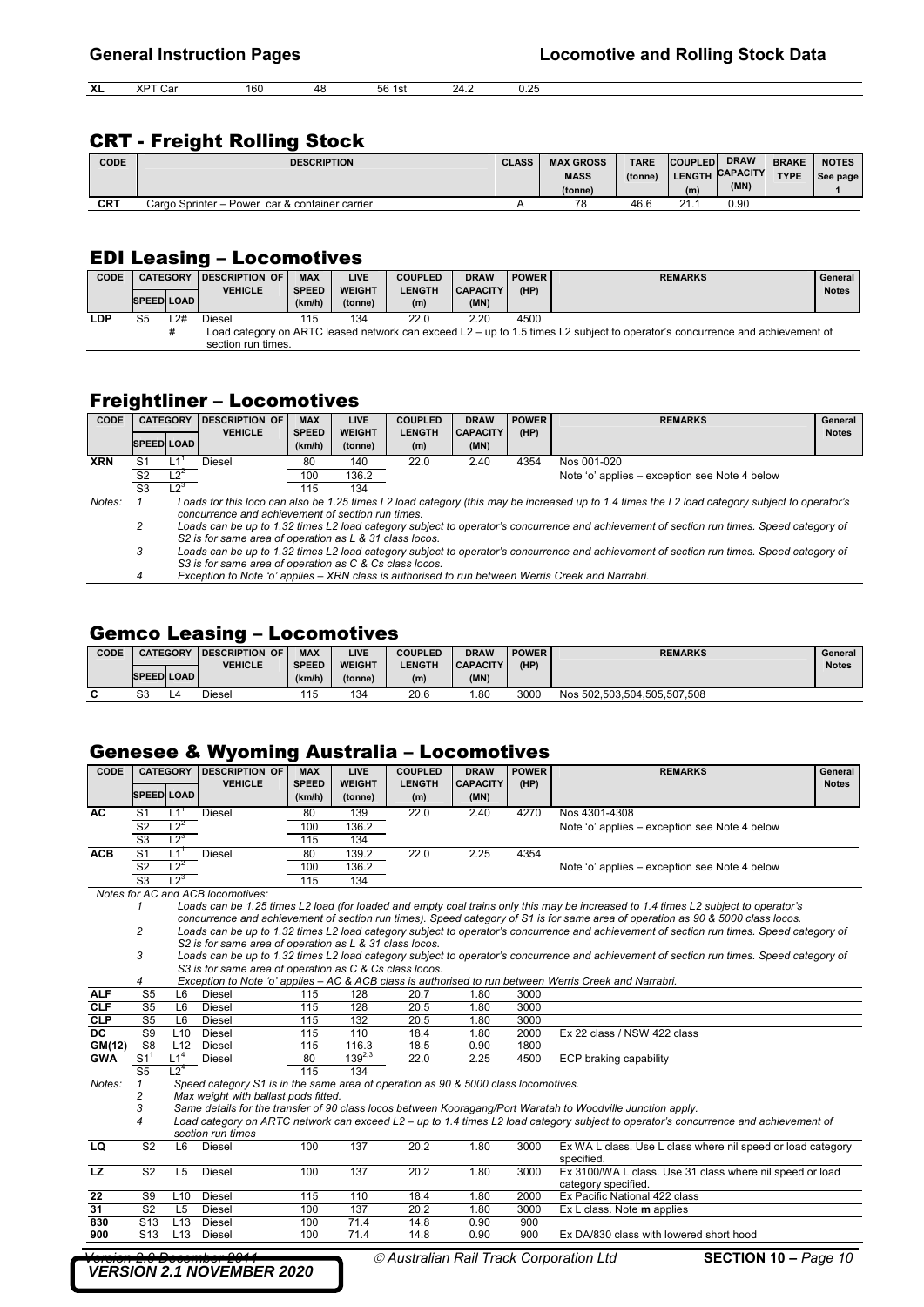## Genesee & Wyoming Australia – Passenger Rolling Stock

| <b>CODE</b> | <b>DESCRIPTION OF MAX SPEED MAX LOADED</b> |        |             | <b>PASSENGER</b> | <b>COUPLED</b> | <b>DRAW</b>     | <b>REMARKS</b>               |
|-------------|--------------------------------------------|--------|-------------|------------------|----------------|-----------------|------------------------------|
|             | VEHICLE                                    | (km/h) | <b>MASS</b> | <b>CAPACITY</b>  | <b>LENGTH</b>  | <b>CAPACITY</b> |                              |
|             |                                            |        | (tonne)     |                  | (m)            | (MN)            |                              |
| <b>JTA</b>  | .cw Car                                    | 80     | 51          | ' -              | 23.9           | 0.89            | Note <b>o</b> Page 1 applies |
| JRA         | Crew Car                                   | 80     | 52          | . .              | 23.9           | 0.89            | Note <b>o</b> Page 1 applies |

## Genesee & Wyoming Australia – Freight Rolling Stock

| <b>CODE</b> | <b>DESCRIPTION</b>    | <b>CLASS</b> | <b>MAX GROSS</b><br><b>MASS</b><br>(tonne) | <b>TARE</b><br>(tonne) | <b>COUPLED</b><br>LENGTH CAPACITY TW<br>(m) | <b>DRAW</b><br>(MN) | <b>BRAKE</b><br><b>TYPE</b> | <b>NOTES</b><br>See page |
|-------------|-----------------------|--------------|--------------------------------------------|------------------------|---------------------------------------------|---------------------|-----------------------------|--------------------------|
|             | <b>Covered Wagons</b> |              |                                            |                        |                                             |                     |                             |                          |
| <b>ABFX</b> | Box                   |              | 75                                         | 30                     | 23.7                                        | .30                 | B <sub>3</sub>              |                          |
|             |                       |              | 80                                         |                        |                                             |                     |                             | a                        |

| <b>CODE</b>        | <b>DESCRIPTION</b> | <b>CLASS</b> | <b>MAX GROSS</b><br><b>MASS</b><br>(tonne) | <b>TARE</b><br>(tonne) | <b>COUPLED</b><br>(m) | <b>DRAW</b><br>LENGTH CAPACITY<br>(MN) | <b>BRAKE</b><br><b>TYPE</b> | <b>NOTES</b><br>See page |
|--------------------|--------------------|--------------|--------------------------------------------|------------------------|-----------------------|----------------------------------------|-----------------------------|--------------------------|
| <b>Flat Wagons</b> |                    |              |                                            |                        |                       |                                        |                             |                          |
| <b>AFCX</b>        | Flat bulk rail     |              | 76                                         | 19                     | 14.6                  | .30                                    | <b>B1</b>                   |                          |

| CODE        | <b>DESCRIPTION</b>   | <b>CLASS</b> | <b>MAX GROSS</b><br><b>MASS</b><br>(tonne) | <b>TARE</b><br>(tonne) | <b>COUPLED</b><br><b>LENGTH</b><br>(m) | <b>DRAW</b><br><b>CAPACITY</b><br>(MN) | <b>BRAKE</b><br><b>TYPE</b> | <b>NOTES</b><br>See page |
|-------------|----------------------|--------------|--------------------------------------------|------------------------|----------------------------------------|----------------------------------------|-----------------------------|--------------------------|
|             | <b>Hopper wagons</b> |              |                                            |                        |                                        |                                        |                             |                          |
| <b>AQWF</b> | Grain hopper         |              | 66.4                                       | 20.3                   | 13.9                                   | 1.35                                   | B <sub>3</sub>              |                          |
| <b>AHCL</b> | Hopper cement        | ⌒<br>u       | 75                                         | 24                     | 11.9                                   | 1.30                                   | B <sub>1</sub>              |                          |
| <b>AHDL</b> | Hopper grain         | ⌒<br>U       | 76                                         | 23                     | 14.6                                   | 1.30                                   | B <sub>1</sub>              |                          |
| <b>AHGX</b> | Hopper grain         | ⌒            | 76                                         | 21                     | 14.6                                   | 1.30                                   | B <sub>2</sub>              |                          |
|             |                      | ⌒            | 80                                         |                        |                                        |                                        |                             | а                        |
| <b>AHHF</b> | Grain hopper         |              | 76                                         | 26                     | 15.4                                   | 1.30                                   | B <sub>3</sub>              |                          |
|             |                      |              | 80                                         |                        |                                        |                                        |                             | а                        |
|             |                      |              | 92                                         |                        |                                        |                                        |                             | b                        |

| <b>CODE</b> | <b>DESCRIPTION</b>   | <b>CLASS</b> | <b>MAX GROSS</b><br><b>MASS</b><br>(tonne) | <b>TARE</b><br>(tonne) | <b>COUPLED</b><br>(m) | <b>DRAW</b><br>LENGTH CAPACITY<br>(MN) | <b>BRAKE</b><br><b>TYPE</b> | <b>NOTES</b><br>See page |
|-------------|----------------------|--------------|--------------------------------------------|------------------------|-----------------------|----------------------------------------|-----------------------------|--------------------------|
|             | Steel product wagons |              |                                            |                        |                       |                                        |                             |                          |
| <b>AKGX</b> | <b>Bulk Steel</b>    |              | 76                                         | 25                     | 17.9                  | 1.30                                   | B <sub>3</sub>              |                          |
|             |                      |              | 80                                         |                        |                       |                                        |                             |                          |

| CODE        | <b>DESCRIPTION</b>   | <b>CLASS</b> | <b>MAX GROSS</b><br><b>MASS</b><br>(tonne) | <b>TARE</b><br>(tonne) | <b>COUPLED</b><br><b>LENGTH</b><br>(m) | <b>DRAW</b><br><b>CAPACITY</b><br>(MN) | <b>BRAKE</b><br><b>TYPE</b> | <b>NOTES</b><br>See page |
|-------------|----------------------|--------------|--------------------------------------------|------------------------|----------------------------------------|----------------------------------------|-----------------------------|--------------------------|
|             | <b>Louvered Vans</b> |              |                                            |                        |                                        |                                        |                             |                          |
| <b>ALCX</b> | Louvre               |              | 68                                         | 22                     | 14.6                                   | . 30                                   | B <sub>1</sub>              |                          |
| <b>ALGX</b> | Louvre               |              | 64                                         | 23                     | 13.1                                   | 30.،                                   | <b>B</b> 1                  |                          |
| <b>ALHX</b> | Louvre               |              |                                            | 25                     | 14.                                    | . .30                                  | B <sub>3</sub>              |                          |

| <b>CODE</b> | <b>DESCRIPTION</b>                                                                                                                          | <b>CLASS</b> | <b>MAX GROSS</b> | <b>TARE</b> | <b>COUPLED</b> | <b>DRAW</b>     | <b>BRAKE</b>   | <b>NOTES</b> |
|-------------|---------------------------------------------------------------------------------------------------------------------------------------------|--------------|------------------|-------------|----------------|-----------------|----------------|--------------|
|             |                                                                                                                                             |              | <b>MASS</b>      | (tonne)     | <b>LENGTH</b>  | <b>CAPACITY</b> | <b>TYPE</b>    | See page     |
|             |                                                                                                                                             |              | (tonne)          |             | (m)            | (MN)            |                |              |
| Open wagons |                                                                                                                                             |              |                  |             |                |                 |                |              |
| <b>AOGF</b> | Open wagon                                                                                                                                  | C            | 63               | 18.2        | 14.0           | 0.90            | <b>B1</b>      |              |
| <b>AOGL</b> | Open wagon                                                                                                                                  |              | 63               | 18.2        | 14.0           | 0.90            | <b>B1</b>      |              |
|             | AOGF and AOGL wagons are not fitted with grade control valves or fixed exhaust chokes. If operating LOADED in the Up direction between      |              |                  |             |                |                 |                |              |
|             | Katoomba and Valley Heights or Summit Tank and Unanderra, these vehicles must not exceed 20% of the train mass.                             |              |                  |             |                |                 |                |              |
|             | If operating LOADED from Newbridge to Georges Plains, Werris Creek to Murrurundi, Murrurundi to Werris Creek these vehicles must not exceed |              |                  |             |                |                 |                |              |
|             | 50% of the train mass.                                                                                                                      |              |                  |             |                |                 |                |              |
|             | No restrictions apply when <b>EMPTY</b>                                                                                                     |              |                  |             |                |                 |                |              |
| <b>AOLX</b> | Ex AOOX                                                                                                                                     | C            | 76               | 28          | 23.7           | 1.30            | B <sub>3</sub> |              |
|             |                                                                                                                                             |              | 80               |             |                |                 |                | a            |
| <b>AOMX</b> | Open                                                                                                                                        | С            | 76               | 31          | 23.7           | 1.30            | <b>B1</b>      |              |
|             |                                                                                                                                             |              | 80               |             |                |                 |                | a            |
| <b>AOOX</b> | Open                                                                                                                                        | C            | 76               | 28          | 23.7           | 1.30            | B <sub>3</sub> |              |
|             |                                                                                                                                             |              | 80               |             |                |                 |                | a            |
|             |                                                                                                                                             |              |                  |             |                |                 |                |              |
|             |                                                                                                                                             |              |                  |             |                |                 |                |              |

| CODE        | <b>DESCRIPTION</b>    | <b>CLASS</b> | <b>MAX GROSS</b><br><b>MASS</b><br>(tonne) | <b>TARE</b><br>(tonne) | <b>COUPLED</b><br>(m) | <b>DRAW</b><br>LENGTH CAPACITY<br>(MN) | <b>BRAKE</b><br><b>TYPE</b> | <b>NOTES</b><br>See page |
|-------------|-----------------------|--------------|--------------------------------------------|------------------------|-----------------------|----------------------------------------|-----------------------------|--------------------------|
|             | Hopper wagons         |              |                                            |                        |                       |                                        |                             |                          |
| <b>AHBF</b> | <b>Ballast hopper</b> |              | 76                                         | 21.0                   | 12.1                  | 8.،                                    | B <sub>4</sub>              |                          |
|             |                       |              | 80                                         |                        |                       |                                        |                             | I,s                      |
| <b>AHBY</b> | <b>Ballast hopper</b> |              | 76                                         | 22.0                   | 12.1                  | .80                                    | <b>B4</b>                   |                          |
|             |                       |              | 80                                         |                        |                       |                                        |                             | ı,a                      |
|             |                       |              | 92                                         |                        |                       |                                        |                             |                          |
| <b>APAX</b> | Hopper cement         |              | 53                                         | 19                     | 10.6                  | .30                                    | B <sub>1</sub>              |                          |

*VERSION 2.1 NOVEMBER 2020*

*Version 2.0 December 2011 Australian Rail Track Corporation Ltd* **SECTION 10 –** *Page 11*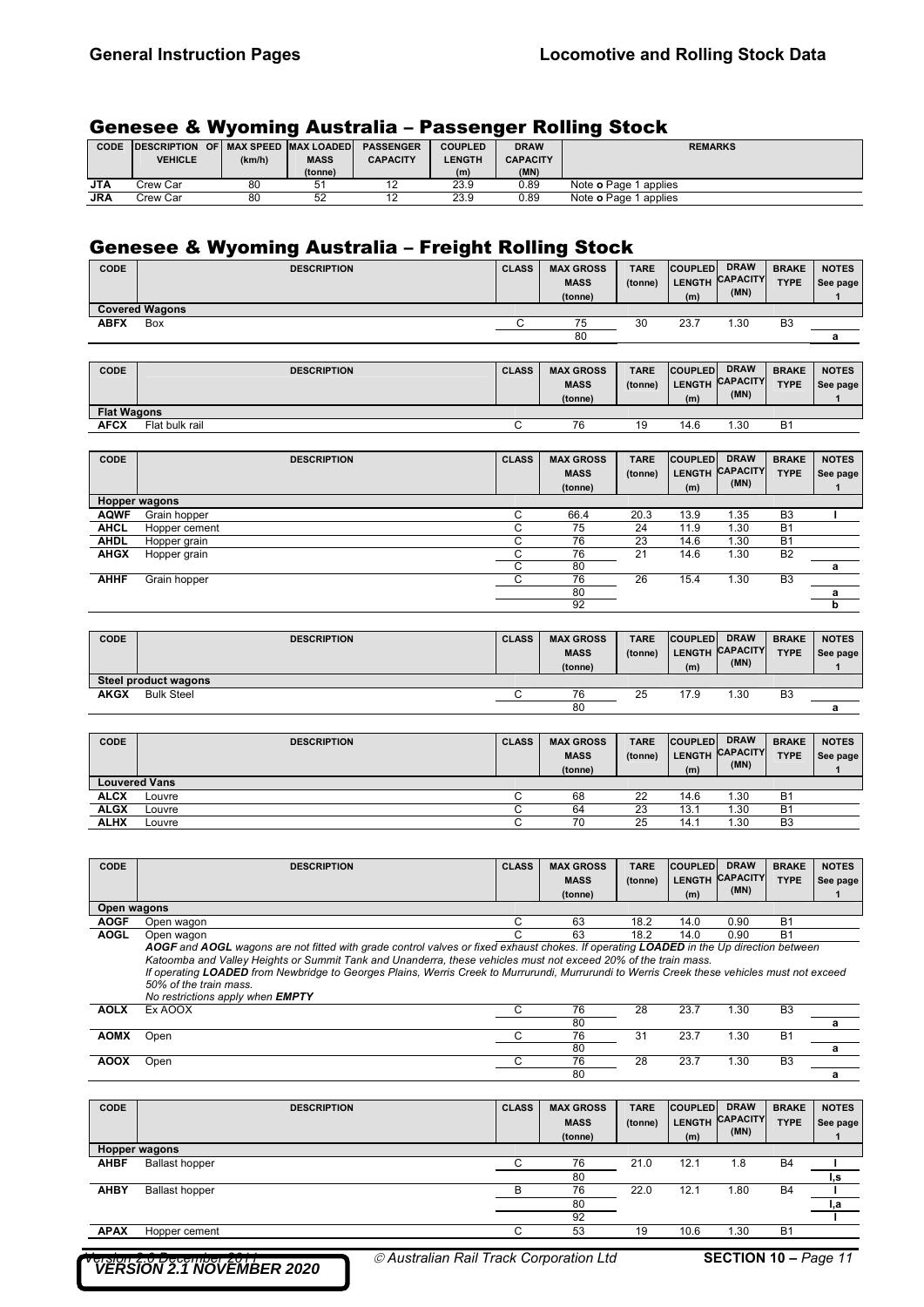| <b>AZPY</b> | Ballast plough                            | A            | 33.8                                       | 17.8                   | 14.6                  | 1.30                                   | B <sub>3</sub>              | $\mathbf{o}$             |
|-------------|-------------------------------------------|--------------|--------------------------------------------|------------------------|-----------------------|----------------------------------------|-----------------------------|--------------------------|
|             |                                           |              |                                            |                        |                       |                                        |                             |                          |
| CODE        | <b>DESCRIPTION</b>                        | <b>CLASS</b> | <b>MAX GROSS</b><br><b>MASS</b><br>(tonne) | <b>TARE</b><br>(tonne) | <b>COUPLED</b><br>(m) | <b>DRAW</b><br>LENGTH CAPACITY<br>(MN) | <b>BRAKE</b><br><b>TYPE</b> | <b>NOTES</b><br>See page |
|             | <b>Container wagons</b>                   |              |                                            |                        |                       |                                        |                             |                          |
| <b>AQAY</b> | Container flat                            | A            | 76<br>80<br>84<br>92                       | 21.1                   | 20.1                  | 1.45                                   | B <sub>3</sub>              | a<br>c<br>b              |
| <b>AQCY</b> | Container flat (ex WQCY)                  | В            | 76<br>80                                   | 22                     | 20.1                  | 1.30                                   | B <sub>3</sub>              | o,s<br>a, o, s           |
| <b>AQEY</b> | Articulated container (6 axles)           | B            | 112                                        | 32                     | 27.6                  | 1.80                                   | B <sub>2</sub>              | ۷                        |
| <b>AQKY</b> | Articulated container (6 axles)           | B            | 112                                        | 30                     | 25.8                  | 1.80                                   | B <sub>2</sub>              | $\mathbf{v}$             |
| <b>AQLY</b> | Articulated container (12 axles)          | Α            | 228<br>252<br>276                          | 52                     | 67.4                  | 1.30                                   | B <sub>3</sub>              | s,u<br>r, s, u<br>b,s,u  |
| <b>AQOX</b> | Container flat                            | C            | 76<br>80                                   | 25                     | 23.7                  | 1.30                                   | B <sub>3</sub>              | a                        |
| <b>AQPY</b> | Container flat (ex AOOX)                  | Α            | 76<br>80                                   | 23.4                   | 23.7                  | 1.30                                   | B <sub>3</sub>              | a                        |
| <b>AQQX</b> | Container flat                            | C            | 75<br>80                                   | 26                     | 23.7                  | 1.30                                   | B <sub>3</sub>              | a                        |
| <b>AQQY</b> | Container flat                            | B            | 76<br>80                                   | 23                     | 20.1                  | 1.30                                   | B <sub>3</sub>              | s<br>a,s                 |
| <b>AQRF</b> | Container flat                            | C            | 76                                         | 21                     | 14.9                  | 1.30                                   | <b>B1</b>                   |                          |
| <b>AQRY</b> | Articulated container (6 axles) (ex AQEY) | B            | 112                                        | 32                     | 27.6                  | 1.80                                   | B <sub>2</sub>              | s,u                      |
| <b>AQSY</b> | Container flat                            | B            | 76                                         | 23                     | 20.1                  | 1.30                                   | B <sub>3</sub>              | s                        |
|             |                                           |              | 80                                         |                        |                       |                                        |                             | a,s                      |

| CODE                | <b>DESCRIPTION</b>                                                                             | <b>CLASS</b> | <b>MAX GROSS</b><br><b>MASS</b><br>(tonne) | <b>TARE</b><br>(tonne) | <b>COUPLED</b><br>(m) | <b>DRAW</b><br>LENGTH CAPACITY<br>(MN) | <b>BRAKE</b><br><b>TYPE</b> | <b>NOTES</b><br>See page |  |  |
|---------------------|------------------------------------------------------------------------------------------------|--------------|--------------------------------------------|------------------------|-----------------------|----------------------------------------|-----------------------------|--------------------------|--|--|
| <b>Freezer Vans</b> |                                                                                                |              |                                            |                        |                       |                                        |                             |                          |  |  |
| <b>ARFY</b>         | # Freezer van                                                                                  |              | 76                                         | 30                     | 23.7                  | 1.30                                   | B <sub>3</sub>              |                          |  |  |
|                     |                                                                                                |              | 84                                         |                        |                       |                                        |                             |                          |  |  |
| <b>ARBY</b>         | # Freezer van                                                                                  |              | 76                                         | 30                     | 23.7                  | 1.30                                   | B <sub>3</sub>              |                          |  |  |
|                     |                                                                                                |              | 84                                         |                        |                       |                                        |                             |                          |  |  |
|                     | # This vehicle may only operate on routes applicable to Diagram 3, LOADING RESTRICTION section |              |                                            |                        |                       |                                        |                             |                          |  |  |

| CODE               | <b>DESCRIPTION</b> | <b>CLASS</b> | <b>MAX GROSS</b><br><b>MASS</b><br>(tonne) | <b>TARE</b><br>(tonne) | <b>COUPLED</b><br>(m) | <b>DRAW</b><br>LENGTH CAPACITY<br>(MN) | <b>BRAKE</b><br><b>TYPE</b> | <b>NOTES</b><br>See page |
|--------------------|--------------------|--------------|--------------------------------------------|------------------------|-----------------------|----------------------------------------|-----------------------------|--------------------------|
| <b>Well wagons</b> |                    |              |                                            |                        |                       |                                        |                             |                          |
| awwx               | Well wagon         |              | 74                                         | $\sim$                 | 19.6                  | .30                                    | B <sub>3</sub>              |                          |

| CODE        | <b>DESCRIPTION</b>                  | <b>CLASS</b> | <b>MAX GROSS</b><br><b>MASS</b><br>(tonne) | <b>TARE</b><br>(tonne) | <b>COUPLED</b><br><b>LENGTH</b><br>(m) | <b>DRAW</b><br><b>CAPACITY</b><br>(MN) | <b>BRAKE</b><br><b>TYPE</b> | <b>NOTES</b><br>See page |
|-------------|-------------------------------------|--------------|--------------------------------------------|------------------------|----------------------------------------|----------------------------------------|-----------------------------|--------------------------|
|             | Sleeper wagons                      |              |                                            |                        |                                        |                                        |                             |                          |
| <b>AZCF</b> | Sleepers                            |              | 76                                         | 20.3                   | 15.2                                   | 0.90                                   | B <sub>1</sub>              |                          |
|             |                                     |              | 80                                         |                        |                                        |                                        |                             | а                        |
| <b>AZCL</b> | Sleepers                            |              | 76                                         | 20.3                   | 15.2                                   | 0.90                                   | B <sub>1</sub>              |                          |
|             |                                     |              | 80                                         |                        |                                        |                                        |                             | a                        |
| <b>AZRF</b> | Flat top with removable staunchions | ⌒            | 76                                         | 25.0                   | 15.2                                   | 0.90                                   | B <sub>1</sub>              |                          |
|             |                                     |              | 80                                         |                        |                                        |                                        |                             | а                        |
| <b>RGC</b>  | Sleepers                            |              | 76                                         | 20.3                   | 15.2                                   | 0.90                                   | B <sub>1</sub>              |                          |
|             |                                     |              | 80                                         |                        |                                        |                                        |                             | a                        |

# Gloucester Coal - Freight Rolling Stock

| <b>CODE</b> | <b>DESCRIPTION</b>                | <b>CLASS</b> | <b>MAX GROSS</b> | <b>TARE</b> | <b>COUPLED</b> | <b>DRAW</b>     | <b>BRAKE</b> | <b>NOTES</b> |
|-------------|-----------------------------------|--------------|------------------|-------------|----------------|-----------------|--------------|--------------|
|             |                                   |              | <b>MASS</b>      | (tonne)     |                | LENGTH CAPACITY | <b>TYPE</b>  | See page     |
|             |                                   |              | (tonne)          |             | (m)            | (MN)            |              |              |
| <b>PHGH</b> | 2 permanently coupled coal wagons |              | 100              | 22.4        | $*32.6$        | 2.45            | B4/ECP       |              |

# GrainCorp Operations Ltd – Locomotives

| CODE | <b>SPEED LOAD</b> | <b>CATEGORY</b> | <b>IDESCRIPTION OF</b><br><b>VEHICLE</b> | <b>MAX</b><br><b>SPEED</b><br>(km/h) | LIVE<br><b>WEIGHT</b><br>(tonne) | <b>COUPLED</b><br><b>LENGTH</b><br>(m) | <b>DRAW</b><br><b>CAPACITY</b><br>(MN) | <b>POWER</b><br>(HP) | <b>REMARKS</b>                                                                | General<br><b>Notes</b> |
|------|-------------------|-----------------|------------------------------------------|--------------------------------------|----------------------------------|----------------------------------------|----------------------------------------|----------------------|-------------------------------------------------------------------------------|-------------------------|
| GPU  | S13               |                 | Diesel                                   | 100                                  | 78                               | 14.80                                  | 0.90                                   | 900                  | Power unit only – trailing unit only. Can be operated singly in<br>emergency. |                         |
| 48   | S13               | L13             | Diesel                                   | 100                                  | 78                               | 14.80                                  | .80                                    | 900                  | Nos 48201 - 48218                                                             |                         |

## Great Southern Railway - Passenger Rolling Stock

|                                                                      | <b>CODE</b> | <b>IDESCRIPTION</b> |  |        | OF MAX SPEED MAX LOADED | <b>PASSENGER</b> | <b>COUPLED</b>                          | <b>DRAW</b>     |         | <b>REMARKS</b>              |
|----------------------------------------------------------------------|-------------|---------------------|--|--------|-------------------------|------------------|-----------------------------------------|-----------------|---------|-----------------------------|
|                                                                      |             | <b>VEHICLE</b>      |  | (km/h) | <b>MASS</b>             | <b>CAPACITY</b>  | <b>LENGTH</b>                           | <b>CAPACITY</b> |         |                             |
|                                                                      |             |                     |  |        | (tonne)                 |                  | (m)                                     | (MN)            |         |                             |
|                                                                      | ACC         | ⊃onference          |  | 115    | 49                      | $ -$             | 23.8                                    | 0.89            | No 223E |                             |
|                                                                      |             |                     |  | ---    |                         |                  |                                         |                 |         |                             |
| <u>version 2.0 December 2011</u><br><b>VERSION 2.1 NOVEMBER 2020</b> |             |                     |  |        |                         |                  | © Australian Rail Track Corporation Ltd |                 |         | <b>SECTION 10 – Page 12</b> |
|                                                                      |             |                     |  |        |                         |                  |                                         |                 |         |                             |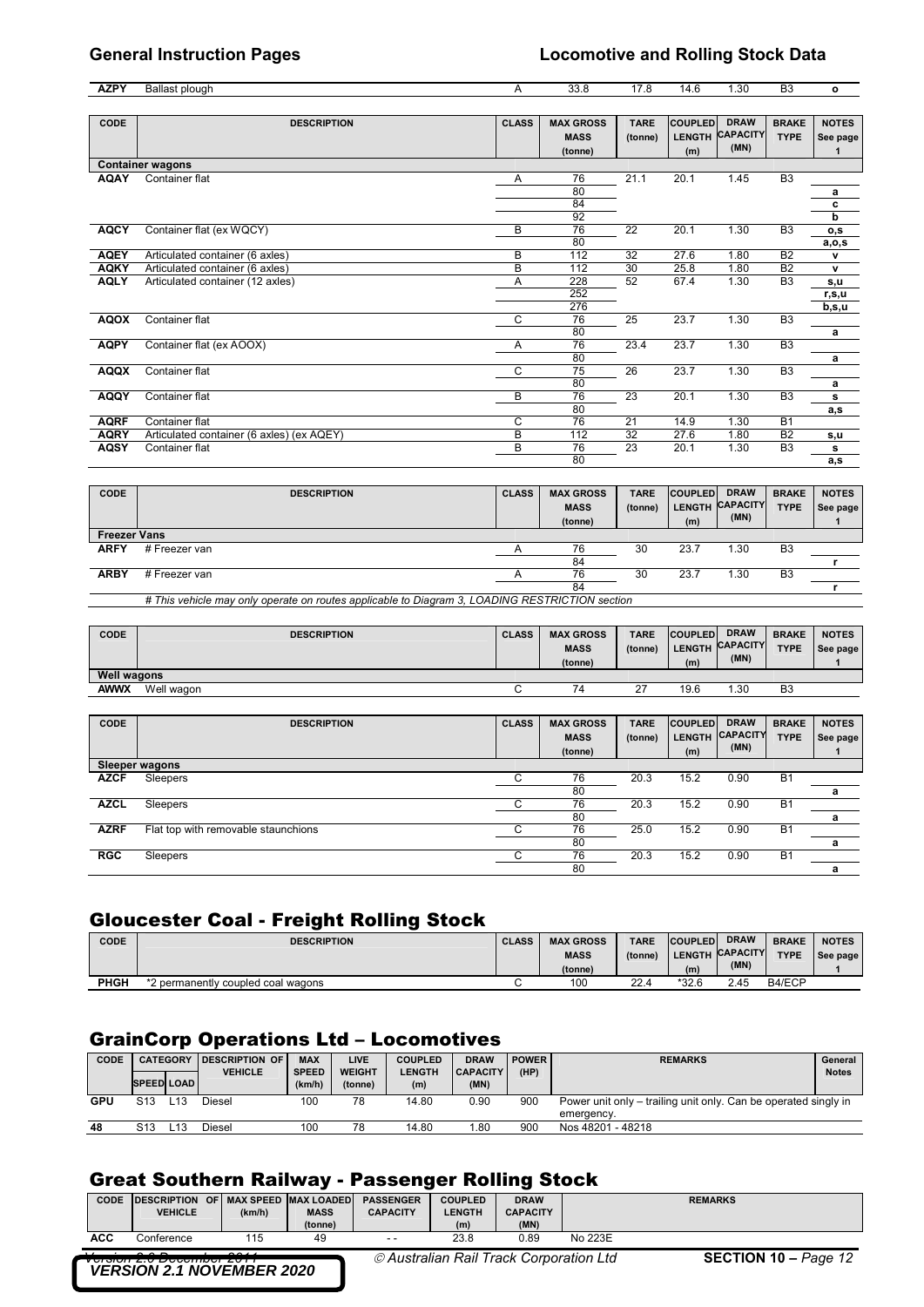| <b>AEC</b> | Entertainment                          | 115 | 48.7 | - -           | 23.8 | 0.89 | No 222                                        |
|------------|----------------------------------------|-----|------|---------------|------|------|-----------------------------------------------|
| <b>AFC</b> | Lounge                                 | 115 | 44   | 53            | 23.8 | 0.89 | Nos 213,301,305-307,936-939.                  |
| AG         | Passenger                              | 115 | 49   | 62            | 23.9 | 0.89 | Nos 369.372-376.                              |
| AJ         | 1 <sup>st</sup> CI Coach               | 115 | 45.9 | 44            | 23.9 | 0.89 | Nos 1 - 3.                                    |
| <b>AOB</b> | Lounge                                 | 115 | 45   | 54 Diners     | 23.8 | 0.89 | Menindee Lakes Lounge                         |
| <b>ARJ</b> | Sleeper                                | 115 | 49   | 18 Berths     | 23.8 | 0.89 | Roomette Nos 242,243,272,282,941,945,973,984  |
| <b>ARL</b> | Sleeper                                | 115 | 49   | 18 Berths     | 23.8 | 0.89 | Twinette Nos 246,248-250,289,291,293,308-310, |
|            |                                        |     |      |               |      |      | 324,326,920-923,925,961-963,992               |
| <b>ARM</b> | Sleeper                                | 115 | 49   | 16 Berths     | 23.8 | 0.89 | Twinette Nos 288,947,951-953,987,990          |
| BG         | Passenger                              | 115 | 52   | 62            | 23.8 | 0.89 | Nos 368,370,371                               |
| <b>BJ</b>  | Econ Coach                             | 115 | 45.4 | 64            | 23.9 | 0.89 | Nos $4 - 10$                                  |
| <b>BRG</b> | Sleeper                                | 115 | 50   | 32 Berths     | 23.8 | 0.89 | Roomette Nos 168,170,171,173,175,969,972,974  |
| <b>BRJ</b> | Sleeper                                | 115 | 50   | 32 Berths     | 23.8 | 0.89 | Roomette Nos 221,267-269,916,917,270,271,     |
|            |                                        |     |      |               |      |      | 302,303,912,915,918,919,999                   |
| <b>CDF</b> | Cafeteria                              | 115 | 49   | 54            | 23.8 | 0.89 | Nos 225-227,924,928,929,966                   |
| CCL        | $\overline{1}$ <sup>st</sup> CI Lounge | 115 | 43.0 | $\sim$ $\sim$ | 23.8 | 0.89 | Nos 2 and 3                                   |
| DF         | Diner                                  | 115 | 51   | 48 Diners     | 23.8 | 0.89 | Nos 231-233,294,304,927,930,934,964           |
| ER         | Staff Car                              | 115 | 48   | $ -$          | 23.8 | 0.89 | Nos 207.313.906.909                           |
| <b>HGM</b> | Power Van                              | 115 | 57   | $ -$          | 23.8 | 0.89 | Nos 205,296-298,317,900,902-904               |
| HM         | Brake Van                              | 115 | 42   | $ -$          | 23.8 | 0.89 | Nos 255,256,311,312,318,901,957-959           |
| JRB        | 1 <sup>st</sup> Roomette               | 115 | 47.1 | 20 Berths     | 23.8 | 0.89 | Nos 1 and 2                                   |
| <b>JTB</b> | 1 <sup>st</sup> Twinette               | 115 | 47.7 | 20 Berths     | 23.8 | 0.89 | Nos $1 - 4$                                   |
| <b>RBJ</b> | Club car                               | 115 | 46   | - -           | 23.8 | 0.89 | Nos $1 - 3$                                   |
| <b>SSA</b> | Chairmans Car                          | 115 | 46   | - -           | 23.8 | 0.89 | No 260                                        |

## Great Southern Railway - Freight Rolling Stock

| <b>CODE</b> | <b>DESCRIPTION</b> | <b>CLASS</b> | <b>MAX GROSS</b> | <b>TARE</b> | <b>COUPLED</b> | <b>DRAW</b>     | <b>BRAKE</b>   | <b>NOTES</b> |
|-------------|--------------------|--------------|------------------|-------------|----------------|-----------------|----------------|--------------|
|             |                    |              | <b>MASS</b>      | (tonne)     |                | LENGTH CAPACITY | <b>TYPE</b>    | See page     |
|             |                    |              | (tonne)          |             | (m)            | (MN)            |                |              |
| AMPZ        | Motor car carrier  |              | 34               | 25          | 23.7           | .30             | B <sub>2</sub> |              |
| <b>AMRZ</b> | Motor car carrier  |              | 34               | 25          | 23.1           | .30             | B <sub>2</sub> |              |
| <b>AQMZ</b> | Motor car carrier  |              | 55               | つィ          | 20.7           | .30             | B <sub>2</sub> |              |

## Independent Rail – Locomotives

| CODE |                   | <b>CATEGORY</b> | <b>IDESCRIPTION</b><br><b>OF</b> | <b>MAX</b>   | LIVE          | <b>COUPLED</b> | <b>DRAW</b>     | <b>POWER</b> | <b>REMARKS</b>    | General      |
|------|-------------------|-----------------|----------------------------------|--------------|---------------|----------------|-----------------|--------------|-------------------|--------------|
|      |                   |                 | <b>VEHICLE</b>                   | <b>SPEED</b> | <b>WEIGHT</b> | <b>LENGTH</b>  | <b>CAPACITY</b> | (HIP)        |                   | <b>Notes</b> |
|      | <b>SPEED LOAD</b> |                 |                                  | (km/h)       | (tonne)       | (m)            | (MN)            |              |                   |              |
| 14   |                   |                 | Diesel                           | 115          | 131           | 210            | .50             | 3900         | Ex Danish MZ loco |              |

### Independent Rail - Freight Rolling Stock

| <b>CODE</b> | <b>DESCRIPTION</b> | <b>CLASS</b> | <b>MAX GROSS</b> | <b>TARE</b> | <b>COUPLED</b> | <b>DRAW</b>     | <b>BRAKE</b> | <b>NOTES</b> |
|-------------|--------------------|--------------|------------------|-------------|----------------|-----------------|--------------|--------------|
|             |                    |              | <b>MASS</b>      | (tonne)     |                | LENGTH CAPACITY | <b>TYPE</b>  | See page     |
|             |                    |              | (tonne)          |             | (m)            | (MN)            |              |              |
| <b>LQAY</b> | Container flat     |              | 76               | 20.0        | 19.3           | 2.20            | <b>B4</b>    | Ð            |
|             |                    |              | 80               |             |                |                 |              | p,s          |
|             |                    |              | 84               |             |                |                 |              | c,s          |
|             |                    |              | 92               |             |                |                 |              | b,s          |

## Interail Australia – Locomotives

| <b>CODE</b> | <b>CATEGORY</b>   |     | <b>IDESCRIPTION OF</b> | <b>MAX</b>   | LIVE          | <b>COUPLED</b> | <b>DRAW</b>     | <b>POWER</b> | <b>REMARKS</b>            | General      |
|-------------|-------------------|-----|------------------------|--------------|---------------|----------------|-----------------|--------------|---------------------------|--------------|
|             |                   |     | <b>VEHICLE</b>         | <b>SPEED</b> | <b>WEIGHT</b> | <b>LENGTH</b>  | <b>CAPACITY</b> | (HP)         |                           | <b>Notes</b> |
|             | <b>SPEED LOAD</b> |     |                        | (km/h)       | (tonne)       | (m)            | (MN)            |              |                           |              |
| 421         | S9                | L12 | Diesel                 | 115          | 110           | 18.9           | 0.90            | 1800         | Ex SRA Loco               |              |
| 422         | S9                | L10 | Diesel                 | 115          | 110           | 18.4           | .80             | 2000         | Ex SRA Loco               |              |
| 423         | S11               |     | Diesel                 | 80           | 95.1          | 16.0           | 1.00            | 1500         |                           |              |
|             | S2                | L6  | Diesel                 | 100          | 137           | 20.2           | .80             | 3000         | 13000 Litres fuel Ex WAGR | m            |

## Interail Australia - Freight Rolling Stock

| <b>CODE</b> | <b>DESCRIPTION</b>    | <b>CLASS</b> | <b>MAX GROSS</b><br><b>MASS</b><br>(tonne) | <b>TARE</b><br>(tonne) | <b>COUPLED</b><br>(m) | <b>DRAW</b><br>LENGTH CAPACITY<br>(MN) | <b>BRAKE</b><br><b>TYPE</b> | <b>NOTES</b><br>See page |
|-------------|-----------------------|--------------|--------------------------------------------|------------------------|-----------------------|----------------------------------------|-----------------------------|--------------------------|
| <b>QHAF</b> | Coal Hopper (ex VAKM) |              | 76                                         | 15.5                   | 15.1                  | 2.90                                   | B <sub>3</sub>              |                          |
| <b>QHBF</b> | Coal Hopper (ex VAKM) |              | 76                                         | 15.5                   | 15.1                  | 2.90                                   | B <sub>3</sub>              |                          |

## Lachlan Valley Railway – Locomotives

| CODE   | <b>CATEGORY</b>   | <b>IDESCRIPTION OF</b><br><b>VEHICLE</b>                                         | <b>MAX</b><br><b>SPEED</b> | <b>LIVE</b><br><b>WEIGHT</b> | <b>COUPLED</b><br><b>LENGTH</b> | <b>DRAW</b><br><b>CAPACITY</b> | <b>POWER</b><br>(HP) | <b>REMARKS</b>                     | General<br><b>Notes</b> |
|--------|-------------------|----------------------------------------------------------------------------------|----------------------------|------------------------------|---------------------------------|--------------------------------|----------------------|------------------------------------|-------------------------|
|        | <b>SPEED LOAD</b> |                                                                                  | (km/h)                     | (tonne)                      | (m)                             | (MN)                           |                      |                                    |                         |
|        |                   |                                                                                  |                            |                              |                                 |                                |                      |                                    |                         |
| 3026   |                   | Steam Loco                                                                       | 80                         | 101.25                       | 17.6                            | 0.75                           |                      | Maximum speed tender first 35 km/h |                         |
| 3237   |                   | Steam Loco                                                                       | 100                        | 105.5                        | 18.3                            | 0.90                           |                      | Maximum speed tender first 40 km/h |                         |
| 5367   |                   | Steam Loco                                                                       | 60                         | 126.4                        | 18.5                            | 0.90                           |                      | Maximum speed tender first 35 km/h |                         |
| 5917   |                   | Steam Loco                                                                       | 80                         | 154                          | 20.6                            | 0.90                           |                      |                                    |                         |
| Notes: |                   | Not to operate on any class 4 or class 5 lines as identified in ARTC TOC manual. |                            |                              |                                 |                                |                      |                                    |                         |
|        |                   | Not to operate or run with another steam loco of this same class                 |                            |                              |                                 |                                |                      |                                    |                         |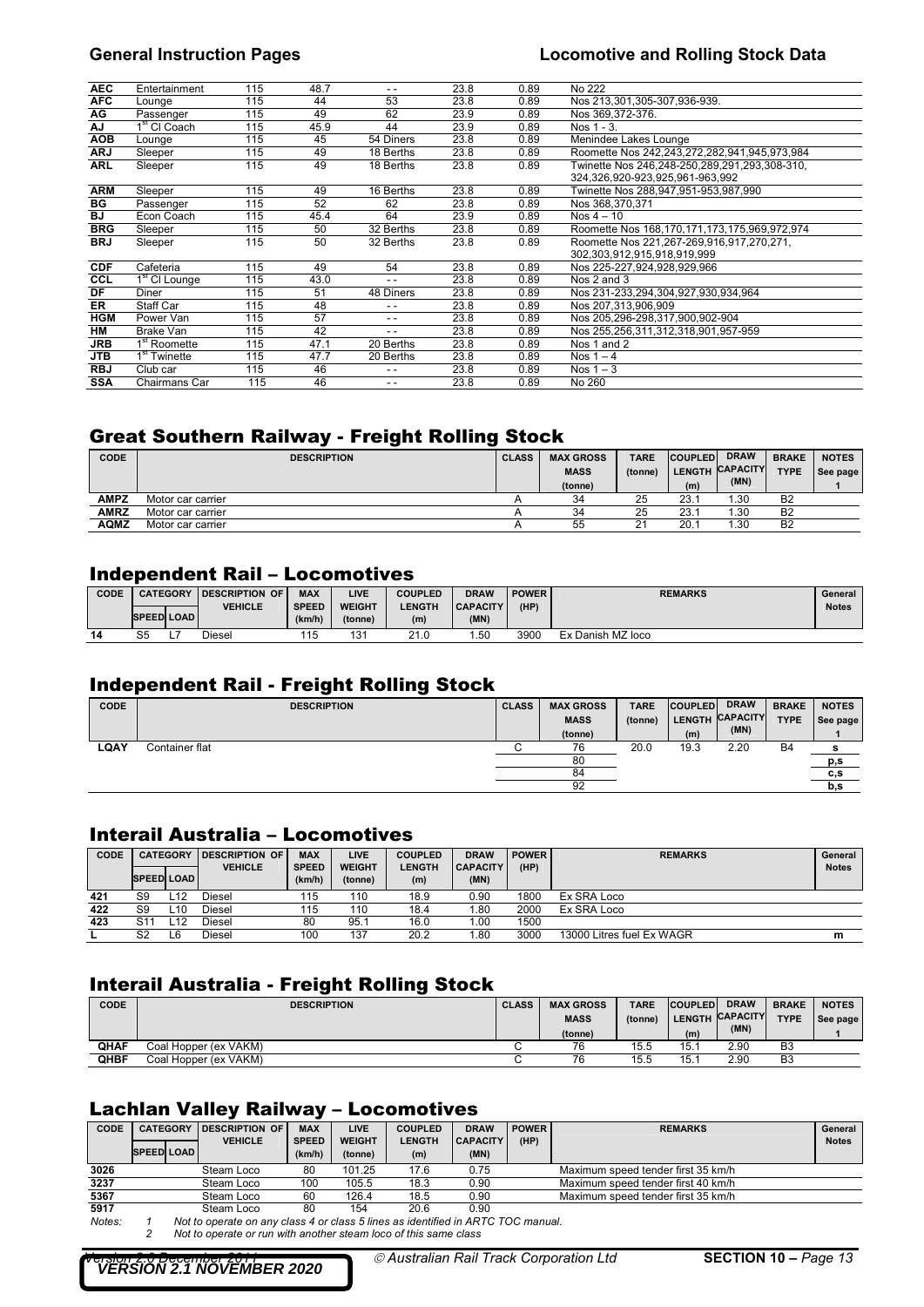*3 Max speed on any line is lesser of the above max speed or the line speed as applying to loco speed category S8.* 

| 42 | ົ<br>50      | L12 | Diesel             | .<br>ں ،             | ח ררו<br>22.U | 18.5        | 0.90        | 1750 | TY SRA Loco |  |
|----|--------------|-----|--------------------|----------------------|---------------|-------------|-------------|------|-------------|--|
| 44 | S9           | L12 | Diesel             | 115<br>ں ا           | 108           | ە 1-<br>7.0 | 0.90        | 1800 | 도x SRA Loco |  |
| 47 | ົາລ<br>ں ا ت | L13 | <b>Diesel</b><br>. | 100<br>$\sim$ $\sim$ | 85.3<br>.     | 14.0        | .80<br>$ -$ | 1000 | Ex SRA Loco |  |

### Lachlan Valley Railway – Rail Motors

| <b>CODE</b> | <b>IDESCRIPTION</b> |        | OF I MAX SPEED MAX LOADED | <b>PASSENGER</b> | <b>COUPLED</b> | <b>DRAW</b>     | <b>REMARKS</b> |
|-------------|---------------------|--------|---------------------------|------------------|----------------|-----------------|----------------|
|             | <b>VEHICLE</b>      | (km/h) | <b>MASS</b>               | <b>CAPACITY</b>  | <b>LENGTH</b>  | <b>CAPACITY</b> |                |
|             |                     |        | (tonne)                   |                  | (m)            | (MN)            |                |
| CPH         | Rail Motor          | 80     | 25                        |                  | 13.6           | Small Hook      | Nos 12, 24, 25 |

The above rail motors will operate track circuits correctly and are not required to be operated and worked as a block train.

## Lachlan Valley Railway - Passenger Rolling Stock

| <b>CODE</b> | <b>DESCRIPTION OF MAX SPEED MAX LOADED</b> |        |             | <b>PASSENGER</b> | <b>COUPLED</b> | <b>DRAW</b>     | <b>REMARKS</b>             |
|-------------|--------------------------------------------|--------|-------------|------------------|----------------|-----------------|----------------------------|
|             | <b>VEHICLE</b>                             | (km/h) | <b>MASS</b> | <b>CAPACITY</b>  | <b>LENGTH</b>  | <b>CAPACITY</b> |                            |
|             |                                            |        | (tonne)     |                  | (m)            | (MN)            |                            |
| <b>ABS</b>  | Dinina                                     | 115    | 46          | $ -$             | 21.5           | 0.70            | No 2304                    |
|             |                                            |        |             | 20 Sleeper       |                |                 |                            |
| <b>EAM</b>  | Sleeper                                    | 115    | 48          | 20 sitting       | 20.3           | 0.30            | No 1831                    |
| FS          | Economy                                    | 115    | 40          | 64               | 20.4           | 0.30            | Nos 2091, 2029, 2126, 2133 |
| <b>RBS</b>  | First                                      | 115    | 41.1        | 30               | 19.8           | 0.30            | No 2160                    |
| MCE         | Corridor car                               | 115    | 52.9        | 66               | 20.2           | 0.30            | No 114                     |

## Lachlan Valley Railway – Freight Rolling Stock

| <b>CODE</b> | <b>DESCRIPTION</b>                       | <b>CLASS</b> | <b>MAX GROSS</b> | <b>TARE</b> | <b>COUPLED</b> | <b>DRAW</b>     | <b>BRAKE</b> | <b>NOTES</b> |
|-------------|------------------------------------------|--------------|------------------|-------------|----------------|-----------------|--------------|--------------|
|             |                                          |              | <b>MASS</b>      | (tonne)     |                | LENGTH CAPACITY | <b>TYPE</b>  | See page     |
|             |                                          |              | (tonne)          |             | (m)            | (MN)            |              |              |
|             | No $485 - 4$ wheel open wagon            |              | 36               | 10.0        | 7.3            |                 | <b>B1</b>    |              |
|             | No 168 – 4 wheel open wagon (ex S truck) |              | 24               | 8.0         | 6.3            |                 | <b>B1</b>    |              |
| FHG         | No 31772 bogie quards van                |              | 30               | 24          | 13.1           | 0.70            | <b>B2</b>    |              |
| SWT         | No 12 Bogie water gin 31540 litres       |              | 54               | 24          | 14.6           |                 | <b>B1</b>    |              |

# Lachlan Valley Rail Freight – Locomotives

| CODE | <b>CATEGORY</b>   |                | <b>IDESCRIPTION OF</b> | <b>MAX</b>   | <b>LIVE</b>   | <b>COUPLED</b> |                 | <b>POWER</b> | <b>REMARKS</b>                                         | General      |
|------|-------------------|----------------|------------------------|--------------|---------------|----------------|-----------------|--------------|--------------------------------------------------------|--------------|
|      |                   | <b>VEHICLE</b> |                        | <b>SPEED</b> | <b>WEIGHT</b> | <b>LENGTH</b>  | <b>CAPACITY</b> | (HP)         |                                                        | <b>Notes</b> |
|      | <b>SPEED LOAD</b> |                |                        | (km/h)       | (tonne)       | (m)            | (MN)            |              |                                                        |              |
| 44   | S9                |                | Diesel                 | 115          | 108           | 17.8           | 0.90            |              | Ex SRA Loco On lease from Hunter Valley Heritage Trust |              |
| 47   | S13               |                | Diesel                 | 100          | 85.3          | 14.0           | .80             |              | Ex SRA Loco                                            |              |

## Lachlan Valley Rail Freight – Freight Rolling Stock

| <b>CODE</b> | <b>DESCRIPTION</b>                                                                                                                               | <b>CLASS</b> | <b>MAX GROSS</b> | <b>TARE</b> | <b>COUPLED</b> | <b>DRAW</b>     | <b>BRAKE</b> | <b>NOTES</b> |
|-------------|--------------------------------------------------------------------------------------------------------------------------------------------------|--------------|------------------|-------------|----------------|-----------------|--------------|--------------|
|             |                                                                                                                                                  |              | <b>MASS</b>      | (tonne)     | <b>LENGTH</b>  | <b>CAPACITY</b> | <b>TYPE</b>  | See page     |
|             |                                                                                                                                                  |              | (tonne)          |             | (m)            | (MN)            |              |              |
| LOAF        | Open wagon                                                                                                                                       |              | 63               | 18.2        | 14.0           | 0.90            | Β1           |              |
|             | These vehicles are not fitted with grade control valves or fixed exhaust chokes. Restrictions apply if operating on the Main West. Refer to<br># |              |                  |             |                |                 |              |              |
|             | Railcorp and CRN operating requirements on this line.                                                                                            |              |                  |             |                |                 |              |              |
|             | If operating LOADED from Werris Creek to Murrurundi, Murrurundi to Werris Creek these vehicles must not exceed 50% of the train mass             |              |                  |             |                |                 |              |              |

 *If operating LOADED from Werris Creek to Murrurundi, Murrurundi to Werris Creek these vehicles must not exceed 50% of the train mass. If operating EMPTY no restrictions apply.* 

## Laing O'Rourke – Freight Rolling Stock

| CODE        | <b>DESCRIPTION</b>                                | <b>CLASS</b> | <b>MAX GROSS</b> | <b>TARE</b> | <b>COUPLED</b> | <b>DRAW</b>     | <b>BRAKE</b> | <b>NOTES</b> |
|-------------|---------------------------------------------------|--------------|------------------|-------------|----------------|-----------------|--------------|--------------|
|             |                                                   |              | <b>MASS</b>      | (tonne)     |                | LENGTH CAPACITY | <b>TYPE</b>  | See page     |
|             |                                                   |              | (tonne)          |             | (m)            | (MN)            |              |              |
| <b>LDPF</b> | Concrete sleeper wagon with gantry rail (Ex NDGF) |              | 76               | 51<br>ــ    | 15.0           | 0.75            | B3           |              |

## Macfield Leasing Corp – Freight Rolling Stock

| <b>CODE</b> | <b>DESCRIPTION</b>           | <b>CLASS</b> | <b>MAX GROSS</b> | <b>TARE</b> | <b>COUPLED</b> | <b>DRAW</b>     | <b>BRAKE</b>   | <b>NOTES</b> |
|-------------|------------------------------|--------------|------------------|-------------|----------------|-----------------|----------------|--------------|
|             |                              |              | <b>MASS</b>      | (tonne)     | <b>LENGTH</b>  | <b>CAPACITY</b> | <b>TYPE</b>    | See page     |
|             |                              |              | (tonne)          |             | (m)            | (MN)            |                |              |
|             | <b>Container Flat Wagons</b> |              |                  |             |                |                 |                |              |
| <b>PQWY</b> | Container well               |              | 76               | 21.7        | 19.6           | 2.2             | B <sub>3</sub> | <u>0,S</u>   |
|             |                              |              | 84               |             |                |                 |                | c, o, s      |
|             |                              |              | 92               |             |                |                 |                | b, o, s      |
|             |                              |              |                  |             |                |                 |                |              |

| CODE        | <b>DESCRIPTION</b>   | <b>CLASS</b> | <b>MAX GROSS</b><br><b>MASS</b><br>(tonne) | <b>TARE</b><br>(tonne) | <b>COUPLED</b><br>(m) | <b>DRAW</b><br>LENGTH CAPACITY<br>(MN) | <b>BRAKE</b><br><b>TYPE</b> | <b>NOTES</b><br>See page |
|-------------|----------------------|--------------|--------------------------------------------|------------------------|-----------------------|----------------------------------------|-----------------------------|--------------------------|
|             | <b>Hopper Wagons</b> |              |                                            |                        |                       |                                        |                             |                          |
| <b>PHMY</b> | Stone hopper         |              | 76                                         | 25.3                   | 12.9                  | 2.2                                    | B <sub>3</sub>              |                          |
|             |                      |              | 84                                         |                        |                       |                                        |                             |                          |
|             |                      |              | 92                                         |                        |                       |                                        |                             |                          |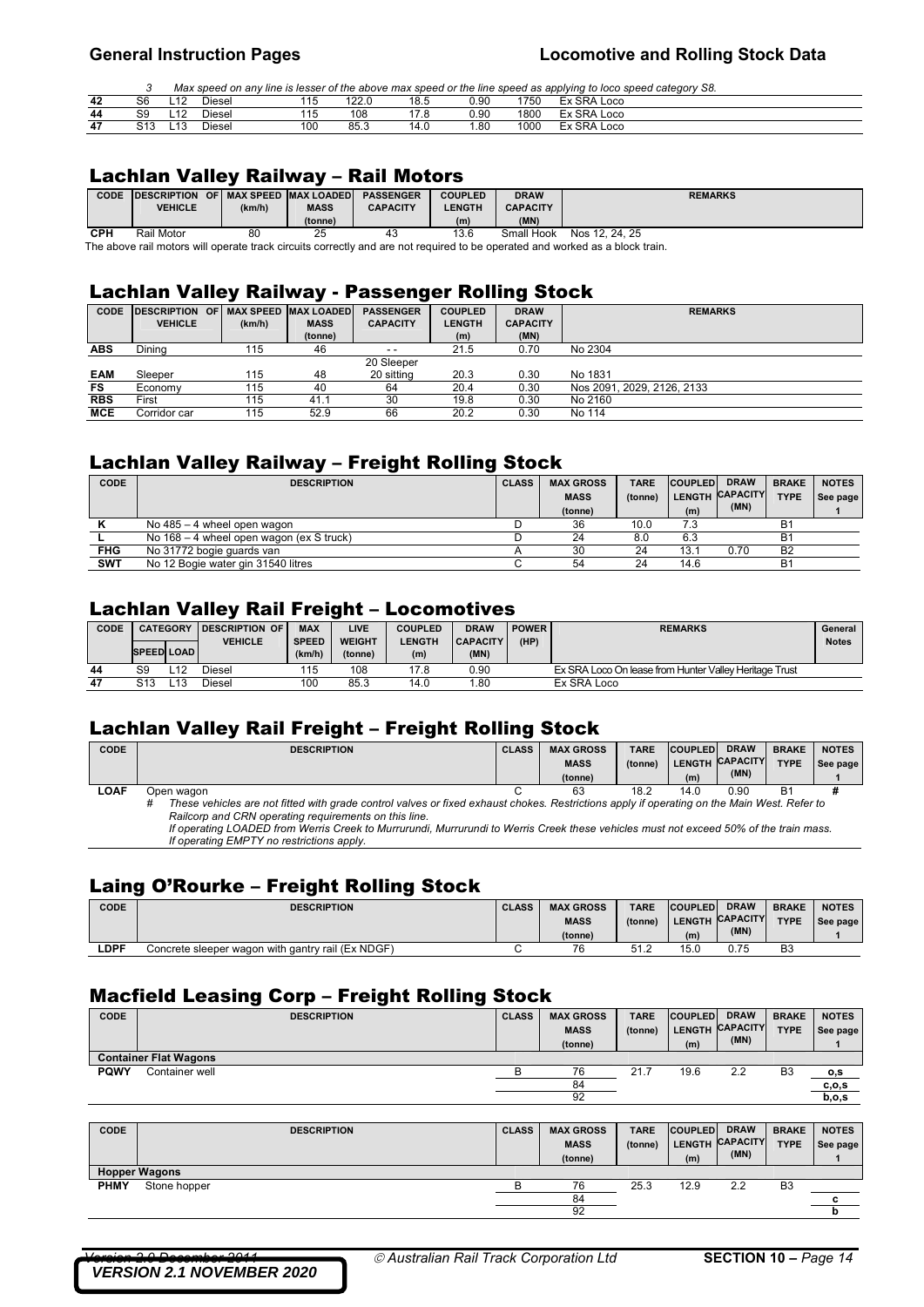### **General Instruction Pages Locomotive and Rolling Stock Data**

### Manildra Flour – Locomotives

| CODE  | <b>CATEGORY</b>   |     | <b>IDESCRIPTION OF</b> | <b>MAX</b>   | <b>LIVE</b>   | <b>COUPLED</b> | <b>DRAW</b>              | <b>POWER</b> | <b>REMARKS</b>                                           | General      |  |  |  |
|-------|-------------------|-----|------------------------|--------------|---------------|----------------|--------------------------|--------------|----------------------------------------------------------|--------------|--|--|--|
|       |                   |     | <b>VEHICLE</b>         | <b>SPEED</b> | <b>WEIGHT</b> | <b>LENGTH</b>  | <b>CAPACITY</b>          | (HP)         |                                                          | <b>Notes</b> |  |  |  |
|       | <b>SPEED LOAD</b> |     |                        | (km/h)       | (tonne)       | (m)            | (MN)                     |              |                                                          |              |  |  |  |
| MМ    | S13               | L13 | Diesel                 | 100          | 81            | 15.4           | 0.90                     | 875          | Ex SRA Loco 49 class Converted to driver only            |              |  |  |  |
| MM 03 |                   |     | Diesel shunt           | 20           | 76.5          | 11.4           | $\overline{\phantom{0}}$ | 680          | Ex BHP locos 74 class – confined to yard working only at |              |  |  |  |
| MM 04 |                   |     | locomotives            |              |               |                |                          |              | Gunnedah and Manildra                                    |              |  |  |  |
| 73    | S14               | L14 | Diesel                 | 70           | 50            | 12.0           | 0.90                     | 650          | Ex SRA Loco                                              |              |  |  |  |

### Manildra Flour – Freight Rolling Stock

| <b>CODE</b> | <b>DESCRIPTION</b>                                                                                                                            | <b>CLASS</b> | <b>MAX GROSS</b>     | <b>TARE</b> | <b>COUPLED</b> | <b>DRAW</b>     | <b>BRAKE</b>   | <b>NOTES</b> |
|-------------|-----------------------------------------------------------------------------------------------------------------------------------------------|--------------|----------------------|-------------|----------------|-----------------|----------------|--------------|
|             |                                                                                                                                               |              | <b>MASS</b>          | (tonne)     | <b>LENGTH</b>  | <b>CAPACITY</b> | <b>TYPE</b>    | See page     |
|             |                                                                                                                                               |              | (tonne)              |             | (m)            | (MN)            |                |              |
| <b>MBAX</b> | Covered van                                                                                                                                   | С            | 76                   | 25          | 18.0           | 1.30            | B <sub>3</sub> |              |
|             |                                                                                                                                               |              | 80                   |             |                |                 |                | a            |
| <b>MGFH</b> | Grain hopper                                                                                                                                  | C.           | 100                  | 26.5        | 17.6           | 1.80            | <b>B4</b>      | $1 - 3$      |
|             | 1. MGFH vehicles are permitted to operate when empty, in all areas where Class C type vehicles are permitted to run. These vehicles are only  |              |                      |             |                |                 |                |              |
|             | permitted to operate when loaded up to 100 tonnes gross mass, on Class 1, 1C or 1XC track with the following exceptions:-                     |              |                      |             |                |                 |                |              |
|             | <b>SECTION</b>                                                                                                                                |              | <b>MAXIMUM SPEED</b> |             |                |                 |                |              |
|             | Narrabri - Moree - Narrabri                                                                                                                   | 40km/h       |                      |             |                |                 |                |              |
|             | Cootamundra North - Cootamundra West - Cootamundra North                                                                                      | 15km/h       |                      |             |                |                 |                |              |
|             | Stockinbingal - Parkes - Stockinbingal                                                                                                        | $40$ km/h    |                      |             |                |                 |                |              |
|             | 2. These vehicles are also permitted to operate, when loaded up to 81 tonnes gross mass, in all areas where Class E vehicles are permitted to |              |                      |             |                |                 |                |              |
|             | run. Refer to the MAXIMUM SPEED OF LOCOMOTIVES AND ROLLING STOCK page for each section in the respective Working                              |              |                      |             |                |                 |                |              |
|             | Timetable for this information.                                                                                                               |              |                      |             |                |                 |                |              |
|             | 3. A maximum speed of 10km/h must be observed at the following bridge location when these vehicles are loaded to 100 tonnes gross mass:-      |              |                      |             |                |                 |                |              |
|             | <b>Stockinbingal to Parkes line</b><br>629.971 kilometres                                                                                     |              |                      |             |                |                 |                |              |
| МНGН        | Hopper grain                                                                                                                                  | C            | 76                   | 21          | 14.6           | 1.30            | <b>B2</b>      |              |
| <b>MQRF</b> | Container flat                                                                                                                                | С            | 76                   | 21          | 14.9           | 1.30            | <b>B1</b>      |              |

## Merv Gaut – Locomotive

| CODE |                   | <b>CATEGORY</b> | <b>IDESCRIPTION OF</b> | <b>MAX</b>             | LIVE                     | <b>COUPLED</b> | <b>DRAW</b>             | <b>POWER</b> |             | <b>REMARKS</b> | General      |
|------|-------------------|-----------------|------------------------|------------------------|--------------------------|----------------|-------------------------|--------------|-------------|----------------|--------------|
|      | <b>SPEED LOAD</b> |                 | <b>VEHICLE</b>         | <b>SPEED</b><br>(km/h) | <b>WEIGHT</b><br>(tonne) | <b>ENGTH</b>   | <b>CAPACITY</b><br>(MN) | (HP)         |             |                | <b>Notes</b> |
|      |                   |                 |                        |                        |                          | (m)            |                         |              |             |                |              |
| 4514 | S <sub>9</sub>    | L12             | Diesel                 | 115                    | 112                      | 17.9           | 0.90                    | 1800         | Ex SRA Loco |                |              |

### New South Wales Rail Transport Museum Thirlmere – Locomotives

| CODE            |                 | <b>CATEGORY</b>   | <b>DESCRIPTION OF</b><br><b>VEHICLE</b>                                         | <b>MAX</b><br><b>SPEED</b> | <b>LIVE</b><br><b>WEIGHT</b> | <b>COUPLED</b><br><b>LENGTH</b> | <b>DRAW</b><br><b>CAPACITY</b> | <b>POWER</b><br>(HP) | <b>REMARKS</b>                                                                                     | General<br><b>Notes</b> |
|-----------------|-----------------|-------------------|---------------------------------------------------------------------------------|----------------------------|------------------------------|---------------------------------|--------------------------------|----------------------|----------------------------------------------------------------------------------------------------|-------------------------|
|                 |                 | <b>SPEED LOAD</b> |                                                                                 | (km/h)                     | (tonne)                      | (m)                             | (MN)                           |                      |                                                                                                    |                         |
| 2705            |                 |                   | Steam Loco                                                                      | 60                         | 82                           | 16.6                            | 0.75                           |                      | Ex SRA Loco Max speed tender first 40 km/h.                                                        | m                       |
| 3001            |                 |                   | Steam Loco                                                                      | 80                         | 101.25                       | 17.6                            | 0.75                           |                      | Maximum speed tender first 35 km/h                                                                 |                         |
| 3526            |                 |                   | Steam Loco                                                                      | 115                        | 130.05                       | 19.2                            | 0.90                           |                      | Ex SRA Loco Max speed tender first 40 km/h                                                         |                         |
| 3642            |                 |                   | Steam Loco                                                                      | 115                        | 163                          | 20.7                            | 0.90                           |                      | Ex SRA Loco Max speed tender first 40 km/h                                                         |                         |
| Notes:          |                 |                   | Not to operate on any class 4 or class 5 line as identified in ARTC TOC manual. |                            |                              |                                 |                                |                      |                                                                                                    |                         |
|                 |                 |                   |                                                                                 |                            |                              |                                 |                                |                      | Not to operate in double headed mode with another 36 class, 38 class or 59 class steam locomotive. |                         |
|                 |                 | 3                 | May operate in double headed mode with a 35 class locomotive.                   |                            |                              |                                 |                                |                      |                                                                                                    |                         |
|                 |                 | 4                 |                                                                                 |                            |                              |                                 |                                |                      | Maximum speed over truss bridge at 146.037 km at Moss Vale on Main South line is 40 km/h.          |                         |
| 3801            |                 |                   | Steam Loco                                                                      | 115                        | 204.4                        | 23.3                            | 0.90                           |                      | Max speed tender first 40 km/h                                                                     |                         |
| 5910            |                 |                   | Steam Loco                                                                      | 80                         | 154                          | 20.6                            | 0.90                           |                      | Ex SRA Loco Max speed tender first 40 km/h                                                         |                         |
| 40              | S <sub>9</sub>  | L13               | <b>Diesel</b>                                                                   | 100                        | 113                          | 17.4                            | 0.90                           | 1600                 | Note 'l'                                                                                           |                         |
| 42              | S <sub>6</sub>  | L12               | <b>Diesel</b>                                                                   | 115                        | 122                          | 18.5                            | 0.90                           | 1750                 | Ex SRA Loco                                                                                        |                         |
| 43              | S <sub>10</sub> | L12               | <b>Diesel</b>                                                                   | 115                        | 107.6                        | 17.3                            | 0.90                           | 1600                 | Ex SRA Loco                                                                                        |                         |
| 442             | S8              | L <sub>11</sub>   | <b>Diesel</b>                                                                   | 115                        | 115                          | 18.7                            | 1.80                           | 2000                 | Ex SRA Loco                                                                                        |                         |
| 44              | S <sub>9</sub>  | L12               | <b>Diesel</b>                                                                   | 115                        | 108                          | 17.8                            | 0.90                           | 1800                 | Ex SRA Loco                                                                                        |                         |
| 45              | S <sub>9</sub>  | L12               | <b>Diesel</b>                                                                   | 115                        | 112                          | 17.9                            | 0.90                           | 1800                 | Ex SRA Loco                                                                                        |                         |
| #46             |                 |                   | Electric                                                                        | 105                        | 114                          | 16.4                            | 0.90                           |                      | Ex SRA Loco See Note below                                                                         |                         |
| 48              | S <sub>13</sub> | L13               | <b>Diesel</b>                                                                   | 100                        | 75.2                         | 14.8                            | 0.90                           | 900                  | Ex SRA Loco                                                                                        |                         |
| 49              | S <sub>13</sub> | L <sub>13</sub>   | <b>Diesel</b>                                                                   | 100                        | 81                           | 15.4                            | 0.90                           | 900                  | Ex SRA Loco                                                                                        |                         |
| $\overline{70}$ |                 |                   | Diesel                                                                          | 60                         | 48.8                         | 10.2                            | 0.90                           |                      | Ex SRA Loco                                                                                        |                         |
| 79              |                 |                   | <b>Diesel</b>                                                                   | 55                         | 40                           | 10.7                            | 0.90                           |                      | Ex SRA Loco                                                                                        |                         |
| #86             |                 |                   | Electric                                                                        | 105                        | 118                          | 20.1                            | 1.80                           |                      | Ex SRA Loco See Note below                                                                         |                         |
| D <sub>1</sub>  |                 |                   | Diesel                                                                          | 18                         | 86.4                         | 11.5                            | 0.90                           |                      | Ex AIS Loco                                                                                        |                         |

*# Note for 46/86 Electric Locomotives*

*1. No maintenance is to be carried out on the traction equipment unless the pantographs are lowered, air isolated and danger tags applied to the isolating cock.* 

*2. No access is permitted to the roof of the locomotive under the OHW unless an electrical permit is issued by RIC. Work performed on unwired roads must be outside electrical safety clearances.* 

*3. A visual inspection of both pantographs must be performed from the ground as part of each vehicle preparation.* 

*4. Only one electric locomotive is to be connected to the OHW at any given time, both pantographs may be used and full parallel control may be used. If multiple electric locomotive operation is required then a separate application must be made to the Engineer Electrical Systems RIC on each occasion.* 

*5. The Electrical Operating Centre (phone 9379 4911) must be advised before raising or lowering the pantographs.* 

### New South Wales Rail Transport Museum Thirlmere – Rail Motors

| <b>CODE</b> | <b>IDESCRIPTION OF</b> | <b>MAX</b>   | <b>MAXIMUM</b>     | <b>PASSENGER</b> | <b>LENGTH</b>   | <b>DRAW</b>     | <b>REMARKS</b> |
|-------------|------------------------|--------------|--------------------|------------------|-----------------|-----------------|----------------|
|             | <b>VEHICLE</b>         | <b>SPEED</b> | LOADED             | <b>CAPACITY</b>  | <b>OVER</b>     | <b>CAPACITY</b> |                |
|             |                        | km/h         | <b>MASS TONNES</b> |                  | <b>COUPLING</b> | <b>MN</b>       |                |
|             |                        |              |                    |                  | FACES (m)       |                 |                |
|             |                        |              |                    |                  |                 |                 |                |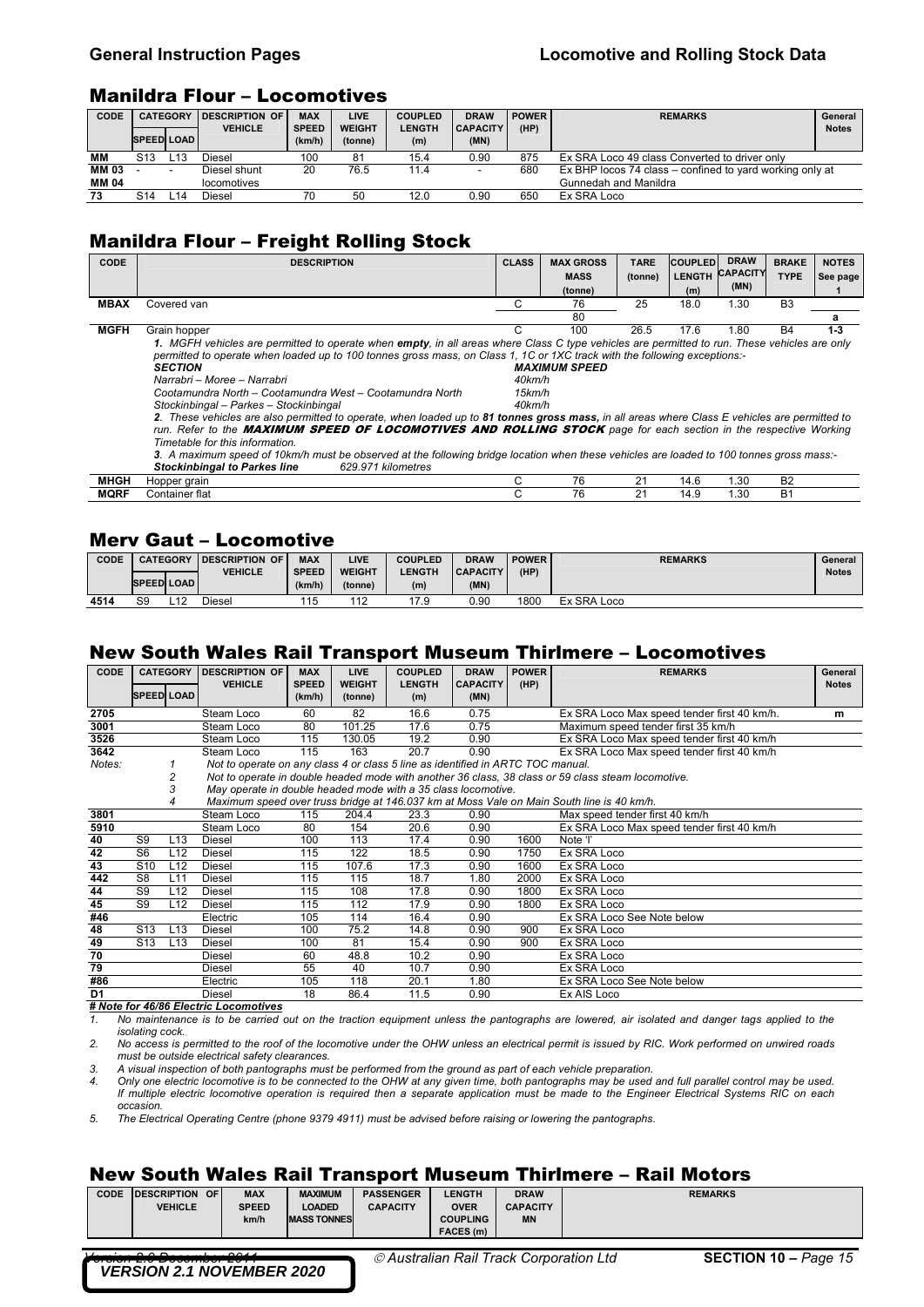| CPH <sub>18</sub> | Rail Motor  | 80        | $\sim$<br>ںے | ᠇◡      | 3.6  | Hook<br>Small | CPH<br>il motors listed under ARHS.<br>.<br>rai<br>Identical unit to |
|-------------------|-------------|-----------|--------------|---------|------|---------------|----------------------------------------------------------------------|
| <b>NPF</b>        | Motor car   | 11<br>، ا |              | 48      | 19.2 | Small auto    | No 623                                                               |
| <b>NTC</b>        | frailer car | 15<br>ں ا | $\sim$<br>ິ  | 57<br>◡ | 19.2 | Small auto    | No 723                                                               |

# New South Wales Rail Transport Museum Thirlmere - Passenger Rolling

| ı<br>v.<br>M.<br>۰.<br>۰,<br>۰, | ъ |
|---------------------------------|---|
|---------------------------------|---|

| <b>CODE</b>               | <b>DESCRIPTION OF</b><br><b>VEHICLE</b> | (km/h)          | <b>MAX SPEED MAX LOADED</b><br><b>MASS</b> | <b>PASSENGER</b><br><b>CAPACITY</b> | <b>COUPLED</b><br><b>LENGTH</b> | <b>DRAW</b><br><b>CAPACITY</b> | <b>REMARKS</b>                                                        |
|---------------------------|-----------------------------------------|-----------------|--------------------------------------------|-------------------------------------|---------------------------------|--------------------------------|-----------------------------------------------------------------------|
|                           |                                         |                 | (tonne)                                    |                                     | (m)                             | (MN)                           |                                                                       |
| <b>ABS</b>                | <b>Diner</b>                            | 115             | 46                                         |                                     | 21.5                            | 0.50                           | No 2305 formerly Countrylink                                          |
| <b>ABX</b>                | Pass                                    | 60              | 53                                         | Berths = $4$                        | 22.7                            | 0.30                           | No 1007. Fitted with internal handbrake, air tap, and tail            |
|                           |                                         |                 |                                            | Lounge = $19$                       |                                 |                                | lamps.                                                                |
| <b>BCS</b>                | Club Lounge                             | 115             | 41                                         | 40                                  | 23.4                            | 0.50                           | No 2356, 2357, 2379                                                   |
| BI                        | First / Buffet                          | 80              | 25                                         | 50                                  | 15.5                            | 0.15                           | No 1561                                                               |
| BI                        | First                                   | 80              | 25                                         | 50                                  | 15.5                            | 0.15                           | No 1564                                                               |
| CEC                       | Pass                                    | 60              | 43                                         | 62                                  | 21.4                            | 0.15                           | Nos 1090, 1089                                                        |
| $\overline{\mathsf{C}}$ N | Composite                               | 115             | 44                                         | $16F + 32E$                         | 20.3                            | 0.50                           | No 1747                                                               |
| <b>EAM</b>                | Sleeper                                 | 115             | 53                                         | 20 berths<br>30 seated              | 22.1                            | 0.30                           | No 1829 - wooden body                                                 |
| <b>EFS</b>                | Economy                                 | 115             | 40                                         | 56                                  | 204                             | 0.30                           | No 2090 Fitted with shop.                                             |
| <b>FAM</b>                | Twin. Sleeper                           | 115             | 49                                         | 18 Berths                           | 23.4                            | 0.50                           | No 2391                                                               |
| <b>FO</b>                 | Economy                                 | 80              | 25                                         | 50                                  | 15.9                            | 0.15                           | Nos 1565, 1690, 1671, 1563, 1688                                      |
| <b>FS</b>                 | Economy                                 | 115             | 40                                         | 64                                  | 20.4                            | 0.30                           | Nos 2093, 2122                                                        |
| <b>HFA</b>                | Economy                                 | 60              | 23                                         | 40                                  | 16.2                            | 0.15                           | No 1171 Restricted operation Picton - Buxton                          |
| <b>HFO</b>                | Economy/brake                           | 80              | $\overline{25}$                            | 44                                  | 16.2                            | 0.15                           | Nos 1566,1665                                                         |
| <b>HFS</b>                | Economy                                 | $\frac{115}{2}$ | 40                                         | 56                                  | $\overline{204}$                | 0.30                           | No 2017                                                               |
| <b>HN</b>                 | Economy/brake                           | 115             | 41                                         | 52                                  | 20.3                            | 0.50                           | No 2197                                                               |
| <b>HX</b>                 | Economy/brake                           | 60              | 42                                         | 60                                  | 21.4                            | 0.15                           | No 1006. Fitted with internal handbrake, air tap, and tail<br>lamps.  |
| <b>LAN</b>                | Roomette<br>/Sleeper                    | 115             | 46                                         | 20 Berths                           | 23.4                            | 0.50                           | No 2352.2377                                                          |
| <b>LFA</b>                | Economy                                 | 60              | 23                                         | 58                                  | 16.2                            | 0.15                           | No 942 Restricted operation Picton - Buxton                           |
| <b>MBE</b>                | First                                   | 115             | 49.2                                       | 45                                  | 227                             | 0.30                           | No 62 Wooden body                                                     |
| <b>MCA</b>                | Passenger                               | 115             | 53                                         | 58                                  | 22.7                            | 0.30                           | No 2 Ex MCE wooden body                                               |
| <b>MFS</b>                | Economy                                 | 115             | 40                                         | $\overline{70}$                     | 204                             | 0.30                           | No 2137                                                               |
| <b>NAM</b>                | Twin. Sleeper                           | $\frac{115}{2}$ | 46                                         | 20 Berths                           | 23.4                            | 0.50                           | Nos 2338,2373. Fitted with internal handbrake, air tap, and           |
|                           |                                         |                 |                                            |                                     |                                 |                                | tail lamps.                                                           |
| <b>NAM</b>                | Twin. Sleeper                           | 115             | 46                                         | 20 Berths                           | 23.4                            | 0.50                           | Nos 2375                                                              |
| <b>PFZ</b>                | First                                   | 115             | 47                                         | 24                                  | 203                             | 0.50                           | No 2219                                                               |
| PHA                       | Power Van                               | 115             | 54                                         |                                     | 23.4                            | 0.50                           | No 2394                                                               |
| <b>RFN</b>                | <b>Buffet</b>                           | 115             | 44                                         | 32                                  | $\overline{20.3}$               | 0.50                           | No 2187                                                               |
| <b>RMS</b>                | Dining Car                              | 115             | 46                                         | 48                                  | 23.4                            | 0.50                           | Nos 2358 & 2359                                                       |
| <b>SWT</b>                | <b>Water Gin</b>                        | 80              | 54                                         | N/A                                 | 14.6                            | 0.50                           | Nos 5 & 6 31540 litres capacity. Pump fitted.                         |
| <b>TBC</b>                | First                                   | 115             | 47                                         | 42                                  | 227                             | 0.30                           | No 532                                                                |
| <b>VHO</b>                | Guard/Service                           | 115             | 55                                         |                                     | 20.2                            | 0.30                           | %No 1816. Fitted with internal handbrake, air tap, and tail<br>lamps. |

*% = Wooden bodied vehicles fitted with end protection steel beams.* 

# Northern Rivers Railroad - Passenger Rolling Stock

| <b>CODE</b>   | <b>DESCRIPTION</b><br>OF | <b>MAX SPEED</b> | <b>MAX LOADED</b> | <b>PASSENGER</b> | <b>COUPLED</b> | <b>DRAW</b>     | <b>REMARKS</b>                    |
|---------------|--------------------------|------------------|-------------------|------------------|----------------|-----------------|-----------------------------------|
|               | <b>VEHICLE</b>           | (km/h)           | <b>MASS</b>       | <b>CAPACITY</b>  | <b>LENGTH</b>  | <b>CAPACITY</b> |                                   |
|               |                          |                  | (tonne)           |                  | (m)            | (MN)            |                                   |
| $\sim$ $\sim$ | First sitter             | 115              | 46.5              | 42               | 21.8           | 0.35            | No 502 - Oxley Sitting Car-       |
| $\sim$ $\sim$ | Tourist sitter           | 115              | 46.6              | 48               | 21.8           | 0.35            | No 603 - Clarence Sitting Car -   |
| $\sim$ $\sim$ | Tourist sitter           | 115              | 46.6              | 48               | 21.8           | 0.35            | No 604 - Wilsons Sitting Car -    |
| $\sim$ $\sim$ | Tourist sitter           | 115              | 46.6              | 48               | 21.8           | 0.35            | No 605 - Brunswick Sitting Car -  |
| $\sim$ $\sim$ | Dining Car               | 115              | 54                | 48               | 21.8           | 0.35            | - Tweed Dining Car -<br>No 601    |
| $\sim$ $\sim$ | Dining Car               | 115              | 54                | 48               | 21.8           | 0.35            | No 607 - Richmond Dining Car -    |
| <b>BR</b>     | <b>Function Car</b>      | 115              | 48.2              | 50               | 23.9           | 0.35            | No 103                            |
| BE            | Club / Lounge            | 115              | 44                | 32               | 19.0           | 0.35            | - Cape Byron Club Car -<br>No 708 |
| BE            | Power / staff            | 115              | 44                | $ -$             | 19.0           | 0.35            | No 713                            |
| <b>CP</b>     | Baggage Car              | 115              | 31.0              | $ -$             | 12.0           | 0.35            | No 24                             |
| <b>NDS</b>    | First sitter             | 115              | 41                | 60               | 21.5           | 0.50            | No 2269                           |
| <b>SBH</b>    | Sitting car              | 115              | 46.24             | 36               | 21.0           | 0.35            | No 2248 - Billinudgel -           |

## Nova Coal Australia – Freight Rolling Stock

| <b>CODE</b> | <b>DESCRIPTION</b>               | <b>CLASS</b> | <b>MAX GROSS</b><br><b>MASS</b><br>(tonne) | <b>TARE</b><br>(tonne) | <b>COUPLED</b><br>(m) | <b>DRAW</b><br>LENGTH CAPACITY<br>(MN) | <b>BRAKE</b><br><b>TYPE</b> | <b>NOTES</b><br>See page |
|-------------|----------------------------------|--------------|--------------------------------------------|------------------------|-----------------------|----------------------------------------|-----------------------------|--------------------------|
| PHCH        | permanently coupled coal wagons. |              | 120                                        | 23                     | *109.2                | 2.45                                   | $\bullet$ B4                |                          |
|             |                                  |              | Empty                                      |                        |                       |                                        |                             |                          |

## Ozback Explorer - Passenger Rolling Stock

|                                                                    |                                            |        | ------      | -9----------     | -------        |                 |                         |                |
|--------------------------------------------------------------------|--------------------------------------------|--------|-------------|------------------|----------------|-----------------|-------------------------|----------------|
| <b>CODE</b>                                                        | <b>DESCRIPTION OF MAX SPEED MAX LOADED</b> |        |             | <b>PASSENGER</b> | <b>COUPLED</b> | <b>DRAW</b>     |                         | <b>REMARKS</b> |
|                                                                    | <b>VEHICLE</b>                             | (km/h) | <b>MASS</b> | <b>CAPACITY</b>  | <b>LENGTH</b>  | <b>CAPACITY</b> |                         |                |
|                                                                    |                                            |        | (tonne)     |                  | (m)            | (MN)            |                         |                |
| <b>BRB</b>                                                         | Wegmann<br>sleeping car                    | 115    | 50.6        | 24               | 23.8           | 0.90            | No 86                   |                |
| OAH                                                                | <b>Twin Sleeper</b>                        | 115    | 44          | 20 Berths        | 20.3           | 0.5             | <b>Ex RDH 2237</b>      |                |
| ----<br>$\cdot$ $\cdot$<br>A Australian Pail Track Corporation Ltd |                                            |        |             |                  |                |                 | CECTION 40 $D_{200}$ 46 |                |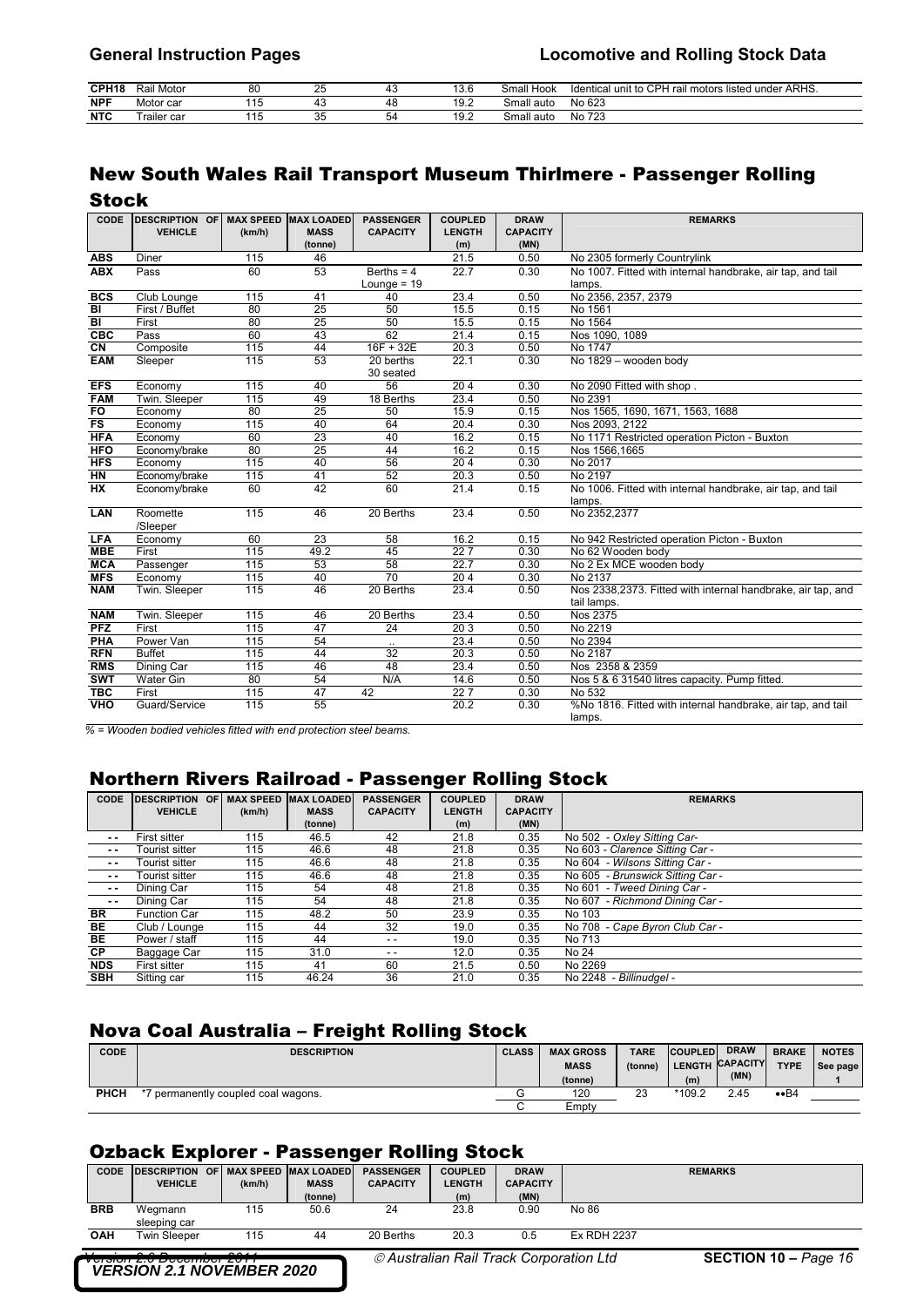| <b>OAS</b> | Twin Sleeper   | 115 | 44 | 20 Berths | 21.5 | 0.5 | Ex ODS 2261           |
|------------|----------------|-----|----|-----------|------|-----|-----------------------|
| <b>OSS</b> | Shop / Lounge  | 115 |    | N/A       | 21.5 | 0.5 | Ex SDS 2271           |
| <b>OAP</b> | Twin Sleeper   | 115 | 46 | 20 Berths | 23.4 | 0.5 | Ex NAM 2331           |
| <b>OAM</b> | Twin Sleeper   | 115 | 46 | 20 Berths | 23.4 | 0.5 | Ex NAM 2336, NAM 2329 |
| OAN        | Roomette/ Slpr | 115 | 46 | 20 Berths | 23.4 | 0.5 | Ex LAN 2378           |
| ORS        | Diner          | 115 | 46 | N/A       | 21.5 | 0.5 | Ex ABS 2300           |
| OSH        | Bar / Lounge   | 115 | 44 | N/A       | 20.3 | 0.5 | Ex BHA 2223           |
| <b>OPV</b> | Power Van      | 115 | 44 | N/A       | 14.5 | 0.5 | <b>Ex PHV 2402</b>    |
|            |                |     |    |           |      |     |                       |

## P & O Trans Australia – Locomotives

| CODE |                   | <b>CATEGORY</b> | <b>IDESCRIPTION OF</b> | <b>MAX</b>   | LIVE          | <b>COUPLED</b> | <b>DRAW</b>     | <b>POWER</b> | <b>REMARKS</b>      | General      |
|------|-------------------|-----------------|------------------------|--------------|---------------|----------------|-----------------|--------------|---------------------|--------------|
|      |                   |                 | <b>VEHICLE</b>         | <b>SPEED</b> | <b>WEIGHT</b> | <b>LENGTH</b>  | <b>CAPACITY</b> | (HP)         |                     | <b>Notes</b> |
|      | <b>SPEED LOAD</b> |                 |                        | (km/h)       | (tonne)       | (m)            | (MN)            |              |                     |              |
| 44   | S9                | L12             | <b>Diesel</b>          | 115          | 108           | 17.8           | 0.90            | 1800         | Nos 4471,<br>. 4477 |              |

### Pacific National – Locomotives

| <b>CODE</b>     | <b>CATEGORY</b>   |                   | <b>DESCRIPTION OF</b>                                                                            | <b>MAX</b>   | <b>LIVE</b>   | <b>COUPLED</b>                                            | <b>DRAW</b>     | <b>POWER</b> | <b>REMARKS</b>                                                                                                                          | General      |
|-----------------|-------------------|-------------------|--------------------------------------------------------------------------------------------------|--------------|---------------|-----------------------------------------------------------|-----------------|--------------|-----------------------------------------------------------------------------------------------------------------------------------------|--------------|
|                 |                   |                   | <b>VEHICLE</b>                                                                                   | <b>SPEED</b> | <b>WEIGHT</b> | <b>LENGTH</b>                                             | <b>CAPACITY</b> | (HP)         |                                                                                                                                         | <b>Notes</b> |
|                 | <b>SPEED LOAD</b> |                   |                                                                                                  | (km/h)       | (tonne)       | (m)                                                       | (MN)            |              |                                                                                                                                         |              |
| 48              | S <sub>13</sub>   | L <sub>13</sub>   | Diesel                                                                                           | 100          | 75.2          | 14.8                                                      | $0.90*$         | 900          | 4801 - 85<br>*4801 - 125                                                                                                                |              |
| 48              | S <sub>13</sub>   | L <sub>13</sub>   | Diesel                                                                                           | 100          | 78            | 14.8                                                      | $1.80**$        | 900          | $4886 - 165$<br>** 48126 - 165                                                                                                          |              |
| 80              | S <sub>6</sub>    | L <sub>9</sub>    | Diesel                                                                                           | 115          | 121           | 19.0                                                      | 1.80            | 2000         |                                                                                                                                         |              |
| 81              | S <sub>5</sub>    | L4                | <b>Diesel</b>                                                                                    | 115          | 129           | 21.2                                                      | 2.20            | 3000         |                                                                                                                                         |              |
| 82              | S <sub>5</sub>    | L <sub>3</sub>    | <b>Diesel</b>                                                                                    | 115          | 132           | 22.0                                                      | 2.20            | 3000         |                                                                                                                                         |              |
| 90              | S <sub>1</sub>    | L1                | <b>Diesel</b>                                                                                    | 80           | 167           | 22.0                                                      | 2.20            | 4000         |                                                                                                                                         |              |
| 92              | $\overline{S1}$   | $L1$ <sup>1</sup> | <b>Diesel</b>                                                                                    | 80           | 139           | 22.0                                                      | 2.40            | 4270         | Nos 01-15                                                                                                                               |              |
|                 | S <sub>2</sub>    | $L2^2$            |                                                                                                  | 100          | 136.2         |                                                           |                 |              | Note 'o' applies – exception see Note 4                                                                                                 |              |
|                 | S <sub>3</sub>    | $L2^3$            |                                                                                                  | 115          | 134           |                                                           |                 |              |                                                                                                                                         |              |
| Notes:          | $\mathcal I$      |                   |                                                                                                  |              |               |                                                           |                 |              | Loads can be 1.25 times L2 load (for loaded and empty coal trains only this may be increased to 1.4 times L2 subject to operator's      |              |
|                 |                   |                   |                                                                                                  |              |               |                                                           |                 |              | concurrence and achievement of section run times). Speed category of S1 is for same area of operation as 90 & 5000 class locos.         |              |
|                 | 2                 |                   |                                                                                                  |              |               |                                                           |                 |              | Loads can be up to 1.32 times L2 load category subject to operator's concurrence and achievement of section run times. Speed category   |              |
|                 |                   |                   | of S2 is for same area of operation as L & 31 class locos.                                       |              |               |                                                           |                 |              |                                                                                                                                         |              |
|                 | 3                 |                   |                                                                                                  |              |               |                                                           |                 |              | Loads can be up to 1.32 times L2 load category subject to operator's concurrence and achievement of section run times. Speed category   |              |
|                 |                   |                   | of S3 is for same area of operation as C & Cs class locos.                                       |              |               |                                                           |                 |              |                                                                                                                                         |              |
|                 | 4                 |                   | Exception to Note 'o' applies - 92 class is authorised to run between Werris Creek and Narrabri. |              |               |                                                           |                 |              |                                                                                                                                         |              |
| ΑN              | S <sub>5</sub>    | L2                | <b>Diesel</b>                                                                                    | 115          | 130           | 22.0                                                      | 2.20            | 4000         |                                                                                                                                         |              |
| <b>BL</b>       | S <sub>5</sub>    | L4                | <b>Diesel</b>                                                                                    | 115          | 128           | 20.7                                                      | 2.20            | 3000         | ◆ BL's 26,27,28,31,33,35                                                                                                                | m            |
| C               | S <sub>3</sub>    | L8                | Diesel                                                                                           | 115          | 134           | 20.6                                                      | 1.80            | 3000         |                                                                                                                                         |              |
| <b>DL</b>       | S <sub>6</sub>    | L <sub>5</sub>    | <b>Diesel</b>                                                                                    | 115          | 121.5         | 19.7                                                      | 2.20            | 3000         | ◆DL's 38 to 50.                                                                                                                         | m            |
| G               | S <sub>5</sub>    | L4                | Diesel                                                                                           | 115          | 128           | 19.8                                                      | 1.80            | 3000         |                                                                                                                                         |              |
| L               | S <sub>5</sub>    | L6                | Diesel                                                                                           | 115          | 132           | 20.2                                                      | 1.80            | 3000         | Nos 251, 270, 254                                                                                                                       |              |
| NR              | S <sub>4</sub>    | L <sub>2</sub>    | Diesel                                                                                           | 115          | 132           | 22.0                                                      | 2.20            | 4000         |                                                                                                                                         | $\mathbf{o}$ |
| PL              | S <sub>13</sub>   | L <sub>13</sub>   | Diesel                                                                                           | 100          | 75.2          | 14.8                                                      | $0.90*$         | 900          | Ex 48 class locomotive                                                                                                                  |              |
| т               | S <sub>12</sub>   | L <sub>13</sub>   | Diesel                                                                                           | 100          | 69            | 13.4                                                      | 1.30            | 875          | See Note ## below                                                                                                                       |              |
| <b>TT</b>       | $\overline{S1}$   | L1 <sup>4</sup>   | <b>Diesel</b>                                                                                    | 80           | $139^{2,3}$   | 22.0                                                      | 2.25            | 4500         | Nos 01-08 ECP braking capability                                                                                                        |              |
|                 | S <sub>5</sub>    | 12 <sup>4</sup>   |                                                                                                  | 115          | 134           |                                                           |                 |              | Nos 101-117 ECP braking capability                                                                                                      |              |
| Notes:          | 1                 |                   | Speed category S1 is in the same area of operation as 90 & 5000 class locomotives.               |              |               |                                                           |                 |              |                                                                                                                                         |              |
|                 | 2                 |                   | Max weight with ballast pods fitted – all locos can be set up for either S1 or S5 speed category |              |               |                                                           |                 |              |                                                                                                                                         |              |
|                 | 3                 |                   |                                                                                                  |              |               |                                                           |                 |              | Same details for the transfer of 90 class locos between Kooragang/Port Waratah to Woodville Junction apply.                             |              |
|                 | 4                 |                   |                                                                                                  |              |               |                                                           |                 |              | Load category on ARTC network can exceed L2 - up to 1.4 times L2 load category subject to operator's concurrence and achievement of     |              |
|                 |                   |                   | section run times                                                                                |              |               |                                                           |                 |              |                                                                                                                                         |              |
| X(Mk 1)         | S <sub>8</sub>    | L9                | <b>Diesel</b>                                                                                    | 115          | 114           | 18.4                                                      | 1.80            | 1800         | Nos 31-36                                                                                                                               | m            |
| X(Mk 2)         | S8                | L9                | <b>Diesel</b>                                                                                    | 115          | 116           | 18.4                                                      | 1.80            | 2000         | Nos 37-44 (38 exempt from Note m)                                                                                                       | m            |
| $X(Mk 3)$ S8    |                   | L9                | Diesel                                                                                           | 115          | 118           | 18.4                                                      | 1.80            | 2000         | Nos 45,48,49,50,52,53,54 (45,53,54 exempt from<br>Note m)                                                                               | m            |
| X(Mk 3)         | S <sub>8</sub>    | L7                | Diesel                                                                                           | 115          | 118           | 18.4                                                      | 1.80            | 2000         | Nos 46,47,51 (all exempt from Note m)                                                                                                   |              |
| XR <sub>2</sub> | S <sub>5</sub>    | L5                | <b>Diesel</b>                                                                                    | 115          | 128           | 18.4                                                      | 1.80            | 3000         |                                                                                                                                         |              |
| <b>XRB</b>      | $S5^2$            | L <sub>5</sub>    | Diesel slave $1$                                                                                 | 115          | 125           | 18.4                                                      | 1.80            | 3000         |                                                                                                                                         |              |
| Notes           |                   | 1                 |                                                                                                  |              |               |                                                           |                 |              | The XRB is a cabin-less slave unit designed to be an additional source of power for existing train consists. The XRB does not           |              |
|                 |                   |                   |                                                                                                  |              |               |                                                           |                 |              | have its own control stand and in operation control of the XRB is provided by the attached locomotive through the MU                    |              |
|                 |                   |                   |                                                                                                  |              |               | connection. The XRB is always to trail a lead locomotive. |                 |              |                                                                                                                                         |              |
|                 |                   | 2                 |                                                                                                  |              |               |                                                           |                 |              | Speed category S5 covers 81, 82, ALF, BL, CLF, CLP, G & GL. Areas of operation same as any S5 locomotive.                               |              |
| #X100           |                   |                   | Diesel Shunter                                                                                   | 20           | 18            | 6.8                                                       |                 |              |                                                                                                                                         |              |
| #X200           |                   |                   | Diesel Shunter                                                                                   | 50           | 30            | 7.4                                                       |                 |              |                                                                                                                                         |              |
| #               |                   |                   | TOC Waiver authority required for travel over Australian Rail Track Corporation Ltd tracks       |              |               |                                                           |                 |              |                                                                                                                                         |              |
| ◆               |                   |                   |                                                                                                  |              |               |                                                           |                 |              | These locomotives equipped with de-sanding equipment - exempt from note m. May operate as single units or in multiple unit consists.    |              |
| ##              |                   |                   |                                                                                                  |              |               |                                                           |                 |              | These locomotives can be disregarded when calculating the maximum number of locomotives that can be marshalled on the front of a train. |              |
|                 |                   |                   |                                                                                                  |              |               |                                                           |                 |              | Maximum speed for T class locomotives on Class 1, 1C, 1XC and 2 Track = 100km/h; Class 3, 3G, 3W = same speed as 422 class              |              |

*locomotive; Class 4, 5, 5M = 30km/h.* 

# Pacific National – Freight Rolling Stock

| <b>CODE</b> | <b>DESCRIPTION</b>    | <b>CLASS</b> | <b>MAX GROSS</b><br><b>MASS</b><br>(tonne) | <b>TARE</b><br>(tonne) | <b>COUPLED</b><br>(m) | <b>DRAW</b><br>LENGTH CAPACITY<br>(MN) | <b>BRAKE</b><br><b>TYPE</b> | <b>NOTES</b><br>See page |
|-------------|-----------------------|--------------|--------------------------------------------|------------------------|-----------------------|----------------------------------------|-----------------------------|--------------------------|
|             | <b>Covered Wagons</b> |              |                                            |                        |                       |                                        |                             |                          |
| <b>NBJX</b> | Curtain sided         |              | 76                                         | 27                     | 18.0                  | 0.90                                   | B <sub>3</sub>              |                          |
| <b>RBFX</b> | Box van               |              | 75                                         | 30                     | 23.7                  | .30                                    | B <sub>3</sub>              |                          |
|             |                       |              | 80                                         |                        |                       |                                        |                             | а                        |
| <b>VBBX</b> | Covered wagon         |              | 63                                         | 22                     | 13.1                  | 0.90                                   | <b>B1</b>                   |                          |
| <b>VBCW</b> | Covered wagon         |              | 77                                         | 35                     | 23.5                  | 30. ا                                  | <b>B1</b>                   |                          |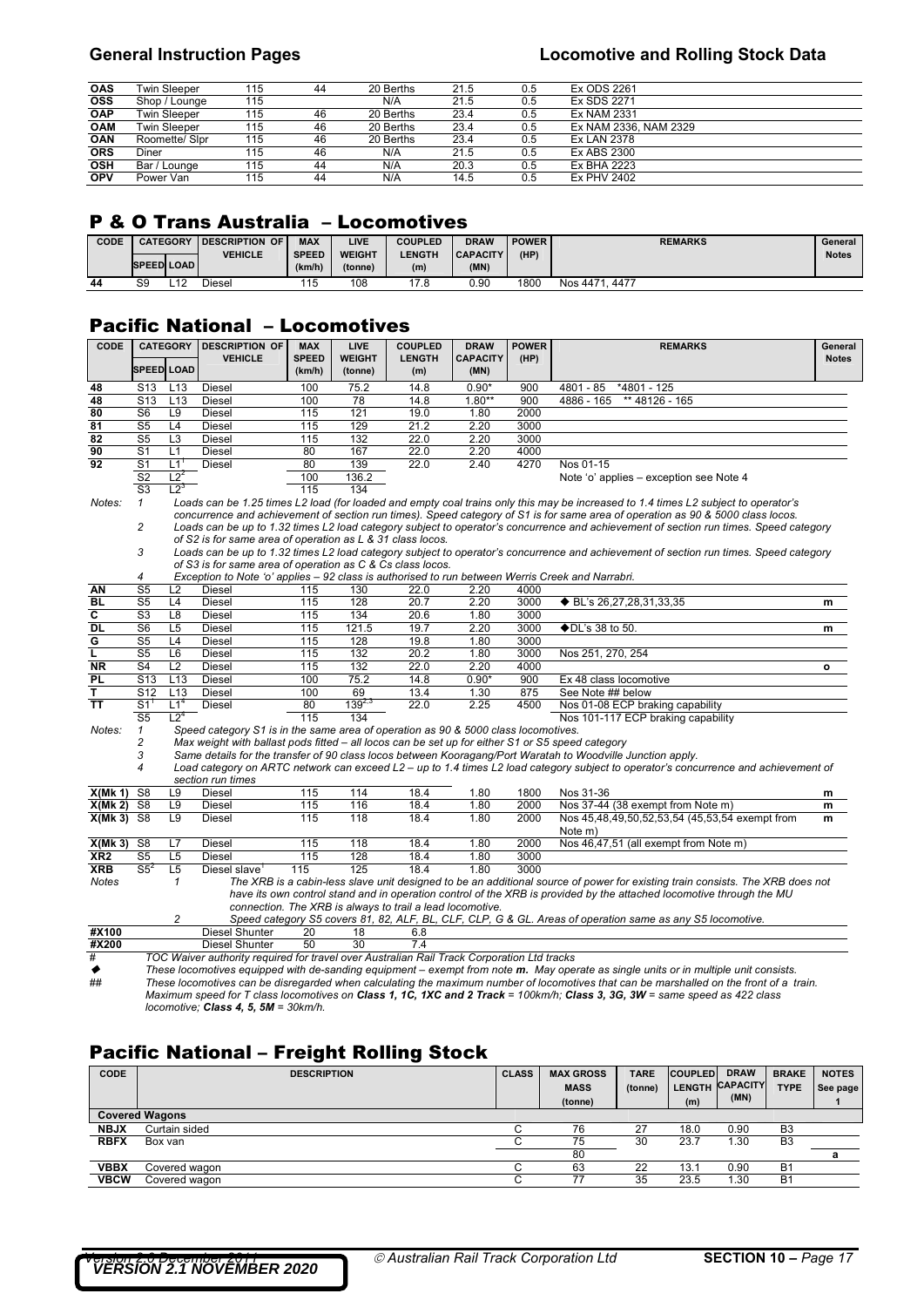|                            |                                                                                                      |                |                                 |                        |                                 | <b>DRAW</b>                    |                                  |                          |
|----------------------------|------------------------------------------------------------------------------------------------------|----------------|---------------------------------|------------------------|---------------------------------|--------------------------------|----------------------------------|--------------------------|
| <b>CODE</b>                | <b>DESCRIPTION</b>                                                                                   | <b>CLASS</b>   | <b>MAX GROSS</b><br><b>MASS</b> | <b>TARE</b><br>(tonne) | <b>COUPLED</b><br><b>LENGTH</b> | <b>CAPACITY</b>                | <b>BRAKE</b><br><b>TYPE</b>      | <b>NOTES</b>             |
|                            |                                                                                                      |                | (tonne)                         |                        | (m)                             | (MN)                           |                                  | See page<br>$\mathbf 1$  |
|                            | <b>Coiled Steel Wagons</b>                                                                           |                |                                 |                        |                                 |                                |                                  |                          |
| PT                         | Plate transfer wagons (Blue Scope wagon)                                                             | C              | 76                              | 21.7                   | 20.1                            | 0.50                           | <b>B1</b>                        |                          |
|                            |                                                                                                      |                | 80                              |                        |                                 |                                |                                  | p                        |
|                            |                                                                                                      |                | 92                              |                        |                                 |                                |                                  | b                        |
| <b>NCFF</b>                | Container with coil cradles permanently fixed.                                                       | C              | 92                              | 21.5                   | 20.5                            | 1.80                           | B <sub>3</sub>                   | b,s                      |
| <b>NCWF</b><br><b>RCAF</b> | Coil<br>Coil                                                                                         | С<br>С         | 76<br>76                        | 21<br>24               | 13.1<br>15.1                    | 0.75<br>1.85                   | B <sub>3</sub><br>B <sub>3</sub> |                          |
|                            |                                                                                                      |                | 80                              |                        |                                 |                                |                                  | a                        |
| <b>RCBF</b>                | Jumbo coil steel/scrap container wagon                                                               | C              | 76                              | 21.0                   | 15.1                            | 1.85                           | B <sub>3</sub>                   |                          |
|                            |                                                                                                      |                | 92                              |                        |                                 |                                |                                  | b                        |
| <b>RCDX</b>                | Coil                                                                                                 | С              | 76                              | 23                     | 14.9                            | 1.30                           | <b>B1</b>                        |                          |
| <b>RCIX</b>                | Coil                                                                                                 | C              | 80<br>76                        | 22                     | 14.6                            | 0.90                           | B <sub>3</sub>                   | a                        |
|                            |                                                                                                      |                | 80                              |                        |                                 |                                |                                  | a                        |
| <b>RCJY</b>                | Coil (Ex RQMY)                                                                                       | Α              | 76                              | 25                     | 20.1                            | 1.30                           | B <sub>3</sub>                   | s                        |
|                            |                                                                                                      |                | 84                              |                        |                                 |                                |                                  | r,s                      |
|                            |                                                                                                      |                | 92                              |                        |                                 |                                |                                  | b,s                      |
| <b>RCKF</b>                | Coil                                                                                                 | С              | 76                              | 22                     | 12.3                            | 1.80                           | B <sub>3</sub>                   | t                        |
|                            |                                                                                                      |                | 80<br>92                        |                        |                                 |                                |                                  | a,t                      |
| <b>RCMF</b>                | Coil                                                                                                 | C              | 76                              | 22                     | 15.1                            | 1.85                           | B <sub>3</sub>                   | b,t                      |
|                            |                                                                                                      |                | 80                              |                        |                                 |                                |                                  | p                        |
|                            |                                                                                                      |                | 92                              |                        |                                 |                                |                                  | b                        |
| <b>RCMY</b>                | Coil                                                                                                 | Α              | 78                              | 26.5                   | 15.1                            | 1.85                           | B <sub>3</sub>                   |                          |
| <b>RCNF</b>                | Coil                                                                                                 | C              | 80<br>76                        | 24                     | 11.9                            | 0.90                           | B <sub>2</sub>                   | a<br>t                   |
|                            |                                                                                                      |                | 80                              |                        |                                 |                                |                                  | a,t                      |
|                            |                                                                                                      |                | 92                              |                        |                                 |                                |                                  | b,t                      |
| <b>RCOF</b>                | Coil                                                                                                 | C              | 76                              | 20                     | 15.1                            | 1.80                           | B <sub>3</sub>                   |                          |
|                            |                                                                                                      |                | 80                              |                        |                                 |                                |                                  | a                        |
| <b>RCPF</b>                | Coil                                                                                                 | C              | 76<br>80                        | 15                     | 11.0                            | 0.90                           | B <sub>3</sub>                   | u                        |
| <b>RCQF</b>                | Coil                                                                                                 | C              | 76                              | 21                     | 15.1                            | 1.85                           | B <sub>3</sub>                   | a,u                      |
|                            |                                                                                                      |                | 92                              |                        |                                 |                                |                                  | b                        |
| <b>RCRX</b>                | Coil                                                                                                 | C              | 76                              | 25                     | 14.6                            | 0.90                           | B <sub>2</sub>                   |                          |
|                            |                                                                                                      |                | 80                              |                        |                                 |                                |                                  | a                        |
| <b>RCSF</b>                | Coil                                                                                                 | C              | 76<br>80                        | 22                     | 12.3                            | 1.30                           | B <sub>3</sub>                   | t<br>a,t                 |
|                            |                                                                                                      |                | 92                              |                        |                                 |                                |                                  | b,t                      |
| <b>RCWF</b>                | Coil                                                                                                 | C              | 76                              | $\overline{21}$        | 13.1                            | 0.75                           | B <sub>3</sub>                   |                          |
|                            |                                                                                                      |                |                                 |                        |                                 |                                |                                  |                          |
| <b>CODE</b>                | <b>DESCRIPTION</b>                                                                                   | <b>CLASS</b>   | <b>MAX GROSS</b>                | <b>TARE</b>            | <b>COUPLED</b>                  | <b>DRAW</b>                    | <b>BRAKE</b>                     | <b>NOTES</b>             |
|                            |                                                                                                      |                | <b>MASS</b>                     | (tonne)                | LENGTH                          | <b>CAPACITY</b><br>(MN)        | <b>TYPE</b>                      | See page                 |
|                            |                                                                                                      |                | (tonne)                         |                        | (m)                             |                                |                                  | $\mathbf{1}$             |
| NDHX                       | <b>Track maintenance wagons</b><br>Sleeper carrying wagon                                            | С              | 76                              | 20.0                   | 14.6                            | 1.25                           | B <sub>3</sub>                   |                          |
|                            |                                                                                                      |                | 80                              |                        |                                 |                                |                                  | a                        |
| <b>RDSF</b>                | Sleeper carrying wagon                                                                               | C              | 72                              | 21.0                   | 14.5                            | 1.05                           | <b>B2</b>                        |                          |
| <b>RDSF</b>                | Sleeper carrying wagon (60370, 60395, 60375, 60368, 60345                                            | $\overline{C}$ | 76                              | 21.0                   | 14.5                            | 1.05                           | <b>B2</b>                        |                          |
|                            | & 60448 only)                                                                                        |                |                                 |                        |                                 |                                |                                  |                          |
| <b>RDTF</b>                |                                                                                                      | С              | 80                              |                        |                                 |                                |                                  | a                        |
|                            | Sleeper carrying wagon                                                                               |                | 76<br>80                        | 21.0                   | 14.5                            | 1.05#                          | <b>B2</b>                        | a                        |
|                            | Note: Draw capacity is 1.25 MN for following wagons: 60275, 60279, 60280, 60281, 60282, 60283, 60284 |                |                                 |                        |                                 |                                |                                  |                          |
|                            |                                                                                                      |                |                                 |                        |                                 |                                |                                  |                          |
| <b>CODE</b>                | <b>DESCRIPTION</b>                                                                                   | <b>CLASS</b>   | <b>MAX GROSS</b>                | <b>TARE</b>            | <b>COUPLED</b>                  | <b>DRAW</b>                    | <b>BRAKE</b>                     | <b>NOTES</b>             |
|                            |                                                                                                      |                | <b>MASS</b>                     | (tonne)                | <b>LENGTH</b>                   | <b>CAPACITY</b>                | <b>TYPE</b>                      | See page                 |
|                            |                                                                                                      |                | (tonne)                         |                        | (m)                             | (MN)                           |                                  | $\mathbf{1}$             |
|                            | <b>Flat Electric Operated Container</b>                                                              |                |                                 |                        |                                 |                                |                                  |                          |
| <b>RENY</b>                | Containers                                                                                           | C              | 61                              | 19                     | 15.2                            | 1.30                           | B <sub>2</sub>                   |                          |
| <b>VEKX</b>                |                                                                                                      | C              | 80<br>76                        | 25                     | 23.7                            | 1.30                           | <b>B1</b>                        | a                        |
|                            |                                                                                                      |                |                                 |                        |                                 |                                |                                  |                          |
|                            |                                                                                                      |                |                                 |                        |                                 |                                |                                  |                          |
| <b>CODE</b>                | <b>DESCRIPTION</b>                                                                                   | <b>CLASS</b>   | <b>MAX GROSS</b><br><b>MASS</b> | <b>TARE</b><br>(tonne) | <b>COUPLED</b>                  | <b>DRAW</b><br>LENGTH CAPACITY | <b>BRAKE</b><br><b>TYPE</b>      | <b>NOTES</b><br>See page |
|                            |                                                                                                      |                |                                 |                        |                                 |                                |                                  |                          |

|                    |                                                                                                                                                  |    | (tonne) |      | (m)  | (MN)       |                |   |
|--------------------|--------------------------------------------------------------------------------------------------------------------------------------------------|----|---------|------|------|------------|----------------|---|
| <b>Flat Wagons</b> |                                                                                                                                                  |    |         |      |      |            |                |   |
| <b>RFQF</b>        | Flat. No 2407 only (6 axles)                                                                                                                     | C  | 114     | 40   | 20.1 | $\cdot$ 30 | <b>B2</b>      |   |
|                    | This vehicle may only run between BROKEN HILL and PARKES ONLY. It is restricted to 20km/h when passing through the following platforms:          |    |         |      |      |            |                |   |
|                    | Bogan Gate, Euabalong West, Matakana, Ivanhoe, Menindee.                                                                                         |    |         |      |      |            |                |   |
|                    | This vehicle is NOT allowed to pass the platforms at Condobolin or Broken Hill. Any train that has this vehicle in its consist must use the loop |    |         |      |      |            |                |   |
|                    | road at these locations.                                                                                                                         |    |         |      |      |            |                |   |
| <b>RFRX</b>        | Flat                                                                                                                                             | ⌒  | 76      | 27   | 23.8 | 0.90       | B <sub>2</sub> |   |
|                    |                                                                                                                                                  |    |         |      |      |            |                |   |
|                    |                                                                                                                                                  |    | 80      |      |      |            |                | a |
| <b>VFCX</b>        | Fitted with staunchions for conveying pipes or logs                                                                                              | C. | 76      | 23.7 | 20.7 | $\cdot$ 30 | <b>B2</b>      |   |
| <b>VFHX</b>        | Log wagons ex VFNX                                                                                                                               | ⌒  | 76      | 25   | 20.7 | 1.30       | <b>B1</b>      |   |
|                    |                                                                                                                                                  |    | 80      |      |      |            |                |   |
| <b>VFKX</b>        | Flat                                                                                                                                             | C  | 76      | 25   | 23.7 | 1.30       | <b>B1</b>      |   |
| <b>VFLX</b>        | Flat with bulkheads                                                                                                                              | ⌒  | 76      | 26   | 20.7 | 1.30       | <b>B1</b>      |   |
| <b>VFNX</b>        | Flat with bulkheads and folding covers                                                                                                           | C  | 76      | 29   | 20.7 | 1.30       | <b>B1</b>      |   |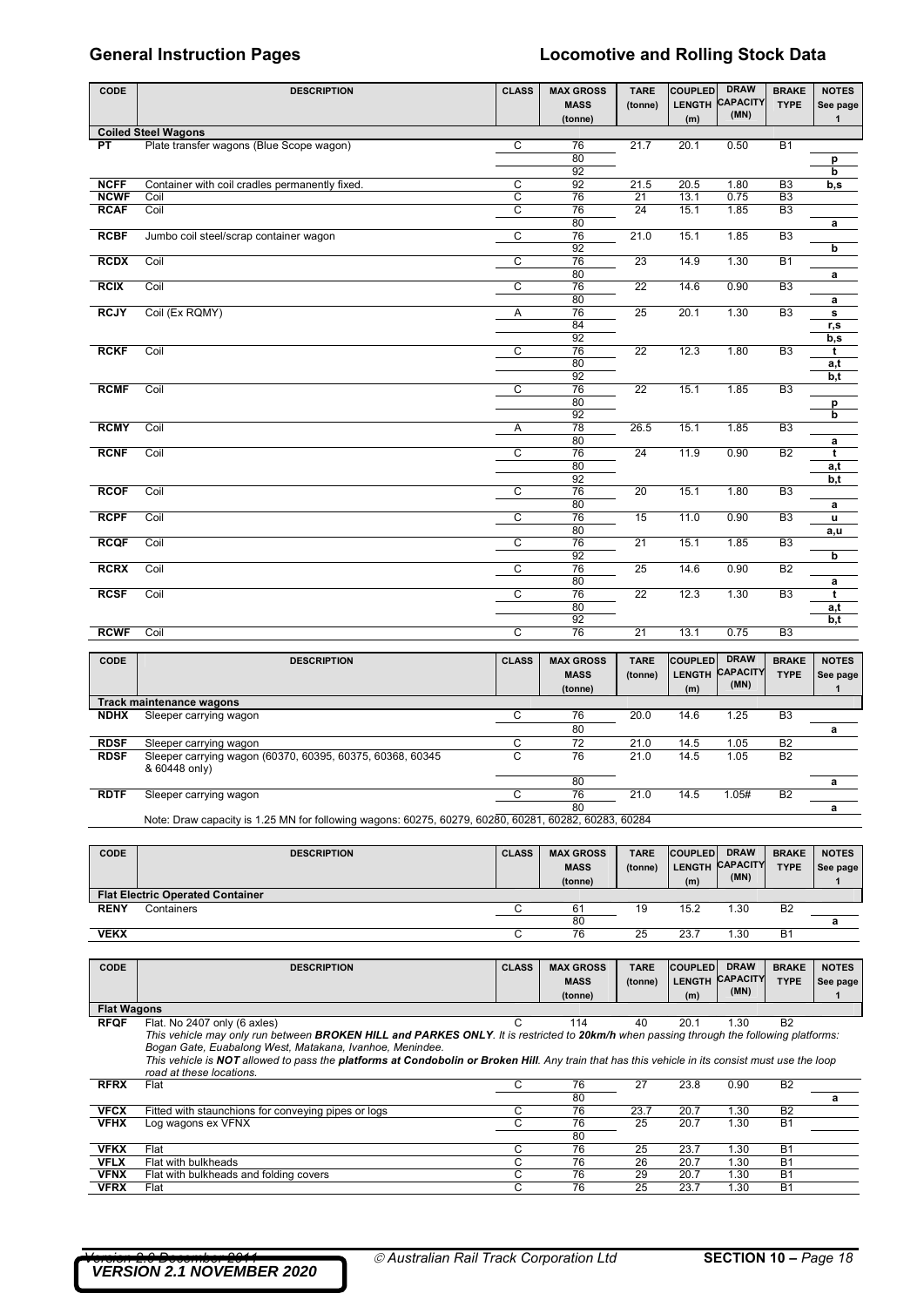### **General Instruction Pages Locomotive and Rolling Stock Data**

| CODE                 | <b>DESCRIPTION</b>                  | <b>CLASS</b> | <b>MAX GROSS</b> | <b>TARE</b>     | <b>COUPLED</b> | <b>DRAW</b>     | <b>BRAKE</b>        | <b>NOTES</b> |
|----------------------|-------------------------------------|--------------|------------------|-----------------|----------------|-----------------|---------------------|--------------|
|                      |                                     |              | <b>MASS</b>      | (tonne)         | <b>LENGTH</b>  | <b>CAPACITY</b> | <b>TYPE</b>         | See page     |
|                      |                                     |              | (tonne)          |                 | (m)            | (MN)            |                     | 1            |
| <b>Grain Hoppers</b> |                                     |              |                  |                 |                |                 |                     |              |
| <b>NGCX</b>          | Grain                               | С            | 57               | 17              | 12.3           | 0.90            | B <sub>2</sub>      |              |
| <b>NGDX</b>          | Grain                               | C            | 73               | 17              | 14.3           | 0.90            | $\cdot$ $\Box$ B2   |              |
| <b>NGFF</b>          | Grain                               | C            | 76               | 22              | 14.6           | 0.75            | B <sub>2</sub>      |              |
| <b>NGGF</b>          | Grain                               | Α            | 78               | 21              | 14.3           | 1.80            | B <sub>3</sub>      |              |
|                      |                                     |              | 81               |                 |                |                 |                     | I, e.        |
| <b>NGHF</b>          | Coal                                | С            | 76               | 17.8            | 14.4           | 1.80            | $\bullet$ B4        |              |
| <b>NGIF</b>          | Grain                               | C            | 76               | 20              | 15.1           | 0.75            | $\bullet$ $\Box$ B4 |              |
| <b>NGKF</b>          | Grain                               | Α            | 78               | 21              | 14.3           | 1.80            | $\bullet$ B3        |              |
|                      |                                     |              | 81               |                 |                |                 |                     | I, e.        |
| <b>NGLF</b>          | Grain                               | C            | 73               | 17              | 14.3           | 0.90            | B <sub>2</sub>      |              |
| <b>NGMA</b>          | Grain                               | D            | 68               | 22              | 11.9           | 0.75            | B <sub>2</sub>      |              |
| <b>NGMF</b>          | Grain                               | D            | 68               | $\overline{22}$ | 11.9           | 0.75            | B <sub>2</sub>      |              |
| <b>NGNF</b>          | Grain                               | C            | 73               | 17              | 14.3           | 0.75            | B <sub>2</sub>      |              |
| <b>NGOF</b>          | Grain                               | C            | 73               | 17              | 14.3           | 0.75            | <b>B2</b>           |              |
| <b>NGPF</b>          | Grain                               | Α            | 78               | 21              | 14.3           | 1.80            | $\bullet$ B4        |              |
|                      |                                     |              | 81               |                 |                |                 |                     | l, e         |
| <b>NGPY</b>          | Grain                               | Α            | 78               | 21              | 14.3           | 1.80            | $\bullet$ B4        |              |
|                      |                                     |              | 81               |                 |                |                 |                     | I, e         |
| <b>NGRX</b>          | Rice                                | C            | 73               | 17              | 14.3           | 0.90            | B <sub>3</sub>      |              |
| <b>NGUX</b>          | Grain                               | C            | 76               | $\overline{17}$ | 12.3           | 0.90            | <b>B2</b>           |              |
| <b>NGVF</b>          | Grain                               | C            | 76               | 22.5            | 15.1           | 1.80            | $\bullet$ B4        |              |
| <b>NGWF</b>          | Grain                               | C            | 76               | 20              | 15.1           | 0.75            | $\cdot$ $\Box$ B2   |              |
| <b>NGXH</b>          | 3 permanently coupled grain hoppers | Α            | 76               | 26              | 51.8           | 2.45            | $\bullet$ B4        |              |
|                      |                                     |              | 80               |                 |                |                 |                     | р            |
|                      |                                     |              | 84               |                 |                |                 |                     | r            |
|                      |                                     |              | 92               |                 |                |                 |                     | b            |
|                      |                                     | F            | 100              |                 |                |                 |                     | #            |

### *# Maximum speed when loaded to 100 tonnes gross mass:*

*Class 1 track = 65 km/h, Class 1C track = 65km/h, Class 1XC track = 80 km/h*  **NGYF** Grain (ex NGHF) C 76 18 14.4 1.80 ••B4 **u** 

| <b>CODE</b> | <b>DESCRIPTION</b>                 | <b>CLASS</b> | <b>MAX GROSS</b> | <b>TARE</b> | <b>COUPLED</b> | <b>DRAW</b>     | <b>BRAKE</b>   | <b>NOTES</b> |
|-------------|------------------------------------|--------------|------------------|-------------|----------------|-----------------|----------------|--------------|
|             |                                    |              | <b>MASS</b>      | (tonne)     | <b>LENGTH</b>  | <b>CAPACITY</b> | <b>TYPE</b>    | See page     |
|             |                                    |              | (tonne)          |             | (m)            | (MN)            |                |              |
|             | Coal and rock/sand hoppers         |              |                  |             |                |                 |                |              |
| <b>NHAF</b> | Mineral Nos. 32901-33000           | C            | 76               | 18          | 15.1           | 0.75            | B <sub>2</sub> |              |
| <b>NHAF</b> | Mineral Nos. 33001-33150           | ⌒            | 76               | 18          | 14.5           | 0.75            | <b>B2</b>      |              |
| <b>NHAY</b> | Mineral                            | в            | 76               | 18          | 14.5           | 0.75            | B <sub>2</sub> |              |
| <b>NHBH</b> | *3 permanently coupled coal wagons | ⌒<br>. .     | 100              | 23.8        | *50.32         | 2.20            | $\bullet$ B3   | f,h          |
| <b>NHCF</b> | Coke                               |              | 100              | 23          | 17.1           | 1.80            | $\bullet$ B3   | f,g          |
|             |                                    |              | 92               |             |                |                 |                | b            |
| <b>NHDH</b> | *4 permanently coupled coal wagons | G            | 120              | 23.0        | $*60.4$        | 2.45            | <b>ECP</b>     |              |
|             |                                    | в            | Empty            |             |                |                 |                |              |
|             |                                    | C            | 100              |             |                |                 |                | #            |

*# For operation between Narrabri and Dartbrook Junction the following applies:* 

*1. NHDH individual wagon load is 100 t gross allowing for 2% tolerance – maximum load 102 t as measured by certified weighing system.* 

Wagon to be uniformly loaded with maximum individual single end weight on a bogie 55 t - if the maximum on one end of the wagon is 55 t then *the other end of the wagon is to be less than 45 t to be inside of the 100 t in 1 above. 3. Maximum wagon speed loaded at 100 t gross is 80 km/h.* 

*4. Maximum speed over bridge at 416.270 km (near GAP) is 60 km per hour when the NHDH wagons are loaded at 100 t gross as above.* 

*5. Maximum wagon speed empty - as per TOC for class of wagon. 6. Use of documented procedures for loading to ensure compliance with above for wagon loading.* 

*7. Prior to each move confirmation from PNL that each loaded train complies with the above.* 

|             | TIOL to cach move committation from Five that cach loaded train complice with the above. |       |         |         |      |                |  |
|-------------|------------------------------------------------------------------------------------------|-------|---------|---------|------|----------------|--|
| <b>NHEF</b> | Mineral                                                                                  |       | $\circ$ | ιυ.     | 0.90 | B <sub>2</sub> |  |
| <b>NHEH</b> | *4 permanently coupled coal wagons                                                       | 120   | 21.9    | $*61.5$ | 2.45 | ECP            |  |
|             |                                                                                          | Empty |         |         |      |                |  |
|             |                                                                                          | 100   |         |         |      |                |  |

For operation between Narrabri and Dartbrook Junction the following applies:<br>1. NHEH individual wagon load is 100 t gross allowing for 2% tolerance – maximum load 102 t as measured by certified weighing system.

2. Wagon to be uniformly loaded with maximum individual single end weight on a bogie 55 t – if the maximum on one end of the wagon is 55 t then *the other end of the wagon is to be less than 45 t to be inside of the 100 t in 1 above.* 

*3. Maximum wagon speed loaded at 100 t gross is 80 km/h.* 

*4. Maximum speed over bridge at 416.270 km (near GAP) is 60 km per hour when the NHEH wagons are loaded at 100 t gross as above.* 

*5. Maximum wagon speed empty - as per TOC for class of wagon. 6. Use of documented procedures for loading to ensure compliance with above for wagon loading.* 

|             | Prior to each move confirmation from PNL that each loaded train complies with the above. |   |       |      |          |      |                          |     |  |  |  |  |  |
|-------------|------------------------------------------------------------------------------------------|---|-------|------|----------|------|--------------------------|-----|--|--|--|--|--|
| <b>NHFF</b> | *3 permanently coupled coal wagons                                                       | G | 100   | 23.8 | $*50.32$ | 2.20 | $\bullet$ B3             | f,h |  |  |  |  |  |
| <b>NHFH</b> | *3 permanently coupled coal wagons                                                       |   | 100   | 23   | *50.32   | 2.20 | $\bullet$ B3             | f,g |  |  |  |  |  |
|             |                                                                                          |   | 92    |      |          |      |                          | b   |  |  |  |  |  |
| <b>NHHF</b> | Coal (Ex NGHF with top doors removed)                                                    | С | 76    | 17.8 | 14.4     | 1.80 | $\bullet$ B4             |     |  |  |  |  |  |
| <b>NHJF</b> | Coal                                                                                     | С | 100   | 25   | 16.9     | 2.20 | $\bullet$ B3             | f,h |  |  |  |  |  |
| <b>NHKF</b> | Coal                                                                                     | С | 100   | 25   | 16.9     | 2.20 | $\bullet$ B3             | f,h |  |  |  |  |  |
| <b>NHMH</b> | Coal                                                                                     | С | 100   | 22   | 16.9     | 2.20 | $\bullet$ B <sub>2</sub> | f,h |  |  |  |  |  |
| <b>NHOF</b> | Coke                                                                                     | С | 76    | 23   | 17.1     | 1.80 | $\bullet$ B3             |     |  |  |  |  |  |
|             |                                                                                          |   | 80    |      |          |      |                          | а   |  |  |  |  |  |
| <b>NHPH</b> | *8 permanently coupled coal wagons                                                       | G | 120   | 23   | $*129.2$ | 2.45 | $\bullet$ B4             |     |  |  |  |  |  |
|             |                                                                                          | В | Empty |      |          |      |                          |     |  |  |  |  |  |
| <b>NHQH</b> | *8 permanently coupled coal wagons                                                       | G | 120   | 23   | *129.2   | 2.45 | $\bullet$ B4             |     |  |  |  |  |  |
|             |                                                                                          | В | Empty |      |          |      |                          |     |  |  |  |  |  |
|             | *4 permanently coupled coal wagons                                                       | G | 120   | 23   | $*64.8$  | 2.45 | $\bullet$ B4             |     |  |  |  |  |  |
|             |                                                                                          | B | Empty |      |          |      |                          |     |  |  |  |  |  |
| <b>NHRH</b> | *7 permanently coupled coal wagons                                                       | G | 120   | 23   | $*113.5$ | 2.45 | $\bullet$ B4             |     |  |  |  |  |  |
|             |                                                                                          | В | Empty |      |          |      |                          |     |  |  |  |  |  |
| <b>NHSH</b> | *3 permanently coupled coal wagons                                                       | С | 100   | 23.8 | *50.32   | 2.20 | $\bullet$ B3             | f,h |  |  |  |  |  |
| <b>NHTF</b> | Coal                                                                                     | С | 76    | 20   | 15.1     | 1.80 | $\bullet$ B3             |     |  |  |  |  |  |
| <b>NHTH</b> | Coal                                                                                     | F | 100   | 23   | 17.1     | 1.80 | $\bullet$ B3             | g   |  |  |  |  |  |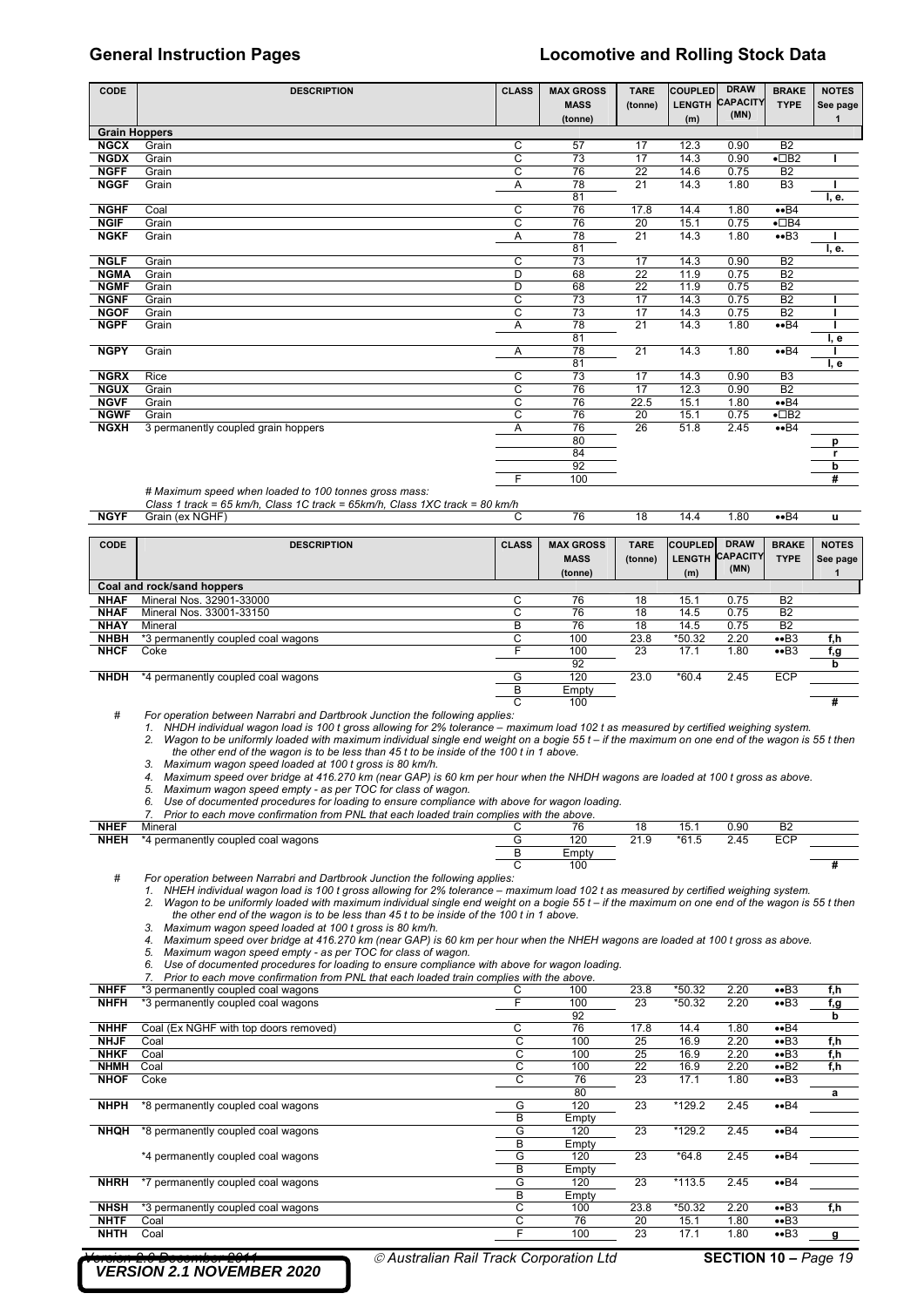### **General Instruction Pages Locomotive and Rolling Stock Data**

|             |                                                                                                                                                                      |   | 92    |      |         |      |                | b   |
|-------------|----------------------------------------------------------------------------------------------------------------------------------------------------------------------|---|-------|------|---------|------|----------------|-----|
|             |                                                                                                                                                                      |   | 80    |      |         |      |                | f,i |
|             |                                                                                                                                                                      | С | empty |      |         |      |                |     |
| <b>NHVF</b> | Coal                                                                                                                                                                 |   | 100   | 25   | 16.9    | 1.80 | $\bullet$ B3   | f,g |
|             |                                                                                                                                                                      |   | 92    |      |         |      |                | b   |
|             | <b>NHWH</b> *4 permanently coupled coal wagons                                                                                                                       | G | 120   | 25.4 | $*64.2$ | 2.45 | $\bullet$ B4   |     |
|             |                                                                                                                                                                      | В | Empty |      |         |      |                |     |
| <b>NHYH</b> | *4 permanently coupled coal wagons                                                                                                                                   | G | 120   | 21.9 | $*61.4$ | 2.45 | $\bullet$ B4   |     |
|             |                                                                                                                                                                      | В | Empty |      |         |      |                |     |
| <b>RHAF</b> | Mineral                                                                                                                                                              | С | 76    | 20.2 | 14.6    | 0.90 | <b>B2</b>      |     |
| <b>RHBF</b> | Mineral                                                                                                                                                              | С | 76    | 20.2 | 14.6    | 0.90 | <b>B2</b>      |     |
| <b>RHCH</b> | * 2 permanently coupled coal wagons                                                                                                                                  | G | 120   | 22   | $*31.3$ | 2.45 | $\bullet$ B4   |     |
|             |                                                                                                                                                                      | С | Empty |      |         |      |                |     |
| <b>RHDF</b> | Mineral                                                                                                                                                              | С | 76    | 26.5 | 14.7    | 1.30 | B <sub>2</sub> |     |
|             |                                                                                                                                                                      |   | 92    |      |         |      |                | b   |
|             |                                                                                                                                                                      |   | 100   |      |         |      |                | #   |
|             | # These vehicles are restricted to the areas of operation and operating conditions for G class vehicles when loaded between 92 tonnes gross and<br>100 tonnes gross. |   |       |      |         |      |                |     |
| <b>RHDH</b> | *2 permanently coupled coal wagons                                                                                                                                   | G | 120   | 23   | $*30.8$ | 2.45 | <b>ECP</b>     |     |
|             |                                                                                                                                                                      | B | Empty |      |         |      |                |     |
|             |                                                                                                                                                                      | С | 100   |      |         |      |                | #   |

C 100 **#**  *# For operation between Narrabri and Dartbrook Junction the following applies:* 

1. RHDH individual wagon load is 100 t gross allowing for 2% tolerance – maximum load 102 t as measured by certified weighing system.

*2. Wagon to be uniformly loaded with maximum individual single end weight on a bogie 55 t – if the maximum on one end of the wagon is 55 t then the other end of the wagon is to be less than 45 t to be inside of the 100 t in 1 above.* 

*3. Maximum wagon speed loaded at 100 t gross is 80 km/h. 4. Maximum speed over bridge at 416.270 km (near GAP) is 60 km per hour when the RHDH wagons are loaded at 100 t gross as above.* 

*5. Maximum wagon speed empty - as per TOC for class of wagon.* 

*6. Use of documented procedures for loading to ensure compliance with above for wagon loading. 7. Prior to each move confirmation from PNL that each loaded train complies with the above.* 

|             | 7.<br>Prior to each move confirmation from PNL that each loaded train complies with the above. |                    |       |                 |         |      |                         |      |
|-------------|------------------------------------------------------------------------------------------------|--------------------|-------|-----------------|---------|------|-------------------------|------|
| <b>RHEH</b> | * 3 permanently coupled limestone wagons                                                       | C                  | 76    | 21.3            | $*43.5$ | 2.2  | ••B4                    | o    |
|             |                                                                                                |                    | 80    |                 |         |      |                         | p,o  |
|             |                                                                                                |                    | 92    |                 |         |      |                         | b,o  |
|             |                                                                                                | F                  | 100   |                 |         |      |                         | h,o  |
| <b>RHFH</b> | * 2 permanently coupled coal wagons                                                            | G                  | 120   | 22.4            | $*32.5$ | 2.45 | $\bullet$ B4            |      |
|             |                                                                                                | B                  | Empty |                 |         |      |                         |      |
| <b>RHGF</b> | Mineral                                                                                        | C                  | 76    | 21.2            | 14.6    | 1.10 | <b>B2</b>               |      |
|             |                                                                                                |                    | 92    |                 |         |      |                         | b    |
| <b>RHHH</b> | * 2 permanently coupled coal wagons                                                            | G                  | 120   | 25.0            | $*32.2$ | 2.45 | $\overline{\text{•}B4}$ |      |
|             |                                                                                                | Α                  | Empty |                 |         |      |                         |      |
| <b>RHIF</b> | Aggregate hopper (ex NGMA)                                                                     | C                  | 92    | 20.5            | 11.9    | 1.05 | B <sub>2</sub>          | b    |
| <b>RHJH</b> | *2 permanently coupled coal wagons                                                             | F                  | 100   | 23.0            | $*33.7$ | 2.2  | $\bullet$ B3            | f, g |
|             |                                                                                                |                    | 92    |                 |         |      |                         | b    |
| <b>RHJY</b> | Sand hopper (Ex NGMA)                                                                          | Α                  | 76    | 22.0            | 11.9    | 1.05 | B <sub>2</sub>          |      |
|             |                                                                                                |                    | 84    |                 |         |      |                         | C    |
|             |                                                                                                |                    | 92    |                 |         |      |                         | b    |
| <b>VHAF</b> | Hopper grain                                                                                   | C                  | 76    | 22.4            | 14.9    | 1.30 | $\bullet$ B3            |      |
|             |                                                                                                |                    | 80    |                 |         |      |                         | a    |
| <b>VHDX</b> | Hopper dolomite                                                                                | C                  | 76    | 22              | 13.2    | 1.30 | <b>B1</b>               |      |
| <b>VHGF</b> | Hopper grain                                                                                   | C                  | 76    | 21              | 14.9    | 1.30 | B <sub>2</sub>          |      |
| <b>VHGX</b> | Hopper Aluminium Nos 1 to 20                                                                   | C                  | 76    | 17              | 14.9    | 1.30 | <b>B1</b>               |      |
| <b>VHGY</b> | Hopper grain                                                                                   | C                  | 76    | 17              | 14.9    | 1.30 | B <sub>2</sub>          |      |
| <b>VHHF</b> | Hopper grain                                                                                   | C                  | 76    | 23              | 15.5    | 1.30 | B <sub>2</sub>          |      |
| <b>VHHX</b> | Hopper grain                                                                                   | $\overline{\rm c}$ | 76    | $\overline{23}$ | 15.5    | 1.30 | B <sub>3</sub>          |      |
| <b>VHHY</b> | Hopper grain                                                                                   | C                  | 76    | $\overline{23}$ | 15.5    | 1.30 | B2                      |      |
| <b>VHKY</b> | Hopper grain                                                                                   | Α                  | 76    | 24              | 15.5    | 2.60 | $\bullet$ B4            |      |
|             |                                                                                                |                    | 80    |                 |         |      |                         | р    |
|             |                                                                                                |                    | 84    |                 |         |      |                         | c    |
|             |                                                                                                |                    | 92    |                 |         |      |                         | b    |
| <b>VHLY</b> | Hopper grain (ex VHGY)                                                                         | Α                  | 76    | 23.6            | 14.9    | 1.30 | <b>B2</b>               |      |
|             |                                                                                                |                    | 80    |                 |         |      |                         | p    |
|             |                                                                                                |                    | 84    |                 |         |      |                         | c    |
|             |                                                                                                |                    | 92    |                 |         |      |                         | b    |
| <b>VHNY</b> | Hopper grain (ex VHEF)                                                                         | Α                  | 76    | 24              | 15.53   | 1.30 | <b>B2</b>               |      |
|             |                                                                                                |                    | 80    |                 |         |      |                         | p    |
|             |                                                                                                |                    | 84    |                 |         |      |                         | C    |
|             |                                                                                                |                    | 92    |                 |         |      |                         | b    |
| <b>VHRF</b> | Hopper                                                                                         | C                  | 76    | 21              | 14.9    | 1.30 | B <sub>2</sub>          |      |
| <b>VHRX</b> | Hopper                                                                                         | C                  | 76    | 17              | 14.9    | 1.30 | $\overline{B1}$         |      |
| <b>VIDE</b> | Honnor cand                                                                                    | $\overline{ }$     | 76    | 21              | 122     | 1,30 | D <sub>1</sub>          |      |

**VHSF** Hopper sand the fitted with grade control valves or fixed exhaust chokes. Restrictions apply if operating on the Main West. Refer to Railcorp and the These vehicles are not fitted with grade control valves or fixed *CRN operating requirements on this line.* 

 *If operating LOADED from Werris Creek to Murrurundi, Murrurundi to Werris Creek these vehicles must not exceed 50% of the train mass. If operating EMPTY no restrictions apply.* 

| CODE        | <b>DESCRIPTION</b>                         | <b>CLASS</b> | <b>MAX GROSS</b><br><b>MASS</b><br>(tonne) | <b>TARE</b><br>(tonne) | <b>COUPLED</b><br><b>LENGTH</b><br>(m) | <b>DRAW</b><br><b>CAPACITY</b><br>(MN) | <b>BRAKE</b><br><b>TYPE</b> | <b>NOTES</b><br>See page |
|-------------|--------------------------------------------|--------------|--------------------------------------------|------------------------|----------------------------------------|----------------------------------------|-----------------------------|--------------------------|
|             | <b>Steel Product Wagons</b>                |              |                                            |                        |                                        |                                        |                             |                          |
| <b>RKAF</b> | *2 permanently coupled wagons              | C            | *136                                       | *46                    | $*29.8$                                | 1.30                                   | <b>B4</b>                   |                          |
| <b>RKAX</b> | *2 permanently coupled Rail pair (8 axles) | ⌒<br>Ō       | *152                                       | $*36.6$                | $*29.2$                                | 1.30                                   | <b>B1</b>                   | n                        |
| <b>RKBX</b> | Slab                                       | С            | 76                                         | 21.2                   | 14.9                                   | 1.30                                   | <b>B1</b>                   |                          |
|             |                                            |              | 80                                         |                        |                                        |                                        |                             | a                        |
| <b>RKCF</b> | Steel products                             |              | 76                                         | 22                     | 15.0                                   | 0.90                                   | B <sub>2</sub>              |                          |
|             |                                            |              | 80                                         |                        |                                        |                                        |                             |                          |
| <b>RKCX</b> | Merchant bar                               | C            | 74                                         | 23                     | 14.9                                   | 1.30                                   | B2/3                        |                          |
|             |                                            |              | 80                                         |                        |                                        |                                        |                             |                          |
| <b>RKCY</b> | Merchant bar                               | A            | 78                                         | 24                     | 15.1                                   | 1.85                                   | B <sub>3</sub>              |                          |
|             |                                            |              | 80                                         |                        |                                        |                                        |                             | a                        |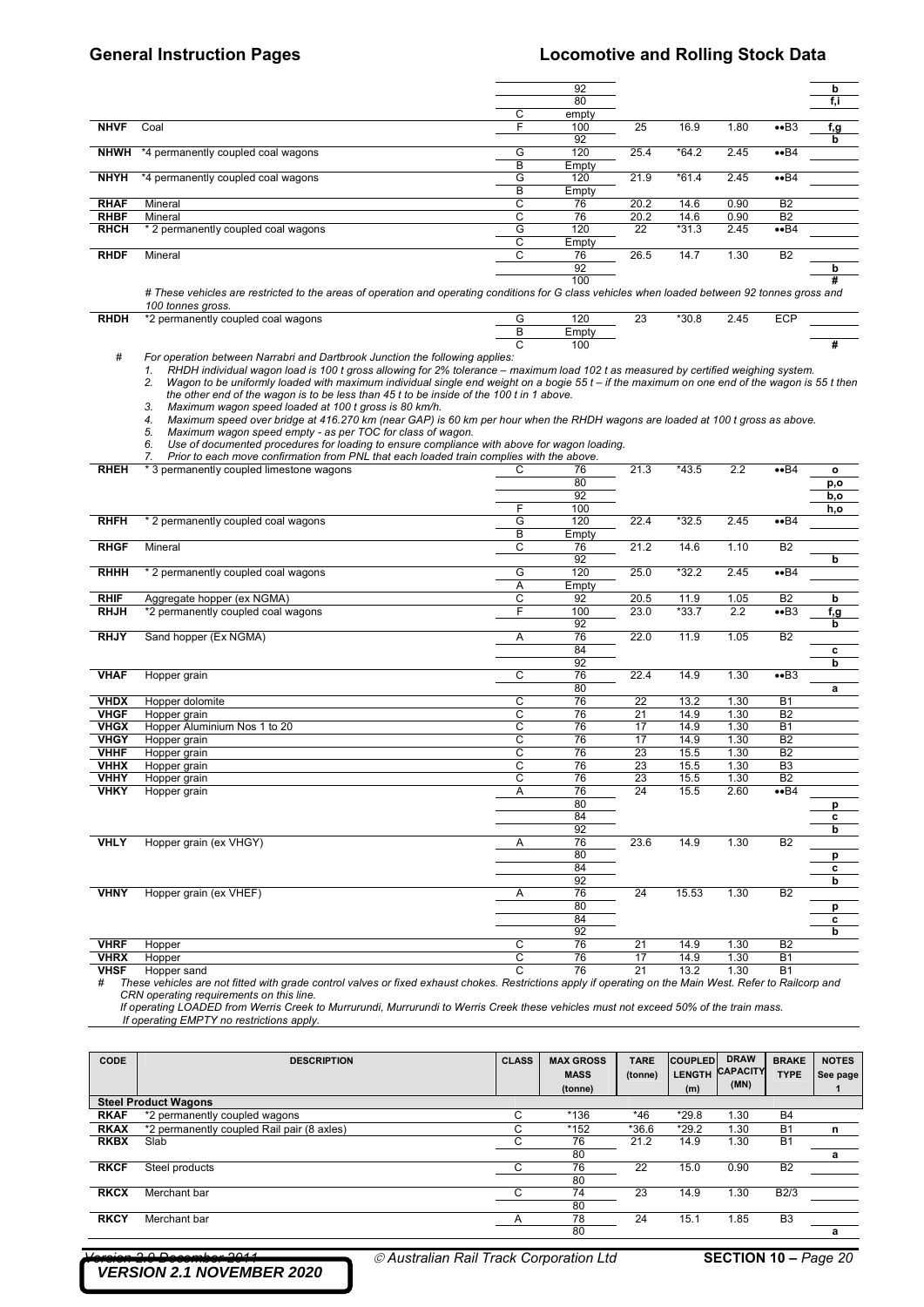| <b>RKDF</b>                | Merchant bar                                                                                                                                                                         | C              | 76                              | 22                     | 15.1           | 1.85                           | B <sub>3</sub>              |                          |
|----------------------------|--------------------------------------------------------------------------------------------------------------------------------------------------------------------------------------|----------------|---------------------------------|------------------------|----------------|--------------------------------|-----------------------------|--------------------------|
|                            |                                                                                                                                                                                      |                | 80<br>92                        |                        |                |                                |                             | p<br>b                   |
| <b>RKEF</b>                | Steel products                                                                                                                                                                       | С              | 76<br>80                        | 23.0                   | 15.4           | 1.80                           | B <sub>3</sub>              | p                        |
|                            |                                                                                                                                                                                      |                | 84                              |                        |                |                                |                             | c                        |
| <b>RKEX</b>                | Slab                                                                                                                                                                                 | С              | 92<br>76                        | 22                     | 14.9           | 1.30                           | <b>B1</b>                   | b                        |
| <b>RKFX</b>                | Slab                                                                                                                                                                                 | С              | 80<br>76                        | 26                     | 18.0           | 1.30                           | B <sub>2</sub>              | a                        |
| <b>RKGF</b>                | <b>Hot billet</b>                                                                                                                                                                    | С              | 80<br>76                        | 20.5                   | 15.1           | 1.85                           | B <sub>3</sub>              | $\mathbf a$              |
|                            |                                                                                                                                                                                      |                | 80<br>92                        |                        |                |                                |                             | p<br>b                   |
| <b>RKHF</b>                | Hot billet                                                                                                                                                                           | С              | 76<br>80                        | 22                     | 15.1           | 1.85                           | B <sub>3</sub>              |                          |
|                            |                                                                                                                                                                                      |                | 92                              |                        |                |                                |                             | p<br>b                   |
| <b>RKIY</b>                | Well                                                                                                                                                                                 | Α              | 76<br>84                        | 20                     | 21.8           | 1.80                           | <b>B4</b>                   | r                        |
| <b>RKJX</b>                | Slab (Ex RKEX)                                                                                                                                                                       | С              | 92<br>76                        | 22                     | 14.9           | 1.30                           | <b>B1</b>                   | b                        |
| <b>RKJY</b>                | Slab steel                                                                                                                                                                           | Α              | 80<br>78                        | 24                     | 15.1           | 1.80                           | B <sub>3</sub>              | a                        |
| <b>RKKY</b>                | 3 unit feedstock (12 axles)                                                                                                                                                          | Α              | 80<br>228                       | 51                     | 43.5           | 1.85                           | <b>B4</b>                   | a                        |
|                            |                                                                                                                                                                                      |                | 252                             |                        |                |                                |                             | r                        |
|                            | . RKKY vehicles are restricted to a maximum gross mass of 240 tonnes (maximum speed of 70km/h) on the following routes: Gulgong - Merrygoen                                          |                | 276                             |                        |                |                                |                             | b                        |
|                            | - Dubbo, Dubbo - Narromine - Parkes, and are permitted to operate at a maximum gross mass of 276 tonnes (maximum speed of 55km/h) between<br>Cootamundra - Stockinbingal and Parkes. |                |                                 |                        |                |                                |                             |                          |
| <b>RKLF</b><br><b>RKLX</b> | 2 unit Rail pair (8 axles)<br>Coil container                                                                                                                                         | C<br>С         | 152<br>74                       | 40<br>20               | 30.4<br>14.9   | 1.30<br>1.30                   | B2<br><b>B1</b>             | n                        |
| <b>RKLY</b>                | Coil container                                                                                                                                                                       | Α              | 80<br>78                        | 19.5                   | 15.1           | 1.85                           | B <sub>3</sub>              | a                        |
| <b>RKMX</b>                | 2 slot container                                                                                                                                                                     | С              | 80<br>76                        | 16                     | 14.9           | 1.30                           | B <sub>3</sub>              | a                        |
|                            |                                                                                                                                                                                      |                | 80                              |                        |                |                                |                             | a                        |
| <b>RKMY</b>                | 2 slot coil container wagon                                                                                                                                                          | Α              | 76<br>80                        | 16                     | 14.9           | 1.30                           | B <sub>3</sub>              | a                        |
| <b>RKNF</b>                | <b>Bulk steel</b>                                                                                                                                                                    | С              | 76<br>80                        | 31                     | 25.9           | 1.30                           | B <sub>3</sub>              | a                        |
| <b>RKNX</b>                | Coil container                                                                                                                                                                       | С              | 74<br>80                        | 20                     | 14.9           | 1.30                           | B <sub>3</sub>              | a                        |
| <b>RKOX</b>                | <b>Bulk steel</b>                                                                                                                                                                    | С              | 76<br>80                        | 27                     | 23.8           | 1.30                           | B <sub>3</sub>              | a                        |
| <b>RKPF</b>                | Plate steel                                                                                                                                                                          | С              | 76<br>80                        | 21                     | 18.6           | 0.90                           | B <sub>3</sub>              | p                        |
| <b>RKPX</b>                | Plate                                                                                                                                                                                | С              | 92<br>76                        | 22                     | 18.6           | 0.90                           | B <sub>3</sub>              | b                        |
|                            |                                                                                                                                                                                      |                | 80                              |                        |                |                                |                             | a                        |
| <b>RKQF</b>                | Plate                                                                                                                                                                                | С              | 76<br>80                        | 20                     | 18.0           | 0.90                           | B <sub>3</sub>              | p                        |
| <b>RKQX</b>                | Steel plate                                                                                                                                                                          | C              | 92<br>76                        | 20                     | 18.0           | 0.90                           | вз                          | b                        |
| <b>RKRF</b>                | 2 unit Rail pair (8 axles)                                                                                                                                                           | $\overline{C}$ | 80<br>152                       | 42.4                   | 30.4           | 1.30                           | B <sub>2</sub>              | a<br>n                   |
| <b>RKSX</b>                | Side steel plate                                                                                                                                                                     | С              | 65                              | 25                     | 14.6           | 0.75                           | <b>B1</b>                   |                          |
| <b>RKSY</b>                | 3 unit slab (12 axles)                                                                                                                                                               | В              | 228<br>252                      | 38                     | 42.5           | 1.80                           | <b>B4</b>                   | c                        |
| <b>RKTF</b>                | Pipes                                                                                                                                                                                | C              | 276<br>76                       | 28                     | 23,8           | 1.30                           | B3                          | b                        |
|                            |                                                                                                                                                                                      |                | 80<br>92                        |                        |                |                                |                             | p<br>b                   |
| <b>RKTX</b>                | Steel strap                                                                                                                                                                          | С              | 76<br>80                        | 28.2                   | 24.0           | 1.30                           | B <sub>3</sub>              | a                        |
| <b>RKUX</b>                | Slab                                                                                                                                                                                 | C              | 76<br>80                        | $\overline{22}$        | 14.9           | 1.30                           | <b>B1</b>                   | a                        |
| <b>RKVY</b>                | Plate (tilt bed)                                                                                                                                                                     | Α              | 76                              | 25.5                   | 20.8           | 1.85                           | <b>B4</b>                   | $\mathbf{o}$             |
|                            |                                                                                                                                                                                      |                | 84<br>92                        |                        |                |                                |                             | c,o<br>b,o               |
| <b>RKWY</b>                | Structural                                                                                                                                                                           | A              | 76<br>80                        | 26                     | 23.8           | 1.30                           | B <sub>3</sub>              | p                        |
|                            |                                                                                                                                                                                      |                | 84<br>92                        |                        |                |                                |                             | c<br>b                   |
| <b>RKXF</b>                | Plate                                                                                                                                                                                | $\overline{C}$ | 76<br>80                        | $\overline{27}$        | 23.8           | 0.90                           | B2                          | p                        |
|                            |                                                                                                                                                                                      |                | 92                              |                        |                |                                |                             | b                        |
| <b>RKXX</b>                | Steel                                                                                                                                                                                | С              | 76<br>80                        | 27                     | 23.8           | 0.90                           | <b>B2</b>                   | a                        |
| <b>RKYY</b>                | Plate (tilt bed)                                                                                                                                                                     | Α              | 76<br>84                        | $\overline{23}$        | 20.8           | 1.85                           | <b>B4</b>                   | c                        |
| <b>RKZY</b>                | Slab/coil steel                                                                                                                                                                      | Α              | 92<br>76                        | 19                     | 14.6           | 1.80                           | <b>B4</b>                   | b                        |
|                            |                                                                                                                                                                                      |                | 84<br>92                        |                        |                |                                |                             | r<br>b                   |
|                            |                                                                                                                                                                                      |                |                                 |                        |                |                                |                             |                          |
| <b>CODE</b>                | <b>DESCRIPTION</b>                                                                                                                                                                   | <b>CLASS</b>   | <b>MAX GROSS</b><br><b>MASS</b> | <b>TARE</b><br>(tonne) | <b>COUPLED</b> | <b>DRAW</b><br>LENGTH CAPACITY | <b>BRAKE</b><br><b>TYPE</b> | <b>NOTES</b><br>See page |
| <b>Louvered Vans</b>       |                                                                                                                                                                                      |                | (tonne)                         |                        | (m)            | (MN)                           |                             | $\mathbf{1}$             |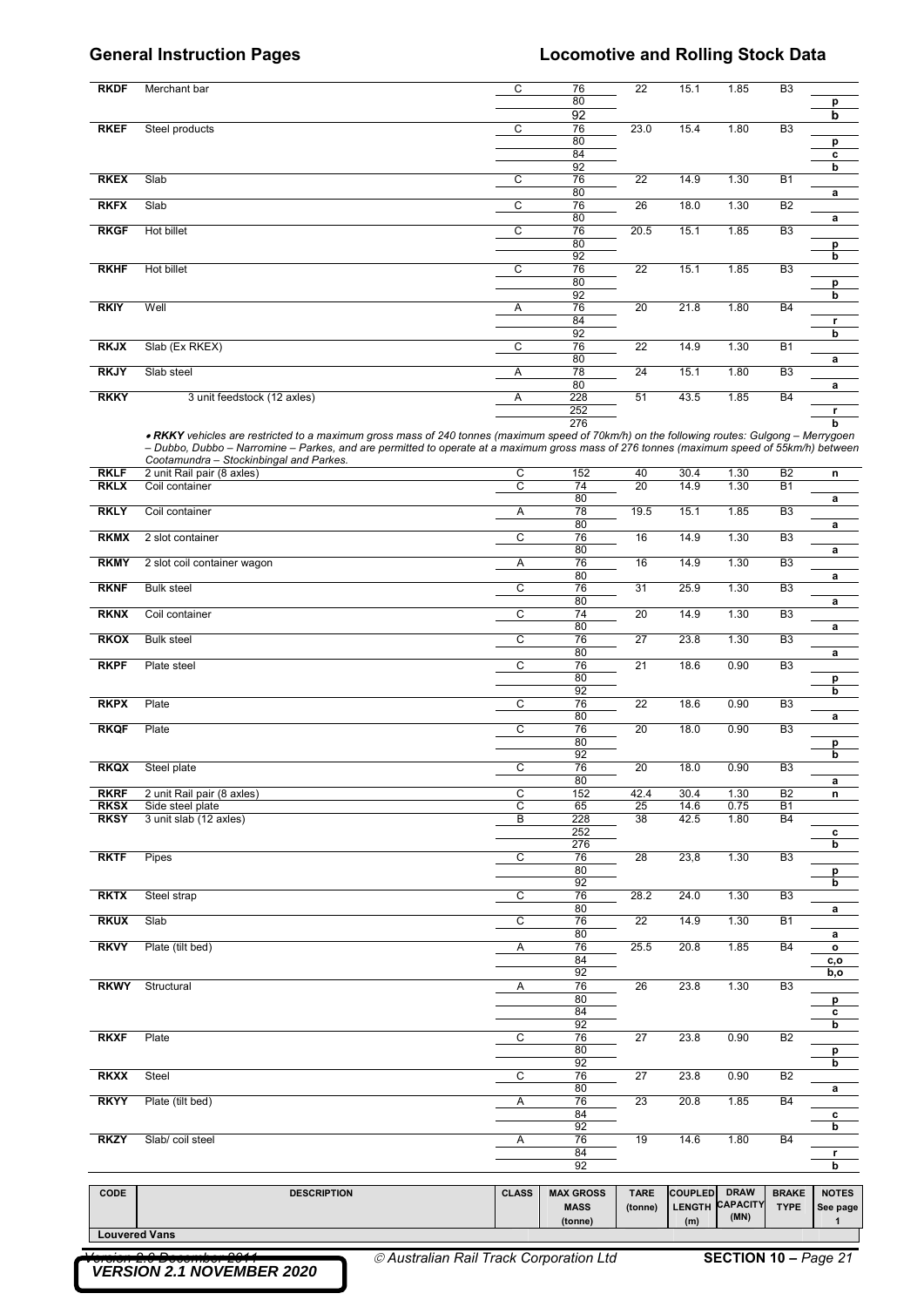| <b>NLDF</b>        | Van                                                                                                                                                | C              | 76               | 28              | 21.7           | 1.80            | B <sub>3</sub>  |               |
|--------------------|----------------------------------------------------------------------------------------------------------------------------------------------------|----------------|------------------|-----------------|----------------|-----------------|-----------------|---------------|
|                    |                                                                                                                                                    |                | 80               |                 |                |                 |                 | a             |
| <b>NLDY</b>        | Van                                                                                                                                                | Α              | 76               | $\overline{28}$ | 21.7           | 1.80            | B <sub>3</sub>  |               |
|                    |                                                                                                                                                    |                | 80               |                 |                |                 |                 | a             |
| <b>NLJX</b>        | Van                                                                                                                                                | C              | 76               | 27              | 18.0           | 0.90            | B <sub>3</sub>  |               |
|                    |                                                                                                                                                    |                | 80               |                 |                |                 |                 | a             |
| <b>NLJY</b>        | Van                                                                                                                                                | Α              | 78               | 29              | 18.0           | 0.90            | B <sub>3</sub>  |               |
|                    |                                                                                                                                                    |                | 80               |                 |                |                 |                 | a             |
| <b>NLKF</b>        | Van                                                                                                                                                | $\overline{c}$ | 76               | 27              | 18.0           | 1.30            | B <sub>3</sub>  |               |
|                    |                                                                                                                                                    |                | 80               |                 |                |                 |                 | a             |
| <b>NLKY</b>        | Van                                                                                                                                                | A              | 78               | 29              | 18.0           | 1.30            | B <sub>3</sub>  |               |
|                    |                                                                                                                                                    |                | 80               |                 |                |                 |                 | a             |
| <b>RLEX</b>        | Van                                                                                                                                                | C              | 76               | 26              | 18.1           | 1.30            | <b>B1</b>       |               |
|                    |                                                                                                                                                    |                | 80               |                 |                |                 |                 | a             |
| <b>RLLX</b>        | Van                                                                                                                                                | C              | 76               | 26              | 18.1           | 1.30            | <b>B1</b>       |               |
|                    |                                                                                                                                                    |                | 80               |                 |                |                 |                 | a             |
| <b>RLPY</b>        | Van                                                                                                                                                | Α              | 78               | 29              | 18.0           | 1.30            | B <sub>3</sub>  |               |
|                    |                                                                                                                                                    |                | 80               | 29              |                |                 |                 | a             |
| <b>RLSY</b>        | Van                                                                                                                                                | Α              | 78<br>80         |                 | 18.0           | 1.30            | B <sub>3</sub>  |               |
| <b>RLUY</b>        | Van                                                                                                                                                | Α              | 78               | 29              | 18.0           | 1.30            | B <sub>3</sub>  | a             |
|                    |                                                                                                                                                    |                | 80               |                 |                |                 |                 | a             |
| <b>VLCX</b>        | Louvre                                                                                                                                             | C              | 62               | 22              | 13.1           | 0.90            | <b>B1</b>       |               |
| <b>VLDX</b>        | Louvre                                                                                                                                             | C              | 76               | $\overline{26}$ | 16.8           | 1.30            | <b>B1</b>       |               |
| <b>VLEX</b>        | Louvre                                                                                                                                             | С              | 76               | 26              | 18.1           | 1.30            | <b>B1</b>       |               |
| <b>VLEY</b>        | Louvre                                                                                                                                             | Α              | 76               | 26              | 18.1           | 1.30            | B2              |               |
| <b>VLNX</b>        | Louvre (Newsprint, steel flour)                                                                                                                    | C              | 76               | 33              | 18.1           | 1.30            | <b>B1</b>       |               |
|                    |                                                                                                                                                    |                |                  |                 |                |                 |                 |               |
| CODE               | <b>DESCRIPTION</b>                                                                                                                                 | <b>CLASS</b>   | <b>MAX GROSS</b> | <b>TARE</b>     | <b>COUPLED</b> | <b>DRAW</b>     | <b>BRAKE</b>    | <b>NOTES</b>  |
|                    |                                                                                                                                                    |                |                  |                 |                | <b>CAPACITY</b> |                 |               |
|                    |                                                                                                                                                    |                | <b>MASS</b>      | (tonne)         | <b>LENGTH</b>  | (MN)            | <b>TYPE</b>     | See page      |
|                    |                                                                                                                                                    |                | (tonne)          |                 | (m)            |                 |                 | $\mathbf{1}$  |
|                    | <b>Automobile Carrier</b>                                                                                                                          |                |                  |                 |                |                 |                 |               |
| <b>RMAX</b>        | Car carrier                                                                                                                                        | C              | 38               | 26              | 23.8           | 1.30            | B <sub>3</sub>  |               |
| <b>RMBY</b>        | Car carrier                                                                                                                                        | Α              | 40               | 25              | 23.1           | 1.30            | <b>B1</b>       |               |
| <b>RMNY</b>        | Car carrier                                                                                                                                        | Α              | 47               | 32              | 23.8           | 1.30            | B <sub>3</sub>  |               |
| <b>RMTY</b>        | Car carrier                                                                                                                                        | Α              | 41               | 26              | 23.1           | 1.80            | B <sub>3</sub>  |               |
| <b>VMAX</b>        | Car carrier 6 vehicles                                                                                                                             | C              | 30               | 20              | 17.9           | 1.30            | <b>B1</b>       |               |
| <b>VMBY</b>        | Car carrier conveys 8 or 10 vehicles                                                                                                               | A              | 40               | 25              | 23.4           | 1.30            | <b>B1</b>       |               |
|                    |                                                                                                                                                    |                |                  |                 |                |                 |                 |               |
| <b>CODE</b>        | <b>DESCRIPTION</b>                                                                                                                                 | <b>CLASS</b>   | <b>MAX GROSS</b> | <b>TARE</b>     | <b>COUPLED</b> | <b>DRAW</b>     | <b>BRAKE</b>    | <b>NOTES</b>  |
|                    |                                                                                                                                                    |                | <b>MASS</b>      | (tonne)         | LENGTH         | <b>CAPACITY</b> | <b>TYPE</b>     | See page      |
|                    |                                                                                                                                                    |                | (tonne)          |                 | (m)            | (MN)            |                 | $\mathbf{1}$  |
| <b>Open Wagons</b> |                                                                                                                                                    |                |                  |                 |                |                 |                 |               |
|                    | <b>NOBF</b> Without doors                                                                                                                          | С              | 76               | 22              | 15.0           | 0.75            | B <sub>3</sub>  |               |
|                    |                                                                                                                                                    |                | 80               |                 |                |                 |                 | a             |
|                    |                                                                                                                                                    |                |                  |                 |                |                 |                 |               |
|                    | When conveying containers all possible positions for containers within wagon must be occupied by either empty or loaded containers i.e. 2 x 6 m or |                |                  |                 |                |                 |                 |               |
|                    | $1 \times 12$ m container (s)                                                                                                                      |                |                  |                 |                |                 |                 |               |
| <b>NOBX</b> Open   |                                                                                                                                                    | C              | 76               | 22              | 15.0           | 0.75            | B <sub>3</sub>  |               |
|                    |                                                                                                                                                    |                | 80               |                 |                |                 |                 | a             |
| <b>NOCY</b>        | Open                                                                                                                                               | Α              | 78               | 28              | 20.1           | 1.80            | B <sub>3</sub>  |               |
|                    |                                                                                                                                                    |                | 80               |                 |                |                 |                 | a             |
| <b>NODY</b> Open   |                                                                                                                                                    | Α              | 78               | 24              | 15.1           | 1.80            | B3              |               |
|                    |                                                                                                                                                    |                | 80               |                 |                |                 |                 | a             |
| <b>NOEF</b>        | Concentrate                                                                                                                                        | C              | 74               | 18              | 11.0           | 0.90            | B <sub>3</sub>  |               |
| <b>NOFF</b>        | Ore                                                                                                                                                | С              | 76               | 18              | 11.0           | 1.80            | B <sub>3</sub>  |               |
| <b>NOHF</b>        | Concentrate                                                                                                                                        | C              | 72               | 21              | 13.1           | 0.75            | B <sub>2</sub>  |               |
| <b>NOPF</b>        | Concentrate wagon, no doors ex NOHF                                                                                                                | $\overline{c}$ | $\overline{72}$  | 21              | 13.1           | 0.90            | B <sub>2</sub>  |               |
| <b>ROBX</b>        | Open                                                                                                                                               | $\overline{c}$ | 76               | 23              | 14.9           | 1.30            | <b>B1</b>       |               |
|                    |                                                                                                                                                    |                | 80               |                 |                |                 |                 | a             |
| <b>ROCY</b>        | Open                                                                                                                                               | Α              | 78               | 28              | 20.1           | 1.80            | B <sub>3</sub>  |               |
|                    |                                                                                                                                                    |                | 80               |                 |                |                 |                 | a             |
| <b>ROHF</b>        | Open                                                                                                                                               | $\overline{c}$ | 78               | 17              | 10.3           | 1.30            | B <sub>2</sub>  | t             |
| <b>ROKX</b>        |                                                                                                                                                    |                | 92               |                 |                |                 |                 | b,t           |
|                    | Open                                                                                                                                               | $\overline{C}$ | 76<br>80         | 28              | 23,7           | 1.30            | B <sub>3</sub>  | a             |
| <b>ROOX</b>        | Open                                                                                                                                               | C              | 76               | 28              | 23.7           | 1.30            | B <sub>3</sub>  |               |
|                    |                                                                                                                                                    |                | 80               |                 |                |                 |                 | a             |
| <b>ROQF</b>        | Open                                                                                                                                               | $\overline{c}$ | 76               | 17              | 10.3           | 1.30            | B <sub>3</sub>  |               |
|                    |                                                                                                                                                    |                | 80               |                 |                |                 |                 | a             |
| <b>ROSX</b>        | Open                                                                                                                                               | C              | 76               | 23              | 14.9           | 1.30            | <b>B1</b>       |               |
|                    |                                                                                                                                                    |                | 80               |                 |                |                 |                 | a             |
| <b>VOBX</b>        | Open without ridge cover                                                                                                                           | C              | 74               | 23              | 14.9           | 0.90            | <b>B1</b>       |               |
| <b>VOCX</b>        | Open with ridge gear                                                                                                                               | $\overline{c}$ | 74               | 23              | 14.9           | 0.90            | <b>B1</b>       |               |
| <b>VOFX</b>        | Open (Gypsum)                                                                                                                                      | C              | 76               | 23              | 14.9           | 0.90            | <b>B1</b>       |               |
|                    |                                                                                                                                                    |                | 80               |                 |                |                 |                 | a             |
|                    |                                                                                                                                                    |                |                  |                 |                |                 |                 |               |
| <b>CODE</b>        | <b>DESCRIPTION</b>                                                                                                                                 | <b>CLASS</b>   | <b>MAX GROSS</b> | <b>TARE</b>     | COUPLED        | <b>DRAW</b>     | <b>BRAKE</b>    | <b>NOTES</b>  |
|                    |                                                                                                                                                    |                | <b>MASS</b>      | (tonne)         | <b>LENGTH</b>  | <b>CAPACITY</b> | <b>TYPE</b>     |               |
|                    |                                                                                                                                                    |                | (tonne)          |                 | (m)            | (MN)            |                 | $\mathbf{1}$  |
|                    | <b>Bulk Hopper Wagons</b>                                                                                                                          |                |                  |                 |                |                 |                 |               |
| <b>NPCF</b>        | Cement                                                                                                                                             | C              | 76               | 18              | 15.0           | 0.90            | B <sub>3</sub>  |               |
| <b>NPEF</b>        | Cement clinker                                                                                                                                     | $\overline{C}$ | 76               | 20              | 15.1           | 1.80            | B3              |               |
| <b>NPFH</b>        | Limestone                                                                                                                                          | F              | 100              | 23              | 17.1           | 1.80            | ••B3            | g             |
|                    |                                                                                                                                                    |                | 92               |                 |                |                 |                 | b             |
|                    |                                                                                                                                                    |                | 80               |                 |                |                 |                 | f,i           |
| <b>NPHH</b>        | Cement                                                                                                                                             | C              | 100              | 24              | 14.5           | 1.80            | ••B3            | h             |
|                    |                                                                                                                                                    | В              | Empty            |                 |                |                 |                 | See page<br>h |
| <b>NPIH</b>        | Limestone                                                                                                                                          | F              | 100<br>92        | $\overline{27}$ | 16.9           | 1.80            | • <sub>B3</sub> | g<br>b        |

*VERSION 2.1 NOVEMBER 2020*

*Version 2.0 December 2011 Australian Rail Track Corporation Ltd* **SECTION 10 –** *Page 22*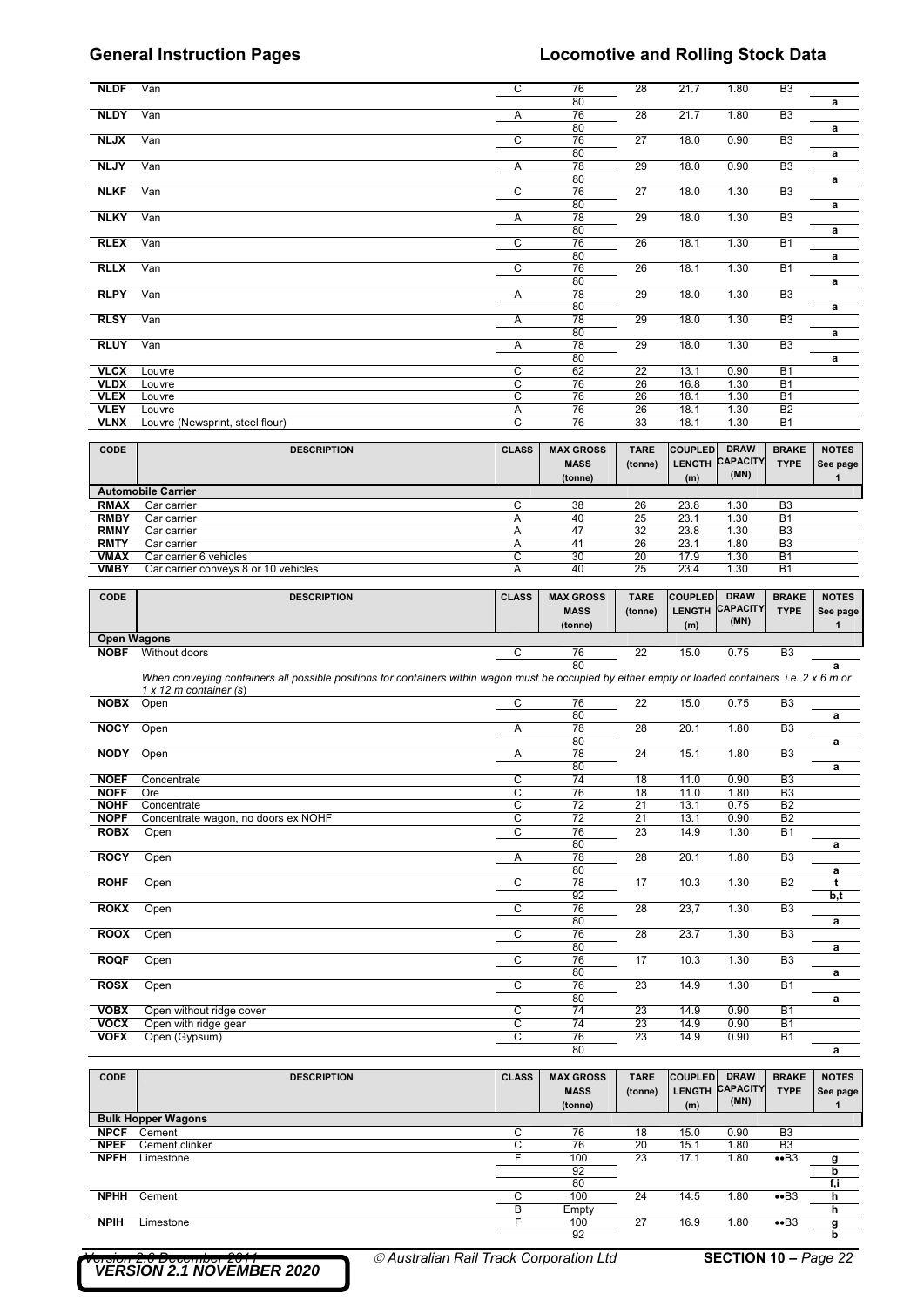|                            |                                                                                                                                                                                                                                                 |              | 80               |                 |                |                 |                                  | f,i          |
|----------------------------|-------------------------------------------------------------------------------------------------------------------------------------------------------------------------------------------------------------------------------------------------|--------------|------------------|-----------------|----------------|-----------------|----------------------------------|--------------|
| <b>NPJH</b>                | Limestone                                                                                                                                                                                                                                       | F            | 100              | 23              | 17.1           | 1.80            | ••B3                             | g            |
|                            |                                                                                                                                                                                                                                                 |              | 92               |                 |                |                 |                                  | b            |
|                            |                                                                                                                                                                                                                                                 |              | 80               |                 |                |                 |                                  | f,i          |
| <b>NPKH</b>                | Limestone                                                                                                                                                                                                                                       | F            | 100              | 23              | 17.1           | 1.80            | ••B3                             | g            |
|                            |                                                                                                                                                                                                                                                 |              | 92               |                 |                |                 |                                  | b            |
|                            |                                                                                                                                                                                                                                                 |              | 80               |                 |                |                 |                                  | f,i          |
| <b>NPPF</b>                | Limestone                                                                                                                                                                                                                                       | С            | 76               | 18              | 15.1           | 0.90            | ••B2                             |              |
| <b>NPRF</b>                | Cement                                                                                                                                                                                                                                          | B            | 78               | 20              | 12.6           | 1.80            | B <sub>3</sub>                   |              |
| <b>NPRY</b>                | Cement                                                                                                                                                                                                                                          | B            | 78               | 20              | 12.6           | 1.80            | B <sub>3</sub>                   |              |
| <b>NPSF</b>                | Flyash                                                                                                                                                                                                                                          | С            | 76               | 18              | 14.5           | 0.90            | B <sub>2</sub>                   |              |
| <b>NPSH</b>                | Limestone & aggregate. Shortened NHVF.                                                                                                                                                                                                          | C            | 76               | 22.5            | 13.4           | 1.8             | ••B3                             | u            |
|                            |                                                                                                                                                                                                                                                 |              | 80               |                 |                |                 |                                  | a            |
|                            |                                                                                                                                                                                                                                                 |              | 92               |                 |                |                 |                                  | b            |
| <b>NPZH</b>                | Limestone                                                                                                                                                                                                                                       | F            | 100              | 27              | 16.9           | 1.80            | ••B3                             | g            |
|                            |                                                                                                                                                                                                                                                 |              | 92               |                 |                |                 |                                  | b            |
|                            |                                                                                                                                                                                                                                                 |              | 80               |                 |                |                 |                                  | f,i          |
| <b>VPBX</b>                | <b>Bulk cement</b>                                                                                                                                                                                                                              | C            | 76               | 26              | 14.1           | 1.30            | <b>B1</b>                        |              |
| <b>VPCX</b>                | <b>Bulk cement</b>                                                                                                                                                                                                                              | С            | 76               | 26              | 14.1           | 1.30            | <b>B1</b>                        |              |
| <b>VPFX</b>                | Bulk flour                                                                                                                                                                                                                                      | C            | 74               | 29              | 16.6           | 1.30            | <b>B1</b>                        |              |
| <b>VPLX</b>                | <b>Bulk lime</b>                                                                                                                                                                                                                                | C            | 74               | 29              | 16.6           | 1.30            | <b>B1</b>                        |              |
|                            |                                                                                                                                                                                                                                                 |              |                  |                 |                |                 |                                  |              |
| CODE                       | <b>DESCRIPTION</b>                                                                                                                                                                                                                              | <b>CLASS</b> | <b>MAX GROSS</b> | <b>TARE</b>     | <b>COUPLED</b> | <b>DRAW</b>     | <b>BRAKE</b>                     | <b>NOTES</b> |
|                            |                                                                                                                                                                                                                                                 |              | <b>MASS</b>      | (tonne)         | <b>LENGTH</b>  | <b>CAPACITY</b> | <b>TYPE</b>                      | See page     |
|                            |                                                                                                                                                                                                                                                 |              | (tonne)          |                 | (m)            | (MN)            |                                  | 1            |
|                            | <b>Container flat Wagons</b>                                                                                                                                                                                                                    |              |                  |                 |                |                 |                                  |              |
| <b>NQCX</b>                | Containers                                                                                                                                                                                                                                      | C            | 76               | 18              | 14.6           | 1.25            | B <sub>3</sub>                   | s            |
|                            |                                                                                                                                                                                                                                                 |              | 80               |                 |                |                 |                                  | a,s          |
| <b>NQDX</b>                | Containers                                                                                                                                                                                                                                      | C            | 76               | 27              | 23.8           | 0.90            | B <sub>2</sub>                   |              |
|                            |                                                                                                                                                                                                                                                 |              | 80               |                 |                |                 |                                  | a            |
| <b>NQEX</b>                | Containers                                                                                                                                                                                                                                      | C            | 76               | 27              | 23.8           | 0.90            | B <sub>2</sub>                   |              |
|                            |                                                                                                                                                                                                                                                 |              | 80               |                 |                |                 |                                  | a            |
| <b>NQFF</b>                | Containers                                                                                                                                                                                                                                      | С            | 76               | 20              | 20.5           | 1.80            | B <sub>3</sub>                   | $\mathbf s$  |
|                            |                                                                                                                                                                                                                                                 |              | 92               |                 |                |                 |                                  | b,s          |
| <b>NQGY</b>                | Containers                                                                                                                                                                                                                                      | Α            | 78               | $\overline{22}$ | 20.1           | 1.80            | B <sub>3</sub>                   | s            |
| <b>NQHX</b>                | Concentrate containers                                                                                                                                                                                                                          | C            | 76               | 18              | 14.6           | 1.25            | B <sub>3</sub>                   | s            |
|                            |                                                                                                                                                                                                                                                 |              | 80#              |                 |                |                 |                                  | a,s          |
| <b>NQIF</b>                | Containers                                                                                                                                                                                                                                      | C            | 76               | 18              | 14.6           | 0.90            | B3                               | s            |
|                            |                                                                                                                                                                                                                                                 |              | 80               |                 |                |                 |                                  | a,s          |
| <b>NQIX</b>                | Containers                                                                                                                                                                                                                                      | C            | 76               | 18              | 14.6           | 1.25            | B <sub>3</sub>                   | s            |
|                            |                                                                                                                                                                                                                                                 |              | 80#              |                 |                |                 |                                  | a,s          |
| <b>NQIY</b>                | Containers                                                                                                                                                                                                                                      | Α            | 78               | 20              | 14.6           | 1.80            | B <sub>3</sub>                   | s            |
| <b>NQKF</b>                | Containers                                                                                                                                                                                                                                      | C            | 76               | 20              | 20.1           | 1.80            | B <sub>3</sub>                   | s            |
|                            |                                                                                                                                                                                                                                                 |              | 92               |                 |                |                 |                                  | b,s          |
| <b>NQKY</b>                | Containers                                                                                                                                                                                                                                      | Α            | 78               | 21              | 20.1           | 1.80            | B <sub>3</sub>                   | s            |
|                            |                                                                                                                                                                                                                                                 |              | 80               |                 |                |                 |                                  | a,s          |
| <b>NQOF</b>                | Containers                                                                                                                                                                                                                                      | C            | 76               | 19.2            | 20.1           | 1.30            | B <sub>3</sub>                   | s            |
|                            |                                                                                                                                                                                                                                                 |              | 80               |                 |                |                 |                                  | a,s          |
| <b>NQOX</b>                | Containers                                                                                                                                                                                                                                      | С            | 76               | 21              | 20.1           | 1.30            | B <sub>3</sub>                   | s            |
|                            |                                                                                                                                                                                                                                                 |              | 80               |                 |                |                 |                                  | a,s          |
| <b>NQOY</b>                | Containers                                                                                                                                                                                                                                      | Α            | 78               | 24              | 20.1           | 1.30            | B <sub>3</sub>                   | s            |
| <b>NQPY</b>                | Containers                                                                                                                                                                                                                                      | Α            | 76               | 21              | 20.1           | 1.30            | B <sub>3</sub>                   | s            |
|                            |                                                                                                                                                                                                                                                 |              | 80               |                 |                |                 |                                  | r,a2,s       |
| <b>NQRX</b>                | Containers                                                                                                                                                                                                                                      | C            | 76               | 19              | 18.0           | 0.90            | B <sub>3</sub>                   | s            |
|                            |                                                                                                                                                                                                                                                 |              | 80               |                 |                |                 |                                  | a,s          |
| <b>NQSY</b>                | Containers                                                                                                                                                                                                                                      | Α            | 78               | 22              | 20.1           | 1.30            | B <sub>3</sub>                   | s            |
| <b>NQTY</b>                | Containers (Ex NQYY)                                                                                                                                                                                                                            | Α            | 78               | 18.6            | 15.1           | 1.80            | B <sub>3</sub>                   | s            |
|                            |                                                                                                                                                                                                                                                 |              | 80               |                 |                |                 |                                  | a,s          |
| <b>NQVF</b>                | Containers                                                                                                                                                                                                                                      | C            | 76               | 25              | 23.2           | 0.90            | B <sub>2</sub>                   |              |
|                            |                                                                                                                                                                                                                                                 |              | 80               |                 |                |                 |                                  | a            |
| <b>NQVX</b>                | Containers                                                                                                                                                                                                                                      | С            | 76               | 25              | 23.2           | 0.90            | B <sub>2</sub>                   |              |
|                            |                                                                                                                                                                                                                                                 |              | 80               |                 |                |                 |                                  | а            |
| <b>NQYY</b>                | Containers                                                                                                                                                                                                                                      | Α            | 78               | 18.6            | 15.1           | 1.80            | B <sub>3</sub>                   | s            |
|                            |                                                                                                                                                                                                                                                 |              | 80               |                 |                |                 |                                  | a,s          |
| <b>NQZA</b>                | Containers                                                                                                                                                                                                                                      | C            | 63               | 18              | 14.6           | 0.75            | B <sub>2</sub>                   | $\mathbf s$  |
| <b>PRRY</b>                | Skeletal wagon for 48' container traffic                                                                                                                                                                                                        | Α            | 76               | 18              | 15.6           | 1.80            | <b>B4</b>                        | s            |
|                            | Nos 5006 - 5025                                                                                                                                                                                                                                 |              | 84               |                 |                |                 |                                  | c,s          |
|                            |                                                                                                                                                                                                                                                 |              | 92               |                 |                |                 |                                  | b,s          |
| <b>PRXY</b>                | 5 platform skeletal wagon (12 axles)                                                                                                                                                                                                            | Α            | 228              | 60              | 77.0           | 1.80            | B <sub>4</sub>                   | o,u          |
|                            | Nos 5001 - 5005                                                                                                                                                                                                                                 |              | 240              |                 |                |                 |                                  | p,o,u        |
|                            |                                                                                                                                                                                                                                                 |              | 252              |                 |                |                 |                                  | r,o,u        |
| <b>RQAY</b>                | Containers                                                                                                                                                                                                                                      | Α            | 78               | 22              | 20.1           | 1.80            | B <sub>3</sub>                   | s            |
| <b>RQBY</b>                | Containers                                                                                                                                                                                                                                      | A            | 78               | 22              | 20.1           | 1.30            | B <sub>3</sub>                   | s            |
|                            | When fitted with SMORGON container for long reinforcing rod, this vehicle may only be marshalled with a trailing load for 0.90 capacity. When<br>loaded with normal containers or when empty the draw capacity may revert to 1.30 (as per NQSY) |              |                  |                 |                |                 |                                  |              |
|                            |                                                                                                                                                                                                                                                 |              |                  |                 |                |                 |                                  |              |
| <b>RQCX</b>                | Containers                                                                                                                                                                                                                                      | С            | 76               | 20              | 21.0           | 1.30            | B <sub>3</sub>                   | s            |
|                            |                                                                                                                                                                                                                                                 |              | 80               | 20              |                |                 |                                  | a,s          |
| <b>RQCY</b>                | Containers                                                                                                                                                                                                                                      | Α            | 76               |                 | 20.1           | 1.30            | B <sub>3</sub>                   | s            |
|                            |                                                                                                                                                                                                                                                 |              | 80               |                 |                |                 |                                  | a,s          |
| <b>RQDW</b>                | Containers                                                                                                                                                                                                                                      | А            | 76               | 24              | 25.7           | 1.30            | B <sub>3</sub>                   |              |
|                            |                                                                                                                                                                                                                                                 |              | 80               |                 |                |                 |                                  | a            |
| <b>RQDY</b>                | Containers                                                                                                                                                                                                                                      | Α            | 76               | 23              | 25.7           | 1.30            | B <sub>3</sub>                   |              |
|                            |                                                                                                                                                                                                                                                 |              | 84               |                 |                |                 |                                  | r            |
|                            |                                                                                                                                                                                                                                                 |              | 92               |                 |                |                 |                                  | b            |
| <b>RQEY</b><br><b>RQFX</b> | 2 pack articulated containers (6 axles)<br>Containers                                                                                                                                                                                           | Α<br>C       | 114<br>76        | 32<br>19        | 27.6<br>20.1   | 1.80<br>1.30    | B <sub>2</sub><br>B <sub>2</sub> | s,v          |
|                            |                                                                                                                                                                                                                                                 |              |                  |                 |                |                 |                                  | s            |
|                            |                                                                                                                                                                                                                                                 |              |                  |                 |                |                 |                                  |              |
|                            |                                                                                                                                                                                                                                                 |              | 80               |                 |                |                 |                                  | a,s          |
| <b>RQFY</b>                | Containers                                                                                                                                                                                                                                      | А            | 78               | 22              | 20.1           | 1.30            | B <sub>3</sub>                   | s            |
| <b>RQGY</b>                | Containers                                                                                                                                                                                                                                      | Α            | 80<br>78         | 22              | 20.1           | 1.30            | B <sub>3</sub>                   | a,s<br>s     |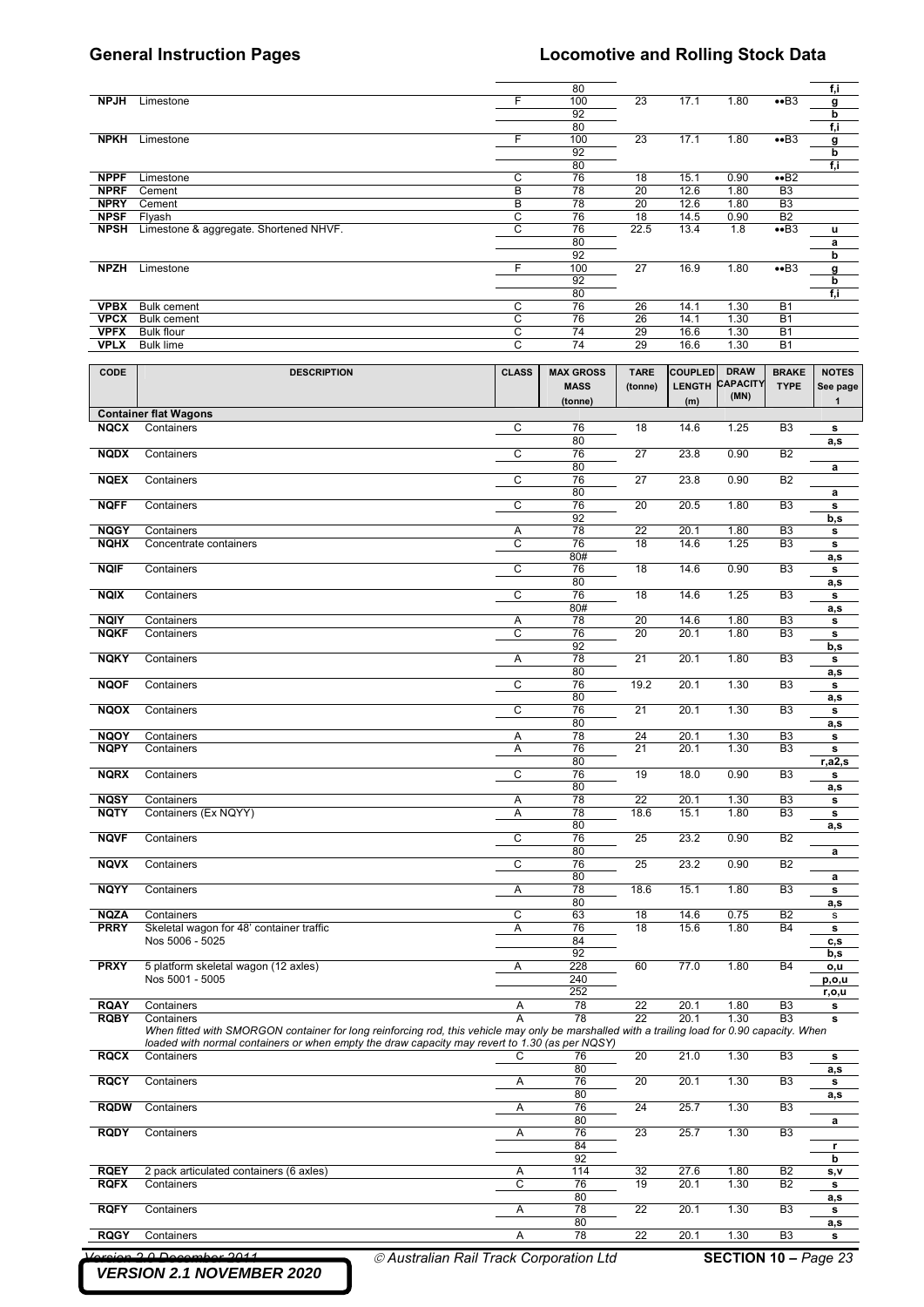| <b>RQHY</b>                | Container flat                                          | Α      | 76<br>84   | 19.7            | 19.4         | 1.80         | <b>B4</b>                   | s<br>c,s       |
|----------------------------|---------------------------------------------------------|--------|------------|-----------------|--------------|--------------|-----------------------------|----------------|
| <b>RQIW</b>                | Containers                                              | Α      | 92<br>78   | 18              | 14.6         | 1.80         | <b>B4</b>                   | b,s<br>s       |
| <b>RQIY</b>                | Containers                                              | Α      | 80<br>78   | 20              | 14.6         | 1.85         | B <sub>3</sub>              | a,s<br>s       |
|                            |                                                         |        | 80         |                 |              |              |                             | a,s            |
| <b>RQJW</b><br><b>RQJY</b> | Containers<br>5 pack articulated (12 axles)             | Α<br>Α | 78<br>228  | 27<br>48        | 25.6<br>64.5 | 1.80<br>1.80 | B <sub>3</sub><br><b>B4</b> |                |
|                            |                                                         |        | 252        |                 |              |              |                             | s,u<br>r,s,u   |
|                            |                                                         |        | 276        |                 |              |              |                             | b,s,u          |
| <b>RQKY</b>                | Containers                                              | Α      | 76         | 22              | 20.1         | 1.30         | B <sub>3</sub>              | s              |
|                            |                                                         |        | 80         |                 |              |              |                             | a,s            |
| <b>RQLY</b>                | 5 pack articulated – single centre well (12 axles)      | Α      | 228<br>252 | 52              | 67.4         | 1.80         | <b>B4</b>                   | s,u            |
|                            |                                                         |        | 276        |                 |              |              |                             | r,s,u<br>b,s,u |
| <b>RQMF</b>                | Containers                                              | C      | 76         | 22              | 20.1         | 1.30         | B3                          | s              |
|                            |                                                         |        | 80         |                 |              |              |                             | p,s            |
|                            |                                                         |        | 92         |                 |              |              |                             | b,s            |
| <b>RQMY</b>                | Containers                                              | Α      | 76<br>84   | 22              | 20.1         | 1.30         | B <sub>3</sub>              | s,             |
|                            |                                                         |        | 92         |                 |              |              |                             | r,s<br>b,s     |
| <b>RQNW</b>                | Containers                                              | Α      | 76         | 23              | 25.7         | 1.30         | B3                          |                |
|                            |                                                         |        | 80         |                 |              |              |                             | a              |
| <b>RQOY</b>                | Containers                                              | В      | 76         | 26              | 23.7         | 1.30         | B <sub>3</sub>              |                |
| <b>RQPW</b>                |                                                         |        | 80<br>78   |                 |              |              | B3                          | a              |
| <b>RQQY</b>                | Containers<br>5 pack articulated (12 axles)             | Α<br>Α | 228        | 25<br>56        | 25.8<br>77.9 | 1.30<br>1.80 | <b>B4</b>                   | s,u            |
|                            |                                                         |        | 252        |                 |              |              |                             | r,s,u          |
|                            |                                                         |        | 276        |                 |              |              |                             | b,s,u          |
| <b>RQRF</b>                | Containers                                              | C      | 76         | 27              | 23.4         | 0.90         | B <sub>2</sub>              |                |
|                            |                                                         |        | 80         |                 |              |              |                             | p              |
| <b>RQRX</b>                | Containers                                              | C      | 92<br>76   | $\overline{27}$ | 23.4         | 0.90         | B <sub>2</sub>              | b              |
|                            |                                                         |        | 80         |                 |              |              |                             | a              |
| <b>RQRY</b>                | Containers                                              | Α      | 76         | 17.6            | 15.9         | 1.80         | <b>B4</b>                   | s              |
|                            |                                                         |        | 84         |                 |              |              |                             | r,s            |
|                            |                                                         |        | 92         |                 |              |              |                             | b,s            |
| <b>RQSY</b>                | Containers                                              | Α      | 78         | $\overline{22}$ | 20.1         | 1.30         | B3                          | s              |
| <b>RQTY</b>                | Containers                                              | Α      | 80<br>76   | 18              | 20.1         | 1.60         | B2                          | a,s<br>s       |
|                            |                                                         |        | 84         |                 |              |              |                             | r,s            |
|                            |                                                         |        | 92         |                 |              |              |                             | b,s            |
| <b>RQWW</b>                | Containers                                              | Α      | 78         | 25              | 25.6         | 1.80         | B <sub>3</sub>              |                |
| <b>RQWY</b>                | 5 unit well (20 axles)                                  | Α      | 380        | 93              | 91.9         | 1.80         | <b>B4</b>                   | $\mathbf{o}$   |
| <b>RQXY</b>                | Containers                                              | В      | 76<br>84   | 25              | 23.7         | 1.30         | B <sub>3</sub>              |                |
|                            |                                                         |        | 92         |                 |              |              |                             | r<br>b         |
| <b>RQYY</b>                | 5 pack articulated (12 axles)                           | Α      | 228        | 68              | 92.1         | 1.80         | <b>B4</b>                   | $\mathbf{u}$   |
|                            |                                                         |        | 252        | 68              | 92.1         | 1.80         | <b>B4</b>                   | r,u            |
| <b>RQZY</b>                | 5 unit well (20 axles)                                  | Α      | 300        | 98              | 106.5        | 1.80         | <b>B4</b>                   |                |
| <b>VQCX</b>                | Container flat                                          | C      | 76<br>80   | 20              | 20.1         | 1.30         | <b>B1</b>                   | s              |
| VQCY                       | Container flat (Ex RQCY)                                | A      | 76         | 20              | 20.1         | 1.30         | B <sub>3</sub>              | a,s<br>s       |
|                            |                                                         |        | 80         |                 |              |              |                             | r,a2,s         |
| <b>VQDW</b>                | Container flat                                          | C      | 76         | 23              | 25.7         | 1.30         | <b>B1</b>                   |                |
| <b>VQGX</b>                | Container flat                                          | C      | 68         | 23              | 23.2         | 1.30         | <b>B1</b>                   |                |
| <b>VQJY</b>                | Container flat (Ex VQCY)                                | Α      | 76<br>80   | 22              | 20.1         | 1.30         | <b>B1</b>                   | s              |
| <b>VQKX</b>                | Container flat                                          | C      | 76         | 25              | 23.7         | 1.30         | <b>B1</b>                   | a,s            |
| <b>VQKY</b>                | Container flat                                          | B      | 76         | 25              | 23.7         | 1.30         | <b>B1</b>                   |                |
| <b>VQLX</b>                | Container flat                                          | C      | 76         | 22              | 20.7         | 1.30         | <b>B1</b>                   | s              |
| <b>VQMX</b>                | Container flat (Ex VQCX)                                | C      | 76         | 20              | 20.1         | 1.30         | <b>B1</b>                   | s              |
|                            |                                                         |        | 80         |                 |              |              |                             | a,s            |
| <b>VQMY</b>                | Container flat (Ex VQCY)                                | Α      | 76<br>80   | 20              | 20.1         | 1.30         | <b>B1</b>                   | s<br>a,s       |
| <b>VQOF</b>                | Container flat                                          | C      | 76         | 19.0            | 14.9         | 0.90         | <b>B1</b>                   | s              |
|                            |                                                         |        | 80         |                 |              |              |                             | a,s            |
| <b>VQOX</b>                | Container flat                                          | C      | 76         | 21              | 14.9         | 0.90         | <b>B1</b>                   | s              |
|                            |                                                         |        | 80         |                 |              |              |                             | a,s            |
| <b>VQRF</b>                | Container flat rice traffic (Ex VQCX)                   | C      | 76<br>80   | 20              | 20.1         | 1.30         | <b>B1</b>                   | s              |
| <b>VQTY</b>                | Container flat (Ex VQCY)                                | Α      | 76         | 20              | 20.1         | 1.30         | B <sub>2</sub>              | a,s<br>s       |
|                            |                                                         |        | 80         |                 |              |              |                             | r,a2,s         |
| <b>RRAY</b>                | 5 pack articulated (12 axles)                           | Α      | 228        | 53              | 73.1         | 1.80         | B <sub>4</sub>              | s,u            |
| <b>RRBY</b>                | 5 pack articulated (12 axles)                           | Α      | 228        | 51              | 65.8         | 1.80         | <b>B4</b>                   | s,u            |
| <b>RRCY</b>                | 5 unit well (20 axles)                                  | Α      | 380        | 95              | 94.4         | 1.80         | B <sub>4</sub>              | $\mathbf{o}$   |
| <b>RRDY</b>                | Containers                                              | Α      | 420<br>76  | $\overline{20}$ | 20.1         | 1.60         | B <sub>2</sub>              | r,o<br>s       |
|                            |                                                         |        | 84         |                 |              |              |                             | r,s            |
|                            |                                                         |        | 92         |                 |              |              |                             | b,s            |
| <b>RREY</b>                | Containers                                              | Α      | 76         | 18              | 20.1         | 2.20         | B <sub>2</sub>              | s              |
|                            |                                                         |        | 84         |                 |              |              |                             | r,s            |
|                            |                                                         |        | 92         |                 |              |              |                             | b,s            |
| <b>RRFY</b><br><b>RRGY</b> | 3 unit well (12 axles)<br>5 pack articulated (12 axles) | Α<br>Α | 228<br>228 | 56<br>55        | 55.6<br>73.1 | 1.80<br>1.80 | B <sub>4</sub><br><b>B4</b> | $\mathbf{o}$   |
| <b>RRIY</b>                | Stand alone well wagon                                  | Α      | 76         | 20              | 12.3         | 1.8          | B <sub>4</sub>              | s,u<br>r       |
|                            |                                                         |        | 84         |                 |              |              |                             |                |
| <b>RRKY</b>                | Containers                                              | Α      | 76         | $\overline{22}$ | 20.1         | 1.30         | B <sub>3</sub>              | s,             |
|                            |                                                         |        | 80         |                 |              |              |                             | a,s            |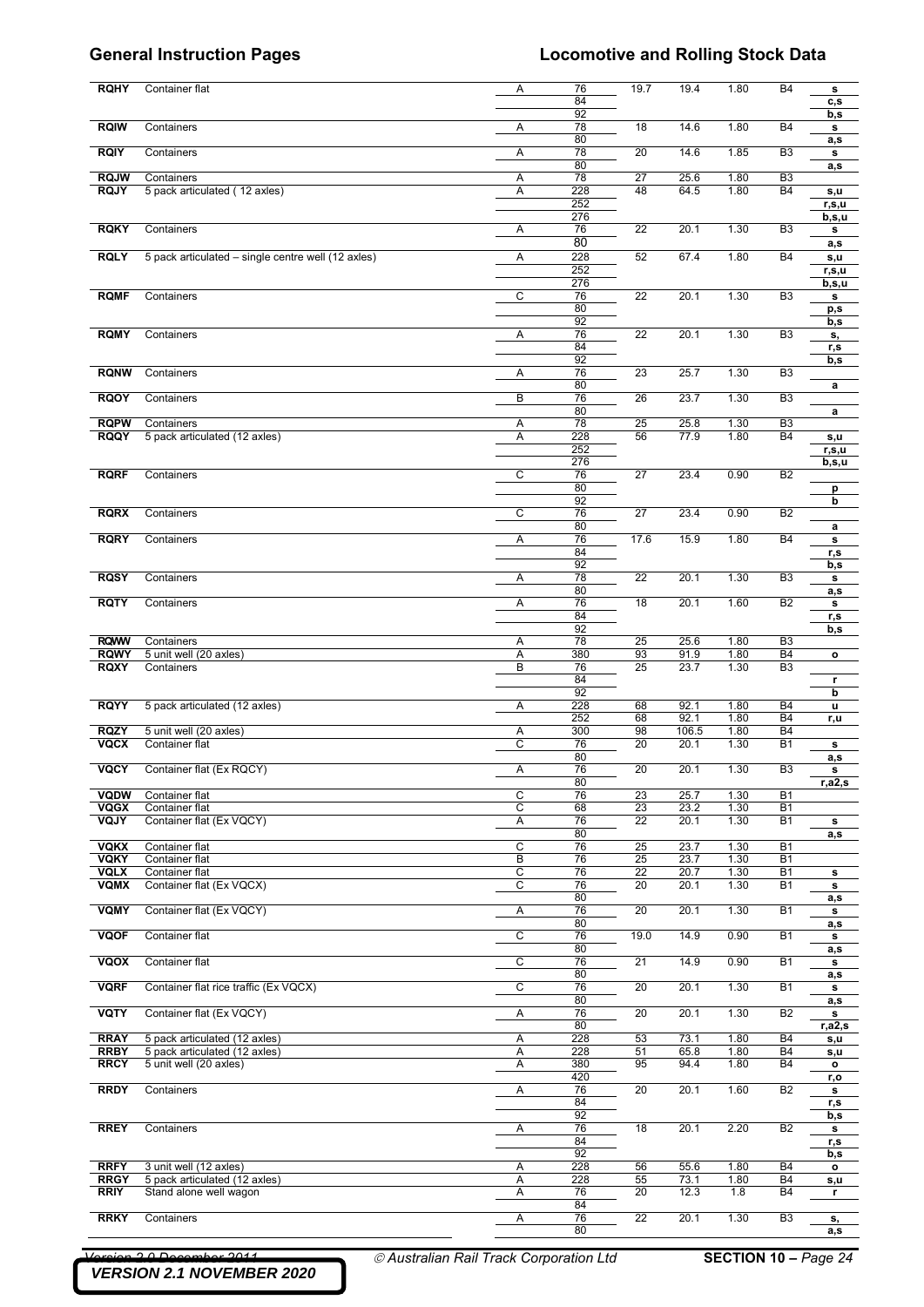### **General Instruction Pages Locomotive and Rolling Stock Data**

| <b>RRLX</b> | Containers                    | C | 76  | 16.2 | 14.9  | 1.30 | B <sub>3</sub> | s            |
|-------------|-------------------------------|---|-----|------|-------|------|----------------|--------------|
|             |                               |   | 80  |      |       |      |                | a,s          |
| <b>RRQY</b> | 5 pack articulated (12 axles) | A | 228 | 61   | 77    | 1.80 | <b>B4</b>      | o,v          |
|             |                               |   | 240 |      |       |      |                | p, o, v      |
|             |                               |   | 252 |      |       |      |                | r,o,v        |
| <b>RRRY</b> | 5 pack bogie well (20 axles)  | A | 420 | 103  | 106.3 | 1.80 | B4             |              |
| <b>RRSY</b> | Containers                    | A | 78  | 23.5 | 20.1  | 1.30 | B <sub>3</sub> | s            |
|             |                               |   | 80  |      |       |      |                | a,s          |
| <b>RRTY</b> | Containers                    | A | 76  | 20   | 20.1  | 1.60 | <b>B2</b>      | s            |
|             |                               |   | 84  |      |       |      |                | r,s          |
|             |                               |   | 92  |      |       |      |                | b,s          |
| <b>RRWY</b> | Well                          | A | 76  | 20   | 19.4  | 1.80 | <b>B4</b>      | s            |
| <b>RRXY</b> | 5 pack bogie well (20 axles)  | A | 380 | 99   | 94.5  | 1.80 | B <sub>4</sub> | $\mathbf{o}$ |
|             |                               |   | 420 |      |       |      |                | r,o          |
|             |                               |   | 460 |      |       |      |                | b,o          |
| <b>RRYY</b> | 5 pack cartainer (12 axles)   | A | 200 | 59.6 | 88.1  | 1.80 | B4             | o,u          |
| <b>RRZY</b> | 5 unit bogie well (20 axles)  | A | 350 | 102  | 106.5 | 1.80 | <b>B4</b>      |              |
|             |                               |   | 380 |      |       |      |                | #            |
|             |                               |   | 420 |      |       |      |                | #            |

**#** *May operate to a gross mass of up to 420 tonnes. However a maximum speed of 100 km/h shall apply for a gross mass exceeding 380 tonnes,*  each RRZY vehicle having a gross mass exceeding 350 tonnes shall be treated as being equivalent to one 76 tonne vehicle air brake cut out and<br>thus will be subject to the 10% air brake cut out rule specified in **General Ins** *Vehicles – Defective Air brake..*

| <b>CODE</b>        | <b>DESCRIPTION</b>                                           | <b>CLASS</b> | <b>MAX GROSS</b><br><b>MASS</b><br>(tonne) | <b>TARE</b><br>(tonne) | <b>COUPLED</b><br>(m) | <b>DRAW</b><br>LENGTH CAPACITY<br>(MN) | <b>BRAKE</b><br><b>TYPE</b> | <b>NOTES</b><br>See page |
|--------------------|--------------------------------------------------------------|--------------|--------------------------------------------|------------------------|-----------------------|----------------------------------------|-----------------------------|--------------------------|
| <b>Trailerail</b>  |                                                              |              |                                            |                        |                       |                                        |                             |                          |
|                    | Rail compatible Road Trailer Transition bogies - Trailerail  |              |                                            |                        |                       |                                        |                             |                          |
| <b>RATY</b>        | Terminal trailerail transition vehicle                       | A            | $ -$                                       | 8.7                    | 14.2                  | 0.90                                   | <b>B4</b>                   | #                        |
| <b>RASY</b>        | Intermediate trailerail transition vehicle                   | Α            | $ -$                                       | 4.5                    | 14.2                  | $ -$                                   | <b>B4</b>                   | #                        |
|                    | Rail compatible Road Trailers - Trailerail                   |              |                                            |                        |                       |                                        |                             |                          |
| <b>RANA</b>        | Trailerail car carrier (No 1018)                             | Α            | 38                                         | 11.5                   | $-$                   | 0.65                                   | <b>B4</b>                   | #                        |
| <b>RTSC</b>        | Trailerail curtain sided (Nos 2030 - 2044)                   | Α            | 38                                         | 10.1                   | $ -$                  | 0.65                                   | <b>B4</b>                   | #                        |
| <b>RTSR</b>        | Trailerail refrig pantech (Nos 2070 - 2079)                  | A            | 38                                         | 13                     | $ -$                  | 0.65                                   | <b>B4</b>                   | #                        |
| <b>RTSV</b>        | Trailerail pantech (Nos 2000 - 2012)                         | A            | 38                                         | 9.3                    | $- -$                 | 0.65                                   | <b>B4</b>                   | #                        |
| <b>Road N Rail</b> |                                                              |              |                                            |                        |                       |                                        |                             |                          |
|                    | Rail compatible Road Trailer Transition bogies - Road N Rail |              |                                            |                        |                       |                                        |                             |                          |
| <b>RADY</b>        | Intermediate Road N Rail transition vehicle                  | A            |                                            | 5.3                    | 15.0                  | $ -$                                   | <b>B4</b>                   | #                        |
| <b>RAFY</b>        | Leading terminal Road N Rail transition vehicle              | A            | - -                                        | 8.4                    | 15.0                  | 0.90                                   | <b>B4</b>                   | #                        |
| <b>RARY</b>        | Trailing terminal Road N Rail transition vehicle             | Α            | - -                                        | 8.4                    | 16.8                  | 0.90                                   | <b>B4</b>                   | #                        |
|                    | Rail compatible Road Trailers - Road N Rail                  |              |                                            |                        |                       |                                        |                             |                          |
| <b>RTSC</b>        | Road N Rail curtain sided (Nos 3100 - 3124)                  | A            | 38                                         | 12.25                  | $- -$                 | 0.90                                   | <b>B4</b>                   | #                        |
| <b>RTSR</b>        | Road N Rail refrig van (Nos 3200 - 3216)                     | A            | 38                                         | 11.15                  | $- -$                 | 0.90                                   | <b>B4</b>                   | #                        |
| <b>RTSV</b>        | Road N Rail pantech (Nos 3000 - 3012)                        | A            | 38                                         | 10.6                   | - -                   | 0.90                                   | <b>B4</b>                   | #                        |

# These vehicles are permitted to operate to a gross mass between 38 and 40 tonnes on the following routes and speed as follows:

**At A class speeds \*\* At a maximum speed of 70 km/h** All tracks Class 1, 1C, and 1XC Gulgong – Merrygoen – Dubbo

Dubbo – Narromine – Parkes

Cootamundra – Stockinbingal – Parkes

\*\* These vehicles are only permitted to operate on the routes designated in Diagram 3 LOADING RESTRICTION SECTION Page 8. (They are not permitted to operate Unanderra – Moss Vale, Muswellbrook – Werris Creek).

### **CONDITIONS FOR TRAILERAIL**

Trailerail freight vehicles consist of a road trailer mounted on transition vehicles (rail bogies). The terminal transition vehicle (rail bogie) at each end of a Trailerail consist is fitted with an automatic coupler.

No brake retention test is required to be carried out on these vehicles, as all Trailerail vehicles are fitted with spring parking brakes and these vehicles are examined and tested before departure to ensure that all spring parking brakes are operating.



The length of a trailer is included in the length of the transition vehicle (rail bogie) at the rear of the trailer. The consist length is calculated by adding the lengths of all transition vehicles. Due to the variation in the various trailer types, the length of the front transition vehicle is overestimated at 14.2 for Trailerail and 15.0 metres for Road N Rail consists.

The gross mass of a trailer includes the mass of the transition vehicle at the rear of the trailer, the tare mass of the trailer and the payload. The gross mass of a consist is calculated by adding the mass of the front transition vehicle and the gross mass of all the trailers.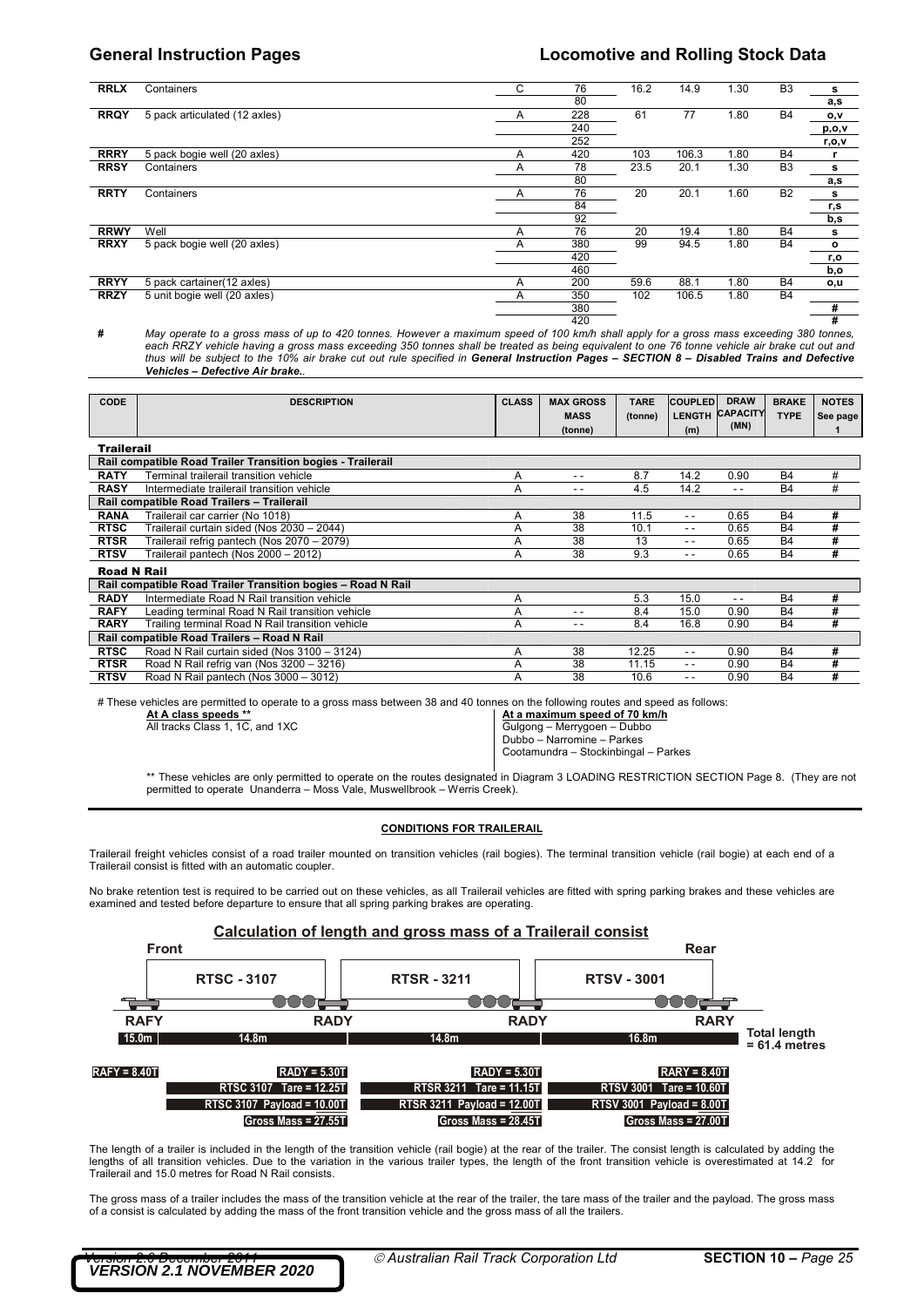Rail compatible trailers are to be entered on train consist forms showing the transition vehicle code and the number listed in the left-hand columns and the trailer code and number in the right-hand remarks column.

When assisting a disabled train containing Trailerail vehicles a speed restriction of **80 km/h** applies if hauling the train from the rear. No speed restrictions apply when hauling from the front of the train.

| <b>CODE</b>        | <b>DESCRIPTION</b> | <b>CLASS</b> | <b>MAX GROSS</b><br><b>MASS</b><br>(tonne) | <b>TARE</b><br>(tonne) | <b>COUPLED</b><br>(m) | <b>DRAW</b><br><b>LENGTH CAPACITY</b><br>(MN) | <b>BRAKE</b><br><b>TYPE</b> | <b>NOTES</b><br>See page |
|--------------------|--------------------|--------------|--------------------------------------------|------------------------|-----------------------|-----------------------------------------------|-----------------------------|--------------------------|
| <b>Tank Wagons</b> |                    |              |                                            |                        |                       |                                               |                             |                          |
| <b>NTOF</b>        | Oil tanker         |              | 76                                         | 22.6                   | 14.5                  | 0.90                                          | B <sub>2</sub>              |                          |
| <b>VTBX</b>        | Tank bitumen       |              | 76                                         | 31                     | 14.0                  | 0.90                                          | <b>B1</b>                   |                          |
| <b>VTQX</b>        | Tank white spirit  |              | 76                                         | 27                     | 16.4                  | 1.30                                          | <b>B1</b>                   |                          |
| <b>VTQY</b>        | Tank               |              | 74.8                                       | 27.3                   | 15.5                  | 1.30                                          | B <sub>2</sub>              |                          |
|                    |                    |              |                                            |                        |                       |                                               |                             |                          |

| CODE             | <b>DESCRIPTION</b> | <b>CLASS</b> | <b>MAX GROSS</b><br><b>MASS</b><br>(tonne) | <b>TARE</b><br>(tonne) | <b>COUPLED</b><br>(m) | <b>DRAW</b><br>LENGTH CAPACITY<br>(MN) | <b>BRAKE</b><br><b>TYPE</b> | <b>NOTES</b><br>See page |
|------------------|--------------------|--------------|--------------------------------------------|------------------------|-----------------------|----------------------------------------|-----------------------------|--------------------------|
| <b>Brakevans</b> |                    |              |                                            |                        |                       |                                        |                             |                          |
| <b>NVKF</b>      |                    |              | 30                                         | 24                     | 14.5                  | 0.90                                   | B١                          |                          |

| <b>CODE</b>        | <b>DESCRIPTION</b>                                                   | <b>CLASS</b> | <b>MAX GROSS</b> | <b>TARE</b> | <b>COUPLED</b>  | <b>DRAW</b> | <b>BRAKE</b> | <b>NOTES</b> |
|--------------------|----------------------------------------------------------------------|--------------|------------------|-------------|-----------------|-------------|--------------|--------------|
|                    |                                                                      |              | <b>MASS</b>      | (tonne)     | LENGTH CAPACITY |             | <b>TYPE</b>  | See page     |
|                    |                                                                      |              | (tonne)          |             | (m)             | (MN)        |              |              |
| <b>Well Wagons</b> |                                                                      |              |                  |             |                 |             |              |              |
| <b>NWLF</b>        | Well wagon, 50 tonne capacity (Must not traverse curves of less than |              | 74               | 24          | 14.9            | 0.75        | <b>B1</b>    |              |
|                    | 120m radius.)                                                        |              |                  |             |                 |             |              |              |

| <b>CODE</b> | <b>DESCRIPTION</b>                                                                                                                                                  | <b>CLASS</b> | <b>MAX GROSS</b><br><b>MASS</b><br>(tonne) | <b>TARE</b><br>(tonne) | <b>COUPLED</b><br>(m) | <b>DRAW</b><br><b>LENGTH CAPACITY</b><br>(MN) | <b>BRAKE</b><br><b>TYPE</b> | <b>NOTES</b><br>See page |
|-------------|---------------------------------------------------------------------------------------------------------------------------------------------------------------------|--------------|--------------------------------------------|------------------------|-----------------------|-----------------------------------------------|-----------------------------|--------------------------|
|             | <b>Special Purpose vehicles</b>                                                                                                                                     |              |                                            |                        |                       |                                               |                             |                          |
| <b>BTC</b>  | <b>Brake Test Car</b>                                                                                                                                               | Α            | 27                                         | 27                     | 12.1                  | 1.80                                          | $\bullet$ B3                |                          |
|             | Sand carrying vehicles Nos 562, 566, 569, 570 and 578                                                                                                               | С            | 76                                         | 25.7                   | 11.9                  | 0.75                                          | B <sub>2</sub>              |                          |
| <b>DOT</b>  | Bogie Tank wagon                                                                                                                                                    | C            | 76                                         | 28                     | 18.1                  | 0.75                                          | B <sub>1</sub>              |                          |
| <b>NZAF</b> | Flat                                                                                                                                                                | C            | 45                                         | 14                     | 13.1                  | 0.75                                          | B <sub>2</sub>              |                          |
| <b>NZCF</b> | Containers                                                                                                                                                          | C            | 57                                         | 16                     | 14.6                  | 0.75                                          | B <sub>2</sub>              |                          |
| <b>NZMF</b> | Containers                                                                                                                                                          | C            | 45                                         | 16                     | 13.1                  | 0.75                                          | <b>B2</b>                   |                          |
| <b>NZTF</b> | Cover                                                                                                                                                               | С            | 76                                         | 22                     | 15.0                  | 0.75                                          | B <sub>2</sub>              |                          |
|             |                                                                                                                                                                     |              | 80                                         |                        |                       |                                               |                             | a                        |
| <b>NZWF</b> | Wheel sets                                                                                                                                                          | С            | 61                                         | 19                     | 13.1                  | 0.75                                          | B <sub>2</sub>              |                          |
| <b>NZZA</b> | Special loads, 16 wheels NZZA 530                                                                                                                                   | D            | 183                                        | 60                     | 22.2                  | 0.75                                          | <b>B1</b>                   | #                        |
| <b>NZZA</b> | Special loads, 24 wheels NZZA 600                                                                                                                                   | D            | 309                                        | 99                     | 28.4                  | 0.75                                          | B <sub>1</sub>              | #                        |
|             | # When two or more NZZA vehicles are marshalled on a train, a bogie flat vehicle of at least 13.7 metres in length must be marshalled between<br>each NZZA vehicle. |              |                                            |                        |                       |                                               |                             |                          |
| <b>RZAY</b> | Relay van                                                                                                                                                           | A            | 50                                         | 48                     | 23.9                  | 1.30                                          | B <sub>3</sub>              |                          |
| <b>RZBY</b> | Relay van                                                                                                                                                           | A            | 49                                         | 47                     | 23.9                  | 1.30                                          | <b>B1</b>                   |                          |
| <b>RZCY</b> | Open                                                                                                                                                                | Α            | 78                                         | 28                     | 20.1                  | 1.80                                          | B <sub>3</sub>              |                          |
|             |                                                                                                                                                                     |              | 80                                         |                        |                       |                                               |                             | a                        |
| <b>RZXY</b> | Wheel sets                                                                                                                                                          | A            | 76                                         | 30                     | 23.7                  | 1.30                                          | B <sub>3</sub>              |                          |
|             |                                                                                                                                                                     |              | 84                                         |                        |                       |                                               |                             | r.                       |
|             |                                                                                                                                                                     |              | 92                                         |                        |                       |                                               |                             | h                        |
| <b>VPAY</b> | Crew car (Ex Commonwealth car AVDP)                                                                                                                                 | A            | 48                                         | 46                     | 23.7                  | 1.30                                          |                             |                          |

### *Special Purpose – 120 tonne Accident crane*

| $\cdots$<br><b>CODE</b> | <b>DESCRIPTION OF</b><br><b>VEHICLE</b> | <b>MAX</b><br><b>SPEED</b> | <b>MAX LOADED</b><br><b>MASS</b> | <b>PASSENGER</b><br><b>CAPACITY</b> | <b>COUPLED</b><br><b>LENGTH</b> | <b>DRAW</b><br><b>CAPACITY</b> | <b>REMARKS</b>                               |
|-------------------------|-----------------------------------------|----------------------------|----------------------------------|-------------------------------------|---------------------------------|--------------------------------|----------------------------------------------|
|                         |                                         | (km/h)                     | (tonne)                          |                                     | (m)                             | (MN)                           |                                              |
|                         | 120 tonne                               | 50                         | 124.9                            | N/A                                 | 10.7                            | $ -$                           | To operate in conjunction with L668 and L452 |
|                         | Accident crane                          |                            |                                  |                                     |                                 |                                |                                              |
| L688                    | Jib truck                               | 50                         | 26.8                             | N/A                                 | 13.0                            | $ -$                           |                                              |
| L452                    | Weight truck                            | 50                         | 35.5                             | N/A                                 | 7.9                             | $- -$                          |                                              |
| <b>FAM</b>              | Crew Accom.                             | 115                        | 49                               | 18 berths                           | 23.8                            | 0.50                           | No 2389                                      |
| <b>MHN</b>              | Equipment van                           | 115                        | 46                               | 24 tonnes                           | 23.4                            | 0.50                           | No 2365                                      |
| <b>PHN</b>              | Power Van                               | 115                        | 52                               | 6 tonne                             | 23.4                            | 0.50                           | No 2362                                      |

# Pacific Power – Freight Rolling Stock

| <b>CODE</b> | <b>DESCRIPTION</b>                                                                                                                                                  | <b>CLASS</b> | <b>MAX GROSS</b> | <b>TARE</b> | <b>COUPLED</b> | <b>DRAW</b>     | <b>BRAKE</b>   | <b>NOTES</b> |
|-------------|---------------------------------------------------------------------------------------------------------------------------------------------------------------------|--------------|------------------|-------------|----------------|-----------------|----------------|--------------|
|             |                                                                                                                                                                     |              | <b>MASS</b>      | (tonne)     | <b>LENGTH</b>  | <b>CAPACITY</b> | <b>TYPE</b>    | See page     |
|             |                                                                                                                                                                     |              | (tonne)          |             | (m)            | (MN)            |                |              |
| <b>NZZA</b> | Special loads, 48 wheels NZZA 800<br>* Loaded                                                                                                                       |              | 600              | 215         | 48.9*          | 1.80            | B <sub>2</sub> |              |
|             | % Unloaded                                                                                                                                                          |              |                  |             | 36.1%          | l.80            | B <sub>2</sub> |              |
|             | # When two or more NZZA vehicles are marshalled on a train, a bogie flat vehicle of at least 13.7 metres in length must be marshalled between<br>each NZZA vehicle. |              |                  |             |                |                 |                |              |

## Patrick – Freight Rolling Stock

| CODE        | <b>DESCRIPTION</b> | <b>CLASS</b> | <b>MAX GROSS</b><br><b>MASS</b><br>(tonne) | <b>TARE</b><br>(tonne) | <b>COUPLED</b><br>(m) | <b>DRAW</b><br>LENGTH CAPACITY<br>(MN) | <b>BRAKE</b><br><b>TYPE</b> | <b>NOTES</b><br>See page |
|-------------|--------------------|--------------|--------------------------------------------|------------------------|-----------------------|----------------------------------------|-----------------------------|--------------------------|
| <b>NOFF</b> | Containers         |              | 76                                         | 20                     | 20.5                  | 1.80                                   | B <sub>3</sub>              |                          |
|             |                    |              | 92                                         |                        |                       |                                        |                             | b,s                      |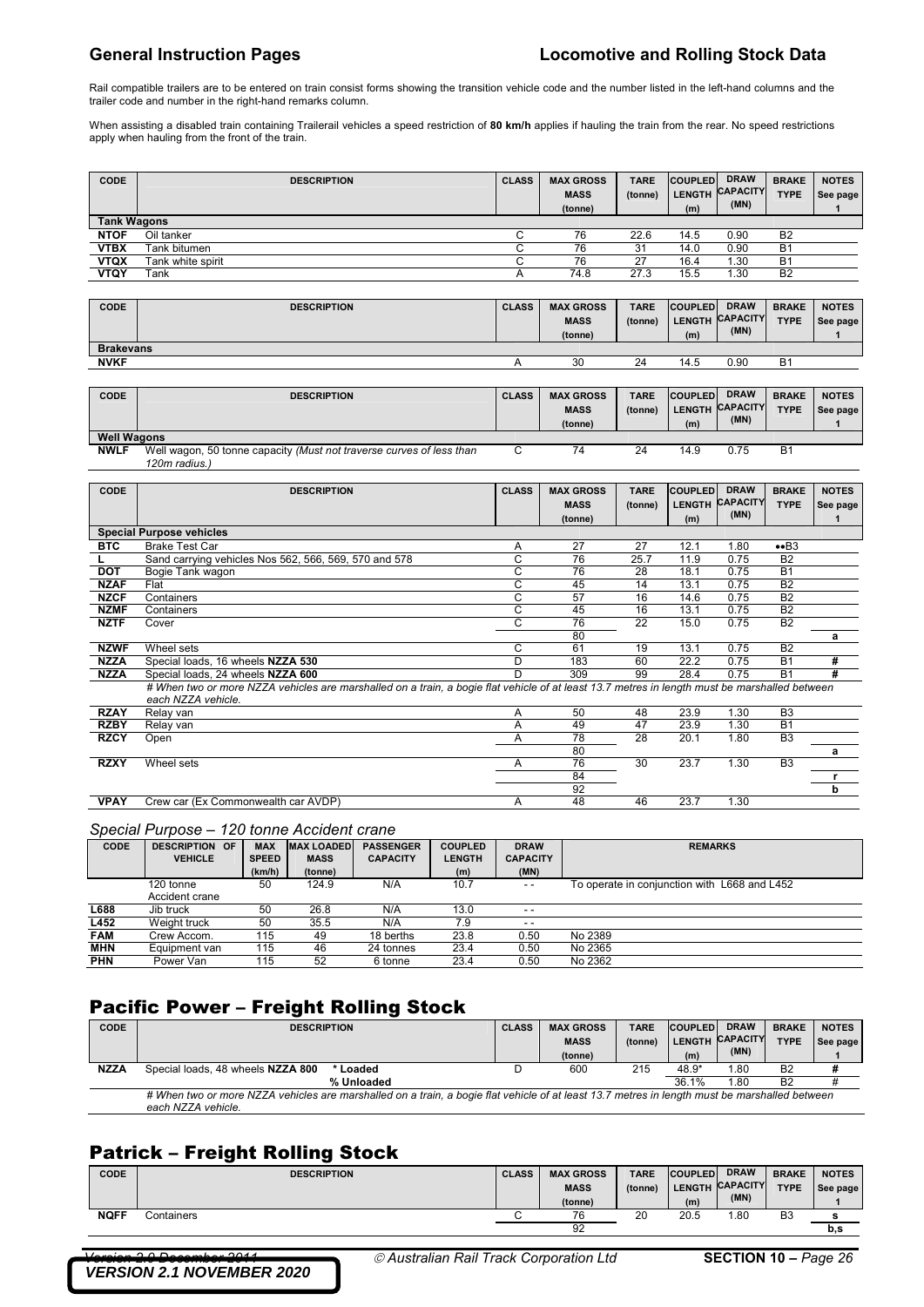| <b>CQMY</b> | Container flat                       | 76 | 22   | 25.7  | 2.20 | $\bullet$ B3   | s          |
|-------------|--------------------------------------|----|------|-------|------|----------------|------------|
|             |                                      | 80 |      |       |      |                | p,s        |
|             |                                      | 84 |      |       |      |                | <u>r,s</u> |
|             |                                      | 92 |      |       |      |                | b,s,t      |
| <b>PQAY</b> | Container flat                       | 76 | 20.3 | 19.35 | 2.20 | B <sub>3</sub> | s          |
|             |                                      | 84 |      |       |      |                | c,s        |
|             |                                      | 92 |      |       |      |                | b,s        |
| <b>PQZY</b> | Container flat $-4 \times 20'$ slots | 76 | 22.5 | 25.7  | 1.8  | B <sub>4</sub> | s          |
|             |                                      | 80 |      |       |      |                | p,s        |
|             |                                      | 84 |      |       |      |                | c, s       |
|             |                                      | 92 |      |       |      |                | b, s, t    |

## QR National - Locomotives

| CODE   | <b>CATEGORY</b>                                                                                                                    |                | DESCRIPTION OF<br><b>VEHICLE</b> | <b>MAX</b><br><b>SPEED</b> | <b>LIVE</b><br><b>WEIGHT</b> | <b>COUPLED</b><br><b>LENGTH</b> | <b>DRAW</b><br><b>CAPACITY</b> | <b>POWER</b><br>(HP) | <b>REMARKS</b>                                  | General<br><b>Notes</b> |  |
|--------|------------------------------------------------------------------------------------------------------------------------------------|----------------|----------------------------------|----------------------------|------------------------------|---------------------------------|--------------------------------|----------------------|-------------------------------------------------|-------------------------|--|
|        | <b>SPEED LOAD</b>                                                                                                                  |                |                                  | (km/h)                     | (tonne)                      | (m)                             | (MN)                           |                      |                                                 |                         |  |
| 423    | S11                                                                                                                                | L12            | Diesel                           | 80#                        | 95.1                         | 16.0                            | 1.00                           | 1500                 | # to be revised subject to testing              |                         |  |
| 5000   | S1#                                                                                                                                | <b>NA</b>      | Diesel                           | 80                         | 180                          | 22.0                            | 5.35                           | 4000                 | # speed category only applicable to ARTC tracks |                         |  |
| 5020   | S1#                                                                                                                                | L <sub>0</sub> | Diesel                           | 80                         | 180                          | 22.0                            | 5.35                           | 4354                 | Nos 5021 - 5039                                 |                         |  |
|        |                                                                                                                                    |                |                                  |                            |                              |                                 |                                |                      | # speed category only applicable to ARTC tracks |                         |  |
| 6000   | S1                                                                                                                                 |                | Diesel                           | 80                         | 140                          | 22.0                            | 2.40                           | 4270                 | Nos 6001-6012                                   |                         |  |
|        | S <sub>2</sub>                                                                                                                     | $L2^2$         |                                  | 100                        | 136.2                        |                                 |                                |                      | Note 'o' applies – exception see Note 4         |                         |  |
|        | S <sub>3</sub>                                                                                                                     | $L2^3$         |                                  | 115                        | 134                          |                                 |                                |                      |                                                 |                         |  |
| Notes: | Loads can be 1.25 times L2 load (for loaded and empty coal trains only this may be increased to 1.4 times L2 subject to operator's |                |                                  |                            |                              |                                 |                                |                      |                                                 |                         |  |

*concurrence and achievement of section run times). Speed category of S1 is for same area of operation as 90 & 5000 class locos. 2 Loads can be up to 1.32 times L2 load category subject to operator's concurrence and achievement of section run times. Speed category of S2 is for same area of operation as L & 31 class locos.* 

 *3 Loads can be up to 1.32 times L2 load category subject to operator's concurrence and achievement of section run times. Speed category of S3 is for same area of operation as C & Cs class locos.* 

 *4 Exception to Note 'o' applies – 92 class is authorised to run between Werris Creek and Narrabri.* 

### QR National - Passenger Rolling Stock

| <b>CODE</b> | <b>DESCRIPTION</b><br>OF<br><b>VEHICLE</b> | <b>MAX SPEED</b><br>(km/h) | <b>MAX LOADED</b><br><b>MASS</b> | <b>PASSENGER</b><br><b>CAPACITY</b> | <b>COUPLED</b><br><b>LENGTH</b> | <b>DRAW</b><br><b>CAPACITY</b> | <b>REMARKS</b> |
|-------------|--------------------------------------------|----------------------------|----------------------------------|-------------------------------------|---------------------------------|--------------------------------|----------------|
|             |                                            |                            | (tonne)                          |                                     | (m)                             | (MN)                           |                |
| QCAY        | Crew car                                   | 115                        | 56.6                             | 12                                  | 23.9                            | 1.56                           | Note 'o'       |
|             | Dining/boutique                            |                            |                                  |                                     |                                 |                                |                |
| <b>QHDB</b> | car                                        | 100                        | 34                               | 22                                  | 16.6                            | 0.50                           |                |
| QHDC        | Dining car                                 | 100                        | 33                               | 32                                  | 16.6                            | 0.50                           |                |
| <b>QHDS</b> | Deluxe Sleeper                             | 100                        | 35                               | 8                                   | 16.6                            | 0.50                           |                |
| QHGC        | Galley car                                 | 100                        | 37                               | N/A                                 | 16.6                            | 0.50                           |                |
| QHLC        | Lounge car                                 | 100                        | 35                               | 18                                  | 16.6                            | 0.50                           |                |
| <b>QHLS</b> | Luxury Sleeper                             | 100                        | 35                               | 8                                   | 16.6                            | 0.50                           |                |
| QHOC        | Observation car                            | 100                        | 33                               | 24                                  | 16.6                            | 0.50                           |                |
| <b>QHPB</b> | Power/Baggage                              | 100                        | 40                               | N/A                                 | 16.6                            | 0.50                           |                |
| QHSC        | Staff car                                  | 100                        | 35                               | 18                                  | 16.6                            | 0.50                           |                |
| <b>QHSS</b> | State car                                  | 100                        | 33                               | 4                                   | 16.6                            | 0.50                           |                |

# QR National – Freight Rolling Stock

| <b>CODE</b> | <b>DESCRIPTION</b>                                                                                                                                            | <b>CLASS</b> | <b>MAX GROSS</b><br><b>MASS</b> | <b>TARE</b><br>(tonne) | <b>COUPLED</b><br><b>LENGTH</b> | <b>DRAW</b><br><b>CAPACITY</b> | <b>BRAKE</b><br><b>TYPE</b> | <b>NOTES</b> |
|-------------|---------------------------------------------------------------------------------------------------------------------------------------------------------------|--------------|---------------------------------|------------------------|---------------------------------|--------------------------------|-----------------------------|--------------|
|             |                                                                                                                                                               |              | (tonne)                         |                        | (m)                             | (MN)                           |                             | See page     |
|             | <b>Hopper Wagons</b>                                                                                                                                          |              |                                 |                        |                                 |                                |                             |              |
| <b>QHAH</b> | *2 permanently coupled coal wagons                                                                                                                            |              | 120                             | 22.75                  | $*33.2$                         | 2.5                            | ECP                         |              |
|             |                                                                                                                                                               |              | Empty                           | 22.75                  | $*33.2$                         | 2.5                            | ECP                         |              |
| <b>QHBF</b> | Coal                                                                                                                                                          |              | 76                              | 15.5                   | 15.1                            | 2.90                           | B <sub>3</sub>              |              |
|             |                                                                                                                                                               |              | 80                              |                        |                                 |                                |                             |              |
| #           | When loaded to above 76 tonne maximum speed 60 km/h.<br>Illhan looded abous 76 tenne and wagen is to be stabled and countries in the coopmany soab OUDE wagen |              |                                 |                        |                                 |                                |                             |              |

|      | When loaded above 76 tonne and wagon is to be stabled, one cover vehicle is to accompany each QHBF wagon. |       |  |  |  |
|------|-----------------------------------------------------------------------------------------------------------|-------|--|--|--|
| QHBH | 2 permanently coupled coal wagons                                                                         |       |  |  |  |
|      |                                                                                                           | ≞mptv |  |  |  |

| CODE | <b>DESCRIPTION</b>                                        | <b>CLASS</b> | <b>MAX GROSS</b> | <b>TARE</b> | <b>COUPLED</b> | <b>DRAW</b>     | <b>BRAKE</b>   | <b>NOTES</b> |
|------|-----------------------------------------------------------|--------------|------------------|-------------|----------------|-----------------|----------------|--------------|
|      |                                                           |              | <b>MASS</b>      | (tonne)     | <b>LENGTH</b>  | <b>CAPACITY</b> | <b>TYPE</b>    | See page     |
|      |                                                           |              | (tonne)          |             | (m)            | (MN)            |                | 1            |
|      | <b>Container flat wagons</b>                              |              |                  |             |                |                 |                |              |
| QQAY | Container flat                                            | Α            | 76               | 18.7        | 19.4           | 2.5             | B <sub>3</sub> |              |
|      |                                                           |              | 80               |             |                |                 |                | a            |
| QQCY | 5 pack articulated container wagon (12 axles)             | A            | 228              | 56.7        | 77.3           | 2.45            | <b>B4</b>      | o,s,u        |
|      |                                                           |              | 252              |             |                |                 |                | o,r,s,u      |
| QQEY | Container flat with electrical cabling (Ex AQQY/AEQY)     | В            | 76               | 23          | 20.1           | 1.30            | B <sub>3</sub> | s            |
|      |                                                           |              | 80               |             |                |                 |                | a,s          |
| QQFY | Containers (Ex RQMY)                                      | A            | 76               | 22          | 20.1           | 1.30            | B <sub>3</sub> | s            |
|      |                                                           |              | 84               |             |                |                 |                | r,s          |
|      |                                                           |              | 92               |             |                |                 |                | b,s          |
| QQGY | Container flat (ex VQCY) - 30' container capability       | A            | 76               | 20.0        | 20.1           | 1.30            | B <sub>2</sub> | s            |
|      |                                                           |              | 80               |             |                |                 |                | a,s          |
| QQJY | Containers (Ex RQKY/RRKY)                                 | A            | 76               | 22          | 20.1           | 1.30            | B <sub>3</sub> | s            |
|      |                                                           |              | 80               |             |                |                 |                | a,s          |
| QQKY | Container flat                                            | В            | 76               | 25          | 23.7           | 1.30            | <b>B2</b>      |              |
| QQLY | 5 pack artic – single centre well 12 axles (Ex AQLY/RQLY) | A            | 228              | 52          | 67.4           | 1.80            | <b>B4</b>      | s,u          |
|      |                                                           |              | 252              |             |                |                 |                | r,s,u        |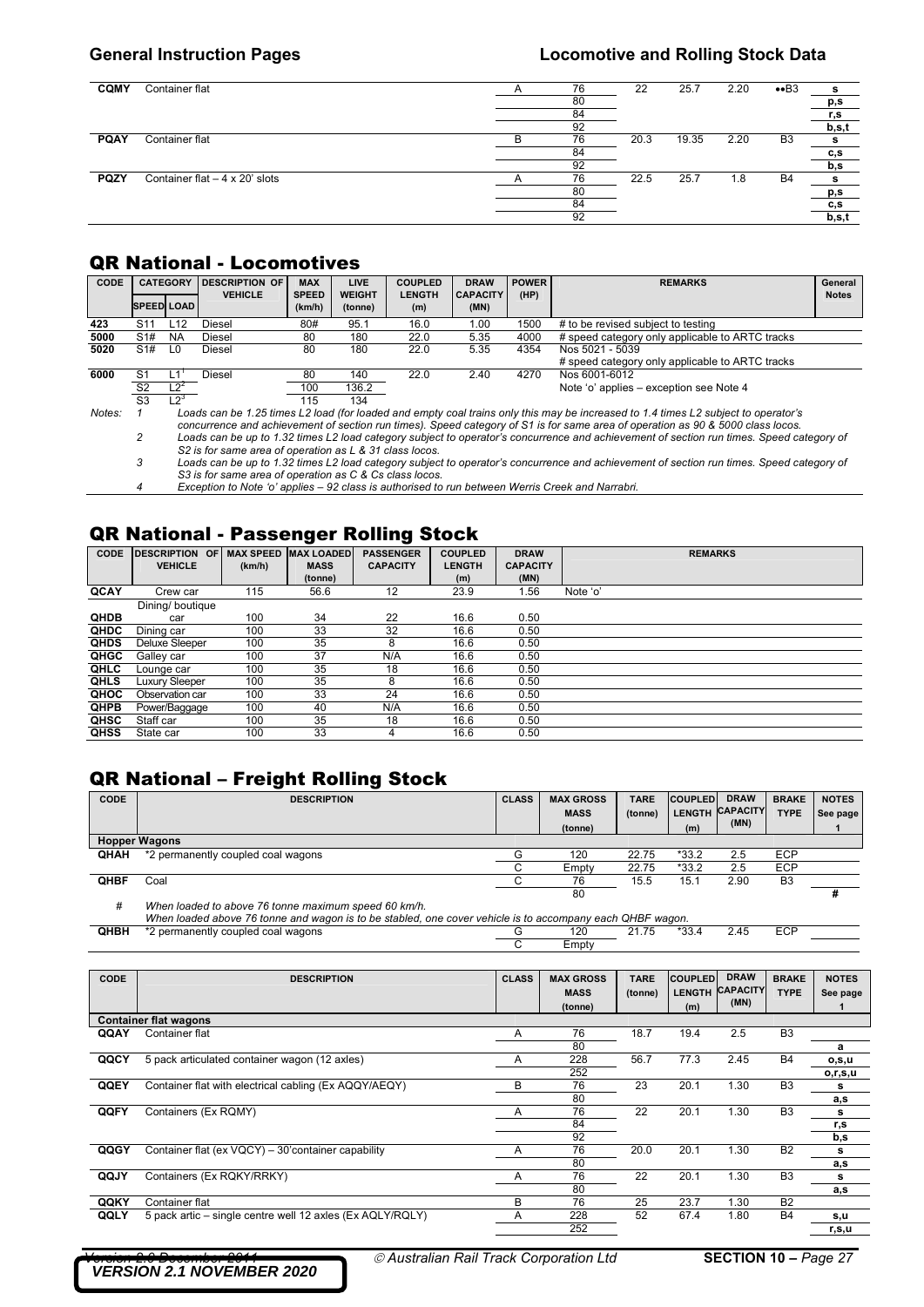|      |                                            |   | 276 |      |      |      |                | b, s, u |
|------|--------------------------------------------|---|-----|------|------|------|----------------|---------|
| QQMY | Containers (Ex RQWW)                       |   | 78  | 25   | 25.6 | 1.80 | B <sub>3</sub> |         |
| QQOY | 2 pack artic container - 6 axles (Ex AQEY) | в | 112 | 32   | 27.6 | 1.80 | B <sub>2</sub> | u       |
| QQPY | 2 pack artic container - 6 axles (Ex AQKY) | в | 112 | 30   | 25.8 | 1.80 | B <sub>2</sub> | u       |
| QQQY | Containers (Ex AQQY)                       |   | 76  | 23   | 20.1 | 1.30 | B <sub>3</sub> | s       |
|      |                                            |   | 80  |      |      |      |                | a,s     |
| QQRY | Containers (Ex WQCY/AQCY)                  |   | 76  | 22   | 20.1 | 1.30 | B <sub>3</sub> | o,s     |
|      |                                            |   | 80  |      |      |      |                | a, o, s |
| QQTY | Containers (ex VQCY)                       |   | 76  | 20.0 | 20.1 | 1.30 | B <sub>2</sub> | s       |
|      |                                            |   | 80  |      |      |      |                | a,s     |
| QQXY | Containers (Ex RQXY)                       |   | 76  | 25   | 23.7 | .30  | B <sub>3</sub> |         |
|      |                                            |   | 84  |      |      |      |                |         |
|      |                                            |   | 92  |      |      |      |                | b       |
|      |                                            |   |     |      |      |      |                |         |

### RailCorp - Locomotives

| <b>CODE</b> | <b>SPEED LOAD</b> | <b>CATEGORY</b> | <b>IDESCRIPTION OF</b><br><b>VEHICLE</b> | <b>MAX</b><br><b>SPEED</b><br>(km/h) | LIVE<br><b>WEIGHT</b><br>(tonne) | <b>COUPLED</b><br><b>LENGTH</b><br>(m) | <b>DRAW</b><br><b>CAPACITY</b><br>(MN) | <b>POWER</b><br>(HP) | <b>REMARKS</b>                                                             | General<br><b>Notes</b> |
|-------------|-------------------|-----------------|------------------------------------------|--------------------------------------|----------------------------------|----------------------------------------|----------------------------------------|----------------------|----------------------------------------------------------------------------|-------------------------|
| 48          | S13               | ∟13             | Diesel                                   | 100                                  | 75.2                             | 14.800                                 | 0.90                                   | 900                  | Ex SRA Locos – 4819 & 4827 scrubber exhaust equipped for<br>tunnel working |                         |

### RailCorp - Rail Cars

| <b>CODE</b> | <b>DESCRIPTION</b><br><b>OF</b> | <b>MAX SPEED</b> | <b>MAX LOADED</b> | <b>PASSENGER</b> | <b>COUPLED</b> | <b>WIDTH</b> | <b>REMARKS</b>                                |
|-------------|---------------------------------|------------------|-------------------|------------------|----------------|--------------|-----------------------------------------------|
|             | <b>VEHICLE</b>                  | (km/h)           | <b>MASS</b>       | <b>CAPACITY</b>  | <b>LENGTH</b>  | (m)          |                                               |
|             |                                 |                  | (tonne)           |                  | (m)            |              |                                               |
| НM          | Hunter rail car                 | 145              | 61.0              | #                | 25.2           | 2.93         | Nos 2701 - 2707                               |
|             |                                 |                  |                   |                  |                |              | $# 77$ seats + 2 x wheelchairs + 60 standing  |
| <b>HMT</b>  | Hunter rail car                 | 145              | 61.5              |                  | 25.2           | 2.93         | Nos 2751 - 2757                               |
|             | with toilet                     |                  |                   |                  |                |              | $\#$ 69 seats + 2 x wheelchairs + 60 standing |
| LE.         | Endeavour                       | 145              | 56.6              | 95               | 25.2           | 2.92         | Nos 2851 - 2864                               |
|             | motor (luggage)                 |                  |                   |                  |                |              |                                               |
| <b>TE</b>   | Endeavour                       | 145              | 57.8              | 82               | 25.2           | 2.92         | Nos 2801 - 2814                               |
|             | motor (toilet)                  |                  |                   |                  |                |              |                                               |

# RailCorp – Freight Rolling Stock

| <b>CODE</b> | <b>DESCRIPTION</b>                                                                                                                                                                                                                                                                                  | <b>CLASS</b> | <b>MAX GROSS</b> | <b>TARE</b> | <b>COUPLED</b> | <b>DRAW</b>     | <b>BRAKE</b>   | <b>NOTES</b> |
|-------------|-----------------------------------------------------------------------------------------------------------------------------------------------------------------------------------------------------------------------------------------------------------------------------------------------------|--------------|------------------|-------------|----------------|-----------------|----------------|--------------|
|             |                                                                                                                                                                                                                                                                                                     |              | <b>MASS</b>      | (tonne)     | <b>LENGTH</b>  | <b>CAPACITY</b> | <b>TYPE</b>    | See page     |
|             |                                                                                                                                                                                                                                                                                                     |              | (tonne)          |             | (m)            | (MN)            |                |              |
|             | <b>Track Maintenance Vehicles</b>                                                                                                                                                                                                                                                                   |              |                  |             |                |                 |                |              |
| <b>NALF</b> | Robel train generator/compressor wagon                                                                                                                                                                                                                                                              | C.           | 46.7             | 19.8        | 15.0           | 0.75            | B <sub>3</sub> |              |
| <b>NDBF</b> | Spoil wagon (ex NDCH) with crew work platform                                                                                                                                                                                                                                                       | С            | 51.3             | 17.3        | 11.7           | 0.75            | B <sub>2</sub> |              |
| <b>NDCF</b> | Spoil                                                                                                                                                                                                                                                                                               | C            | 71.4             | 22          | 13.1           | 0.75            | <b>B1</b>      |              |
| <b>NDCH</b> | Spoil                                                                                                                                                                                                                                                                                               | С            | 73               | 22          | 15.0           | 0.75            | <b>B2</b>      |              |
| <b>NDDF</b> | DESEC carrying wagon                                                                                                                                                                                                                                                                                | С            | 76               | 22          | 19.3           | 2.2             | B <sub>2</sub> |              |
| <b>NDEF</b> | Robel train clamp wagon                                                                                                                                                                                                                                                                             | С            | 60               | 31          | 20.1           | 1.80            | B <sub>3</sub> |              |
| <b>NDFF</b> | Ballast air operated discharge door                                                                                                                                                                                                                                                                 | C.           | 74               | 20          | 11.9           | 1.80            | $\bullet$ B3   |              |
|             | <b>OPERATION OF NDFF WAGONS OUTSIDE A WORKSITE WHEN UNEVENLY LOADED</b>                                                                                                                                                                                                                             |              |                  |             |                |                 |                |              |
|             | The NDFF ballast wagons shall not leave a worksite with an excessive load imbalance. This can result in a derailment of the vehicle.                                                                                                                                                                |              |                  |             |                |                 |                |              |
|             | An excessive load imbalance can result when more ballast is discharged from the outer doors on one side of the wagon than that of the other side.<br>Under exceptional circumstances, the worksite supervisor may arrange for an excessively unbalanced wagon to be taken to the nearest siding for |              |                  |             |                |                 |                |              |

Under exceptional circumstances, the worksite supervisor may arrange for an excessively unbalanced wagon to be taken to the nearest siding for<br>detachment from the train in order to clear the section. In this case, the foll *1. The unbalanced wagon is not to exceed a maximum speed of 25 km/h.* 

*2. The unbalanced wagon must not pass another unbalanced NDFF wagon (whether stationary or in motion), on parallel lines where the load imbalance causes both wagons to lean towards one another.* 

*3. The driver of the train conveying the unbalanced wagon must be informed of the load imbalance.* 

*4. Personnel on or about the track must remain a safe distance from the unbalanced wagon during its movement, and they shall be warned that there is danger of derailment.* 

|             | 5.<br>The unbalanced wagon is not to travel further than the nearest practical location in order to clear the section. |   |       |       |       |                  |                |   |
|-------------|------------------------------------------------------------------------------------------------------------------------|---|-------|-------|-------|------------------|----------------|---|
| <b>NDGF</b> | Concrete sleepers                                                                                                      |   | 75    | 20.5  | 14.6  | 0.75             | B <sub>3</sub> |   |
| <b>NDHF</b> | Concrete sleepers (ex NDGF)                                                                                            |   | 75    | 19.6  | 14.6  | 0.75             | B <sub>3</sub> |   |
| <b>NDIF</b> | Robel Rail Train Chute Wagon                                                                                           |   | 53.75 | 36.11 | 23.8  | $2.2\phantom{0}$ | B <sub>3</sub> |   |
|             | Must be transferred in the loaded condition, that is with the gantry anchored on the vehicle.                          |   |       |       |       |                  |                |   |
| <b>NDJF</b> | Robel Rail Train Compensation Wagon                                                                                    |   | 48.72 | 22.61 | 15.0  | 2.2              | B <sub>3</sub> |   |
| <b>NDKF</b> | Robel Rail Train Clamp Wagon                                                                                           | C | 52.80 | 26.69 | 15.0  | 2.2              | B <sub>3</sub> |   |
| <b>NDLF</b> | Robel Rail Train Standard Wagon                                                                                        | C | 47.23 | 21.12 | 15.0  | 2.2              | B <sub>3</sub> |   |
| <b>NDMX</b> | Ex NOBX wagons                                                                                                         | C | 76    | 22    | 15.0  | 0.75             | B <sub>3</sub> |   |
|             |                                                                                                                        |   | 80    |       |       |                  |                | a |
| <b>NDNF</b> | Spoil wagon (ex NDCH)                                                                                                  | C | 54.3  | 17.3  | 11.7  | 0.75             | <b>B2</b>      |   |
| <b>NDOF</b> | Ballast plough                                                                                                         | C | 37    | 30    | 14.0  | 2.2              | $\bullet$ B4   |   |
| <b>NDRF</b> | Welded rail                                                                                                            | C | 67    | 22    | 14.6  | 0.75             | <b>B2</b>      | # |
|             |                                                                                                                        |   |       |       |       |                  |                |   |
|             | # Specific Nos: 1951, 2333, 2321, 2337, 2337, 2330, 2334, 1972, 1918, 1959, 2331, 1967, 2305, 2323, 1976, 2340         |   |       |       |       |                  |                |   |
| <b>NDRF</b> | Welded rail (numbered 2301 to 2347 only)                                                                               |   |       |       |       |                  |                |   |
|             | 8 Permanently coupled rail sets (32 axles)                                                                             | C | 512   | 152   | 116.8 | 0.90             | <b>B2</b>      |   |
|             | 9 Permanently coupled rail sets (36 axles)                                                                             | C | 576   | 171   | 131.4 | 0.90             | B <sub>2</sub> |   |
|             | 16 Permanently coupled rail sets (64 axles)                                                                            | C | 1024  | 304   | 233.6 | 0.90             | <b>B2</b>      |   |
| <b>NDUF</b> | Flat track panel transport wagon                                                                                       | C | 60    | 30    | 29.0  | 1.0              | <b>B4</b>      |   |
| <b>NDVF</b> | Container wagon                                                                                                        | C | 76    | 19.1  | 15.0  | 2.2              | <b>B4</b>      |   |
| <b>NDWF</b> | Container wagon for transport of sleepers                                                                              | C | 76    | 20.3  | 15.0  | 0.75             | <b>B4</b>      |   |
| <b>NDXF</b> | Ex NOBX concrete sleeper wagons                                                                                        | C | 76    | 21    | 15.0  | 0.75             | <b>B2</b>      |   |
| <b>NDYF</b> | Container - fitted with gantry rail (Ex NDXF)                                                                          | C | 76    | 21    | 15.0  | 0.75             | <b>B2</b>      |   |
| <b>NDZF</b> | Track panel wagon                                                                                                      | C | 72    | 32    | 28.0  | 1.8              | <b>B4</b>      |   |
| <b>NFGF</b> | Match wagon for NHMF wagon                                                                                             | С | 20.4  | 20.4  | 12.5  | 0.75             | B <sub>2</sub> |   |

*VERSION 2.1 NOVEMBER 2020*

 $\oslash$  *Australian Rail Track Corporation Ltd* **SECTION 10 –** *Page 28*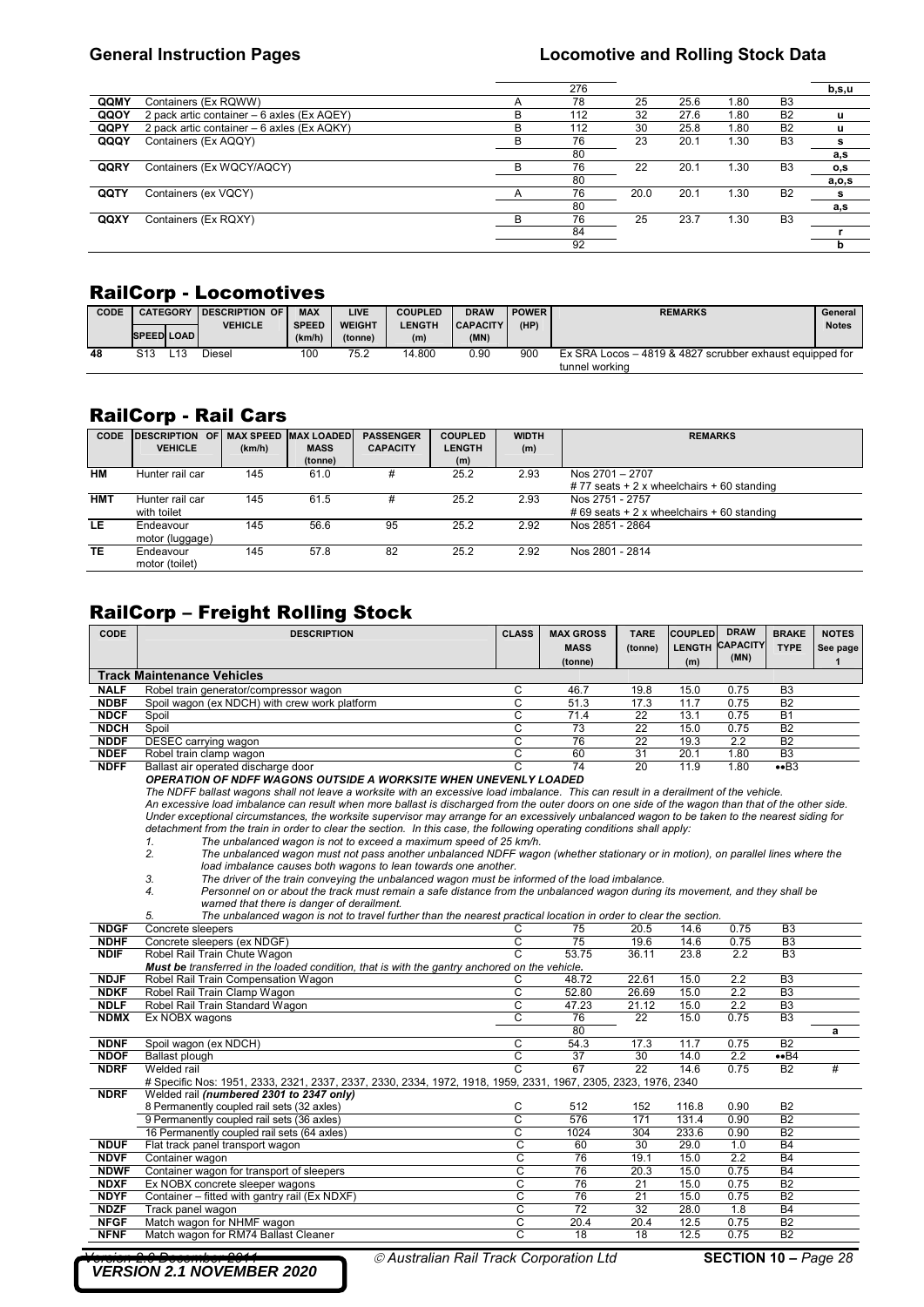80 **a,s** 

| <b>NFPF</b> | Match wagon for NHMF wagon | 18  | 18 | 12.5    | 0.75 | B <sub>2</sub> |  |
|-------------|----------------------------|-----|----|---------|------|----------------|--|
| <b>NHBF</b> | Ballast                    | 61  | 19 | 12.4    | 1.80 | B <sub>3</sub> |  |
| <b>NHMF</b> | Material handling          | 76  | 45 | $*22.6$ | 2.2  | <b>B4</b>      |  |
|             |                            | 80  |    |         |      |                |  |
|             |                            | 92  |    |         |      |                |  |
|             |                            | 100 |    |         |      |                |  |
|             | .                          | 120 |    |         |      |                |  |

|             | These waqons must be marshalled with a match wagon containing a conveyor support coupled to the conveyor end of the vehicle.                  |              |                  |             |                |                 |                |              |
|-------------|-----------------------------------------------------------------------------------------------------------------------------------------------|--------------|------------------|-------------|----------------|-----------------|----------------|--------------|
|             | * The convevor extends 4.3 metres past the vehicle coupler.                                                                                   |              |                  |             |                |                 |                |              |
| <b>NHSF</b> | Side dump wagons                                                                                                                              |              | 76               | 38          | 12.6           | 1.80            | $\bullet$ B3   |              |
|             | These side dump vehicles are fitted with conveyers and must not be coupled directly to a locomotive. The vehicles marshalled between a side   |              |                  |             |                |                 |                |              |
|             | dump vehicle and a locomotive must be either an empty flat vehicle or a specially designed generator vehicle.                                 |              |                  |             |                |                 |                |              |
|             | The main reservoir hoses must be coupled throughout the train and all coupling cocks opened between the vehicles, the rear locomotive and the |              |                  |             |                |                 |                |              |
|             | first vehicle, and between all other vehicles that have main reservoir hoses.                                                                 |              |                  |             |                |                 |                |              |
| <b>NLJF</b> | Louvre van                                                                                                                                    |              | 50               | 20          | 14.6           | 0.75            | <b>B2</b>      |              |
| <b>NZBF</b> | Ballast plough                                                                                                                                |              | 33               | 33          | 11.6           | 0.75            | <b>B2</b>      |              |
| <b>NZNY</b> | Profile wagon                                                                                                                                 | A            | 32               | 32          | 23.8           | 1.30            | <b>B2</b>      |              |
|             |                                                                                                                                               |              |                  |             |                |                 |                |              |
| CODE        | <b>DESCRIPTION</b>                                                                                                                            | <b>CLASS</b> | <b>MAX GROSS</b> | <b>TARE</b> | <b>COUPLED</b> | <b>DRAW</b>     | <b>BRAKE</b>   | <b>NOTES</b> |
|             |                                                                                                                                               |              | <b>MASS</b>      | (tonne)     | <b>LENGTH</b>  | <b>CAPACITY</b> | <b>TYPE</b>    | See page     |
|             |                                                                                                                                               |              | (tonne)          |             | (m)            | (MN)            |                |              |
|             | <b>Container wagons</b>                                                                                                                       |              |                  |             |                |                 |                |              |
| <b>NQAF</b> | Container flat (ex NLJF)                                                                                                                      | C            | 74               | 18.4        | 14.6           | 0.75            | <b>B2</b>      |              |
| <b>NQJX</b> | Container flat                                                                                                                                | С            | 76               | 16.5        | 15.0           | 1.3             | B <sub>3</sub> | s            |

### Rail Experience - Passenger Rolling Stock

| CODE | <b>IDESCRIPTION</b> |           | OF I MAX SPEED IMAX LOADED I | <b>PASSENGER</b> | <b>COUPLED</b> | <b>DRAW</b>     | <b>REMARKS</b>  |
|------|---------------------|-----------|------------------------------|------------------|----------------|-----------------|-----------------|
|      | <b>VEHICLE</b>      | (km/h)    | <b>MASS</b>                  | <b>CAPACITY</b>  | <b>LENGTH</b>  | <b>CAPACITY</b> |                 |
|      |                     |           | (tonne)                      |                  | (m)            | (MN)            |                 |
| DF   | Diner               | 115<br>יי | 48                           | 48 Diners        | 23.8           | 0.90            | Nos 295 and 935 |

### Rail Motor Society – Rail Motors

| CODE             | <b>DESCRIPTION</b> | <b>OF</b> | <b>MAX SPEED</b> | <b>MAX LOADED</b> | <b>PASSENGER</b> | <b>COUPLED</b> | <b>DRAW</b>     | <b>REMARKS</b>                                             |
|------------------|--------------------|-----------|------------------|-------------------|------------------|----------------|-----------------|------------------------------------------------------------|
|                  | <b>VEHICLE</b>     |           | (km/h)           | <b>MASS</b>       | <b>CAPACITY</b>  | <b>LENGTH</b>  | <b>CAPACITY</b> |                                                            |
|                  |                    |           |                  | (tonne)           |                  | (m)            | (MN)            |                                                            |
| CPH <sub>1</sub> | Rail Motor         |           | 80               | 25                | 43               | 13.6           | Small Hook      | Must be operated with No 2 end leading. Impact resistant   |
|                  |                    |           |                  |                   |                  |                |                 | windows fitted No 2 end.                                   |
| CPH <sub>3</sub> | Rail Motor         |           | 80               | 25                | 43               | 13.6           | Small Hook      | Must be operated with either end leading. Impact resistant |
|                  |                    |           |                  |                   |                  |                |                 | windows fitted both ends.                                  |
| CPH <sub>7</sub> | Rail Motor         |           | 80               | 25                | 43               | 13.6           | Small Hook      | Must be operated with No 1 end leading. Impact resistant   |
|                  |                    |           |                  |                   |                  |                |                 | windows fitted No 1 end.                                   |
| <b>HPC</b>       | Rail Motor         |           | 115              | 34                | 27               | 16.3           | Large Hook      | No 402                                                     |
| <b>NPF</b>       | Motor car          |           | 115              | 43                | 48               | 19.2           | Small auto      | No 621                                                     |
| <b>NTC</b>       | Trailer car        |           | 115              | 35                | 54               | 19.2           | Small auto      | No 721                                                     |

The above rail motors will operate track circuits correctly and *are not* required to be operated and worked as a block train.

### Rail Power Pty Ltd - Locomotives

| CODE |                   | <b>CATEGORY</b> | <b>IDESCRIPTION OF</b> | <b>MAX</b>   | LIVE          | <b>COUPLED</b> | <b>DRAW</b>     | <b>POWER</b> | <b>REMARKS</b> | General      |
|------|-------------------|-----------------|------------------------|--------------|---------------|----------------|-----------------|--------------|----------------|--------------|
|      |                   |                 | <b>VEHICLE</b>         | <b>SPEED</b> | <b>WEIGHT</b> | LENGTH         | <b>CAPACITY</b> | (HP)         |                | <b>Notes</b> |
|      | <b>SPEED LOAD</b> |                 |                        | (km/h)       | (tonne)       | (m)            | (MN)            |              |                |              |
| ə    | S8                |                 | Diesel                 | ن ا          | 123           | 16.0           | 0.9             | 1800         | No 312         |              |

# Rothbury Riot Railway & Steam Museum Group Ltd. - Passenger Rolling

**Stock** 

| <b>CODE</b> | DESCRIPTION OF MAX SPEED MAX LOADED<br><b>VEHICLE</b> | (km/h) | <b>MASS</b><br>(tonne) | <b>PASSENGER</b><br><b>CAPACITY</b> | <b>COUPLED</b><br><b>LENGTH</b><br>(m) | <b>DRAW</b><br><b>CAPACITY</b><br>(MN) | <b>REMARKS</b>             |
|-------------|-------------------------------------------------------|--------|------------------------|-------------------------------------|----------------------------------------|----------------------------------------|----------------------------|
| <b>MFA</b>  | Passenger                                             | 115    | 50                     | 84                                  | 21.4                                   | 0.30                                   | Nos 2724, 2714 Wooden body |
| ΜН          | Passenger                                             | 115    | 50                     | 64                                  | 21.4                                   | 0.30                                   | No 2711 Wooden body        |
| <b>NDS</b>  | Passenger                                             | 115    | 41                     | 60                                  | 21.5                                   | 0.50                                   |                            |
| <b>RDH</b>  | Passenger                                             | 115    | 45                     | 30                                  | 20.3                                   | 0.50                                   | No 2239                    |

### Seymour Rail Heritage Centre Inc. – Locomotives

| <b>CODE</b> | <b>CATEGORY</b>   | <b>IDESCRIPTION OF</b> | <b>MAX</b>   | LIVE          | <b>COUPLED</b> | <b>DRAW</b>     | <b>POWER</b> | <b>REMARKS</b> | General      |
|-------------|-------------------|------------------------|--------------|---------------|----------------|-----------------|--------------|----------------|--------------|
|             |                   | <b>VEHICLE</b>         | <b>SPEED</b> | <b>WEIGHT</b> | <b>ENGTH</b>   | <b>CAPACITY</b> | (HP)         |                | <b>Notes</b> |
|             | <b>SPEED LOAD</b> |                        | (km/h)       | (tonne)       | (m)            | (MN)            |              |                |              |
| <b>B74</b>  | S6                | Diesel                 | 115          | 123           | 17 R           | 0.90            | 1500         |                | m            |

### Seymour Rail Heritage Centre Inc. - Passenger Rolling Stock

| <b>CODE</b> | <b>IDESCRIPTION</b> | OF I MAX SPEED MAX LOADED |             | <b>PASSENGER</b> | <b>COUPLED</b> | <b>DRAW</b>     | <b>REMARKS</b> |
|-------------|---------------------|---------------------------|-------------|------------------|----------------|-----------------|----------------|
|             | <b>VEHICLE</b>      | (km/h)                    | <b>MASS</b> | <b>CAPACITY</b>  | <b>LENGTH</b>  | <b>CAPACITY</b> |                |
|             |                     |                           | (tonne)     |                  | (m)            | (MN)            |                |
| BS          | Radio Test car      | 115                       | 47.3        | $ -$             | 22.8           | 0.50            |                |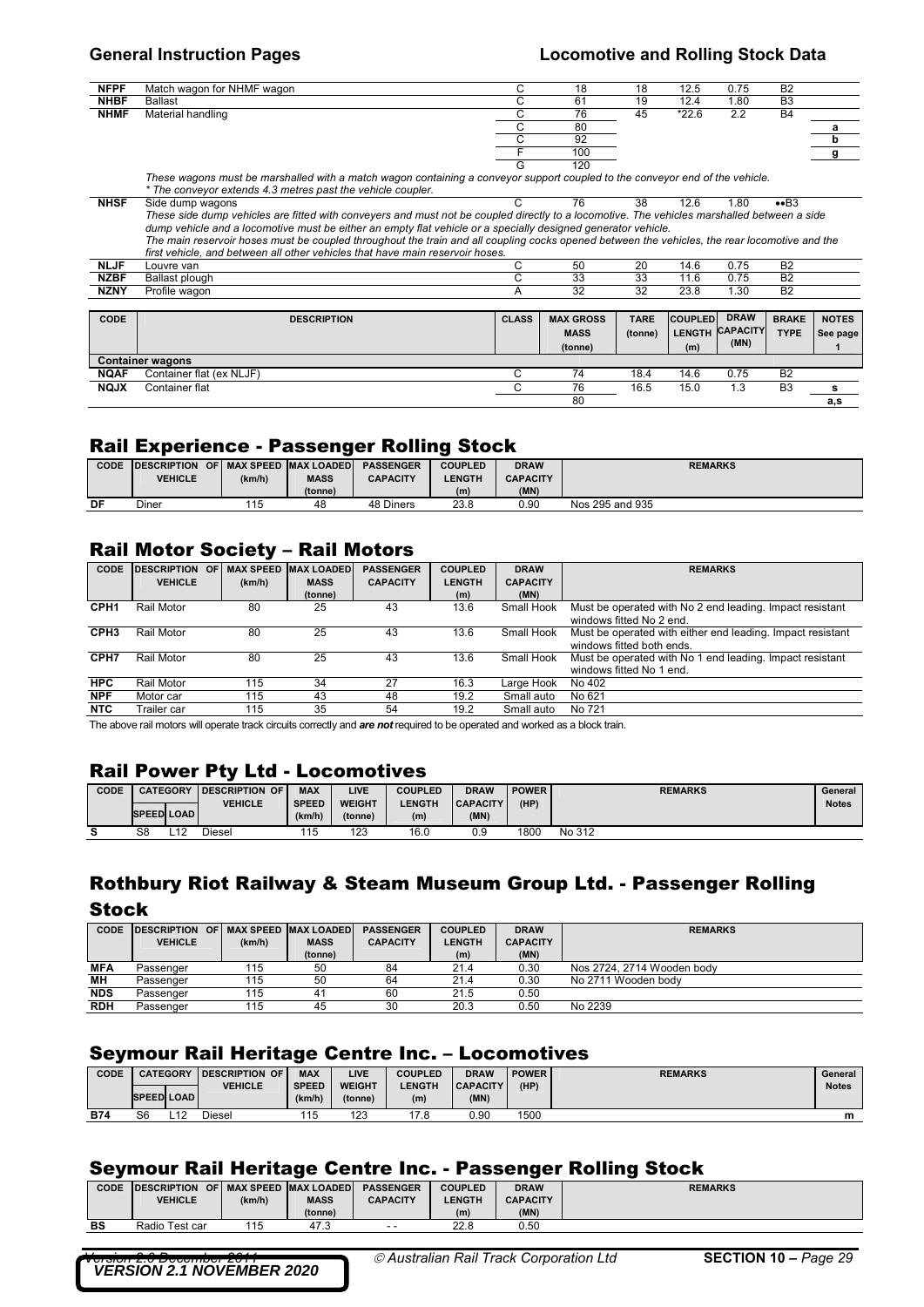## South Spur Rail Services – Locomotives

| <b>CODE</b> |                   | <b>CATEGORY</b> | <b>DESCRIPTION OF</b>                                  | <b>MAX</b>             | <b>LIVE</b>              | <b>COUPLED</b>       | <b>DRAW</b>             | <b>POWER</b> | <b>REMARKS</b>                                                                                                                                                                                                      | General      |
|-------------|-------------------|-----------------|--------------------------------------------------------|------------------------|--------------------------|----------------------|-------------------------|--------------|---------------------------------------------------------------------------------------------------------------------------------------------------------------------------------------------------------------------|--------------|
|             | <b>SPEED LOAD</b> |                 | <b>VEHICLE</b>                                         | <b>SPEED</b><br>(km/h) | <b>WEIGHT</b><br>(tonne) | <b>LENGTH</b><br>(m) | <b>CAPACITY</b><br>(MN) | (HP)         |                                                                                                                                                                                                                     | <b>Notes</b> |
| 18          | S7                | L <sub>10</sub> | Diesel Electric                                        | 90                     | 120                      | 17.9                 | 0.75                    | 2000         | Ex Westrail NB class - fuel 4000 litres No 1874                                                                                                                                                                     |              |
| $44s -$     | S <sub>10</sub>   | L12             | Diesel                                                 | 115                    | 108                      | 17.8                 | 0.90                    | 1600         | Ex SAR 930-961 class                                                                                                                                                                                                |              |
| $45s -$     | S9                | L12             | <b>Diesel</b>                                          | 115                    | 112                      | 17.9                 | 0.90                    | 1800         | Ex SRA 45 class                                                                                                                                                                                                     |              |
| $48s -$     | S <sub>13</sub>   | L <sub>13</sub> | <b>Diesel</b>                                          | 100                    | 78                       | 14.8                 | 1.30                    | 900          |                                                                                                                                                                                                                     |              |
| $48s -$     | S <sub>13</sub>   | L <sub>13</sub> | <b>Diesel</b>                                          | 100                    | 75.2                     | 14.8                 | 1.30                    | 900          | Nos 32 to 37 Ex SRA 48 class locomotive                                                                                                                                                                             |              |
| 442s -      | S8                | L11             | <b>Diesel</b>                                          | 115                    | 115                      | 18.7                 | 1.80                    | 2000         | Ex SRA 442 class locomotive - Nos 1 to 6                                                                                                                                                                            |              |
| <b>80s</b>  | S <sub>6</sub>    | L9              | Diesel                                                 | 115                    | 121                      | 19.0                 | 1.80                    | 2000         | Ex Pacific National 80 class                                                                                                                                                                                        |              |
| Cs          | S <sub>3</sub>    | L8              | Diesel                                                 | 115                    | 134                      | 20.6                 | 1.80                    | 3000         | Ex Pacific National C class                                                                                                                                                                                         |              |
| D           | S <sub>6</sub>    | L11             | <b>Diesel Electric</b><br>(Ex Westrail<br>BHP K class) | 100                    | 122                      | 17.6                 | 1.80                    | 1950         | These locomotives can only operate in multiple units<br>with each other. They are not compatible with other<br>classes of locomotives.                                                                              |              |
| ĸ           | S9                | L11             | <b>Diesel</b>                                          | 110                    | 110                      | 17.6                 | 1.80                    | 1950         | Ex Westrail K class. These locos can only operate in<br>multiple with each other and the D class already<br>listed under South Spur. The D and K class are not<br>compatible with any other classes of locomotives. |              |
| <b>RL</b>   | S <sub>5</sub>    | L <sub>4</sub>  | Diesel                                                 | 115                    | 132                      | 20.0                 | 1.80                    | 3800         | No 301-310. These locos can operate under the<br>same conditions in relation to line speeds as any<br>other S5 loco eg 81,82, ALF, BL, CLF, CLP, G, GL & XR.                                                        |              |

## South Spur Rail Services – Freight Rolling Stock

| <b>CODE</b> | <b>DESCRIPTION</b>          | <b>CLASS</b> | <b>MAX GROSS</b> | <b>TARE</b> | <b>COUPLED</b> | <b>DRAW</b>     | <b>BRAKE</b>   | <b>NOTES</b> |
|-------------|-----------------------------|--------------|------------------|-------------|----------------|-----------------|----------------|--------------|
|             |                             |              | <b>MASS</b>      | (tonne)     |                | LENGTH CAPACITY | <b>TYPE</b>    | See page     |
|             |                             |              | (tonne)          |             | (m)            | (MN)            |                |              |
|             | <b>Steel Product Wagons</b> |              |                  |             |                |                 |                |              |
| <b>SKNF</b> | <b>Bulk steel</b>           |              | 76               | 21<br>ັ     | 25.9           | 1.30            | B <sub>3</sub> |              |

| CODE               | <b>DESCRIPTION</b>                                                                                                                                                                                                                                                                                                                           | <b>CLASS</b> | <b>MAX GROSS</b><br><b>MASS</b><br>(tonne) | <b>TARE</b><br>(tonne) | <b>COUPLED</b><br>LENGTH<br>(m) | <b>DRAW</b><br><b>CAPACITY</b><br>(MN) | <b>BRAKE</b><br><b>TYPE</b> | <b>NOTES</b><br>See page |
|--------------------|----------------------------------------------------------------------------------------------------------------------------------------------------------------------------------------------------------------------------------------------------------------------------------------------------------------------------------------------|--------------|--------------------------------------------|------------------------|---------------------------------|----------------------------------------|-----------------------------|--------------------------|
| <b>Open Wagons</b> |                                                                                                                                                                                                                                                                                                                                              |              |                                            |                        |                                 |                                        |                             |                          |
| <b>SBAX</b>        | Open (ex WBAX)                                                                                                                                                                                                                                                                                                                               |              | 76                                         | 25                     | 18.0                            | 1.30                                   | B <sub>3</sub>              |                          |
|                    |                                                                                                                                                                                                                                                                                                                                              |              | 80                                         |                        |                                 |                                        |                             | a                        |
| <b>SOAX</b>        | Open (ex WOAX)                                                                                                                                                                                                                                                                                                                               | С            | 76                                         | 25                     | 18.0                            | 1.30                                   | B <sub>3</sub>              |                          |
|                    |                                                                                                                                                                                                                                                                                                                                              |              | 80                                         |                        |                                 |                                        |                             | a                        |
| <b>SOCY</b>        | Open (ex NOCY/ROCY)                                                                                                                                                                                                                                                                                                                          |              | 78                                         | 28                     | 20.1                            | 1.80                                   | B <sub>3</sub>              |                          |
|                    |                                                                                                                                                                                                                                                                                                                                              |              | 80                                         |                        |                                 |                                        |                             | a                        |
| <b>SOGF</b>        | Open (ex AOGF/L)                                                                                                                                                                                                                                                                                                                             |              | 63                                         | 18.2                   | 14.0                            | 0.90                                   | <b>B1</b>                   |                          |
|                    | These vehicles are not fitted with grade control valves or fixed exhaust chokes. Restrictions apply if operating on the Main West. Refer to<br>#<br>Railcorp and CRN operating requirements on this line.<br>If operating LOADED from Werris Creek to Murrurundi, Murrurundi to Werris Creek these vehicles must not exceed 50% of the train |              |                                            |                        |                                 |                                        |                             |                          |

*mass. If operating EMPTY no restrictions apply.* 

| <b>CODE</b> | <b>DESCRIPTION</b>   | <b>CLASS</b> | <b>MAX GROSS</b><br><b>MASS</b><br>(tonne) | <b>TARE</b><br>(tonne) | <b>COUPLED</b><br>(m) | <b>DRAW</b><br>LENGTH CAPACITY<br>(MN) | <b>BRAKE</b><br><b>TYPE</b> | <b>NOTES</b><br>See page |
|-------------|----------------------|--------------|--------------------------------------------|------------------------|-----------------------|----------------------------------------|-----------------------------|--------------------------|
|             | <b>Hopper Wagons</b> |              |                                            |                        |                       |                                        |                             |                          |
| <b>SHQA</b> | Hopper (ex NHLF)     |              | 62                                         | 19                     | 11.9                  | 0.75                                   | B <sub>2</sub>              |                          |

| CODE        | <b>DESCRIPTION</b>                        | <b>CLASS</b> | <b>MAX GROSS</b><br><b>MASS</b><br>(tonne) | <b>TARE</b><br>(tonne) | <b>COUPLED</b><br><b>LENGTH</b><br>(m) | <b>DRAW</b><br><b>CAPACITY</b><br>(MN) | <b>BRAKE</b><br><b>TYPE</b> | <b>NOTES</b><br>See page |
|-------------|-------------------------------------------|--------------|--------------------------------------------|------------------------|----------------------------------------|----------------------------------------|-----------------------------|--------------------------|
|             | <b>Container Wagons</b>                   |              |                                            |                        |                                        |                                        |                             |                          |
| <b>NDQF</b> | Containers (Ex NDXF)                      | C            | 74                                         | 19.0                   | 14.1                                   | 0.75                                   | B <sub>2</sub>              |                          |
| <b>NQAF</b> | Containers (Ex NLJF)                      | C            | 74                                         | 18.4                   | 14.6                                   | 0.75                                   | B <sub>2</sub>              |                          |
| <b>SQBF</b> | Container flat (ex RKBX/ROBX)             | C            | 76                                         | 20.0                   | 14.9                                   | 1.30                                   | <b>B1</b>                   |                          |
|             |                                           |              | 80                                         |                        |                                        |                                        |                             | a                        |
| <b>SQGF</b> | Containers (ex AOGF)                      | C            | 76                                         | 17                     | 13.97                                  | 0.90                                   | <b>B1</b>                   | s                        |
| <b>SQKF</b> | Container flat (ex RKQX)                  | C            | 76                                         | 18.2                   | 18.0                                   | 0.90                                   | B <sub>3</sub>              |                          |
|             |                                           |              | 80                                         |                        |                                        |                                        |                             | a                        |
| <b>SQLY</b> | Containers (ex AFSY, RFSY)                | B            | 76                                         | 22                     | 17.9                                   | 1.30                                   | <b>B1</b>                   | s                        |
|             |                                           |              | 80                                         |                        |                                        |                                        |                             | a,s                      |
| <b>SQMY</b> | Containers (ex RQOY) (Mass reduced SQOY). | B            | 76                                         | 22.2                   | 23.7                                   | 1.30                                   | B <sub>3</sub>              |                          |
|             |                                           |              | 80                                         |                        |                                        |                                        |                             | a                        |
| <b>SQNY</b> | Containers (ex AFCY)                      | B            | 76                                         | 19                     | 15.2                                   | 1.30                                   | B <sub>2</sub>              | s                        |
| SQOY        | Containers (ex RQOY).                     | B            | 76                                         | 24                     | 23.7                                   | 1.30                                   | B <sub>3</sub>              |                          |
|             |                                           |              | 80                                         |                        |                                        |                                        |                             | a                        |
| <b>SQVF</b> |                                           | C            | 76                                         | 25.0                   | 23.2                                   | 0.90                                   | B <sub>2</sub>              |                          |
|             |                                           |              | 80                                         |                        |                                        |                                        |                             | a                        |
| <b>SQVX</b> |                                           | C            | 76                                         | 25.0                   | 23.2                                   | 0.90                                   | B <sub>2</sub>              |                          |
|             |                                           |              | 80                                         |                        |                                        |                                        |                             | a                        |

# Southern Shorthaul Rail – Freight Rolling Stock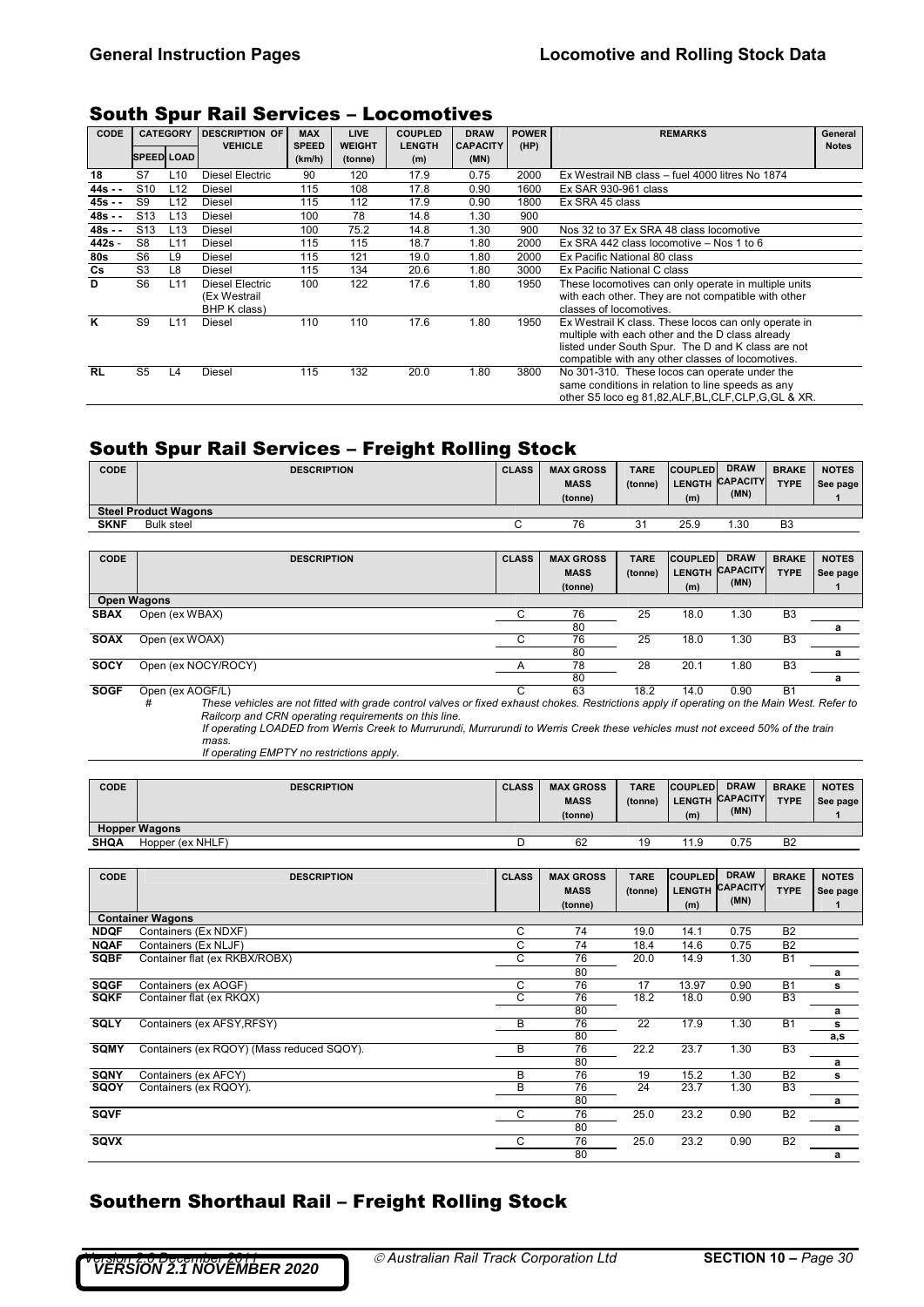| <b>CODE</b> | <b>DESCRIPTION</b>                     | <b>CLASS</b> | <b>MAX GROSS</b> | <b>TARE</b> | <b>COUPLED</b> | <b>DRAW</b>     | <b>BRAKE</b> | <b>NOTES</b> |
|-------------|----------------------------------------|--------------|------------------|-------------|----------------|-----------------|--------------|--------------|
|             |                                        |              | <b>MASS</b>      | (tonne)     |                | LENGTH CAPACITY | <b>TYPE</b>  | See page     |
|             |                                        |              | (tonne)          |             | (m)            | (MN)            |              |              |
|             | Skeletal 40' container wagon (2 x TEU) |              | 76               | 16.0        | 13.1           | 2.25            | <b>B4</b>    |              |

### Specialised Container Transport – Locomotives

| CODE       |                   | <b>CATEGORY</b> | <b>IDESCRIPTION OF</b>            | <b>MAX</b><br><b>LIVE</b> |               | <b>COUPLED</b> | <b>POWER</b><br><b>DRAW</b> |      | <b>REMARKS</b>                                                                                                |  | General      |
|------------|-------------------|-----------------|-----------------------------------|---------------------------|---------------|----------------|-----------------------------|------|---------------------------------------------------------------------------------------------------------------|--|--------------|
|            |                   |                 | <b>VEHICLE</b>                    | <b>SPEED</b>              | <b>WEIGHT</b> | <b>LENGTH</b>  | <b>CAPACITY</b>             | (HP) |                                                                                                               |  | <b>Notes</b> |
|            | <b>SPEED LOAD</b> |                 |                                   | (km/h)                    | (tonne)       | (m)            | (MN)                        |      |                                                                                                               |  |              |
| G          | S5                | L4              | <b>Diesel</b>                     | 115                       | 128           | 19.8           | 1.80                        | 3000 |                                                                                                               |  |              |
| <b>SCT</b> | S5                | $-2#$           | Diesel                            | 115                       | 134           | 22.0           | 2.20                        | 4500 | Nos 001 to 015                                                                                                |  |              |
| #Note      |                   |                 |                                   |                           |               |                |                             |      | Load category on ARTC leased network can exceed L2 – up to 1.5 times L2 subject to operator's concurrence and |  |              |
|            |                   |                 | achievement of section run times. |                           |               |                |                             |      |                                                                                                               |  |              |

### Specialised Container Transport - Passenger Rolling Stock

| CODE        | <b>IDESCRIPTION</b> |        | OF I MAX SPEED MAX LOADED | <b>PASSENGER</b> | <b>COUPLED</b> | <b>DRAW</b>     | <b>REMARKS</b>                  |
|-------------|---------------------|--------|---------------------------|------------------|----------------|-----------------|---------------------------------|
|             | <b>VEHICLE</b>      | (km/h) | <b>MASS</b>               | <b>CAPACITY</b>  | <b>LENGTH</b>  | <b>CAPACITY</b> |                                 |
|             |                     |        | (tonne)                   |                  | (m)            | (MN)            |                                 |
| <b>PDAY</b> | Accommodation       | 115    | 44.9                      | $ -$             | 23.9           | .40             | Ex 250 series Bluebird Rail Car |

## Specialised Container Transport - Freight Rolling Stock

| CODE        | <b>DESCRIPTION</b>                     | <b>CLASS</b> | <b>MAX GROSS</b> | <b>TARE</b>     | <b>COUPLED</b> | <b>DRAW</b>     | <b>BRAKE</b>   | <b>NOTES</b> |
|-------------|----------------------------------------|--------------|------------------|-----------------|----------------|-----------------|----------------|--------------|
|             |                                        |              | <b>MASS</b>      | (tonne)         | <b>LENGTH</b>  | <b>CAPACITY</b> | <b>TYPE</b>    | See page     |
|             |                                        |              | (tonne)          |                 | (m)            | (MN)            |                | $\mathbf{1}$ |
| <b>ABSY</b> | Box van                                | Α            | 76               | 30              | 23.7           | 1.6             | B3             |              |
|             |                                        |              | 80               |                 |                |                 |                | a            |
|             |                                        |              | 84               |                 |                |                 |                | r            |
| <b>ARBY</b> | Freezer van See NOTE ## below          | Α            | 76               | 30              | 23.7           | 1.6             | B <sub>3</sub> |              |
|             |                                        |              | 84               |                 |                |                 |                | r            |
| <b>ARFY</b> | Freezer van See NOTE ## below          | A            | 76               | 30              | 23.7           | 1.6             | B <sub>3</sub> |              |
|             |                                        |              | 84               |                 |                |                 |                | r            |
| <b>PBGY</b> | Box wagon                              | Α            | 76               | 27.1            | 23.5           | 1.8             | <b>B4</b>      |              |
|             |                                        |              | 80               |                 |                |                 |                | p            |
|             |                                        |              | 84               |                 |                |                 |                | r            |
|             |                                        |              | 92               |                 |                |                 |                | b            |
| <b>PBHY</b> | Box wagon (high cube) See NOTE # below | Α            | 76               | 29              | 22.6           | 2.8             | <b>B4</b>      |              |
|             |                                        |              | 80               |                 |                |                 |                |              |
|             |                                        |              | 84               |                 |                |                 |                | Note 1       |
|             |                                        |              | 92               |                 |                |                 |                | Note 2       |
| <b>PQDY</b> | Container flat wagon                   | Α            | 76               | 24              | 25.7           | 1.8             | B <sub>3</sub> |              |
|             |                                        |              | 80               |                 |                |                 |                | p            |
|             |                                        |              | 84               |                 |                |                 |                | r            |
|             |                                        |              | 92               |                 |                |                 |                | b            |
| <b>PQCY</b> | Containers                             | Α            | 76               | 24              | 20.1           | 1.80            | <b>B1</b>      | s            |
|             |                                        |              | 84               |                 |                |                 |                | c, s         |
|             |                                        |              | 92               |                 |                |                 |                | b,s          |
| <b>PQFY</b> | Tank containers                        | Α            | 76               | 24              | 20.1           | 2.2             | B <sub>3</sub> | s            |
|             |                                        |              | 84               |                 |                |                 |                | r,s          |
|             |                                        |              | 92               |                 |                |                 |                | b,s          |
| <b>PQIY</b> | Containers                             | Α            | 76               | 10.2            | 25.5           | 2.8             | <b>B4</b>      |              |
|             |                                        |              | 80               |                 |                |                 |                | р            |
|             |                                        |              | 84               |                 |                |                 |                | r            |
|             |                                        |              | 92               |                 |                |                 |                | b            |
| <b>PQMY</b> | Containers                             | Α            | 76               | $\overline{22}$ | 20.1           | 1.3             | B <sub>3</sub> | s            |
|             |                                        |              | 84               |                 |                |                 |                | r,s          |
|             |                                        |              | 92               |                 |                |                 |                | b,s          |
| <b>PQTY</b> | Timber                                 | Α            | 76               | $\overline{22}$ | 20.1           | 1.3             | B <sub>3</sub> | s            |
|             |                                        |              | 84               |                 |                |                 |                | r,s          |
|             |                                        |              | 92               |                 |                |                 |                | b,s          |
| <b>PWWY</b> | Stand alone well wagon                 | Α            | 76               | 23              | 21.5           | 2.2             | <b>B4</b>      | $\mathbf{o}$ |
|             |                                        |              | 84               |                 |                |                 |                | r,o          |
|             |                                        |              | 92               |                 |                |                 |                | b,o          |
| <b>VQCY</b> | Container flat                         | Α            | 76               | 20              | 20.1           | 1.3             | <b>B1</b>      | s            |
|             |                                        |              | 80               |                 |                |                 |                | a,s          |
| <b>VQDW</b> | Container flat                         | C            | 76               | 23              | 25.7           | 1.3             | <b>B1</b>      |              |

*Notes # PBHY overall height is 5.6 metres - can only operate west of Parkes/Goobang*

## These vehicles may only operate on routes applicable to Diagram 3, LOADING RESTRICTION SECTION<br>1 These vehicles may operate when loaded up to 84 tonne gross or 21 tonne per axle to a maximum speed of 115 km/h between

*Parkes/Goobang and Broken Hill only.* 

*2 These vehicles must operate between Parkes - Broken Hill only when loaded to 92 tonne (for 4 axles) gross or 23 tonne per axle at a maximum speed of 80 km/h. Wheel tread hollowing not to exceed 2 mm.* 

## State Rail Authority Special Purpose Rolling Stock

| <b>CODE</b> | <b>IDESCRIPTION OF MAX SPEED MAX LOADED</b> |  |        |             | <b>PASSENGER</b> | <b>COUPLED</b> | <b>DRAW</b>                             | <b>REMARKS</b>              |  |  |  |  |  |
|-------------|---------------------------------------------|--|--------|-------------|------------------|----------------|-----------------------------------------|-----------------------------|--|--|--|--|--|
|             | <b>VEHICLE</b>                              |  | (km/h) | <b>MASS</b> | <b>CAPACITY</b>  | <b>LENGTH</b>  | <b>CAPACITY</b>                         |                             |  |  |  |  |  |
|             |                                             |  |        | (tonne)     |                  | (m)            | (MN)                                    |                             |  |  |  |  |  |
|             | U<br><b>VERSION 2.1 NOVEMBER 2020</b>       |  |        |             |                  |                | © Australian Rail Track Corporation Ltd | <b>SECTION 10 – Page 31</b> |  |  |  |  |  |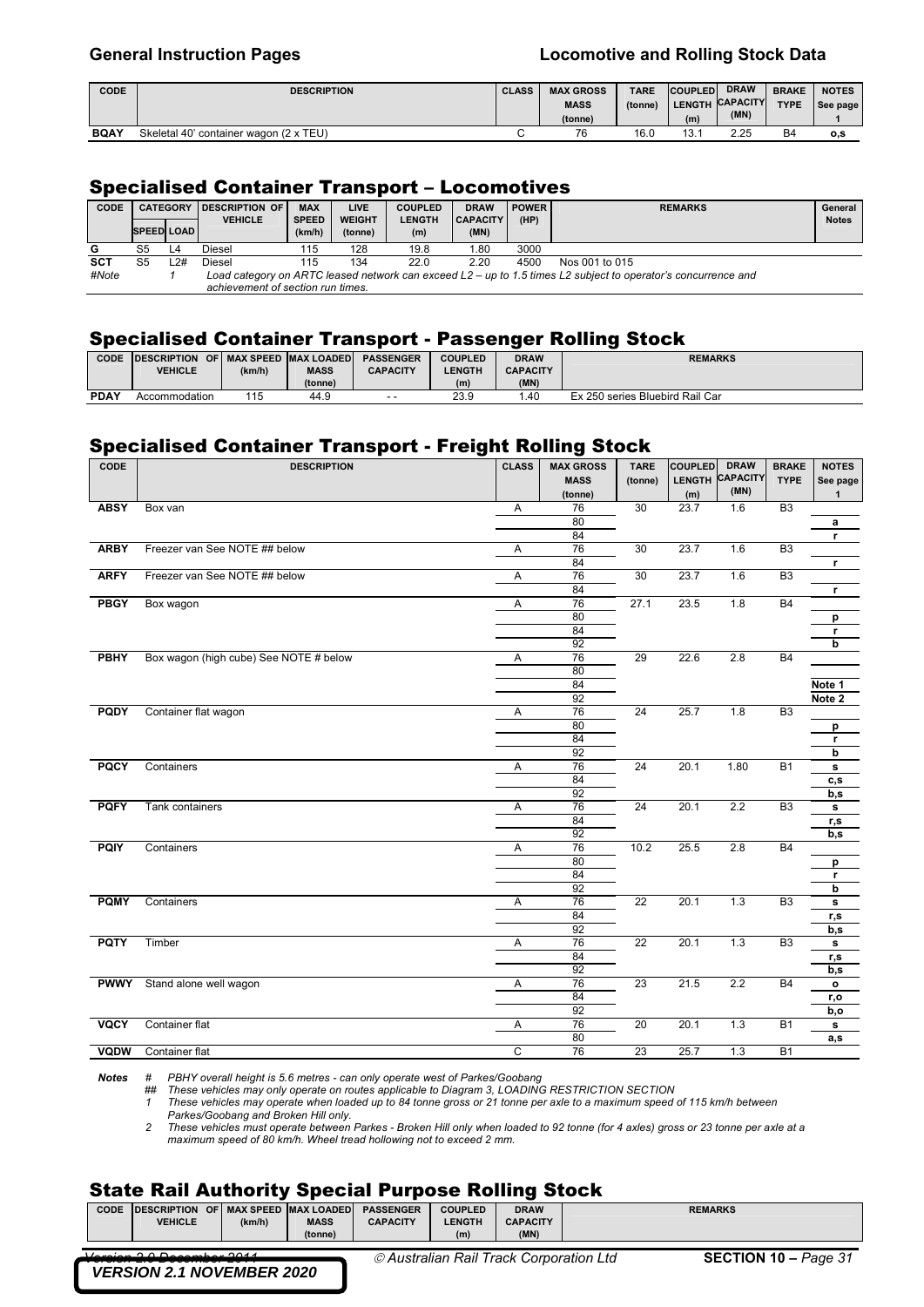| AAH<br>6 Berths<br>No 8% End protection fitted. Wooden car<br>Officers Car<br>115<br>22.7<br>46<br>0.50<br>No 7% End protection fitted. Wooden car<br>AAH<br>Officers Car<br>6 Berths<br>115<br>22.7<br>0.50<br>46 |  |
|--------------------------------------------------------------------------------------------------------------------------------------------------------------------------------------------------------------------|--|
|                                                                                                                                                                                                                    |  |
|                                                                                                                                                                                                                    |  |
| AAH<br>No 19% End protection fitted. Wooden car<br>Officers Car<br>0.50<br>115<br>22.7<br>46<br>4 Berths                                                                                                           |  |
| GG<br>Gov Gen Car<br>Wooden body. Restricted service<br>6 Berths<br>0.20<br>115<br>22.6<br>44                                                                                                                      |  |
| <b>PAM</b><br>No 11 Wooden body. Restricted service<br>Premier Car<br>6 Berths<br>22.7<br>0.30<br>115<br>46                                                                                                        |  |
| SG<br>State Gov Car<br>Wooden body. Restricted service<br>0.30<br>52<br>115<br>4 Berths<br>21.4                                                                                                                    |  |

*% Denotes wooden bodied vehicles fitted with end protection steel beams.* 

## State Rail Authority Special Purpose – 110 tonne Accident crane

| <b>CODE</b> | <b>DESCRIPTION OF</b>          | <b>MAX</b>   | <b>MAX LOADED</b> | <b>CAPACITY</b> | <b>COUPLED</b> | <b>DRAW</b>     | <b>REMARKS</b>                                        |
|-------------|--------------------------------|--------------|-------------------|-----------------|----------------|-----------------|-------------------------------------------------------|
|             | <b>VEHICLE</b>                 | <b>SPEED</b> | <b>MASS</b>       |                 | <b>LENGTH</b>  | <b>CAPACITY</b> |                                                       |
|             |                                | (km/h)       | (tonne)           |                 | (m)            | (MN)            |                                                       |
| RC110-5     | 110 tonne<br>Accident crane    | 115          | 118.67            | N/A             | 11.2           | 1.80            | To operate in conjunction with match truck NKDY 3000M |
| <b>NDKY</b> | 110 tonne crane<br>match truck | 115          | 96                | N/A             | 14.8           | 1.80            |                                                       |
| <b>MHN</b>  | Equipment van                  | 115          | 46                | 24 tonnes       | 23.4           | 0.50            | No 2364                                               |
| <b>NAM</b>  | Crew Accom.                    | 115          | 46                | 20 berths       | 23.4           | 0.50            | No 2332                                               |
| <b>PHN</b>  | Power Van                      | 115          | 52                | 6 tonne         | 23.4           | 0.50            | No 2363                                               |

# T.N.T. – Freight Rolling Stock

| <b>CODE</b> | <b>DESCRIPTION</b>                                            | <b>CLASS</b> | <b>MAX GROSS</b> | <b>TARE</b> | <b>COUPLED</b> | <b>DRAW</b>     | <b>BRAKE</b> | <b>NOTES</b> |
|-------------|---------------------------------------------------------------|--------------|------------------|-------------|----------------|-----------------|--------------|--------------|
|             |                                                               |              | <b>MASS</b>      | (tonne)     | <b>LENGTH</b>  | <b>CAPACITY</b> | <b>TYPE</b>  | See page     |
|             |                                                               |              | (tonne)          |             | (m)            | (MN)            |              |              |
| TQCY        | Container flat                                                |              | 76               | 20.0        | 20.1           | .30             | <b>B1</b>    |              |
|             |                                                               |              | 80               |             |                |                 |              | s,a          |
| <b>TRAY</b> | 5 pack Cartainer. (12 axles)                                  | $\mathsf{A}$ | 228              | 55.0        | 84.8           | .80             | B4           | u            |
|             | The operation of these vehicles is limited to Class 1, 1C or  |              |                  |             |                |                 |              |              |
|             | 1XC lines, while loaded to 228 tonnes (19 tonne axleload)     |              |                  |             |                |                 |              |              |
|             | This vehicle may only operate on routes applicable to Diagram |              |                  |             |                |                 |              |              |
|             | 3, LOADING RESTRICTION SECTION, page 7.                       |              |                  |             |                |                 |              |              |

# Tank Wagons - Miscellaneous – Freight Rolling Stock

| CODE        | <b>DESCRIPTION - OWNER -</b>             | <b>VEHICLE NUMBERS</b> | <b>CLASS</b> | <b>MAX GROSS</b><br><b>MASS</b><br>(tonne) | <b>TARE</b><br>(tonne) | <b>COUPLED</b><br>(m) | <b>DRAW</b><br>LENGTH CAPACITY<br>(MN) | <b>BRAKE</b><br><b>TYPE</b> | <b>NOTES</b><br>See page |
|-------------|------------------------------------------|------------------------|--------------|--------------------------------------------|------------------------|-----------------------|----------------------------------------|-----------------------------|--------------------------|
| <b>NTAF</b> | <b>Ampol / Caltex Oil tankers</b>        | $3129 - 4727$          |              | 76                                         | 26                     | 14.94                 | 0.90                                   | Β1                          |                          |
|             | See following table for wagons over 76 t |                        |              | 80                                         |                        |                       |                                        |                             |                          |

| <b>CODE</b> | <b>ROAD</b><br><b>NUMBER</b> | <b>MAX GROSS</b><br>(as stencilled) | <b>TARE</b><br>(tonne) | <b>LENGTH</b><br>(metre) |
|-------------|------------------------------|-------------------------------------|------------------------|--------------------------|
| <b>NTAF</b> | 3332                         | 77.2                                | 26.0                   | 18.6                     |
| <b>NTAF</b> | 3363                         | 76.9                                | 26.6                   | 15.6                     |
| <b>NTAF</b> | 4066                         | 79.8                                | 28.5                   | 15.0                     |
| <b>NTAF</b> | 4537                         | 79.3                                | 28.4                   | 17.6                     |
| <b>NTAF</b> | 4538                         | 79.8                                | 28.9                   | 17.7                     |
| <b>NTAF</b> | 4539                         | 80.0                                | 29.6                   | 17.6                     |
| <b>NTAF</b> | 4540                         | 80.0                                | 29.7                   | 17.7                     |

| <b>NTBF</b> | <b>Ampol / Caltex Heavy Oil tankers</b> | 3275 - 4721   | 76   | 25   | 14.9 | 0.75 | Β1        |     |
|-------------|-----------------------------------------|---------------|------|------|------|------|-----------|-----|
| <b>NTBF</b> | <b>BHP</b> Bitumen                      |               | 76   | 28.8 | 14.6 | 0.75 | Β1        | j,k |
| <b>NTBX</b> | <b>BHP</b> Bitumen                      |               | 76   | 28.8 | 14.6 | 0.75 | Β1        |     |
| <b>NTCF</b> | <b>BHP</b> Acid tankers                 |               | 82.7 | 24   | 14.6 | 0.75 | <b>B1</b> |     |
| <b>NTBF</b> | <b>Boral Bitumen</b>                    | 6637 - 6696   | 76   | 27   | 15.2 | 0.75 | Β1        | j,k |
| <b>NTHF</b> | <b>Boral</b> Gas Tank wagons            | 6410 and 6411 | 11'  | 56   | 23.3 | 0.75 | <b>B1</b> |     |

Fitted with 6 wheel bogies, maximum permissible gross mass 111 tonnes and length 23.3m, are permitted to run on the following routes<br>Woodville Jct - Brisbane, Islington Junction - Port Waratah, Woodville Jct – Werris Creek *Maximum permissible speed is subject to lower speed restrictions and other conditions as prescribed herein and Local Appendices. Not permitted to travel on running lines laid with lighter than 40 kg/m rail or on sidings laid with lighter than 35 kg/m rail. On sidings with 35 kg /m rail maximum speed restricted to 15 km/h.* 

*Not to be unloaded in sidings used by the public or sidings adjacent to buildings or vehicles.*

|             | Not to be unloaded in sidings used by the public or sidings adjacent to buildings or vehicles. |               |                      |    |    |      |      |           |      |  |  |  |
|-------------|------------------------------------------------------------------------------------------------|---------------|----------------------|----|----|------|------|-----------|------|--|--|--|
| <b>NTAF</b> | <b>BP</b> Oil tankers                                                                          | 7217 - 7317   |                      | 76 | 25 | 14.0 | 0.90 | <b>B1</b> |      |  |  |  |
| <b>NTHX</b> | <b>Chemtrans Gas tankers</b>                                                                   | $3480 - 3481$ | ີ                    | 76 | 35 | 15.6 | 0.75 | <b>B2</b> |      |  |  |  |
| <b>NTBF</b> | <b>Emoleum Bitumen</b>                                                                         | $3433 - 3436$ | U                    | 76 | 26 | 13.7 | 0.75 | B1        | j,k  |  |  |  |
| <b>RTGX</b> | <b>Incitec Gas Tanker</b>                                                                      | 008           | U                    | 76 | 35 | 18.0 | 0.75 | <b>B1</b> |      |  |  |  |
| <b>VTGX</b> | <b>Incitec Gas Tanker</b>                                                                      | 007.008       |                      | 76 | 34 | 16.5 | 0.75 | <b>B1</b> |      |  |  |  |
| <b>NTBX</b> | <b>Koppers Bitumen</b>                                                                         | $3501 - 3517$ | U                    | 76 | 27 | 16.1 | 0.75 | <b>B1</b> |      |  |  |  |
| <b>NTFF</b> | <b>McWilliams</b> Wine tankers                                                                 | $3451 - 3461$ |                      | 76 | 23 | 14.6 | 0.75 | <b>B1</b> |      |  |  |  |
| <b>NTAF</b> | <b>Mobil Oil tankers</b>                                                                       | $5020 - 7138$ |                      | 76 | 25 | 13.7 | 0.90 | <b>B1</b> |      |  |  |  |
| <b>NTBF</b> | <b>Mobil Heavy Oil tankers</b>                                                                 | 5430          | $\mathbf{\tilde{v}}$ | 76 | 19 | 8.23 | 0.75 | <b>B1</b> | i. k |  |  |  |
| <b>NTAF</b> | <b>Shell Oil tankers</b>                                                                       | $6015 - 8135$ | ີ                    | 76 | 25 | 16.5 | 0.90 | <b>B1</b> |      |  |  |  |
| <b>NTBF</b> | <b>Shell Heavy Oil tankers</b>                                                                 | $6041 - 6117$ | U                    | 76 | 26 | 16.5 | 0.75 | <b>B1</b> | i. k |  |  |  |

# Toll – Freight Rolling Stock

| -----       |                                                                                                        |                                         |              |                  |             |                |                                |              |              |
|-------------|--------------------------------------------------------------------------------------------------------|-----------------------------------------|--------------|------------------|-------------|----------------|--------------------------------|--------------|--------------|
| <b>CODE</b> | <b>DESCRIPTION</b>                                                                                     |                                         | <b>CLASS</b> | <b>MAX GROSS</b> | <b>TARE</b> | <b>COUPLED</b> | <b>DRAW</b><br>LENGTH CAPACITY | <b>BRAKE</b> | <b>NOTES</b> |
|             |                                                                                                        |                                         |              | <b>MASS</b>      | (tonne)     |                |                                | <b>TYPE</b>  | See page     |
|             |                                                                                                        |                                         |              | (tonne)          |             | (m)            | (MN)                           |              |              |
|             | $\sim$<br>$\sim$ $\sim$ $\sim$<br><u>ruolui 2.9 Puulilluu 2011</u><br><b>VERSION 2.1 NOVEMBER 2020</b> | © Australian Rail Track Corporation Ltd |              |                  |             |                | <b>SECTION 10 – Page 32</b>    |              |              |